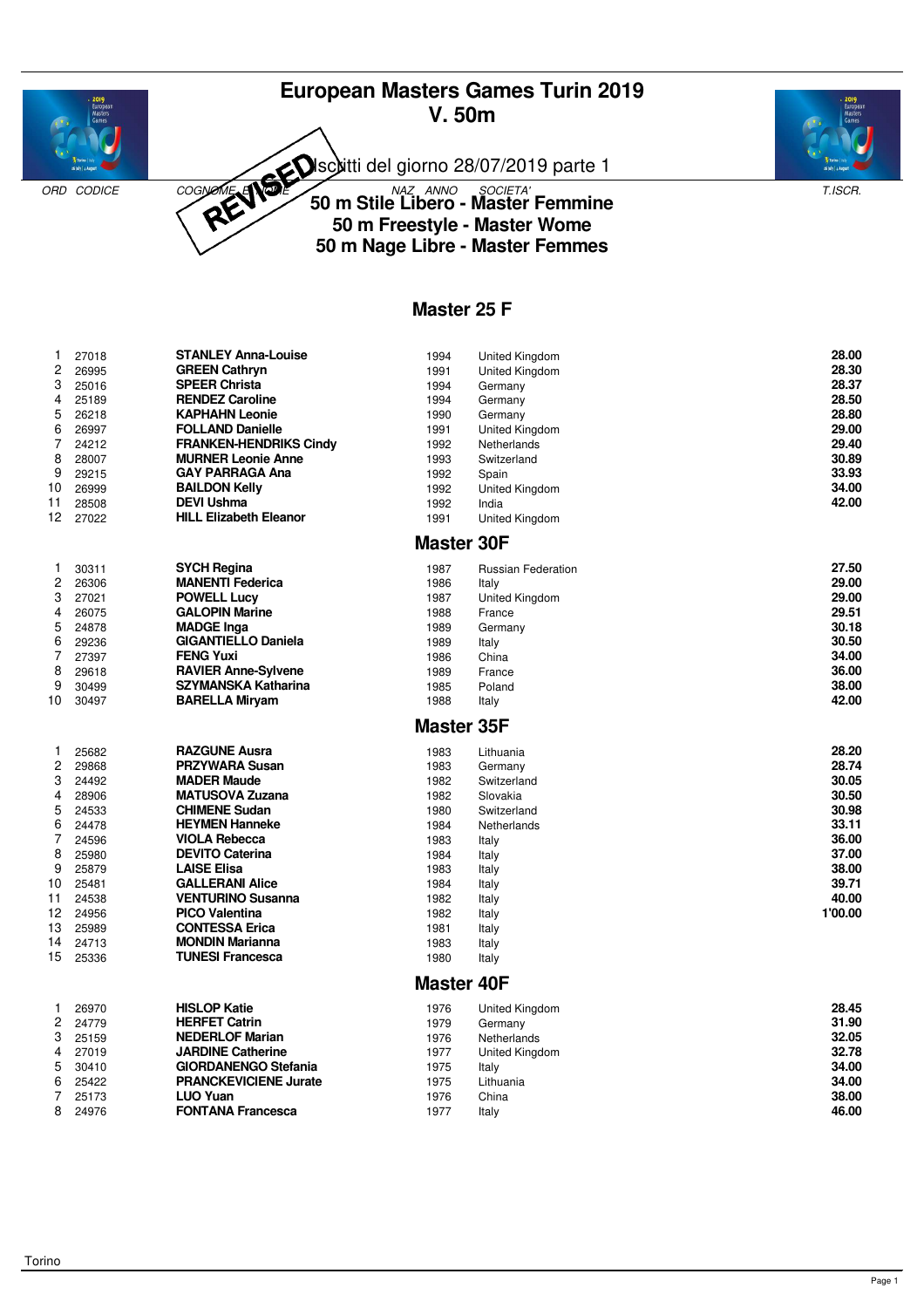|                                                                    |                                                                                                 |                                                                                                                                                                                                                                                                                        | <b>Master 50F</b>                                                                    |                                                                                                                                                     |                                                                                                 |
|--------------------------------------------------------------------|-------------------------------------------------------------------------------------------------|----------------------------------------------------------------------------------------------------------------------------------------------------------------------------------------------------------------------------------------------------------------------------------------|--------------------------------------------------------------------------------------|-----------------------------------------------------------------------------------------------------------------------------------------------------|-------------------------------------------------------------------------------------------------|
| 1<br>$\overline{c}$<br>3<br>4<br>5<br>6<br>7<br>8<br>9<br>10       | 25785<br>25619<br>29086<br>28641<br>30431<br>25451<br>27853<br>26467<br>24650<br>28669          | <b>NICKEL Petra</b><br><b>GERUSSI Sabrina</b><br><b>LEON Francesca Paola</b><br><b>DI MACCO Maria</b><br><b>CAILLET DAYER Murielle</b><br><b>LU Hongying</b><br><b>PARRETT Jenny</b><br><b>SANTI Stefania</b><br><b>BARBERO Emanuela</b><br><b>SCHWIZGEBEL Regula</b>                  | 1969<br>1969<br>1966<br>1965<br>1965<br>1966<br>1967<br>1967<br>1967<br>1965         | Germany<br>Italy<br>Italy<br>Italy<br>Switzerland<br>China<br>Australia<br>Italy<br>Italy<br>Switzerland                                            | 31.27<br>35.00<br>36.00<br>37.25<br>37.31<br>37.56<br>38.05<br>39.00<br>43.00                   |
|                                                                    |                                                                                                 |                                                                                                                                                                                                                                                                                        | <b>Master 55F</b>                                                                    |                                                                                                                                                     |                                                                                                 |
| 1<br>$\overline{c}$<br>3<br>4<br>5<br>6<br>7<br>8<br>9<br>10<br>11 | 25565<br>26186<br>26473<br>29917<br>27841<br>24727<br>27304<br>24829<br>28142<br>25975<br>25829 | <b>NIEMIETZ Stefanie</b><br><b>REICHELT Birgit</b><br><b>ROCHAT Chantal</b><br><b>WILLIAMS Philippa</b><br><b>MATLESS Deb</b><br><b>RENDEZ Astrid</b><br><b>DITOMMASO Laurie</b><br><b>PENZO Susi</b><br><b>KAMPENUSA Svetlana</b><br><b>BRUNETTA Bruna</b><br><b>MASHTAKOVA Olena</b> | 1962<br>1963<br>1960<br>1962<br>1963<br>1960<br>1962<br>1962<br>1962<br>1963<br>1960 | Germany<br>Germany<br>Switzerland<br>United Kingdom<br>United Kingdom<br>Germany<br>United States of America<br>Italy<br>Latvia<br>Italy<br>Ukraine | 30.37<br>30.50<br>30.50<br>30.56<br>30.80<br>31.98<br>32.84<br>35.00<br>37.50<br>39.35<br>40.00 |
| 12                                                                 | 26051                                                                                           | <b>HAMOWSKA Elzbieta</b>                                                                                                                                                                                                                                                               | 1960<br><b>Master 60F</b>                                                            | Poland                                                                                                                                              | 54.90                                                                                           |
| 1<br>$\overline{c}$<br>3<br>4<br>5<br>6<br>7                       | 26660<br>25377<br>28904<br>29575<br>24710<br>25020<br>24723                                     | <b>GOODAIR Christine</b><br><b>STOCKEL-ECKARD Sabine</b><br><b>MATUSOVA Anna</b><br><b>GALEANDRO Milena</b><br><b>ZEMLIENE Lolita</b><br><b>AXT Eva Etelka</b><br><b>FALLETTI Maria Rosaria</b>                                                                                        | 1957<br>1959<br>1955<br>1957<br>1956<br>1956<br>1956                                 | <b>United Kingdom</b><br>Germany<br>Slovakia<br>Italy<br>Lithuania<br>Hungary<br>Italy                                                              | 37.73<br>38.00<br>40.00<br>45.00<br>47.00<br>47.42<br>1'04.00                                   |
|                                                                    |                                                                                                 |                                                                                                                                                                                                                                                                                        | <b>Master 65F</b>                                                                    |                                                                                                                                                     |                                                                                                 |
| 1<br>2<br>3<br>4<br>5<br>6<br>7<br>8                               | 24751<br>26166<br>25582<br>28188<br>25247<br>27013<br>29701<br>24139                            | <b>ZINGLER Angela</b><br><b>SHTEFAN Tatiana</b><br><b>GOOEY Janette</b><br><b>GILDING Antoinette</b><br><b>MARCON Bernadette</b><br><b>WASILEWSKA Roza</b><br>LIŠKOVA Jozefa<br><b>MAIS Anna</b>                                                                                       | 1954<br>1953<br>1950<br>1950<br>1954<br>1950<br>1952<br>1953                         | Germany<br><b>Russian Federation</b><br>Australia<br>Netherlands<br>France<br>Poland<br>Slovakia<br>Italy                                           | 31.50<br>39.00<br>44.68<br>45.68<br>50.00<br>50.00                                              |
|                                                                    |                                                                                                 |                                                                                                                                                                                                                                                                                        | <b>Master 70F</b>                                                                    |                                                                                                                                                     |                                                                                                 |
| 1<br>2<br>3<br>4<br>5                                              | 25816<br>28905<br>26300<br>24973<br>26222                                                       | <b>ULYBYSHEVA Valentina</b><br><b>HALMOVA Annamaria</b><br><b>BRIERE Nicole</b><br><b>CANCIAN Patrizia</b><br><b>MICELLINO Maria Adelaide</b>                                                                                                                                          | 1948<br>1946<br>1947<br>1947<br>1946                                                 | <b>Russian Federation</b><br>Slovakia<br>France<br>Italy<br>Italy                                                                                   | 44.00<br>52.00<br>1'01.90                                                                       |
|                                                                    |                                                                                                 |                                                                                                                                                                                                                                                                                        | <b>Master 75F</b>                                                                    |                                                                                                                                                     |                                                                                                 |
| 1                                                                  | 26552                                                                                           | <b>CERNICH Velleda</b>                                                                                                                                                                                                                                                                 | 1942                                                                                 | Italy                                                                                                                                               | 49.00                                                                                           |
|                                                                    |                                                                                                 |                                                                                                                                                                                                                                                                                        |                                                                                      | 50 m Stile Libero - Master Maschi                                                                                                                   |                                                                                                 |

**50 m Freestyle - Master Men 50 m Nage Libre - Master Hommes**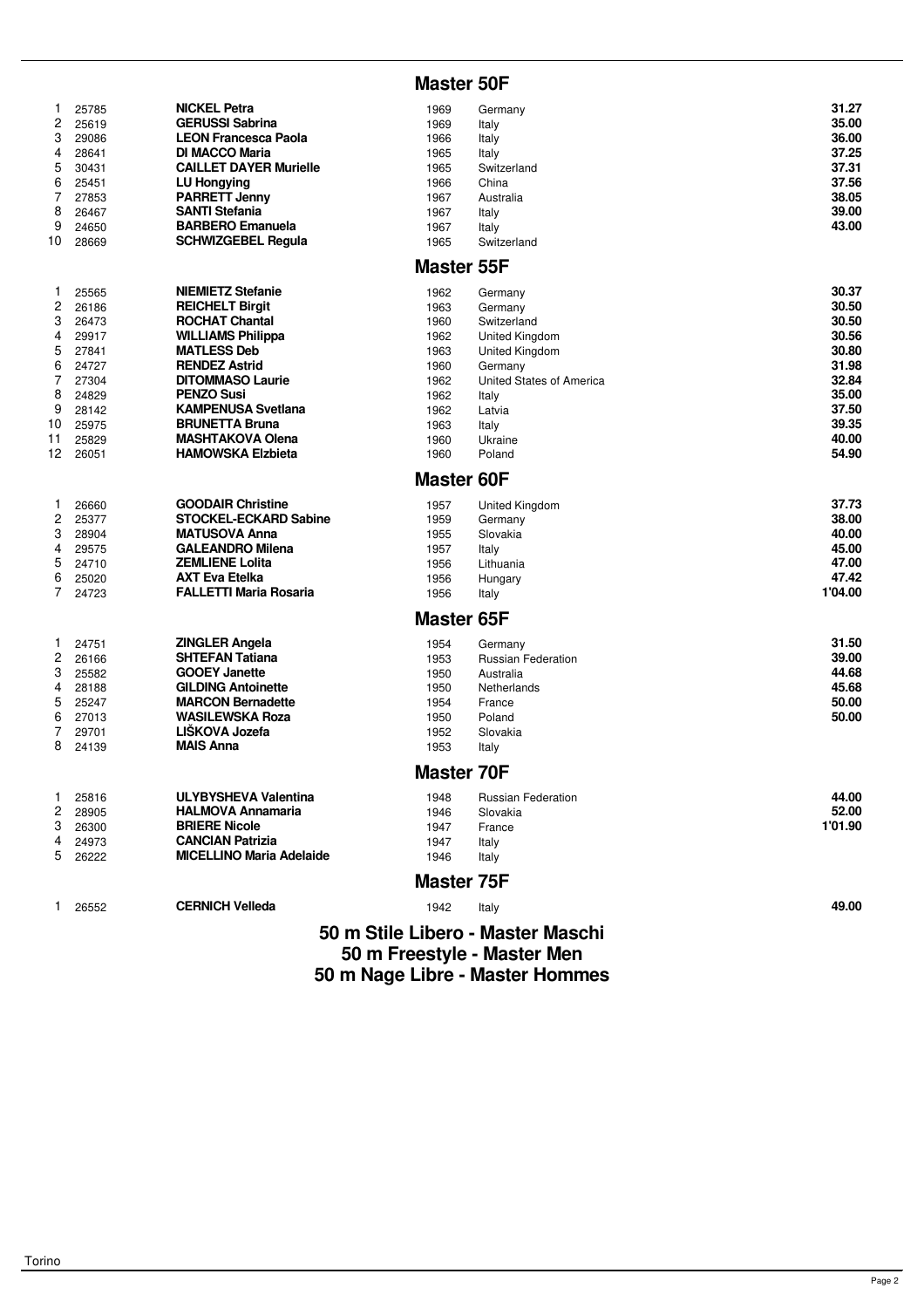# **Master 25 M**

| 1  | 28833 | <b>ROSOLEN Davide</b>           | 1993              | Italy                    | 24.02 |
|----|-------|---------------------------------|-------------------|--------------------------|-------|
| 2  | 25683 | <b>HEIMS Thilo</b>              | 1992              | Germany                  | 24.80 |
| 3  | 26841 | <b>DEHANDSCHOEWERCKER Cleme</b> | 1991              | France                   | 25.50 |
| 4  | 27509 | <b>FICHOU Pierre</b>            | 1992              | France                   | 25.70 |
| 5  | 27001 | <b>FITCH Matthew</b>            | 1990              | United Kingdom           | 26.00 |
| 6  | 24771 | <b>VAN DOESELAAR Roderick</b>   | 1992              | Netherlands              | 26.28 |
| 7  | 24580 | <b>ROWINSKI Filip</b>           | 1990              | Poland                   | 26.40 |
| 8  | 25346 | <b>HOHMANN Daniel</b>           | 1992              | Germany                  | 26.49 |
| 9  | 25710 | <b>BERNARDINI Simone</b>        | 1991              | Italy                    | 26.50 |
| 10 | 25826 | <b>BIGOT Matthieu</b>           | 1993              | France                   | 28.00 |
| 11 | 29524 | NA Balkrishan                   | 1992              | India                    | 30.01 |
| 12 | 29504 | <b>BAKSHI Chaand</b>            | 1990              | India                    | 30.19 |
| 13 | 29670 | <b>TANWAR Aman</b>              | 1992              | India                    | 30.44 |
| 14 | 23961 | <b>GIACCONE Alessio</b>         | 1993              | Italy                    | 33.00 |
| 15 | 24641 | <b>GAVAROTTI Giorgio</b>        | 1991              | Italy                    | 34.00 |
| 16 | 25555 | <b>ABOUSALEM Yaser</b>          | 1993              | Egypt                    | 36.00 |
| 17 | 29501 | <b>HICKS Michael</b>            | 1990              | United States of America | 36.07 |
| 18 | 25554 | <b>KESHEK Abdalla</b>           | 1990              | Egypt                    |       |
| 19 | 27002 | <b>TAYLOR Samuel</b>            | 1991              | United Kingdom           |       |
|    |       |                                 |                   |                          |       |
|    |       |                                 | <b>Master 30M</b> |                          |       |
| 1  | 26345 | <b>MERINOV Aleksandr</b>        | 1989              | Ukraine                  | 24.50 |
| 2  | 24970 | <b>TERMOLLE Camille</b>         | 1988              | Russian Federation       | 24.55 |
| 3  | 26386 | <b>SAMOILENKO Yevhen</b>        | 1987              | Ukraine                  | 24.60 |
| 4  | 27903 | <b>KRYLOV Ivan</b>              | 1987              | Ukraine                  | 24.77 |
| 5  | 26115 | <b>CACCHERANO Emanuele</b>      | 1989              | Italy                    | 26.00 |
| 6  | 29160 | <b>MARQUES Paulo</b>            | 1986              | Portugal                 | 27.50 |
| 7  | 24778 | <b>VETTER Martin Andreas</b>    | 1988              | Germany                  | 28.00 |
| 8  | 27571 | <b>SUKHONOSENKO Nikita</b>      | 1987              | Ukraine                  | 28.70 |
| 9  | 24776 | <b>KRUMMEL Gregor</b>           | 1986              | Germany                  | 29.54 |
| 10 | 27097 | <b>KUSKIS Nikolai</b>           | 1985              | Germany                  | 30.00 |
| 11 | 29514 | <b>RANA Harinder</b>            | 1986              | India                    | 30.05 |
| 12 | 28871 | <b>MORARU Andrii</b>            | 1985              | Ukraine                  | 31.03 |
| 13 | 29674 | <b>SINDHU Deepak</b>            | 1988              | India                    | 31.49 |
| 14 | 29675 | <b>SANGWAN Ajay</b>             | 1988              | India                    | 32.05 |
| 15 | 29664 | <b>NA Sudhir</b>                | 1989              | India                    | 32.08 |
| 16 | 30309 | <b>PASTORE Michele</b>          | 1989              | Italy                    | 32.40 |
| 17 | 25106 | <b>ADINOLFI Marco</b>           | 1986              | Italy                    | 33.00 |
| 18 | 25890 | <b>CAPOLICCHIO Marco</b>        | 1987              | Italy                    | 35.00 |
| 19 | 25545 | <b>ELSHEBOKSHY Khaled</b>       | 1985              | Egypt                    |       |
|    |       |                                 | <b>Master 35M</b> |                          |       |
|    |       |                                 |                   |                          |       |
| 1  | 24964 | <b>KOLESNIKOVS IIja</b>         | 1982              | Latvia                   | 24.60 |
| 2  | 30498 | <b>SZYMANSKI Maciej</b>         | 1980              | Poland                   | 24.95 |
| 3  | 29678 | <b>SILVESTRI Stefano</b>        | 1981              | Italy                    | 24.99 |
| 4  | 27024 | <b>MARIC Zoran</b>              | 1984              | United Kingdom           | 25.00 |
| 5  | 29307 | <b>SIMAC-LEJEUNE Alain</b>      | 1982              | France                   | 25.00 |
| 6  | 23959 | <b>BARWICK James</b>            | 1982              | United Kingdom           | 25.55 |
| 7  | 27331 | <b>EGLY Csaba</b>               | 1983              | Ireland                  | 26.33 |
| 8  | 29133 | <b>FERRARI Luca</b>             | 1982              | Italy                    | 27.00 |
| 9  | 26691 | <b>CAMPARI Alessandro</b>       | 1982              | Italy                    | 28.00 |
| 10 | 29735 | <b>GAUDIN Mikael</b>            | 1983              | Switzerland              | 28.00 |
| 11 | 30865 | <b>LOOSEMORE Matthew</b>        | 1980              | United Kingdom           | 28.00 |
| 12 | 24999 | <b>ARADI Ferenc</b>             | 1982              | Hungary                  | 28.23 |
| 13 | 27490 | <b>HERZIG Romain</b>            | 1983              | Switzerland              | 29.84 |
| 14 | 25884 | <b>ROJO DIEZ Jonathan</b>       | 1982              | Italy                    | 30.11 |
| 15 | 27525 | <b>PUDOYER Cyril</b>            | 1982              | France                   | 30.79 |
| 16 | 24804 | <b>TODISCO Michele</b>          | 1982              | Italy                    | 31.00 |
| 17 | 29078 | <b>TOKAS Dinesh</b>             | 1984              | India                    | 33.01 |
| 18 | 24990 | <b>UGOR Balazs</b>              | 1981              | Hungary                  | 33.20 |
| 19 | 27608 | <b>HERASYM Roman</b>            | 1984              | Ukraine                  | 34.00 |
| 20 | 27925 | <b>LEPIANI ESPOSITO Fabio</b>   | 1981              | Italy                    | 34.00 |
| 21 | 25883 | <b>PALISI Roberto</b>           | 1984              | Italy                    | 36.00 |
| 22 | 25838 | <b>HUNTER Alvaro</b>            | 1980              | United States of America | 37.50 |
| 23 | 23950 | <b>GRIMPARD Johannick</b>       | 1982              | France                   | 44.11 |
| 24 | 27283 | <b>VENEZIA Davide</b>           | 1984              | Italy                    |       |
|    |       |                                 |                   |                          |       |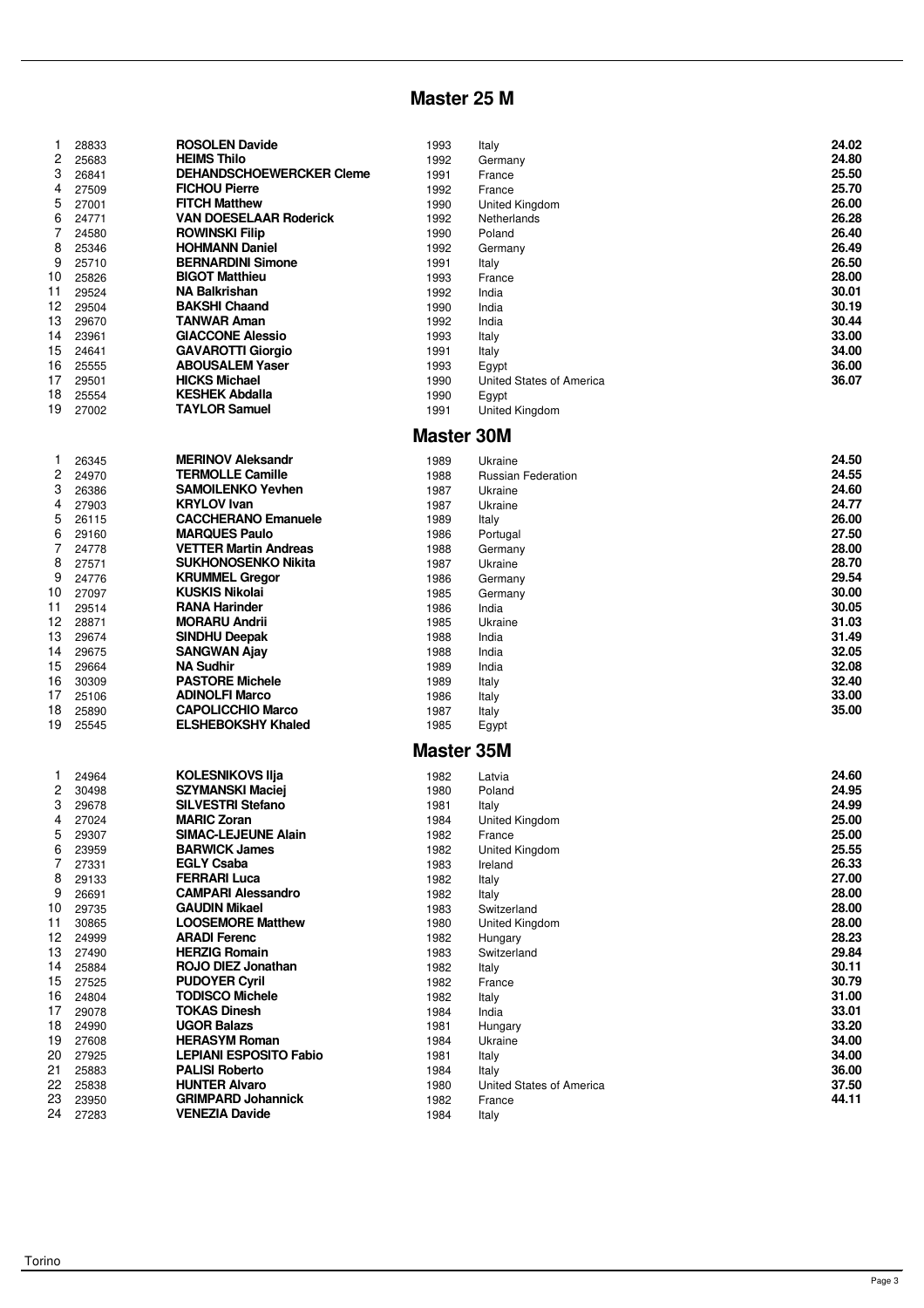#### **Master 40M**

| 1              | 27112 | <b>TORRES Martin</b>          | 1977              | United States of America  | 25.28   |
|----------------|-------|-------------------------------|-------------------|---------------------------|---------|
| 2              | 25837 | <b>HUNTER Andy</b>            | 1978              | Ireland                   | 25.45   |
| 3              | 30448 | <b>GALVAGNO Michele</b>       | 1978              |                           | 25.60   |
|                |       |                               |                   | Italy                     | 25.70   |
| 4              | 25356 | <b>EFREMOV Vasilii</b>        | 1976              | <b>Russian Federation</b> |         |
| 5              | 25484 | <b>VIANO Luca</b>             | 1979              | Italy                     | 26.00   |
| 6              | 24508 | <b>PISONI Andrea</b>          | 1976              | Italy                     | 26.07   |
| 7              | 27380 | <b>NABER Assad</b>            | 1976              | Spain                     | 26.12   |
| 8              | 30268 | <b>KUSTER Stephan</b>         | 1976              | Switzerland               | 26.40   |
| 9              | 27596 | <b>LAURENT Jean-Philippe</b>  | 1978              | France                    | 27.00   |
| 10             | 27722 | <b>LOPEZ MARTINEZ Pascual</b> | 1978              | Italy                     | 27.00   |
| 11             | 26974 | <b>FULOP Levente</b>          | 1978              | Hungary                   | 27.50   |
| 12             | 23976 | <b>JULIEN Marignier</b>       | 1978              |                           | 29.00   |
|                |       | <b>NICASTRI Michele</b>       |                   | France                    | 29.05   |
| 13             | 26818 |                               | 1976              | Italy                     |         |
| 14             | 26223 | <b>TORVIKOSKI Teemu</b>       | 1976              | Finland                   | 30.00   |
| 15             | 29117 | TOKAS Brij Mohan              | 1979              | India                     | 30.01   |
| 16             | 29250 | <b>KUMAR Naveen</b>           | 1975              | India                     | 30.05   |
| 17             | 29258 | <b>JULIEN Gallais</b>         | 1979              | France                    | 31.00   |
| 18             | 26520 | <b>HORNAK Jaroslav</b>        | 1978              | Slovakia                  | 31.60   |
| 19             | 24466 | <b>LEMMA Pasquale</b>         | 1977              | Italy                     | 32.00   |
| 20             | 25767 | <b>ABDULGAWAD Mohammad</b>    | 1975              | Egypt                     | 33.00   |
| 21             | 24277 | <b>LACRAMPE Mathieu</b>       | 1979              | France                    | 33.94   |
|                |       |                               |                   |                           | 34.00   |
| 22             | 25930 | <b>RUBINO Vincenzo</b>        | 1976              | Italy                     |         |
| 23             | 24130 | <b>PASSERA Marco</b>          | 1978              | Italy                     |         |
|                |       |                               | <b>Master 45M</b> |                           |         |
|                |       |                               |                   |                           |         |
| 1              | 28541 | <b>HAVLICEK Vlastimil</b>     | 1972              | Czech Republic            | 24.81   |
| 2              | 26748 | <b>CUNNINGHAM John</b>        | 1970              | United Kingdom            | 25.09   |
| 3              | 28167 | VALENZUELA MASANA Santia      | 1974              | Spain                     | 25.59   |
| 4              | 29910 | <b>CIULLI Simone</b>          | 1986              | Italy                     | 26.18   |
| 5              | 24691 | <b>KORMENDI Daniel Marius</b> | 1973              | Italy                     | 27.30   |
| 6              | 28189 | ROSKA Lazlo                   | 1973              | Hungary                   | 27.42   |
| $\overline{7}$ | 28820 | <b>LANDAUER Erva-N</b>        | 1970              | <b>Czech Republic</b>     | 27.68   |
|                |       |                               |                   |                           |         |
| 8              | 27600 | <b>CAPRANI Eric Jacques</b>   | 1971              | Switzerland               | 27.69   |
| 9              | 26661 | <b>HAMARD Christophe</b>      | 1973              | France                    | 27.89   |
| 10             | 25213 | <b>BISETTI Dorian</b>         | 1971              | Italy                     | 28.00   |
| 11             | 30091 | <b>TOKAS Rajbir</b>           | 1971              | India                     | 28.00   |
| 12             | 25982 | <b>PAUER Csaba</b>            | 1970              | Hungary                   | 28.20   |
| 13             | 29155 | <b>GRUCHY Olivier</b>         | 1974              | France                    | 28.50   |
| 14             | 24774 | <b>ZEMAITIS Tomas</b>         | 1970              | Lithuania                 | 28.50   |
| 15             | 27029 | <b>KERSEVICIUS Linas</b>      | 1971              | Lithuania                 | 29.00   |
| 16             | 24403 | <b>GILLES Quintin</b>         |                   |                           | 29.34   |
|                |       |                               | 1972              | France                    |         |
| 17             | 29869 | <b>PASQUINI Roberto</b>       | 1968              | Italy                     | 29.50   |
| 18             | 24833 | <b>KLIMAS Arturas</b>         | 1970              | Lithuania                 | 30.00   |
| 19             | 29971 | <b>FRANZONI Antonio Marco</b> | 1989              | Italy                     | 30.00   |
| 20             | 29169 | <b>TOKAS Chand</b>            | 1972              | India                     | 30.01   |
| 21             | 25946 | <b>MIRZABEKYAN Alexander</b>  | 1972              | <b>Russian Federation</b> | 31.00   |
| 22             | 29038 | <b>KADIAN Jagbir Singh</b>    | 1973              | India                     | 31.03   |
| 23             | 29413 | <b>CAMPANALE Dario</b>        | 1973              | Italy                     | 32.50   |
| 24             | 29827 | <b>CAMPANALE Giuliano</b>     | 1971              | Italy                     | 32.50   |
| 25             | 19154 | <b>SALUNKE Maheshwar</b>      | 1974              | India                     | 33.00   |
| 26             | 25951 | <b>GARCIA Enrique</b>         | 1970              |                           | 33.35   |
|                |       |                               |                   | Italy                     |         |
| 27             | 25368 | <b>LANTI Gaspard</b>          | 1973              | Switzerland               | 34.00   |
| 28             | 26624 | <b>SHI Ruiming</b>            | 1974              | China                     | 35.00   |
| 29             | 30193 | <b>POZZAN Stefano</b>         | 1985              | Italy                     | 35.39   |
| 30             | 30353 | <b>ROSSI BONDI Daniele</b>    | 1979              | Italy                     | 35.45   |
| 31             | 30390 | <b>AZARA Nicola</b>           | 1967              | Italy                     | 35.60   |
| 32             | 30191 | <b>FARETRA Claudio</b>        | 1965              | Italy                     | 35.87   |
| 33             | 28276 | <b>DWIVEDI Pranav</b>         | 1973              | India                     | 36.00   |
| 34             | 30411 | <b>MANTOVAN Riccardo</b>      | 1970              | Italy                     | 36.00   |
| 35             | 27418 | <b>CUNIGLIO Gianmaria</b>     | 1970              | Italy                     | 37.00   |
| 36             | 28673 | <b>MEI Lijun</b>              | 1975              |                           | 37.00   |
|                |       |                               |                   | China                     |         |
| 37             | 29968 | <b>GIACOMIN Enrico</b>        | 1967              | Italy                     | 37.81   |
| 38             | 30252 | <b>TOLASI Antonio</b>         | 1962              | Italy                     | 38.00   |
| 39             | 26751 | <b>NOWAK Massimiliano</b>     | 1972              | Italy                     | 43.00   |
| 40             | 30220 | <b>AMBROSINI Danilo</b>       | 1976              | Italy                     | 43.64   |
| 41             | 30219 | <b>ARIANO Enrico</b>          | 1968              | Italy                     | 43.64   |
| 42             | 28141 | <b>ZAPPALA' Raffaele</b>      | 1973              | Italy                     | 45.00   |
| 43             | 30408 | <b>CRESCINI Luca</b>          | 1975              | Italy                     | 52.07   |
| 44             | 30221 | <b>SONZA Alen</b>             | 1980              | Italy                     | 54.90   |
| 45             |       | <b>FRISENDA Emilio Rocco</b>  |                   |                           | 56.06   |
|                | 30168 |                               | 1973              | Italy                     |         |
| 46             | 29134 | <b>MARCARINO Gabriele</b>     | 1974              | Italy                     | 1'10.00 |
| 47             | 26728 | <b>SHTEFAN Boris</b>          | 1934              | Russian Federation        | 1'15.00 |
| 48             | 30364 | <b>FRESI Paolo</b>            | 1973              | Italy                     | 1'39.40 |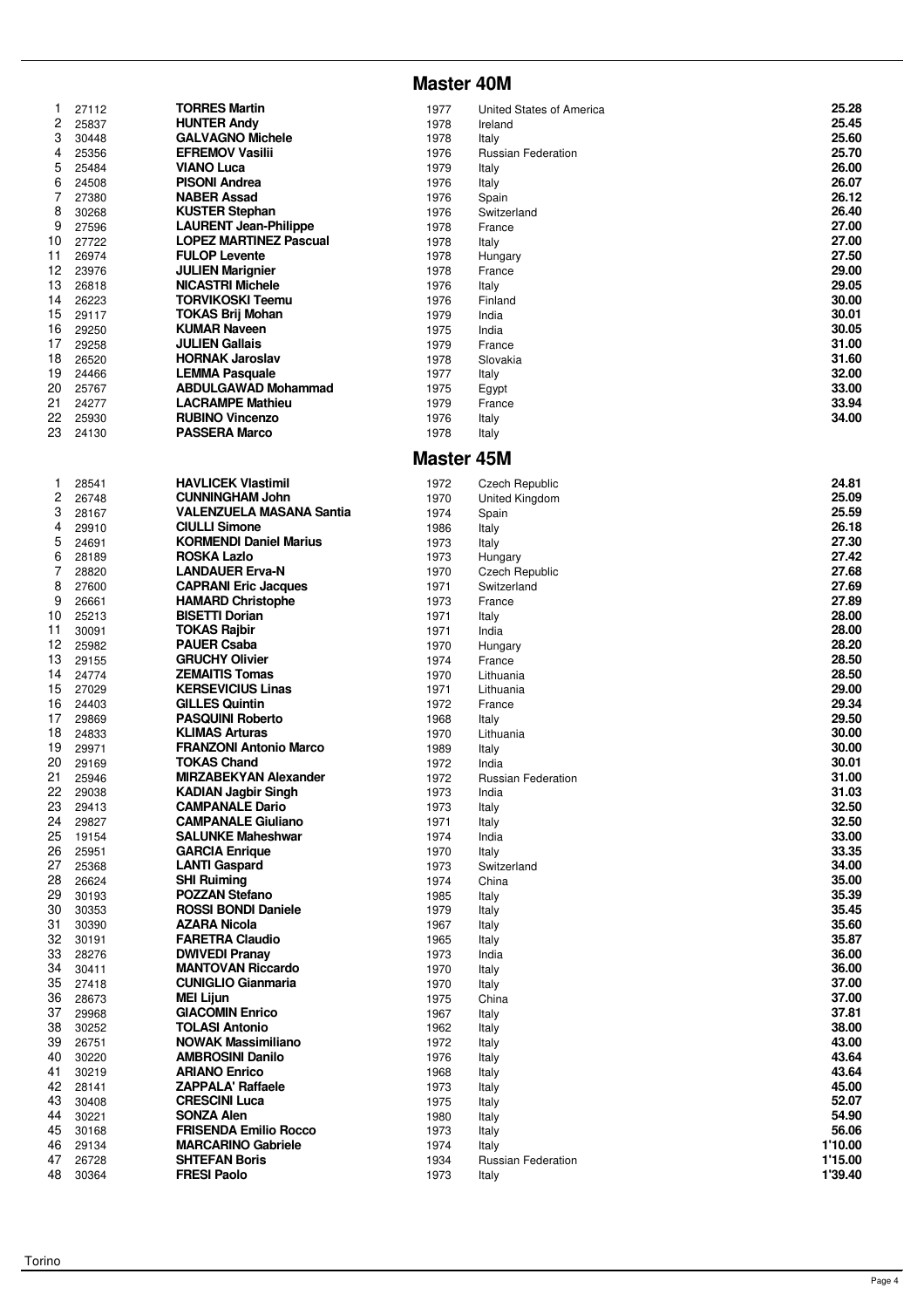#### **Master 50M**

| 1        | 28316          | SCABBIA Massimo                                            | 1969              | Italy                     | 25.00   |
|----------|----------------|------------------------------------------------------------|-------------------|---------------------------|---------|
| 2        | 25993          | <b>LEBEDEV Pavel</b>                                       | 1968              | Russian Federation        | 25.85   |
| 3        | 26081          | <b>HALAICHUK Bohdan</b>                                    | 1967              | Ukraine                   | 26.40   |
| 4        | 28245          | <b>CORLAY Florent</b>                                      | 1969              | France                    | 26.50   |
| 5        | 27899          | <b>TOTH Csaba</b>                                          | 1969              | Hungary                   | 27.00   |
| 6        | 20100          | <b>GUMBIS Vaidotas</b>                                     | 1966              | Lithuania                 | 27.13   |
| 7        | 26621          | <b>NIEDERMANNER Tilo</b>                                   | 1969              | Germany                   | 27.50   |
| 8        | 25217          | <b>PAATALO Esa</b>                                         | 1965              | Finland                   | 27.90   |
| 9        | 24947          | <b>VANIN Andrey</b>                                        | 1968              | <b>Belarus</b>            | 28.00   |
| 10       | 25212          | <b>PESSINA Massimiliano</b>                                | 1967              | Italy                     | 29.00   |
| 11       | 29992          | SAGAR Sagar                                                | 1969              | India                     | 29.00   |
| 12       | 27311          | <b>SHCHUKIN Oleh</b>                                       | 1965              | Ukraine                   | 29.00   |
| 13       | 24457          | <b>RENARD Francis</b>                                      | 1965              | France                    | 29.34   |
| 14       | 25848          | <b>GUBBAY Mark</b>                                         | 1965              | Switzerland               | 29.50   |
| 15       | 25791          | <b>SMITH Mike</b>                                          | 1965              | France                    | 29.97   |
| 16       | 25563          | <b>EISNER Stephan</b>                                      | 1966              | Germany                   | 29.98   |
| 17       | 23997          | <b>BORTHWICK David</b>                                     | 1968              | United Kingdom            | 30.00   |
| 18       | 26133          | <b>GOTTA Danilo</b>                                        | 1966              | Italy                     | 30.00   |
| 19       | 24187          | <b>LAUDANI Barbaro Massimo</b>                             | 1965              | Italy                     | 30.00   |
| 20       | 29993          | <b>TOKAS Praveen Kumar</b>                                 | 1967              | India                     | 30.00   |
| 21       | 26304          | <b>GASTALDI Michele</b>                                    | 1965              | Italy                     | 30.50   |
| 22       | 24646          | <b>MANFRINO Roberto</b>                                    | 1966              | Italy                     | 30.50   |
| 23       | 25790          | <b>NICKEL Wolfgang</b>                                     | 1967              | Germany                   | 30.55   |
| 24       | 25158          | <b>WEENINK Joop</b>                                        | 1968              | Netherlands               | 31.35   |
| 25       | 27651          | <b>CARNUCCIO Raffaele</b>                                  | 1965              | Italy                     | 35.00   |
| 26       | 28859          | <b>CARRERA Ernesto</b>                                     | 1965              | Italy                     | 40.00   |
| 27       | 29916          | <b>ZADRA Markus</b>                                        | 1965              | Italy                     | 45.00   |
| 28       | 25748          | <b>BARDOU Laurent</b>                                      | 1966              | France                    |         |
| 29       | 19995          | <b>DIXIT Yogesh</b>                                        | 1967              | India                     |         |
| 30       | 25418          | <b>GRIBKOV Dmitry</b>                                      | 1966              | <b>Russian Federation</b> |         |
|          |                |                                                            |                   |                           |         |
|          |                |                                                            | <b>Master 55M</b> |                           |         |
| 1        | 25355          | <b>KOZLOV Sergei</b>                                       | 1963              | Russian Federation        | 27.00   |
| 2        | 26419          | <b>CONWAY Peter</b>                                        | 1963              | Ireland                   | 27.35   |
| 3        | 27312          | <b>MONGEY Vivian</b>                                       | 1960              | Ireland                   | 27.55   |
| 4        | 27377          | <b>NORREY Craig</b>                                        | 1961              | Switzerland               | 28.00   |
| 5        | 24644          | <b>WILLIAMS Simon</b>                                      | 1963              | United Kingdom            | 28.05   |
| 6        | 27084          | <b>POME Paolo</b>                                          | 1964              | Italy                     | 28.12   |
| 7        | 24186          | <b>MAHOUACHI Moez</b>                                      | 1964              | France                    | 28.30   |
| 8        | 27411          | <b>GUAY Christian</b>                                      | 1963              | Switzerland               | 29.00   |
| 9        | 26993          | <b>LEE Roland</b>                                          | 1964              | United Kingdom            | 29.00   |
| 10       | 27595          | <b>FRO9LOV Sergei</b>                                      | 1964              | Russian Federation        | 29.40   |
| 11       | 25232          | <b>KRASAUSKAS Vilmantas</b>                                | 1964              | Lithuania                 | 30.00   |
| 12       | 25034          | <b>PONTEPRINO Mauro</b>                                    | 1960              | Italy                     | 30.05   |
| 13       | 26550          | <b>ERKINARO Jaakko</b>                                     | 1963              | Finland                   | 30.88   |
| 14       | 26629          | <b>AUDINO Fabrizio</b>                                     | 1962              | Italy                     | 31.00   |
| 15       | 25430          | <b>BELLACHIOMA Alberto</b>                                 | 1963              | Italy                     | 31.00   |
| 16       | 24887          | <b>CHEN Wenzhou</b>                                        | 1963              | China                     | 31.00   |
| 17       | 25194          | <b>HUGHES Paul</b>                                         | 1960              | United Kingdom            | 32.00   |
| 18       | 24426          | <b>DRURY Timothy</b>                                       | 1963              | United Kingdom            | 32.50   |
| 19       | 24184          | <b>MEIXNER Matthias</b>                                    | 1962              | Germany                   | 32.60   |
| 20       | 25745          | <b>BESPALOV Volodymyr</b>                                  | 1963              | Ukraine                   | 33.00   |
| 21       | 30195          | <b>MONCO Silvio</b>                                        | 1961              | Italy                     | 33.00   |
| 22       | 25934          | <b>ROTUNDO Salvatore</b>                                   | 1963              | Italy                     | 33.60   |
| 23       | 24971          | <b>MICHIELETTO Pierluigi</b>                               | 1961              | Italy                     | 33.99   |
| 24       | 25109          | <b>BOUCHELAGHEM Malik</b>                                  | 1964              | Switzerland               | 34.00   |
| 25       | 29005          | <b>CANTAMESSA Maurizio</b>                                 | 1964              | Italy                     | 34.00   |
| 26       | 29153          | <b>ZOMPI Roberto</b>                                       | 1962              | Italy                     | 34.10   |
| 27       | 25755          | <b>MATZKEN Ulrich</b>                                      | 1960              | Germany                   | 35.00   |
| 28       | 24969          | <b>TARANTINO Dario</b>                                     | 1962              | Italy                     | 35.00   |
| 29       | 26322          | <b>MASSARO Renato</b>                                      | 1964              | Italy                     | 35.30   |
| 30       | 27446          | <b>GASCHINO Paolo</b>                                      | 1962              | Italy                     | 36.00   |
| 31       | 24660          | <b>ROCCA Ugo</b>                                           | 1963              | Italy                     | 37.00   |
| 32       | 27961          | <b>ROSSI Eros</b>                                          | 1962              | Italy                     | 39.00   |
| 33       | 24889          | <b>WANG Guoping</b>                                        | 1960              | China                     | 42.00   |
| 34       | 19288          | <b>SCHWERTMANN Martin</b><br><b>AVONDETTO Luca Michele</b> | 1961              | Germany                   | 1'00.00 |
| 35<br>36 | 27287<br>30465 | <b>PETROV Eduard</b>                                       | 1963<br>1963      | Italy<br>Ukraine          |         |
|          |                |                                                            |                   |                           |         |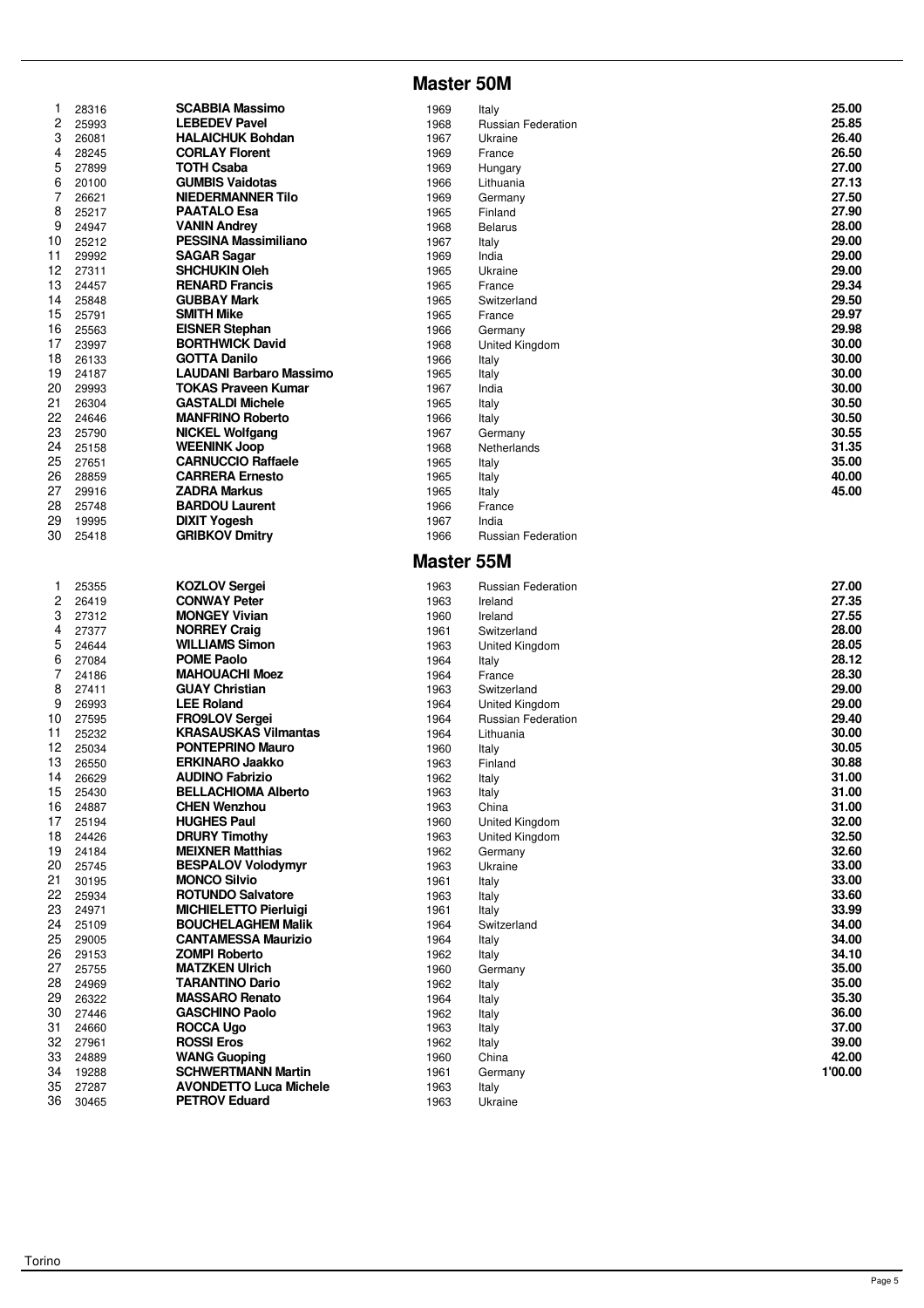#### **Master 60M**

| 1            | 27272          | <b>MARKOVSKIY Alexev</b>                   | 1957              | <b>Russian Federation</b>          | 26.00   |
|--------------|----------------|--------------------------------------------|-------------------|------------------------------------|---------|
| 2            | 27440          | <b>KRAVKOV Igor</b>                        | 1958              | Israel                             | 27.59   |
|              |                |                                            |                   |                                    |         |
| 3            | 27332          | <b>WARD Daniel</b>                         | 1957              | Italy                              | 28.88   |
| 4            | 22199          | <b>FOMIN Vladimir</b>                      | 1955              | <b>Russian Federation</b>          | 30.00   |
| 5            | 19017          | <b>ROMANOV Alexander</b>                   | 1956              | <b>Russian Federation</b>          | 30.00   |
| 6            | 28640          | <b>PASCIUTO Antonio</b>                    | 1959              | Italy                              | 30.45   |
| 7            | 25215          | <b>CHAI Weixing</b>                        | 1958              | China                              | 32.00   |
| 8            | 30439          | <b>KOKHANEVYCH Yevhen</b>                  | 1958              | Ukraine                            | 33.00   |
| 9            | 24529          | <b>DUBOIS Patrice</b>                      | 1955              | France                             | 36.14   |
|              |                |                                            |                   |                                    |         |
| 10           | 24927          | <b>CARLI Filippo</b>                       | 1959              | Italy                              | 37.00   |
| 11           | 30375          | <b>MARINACCIO Giorgio</b>                  | 1957              | Italy                              | 38.00   |
| 12           | 24659          | <b>MIGLIETTA Gianni</b>                    | 1956              | Italy                              | 38.00   |
| 13           | 28984          | <b>VIOLANTE Guido</b>                      | 1957              | Italy                              | 42.00   |
| 14           | 26746          | <b>MORTARA Giorgio</b>                     | 1955              | Italy                              | 43.00   |
| 15           | 25171          | <b>HUANG Sujun</b>                         | 1955              | China                              | 47.00   |
|              |                |                                            |                   |                                    |         |
| 16           | 25738          | <b>GIANSANTE Enzo</b>                      | 1956              | Italy                              | 49.79   |
| 17           | 27341          | <b>FACCIOLLA Raffaele</b>                  | 1958              | Italy                              | 50.00   |
| 18           | 25001          | <b>CHIFARI Marcello</b>                    | 1959              | Italy                              |         |
| 19           | 27569          | <b>RATHI Sukhbir Singh</b>                 | 1957              | India                              |         |
|              |                |                                            |                   |                                    |         |
|              |                |                                            | <b>Master 65M</b> |                                    |         |
|              |                |                                            |                   |                                    |         |
| 1            | 29590          | <b>BIELICZ Leonard</b>                     | 1951              | Sweden                             | 28.50   |
| 2            | 27410          | <b>BOURGEOIS Albert</b>                    | 1953              | Switzerland                        | 30.95   |
| 3            | 28301          | <b>ERDELYI Ferenc</b>                      | 1952              | Hungary                            | 31.50   |
| 4            | 24334          | <b>BEYSARD Gaetan</b>                      | 1954              | Switzerland                        | 32.00   |
|              |                |                                            |                   |                                    |         |
| 5            | 25424          | <b>SATAS Vytautas Bronislov</b>            | 1953              | Lithuania                          | 32.37   |
| 6            | 24335          | <b>FERRERO Luigi</b>                       | 1953              | Italy                              | 36.00   |
| 7            | 24432          | <b>LASZLO Fodor</b>                        | 1951              | Hungary                            | 36.00   |
| 8            | 28758          | <b>CHIANALE Carlo</b>                      | 1954              | Italy                              | 37.00   |
| 9            | 24110          | <b>FEDONIN Dmitrii</b>                     | 1953              | <b>Russian Federation</b>          | 37.50   |
| 10           | 24320          | <b>FELIX Gerard</b>                        | 1951              | France                             | 37.53   |
|              |                |                                            |                   |                                    |         |
| 11           | 26469          | <b>CHIAMPO Giorgio</b>                     | 1953              | Italy                              | 45.00   |
| 12           | 26168          | <b>LA ROSA Giuseppe</b>                    | 1950              | Italy                              |         |
|              |                |                                            | <b>Master 70M</b> |                                    |         |
|              |                |                                            |                   |                                    |         |
| 1            | 25102          | <b>BASHMAKOV Alexander</b>                 | 1946              | <b>Russian Federation</b>          | 31.35   |
| 2            | 27746          | <b>CSABA Lazio</b>                         | 1948              | Hungary                            | 31.45   |
| 3            | 26416          | <b>BORZI Miklos</b>                        | 1949              | Hungary                            | 32.00   |
| 4            | 27062          | <b>PETKAU Oleg</b>                         | 1947              | <b>Russian Federation</b>          | 33.00   |
| 5            | 28925          | <b>MALTSEV Vladimir</b>                    | 1947              | <b>Russian Federation</b>          | 34.00   |
|              |                |                                            |                   |                                    |         |
| 6            | 25815          | <b>ULYBYSHEV Mikhail</b>                   | 1946              | <b>Russian Federation</b>          | 34.00   |
| 7            | 25933          | <b>RUDIGER Sebastian</b>                   | 1945              | Germany                            | 35.22   |
| 8            | 24738          | <b>ROBERTS Danny</b>                       | 1948              | United Kingdom                     | 37.00   |
| 9            | 24929          | <b>MIILUMAKI Seppo</b>                     | 1948              | Finland                            | 39.00   |
| 10           | 27742          | <b>FLYNN Gerry</b>                         | 1947              | Ireland                            | 40.66   |
| 11           | 26149          | <b>RICCI Gianni</b>                        | 1947              | Italy                              | 1'10.00 |
|              |                |                                            |                   |                                    |         |
|              |                |                                            | <b>Master 75M</b> |                                    |         |
| 1            | 26531          | <b>JANOS Kancso</b>                        | 1941              | Hungary                            |         |
| $\mathbf{2}$ | 29083          | <b>WEBSTER Paul</b>                        | 1942              |                                    |         |
|              |                |                                            |                   | United Kingdom                     |         |
|              |                |                                            | <b>Master 80M</b> |                                    |         |
|              |                |                                            |                   |                                    |         |
| 1.           | 27417          | <b>PERONDINI Giorgio</b>                   | 1937              | Italy                              | 38.42   |
| 2            | 26074          | <b>BRACHET Robert</b>                      | 1938              | France                             | 41.00   |
| 3            | 26810          | <b>MILLER Vincent</b>                      | 1935              | Spain                              | 44.35   |
| 4            | 24741          | <b>AMATO Giorgio</b>                       | 1936              | Italy                              | 50.00   |
|              |                |                                            |                   |                                    |         |
|              |                |                                            | <b>Master 85M</b> |                                    |         |
|              |                |                                            |                   |                                    |         |
| 1            |                | <b>SERHEY Simankov</b>                     | 1932              | Ukraine                            | 41.50   |
|              | 25373          |                                            |                   |                                    |         |
| 2<br>3       | 26728<br>24503 | <b>BORIS Shtefan</b><br><b>BELLI Guido</b> | 1934<br>1931      | <b>Russian Federation</b><br>Italy | 55.00   |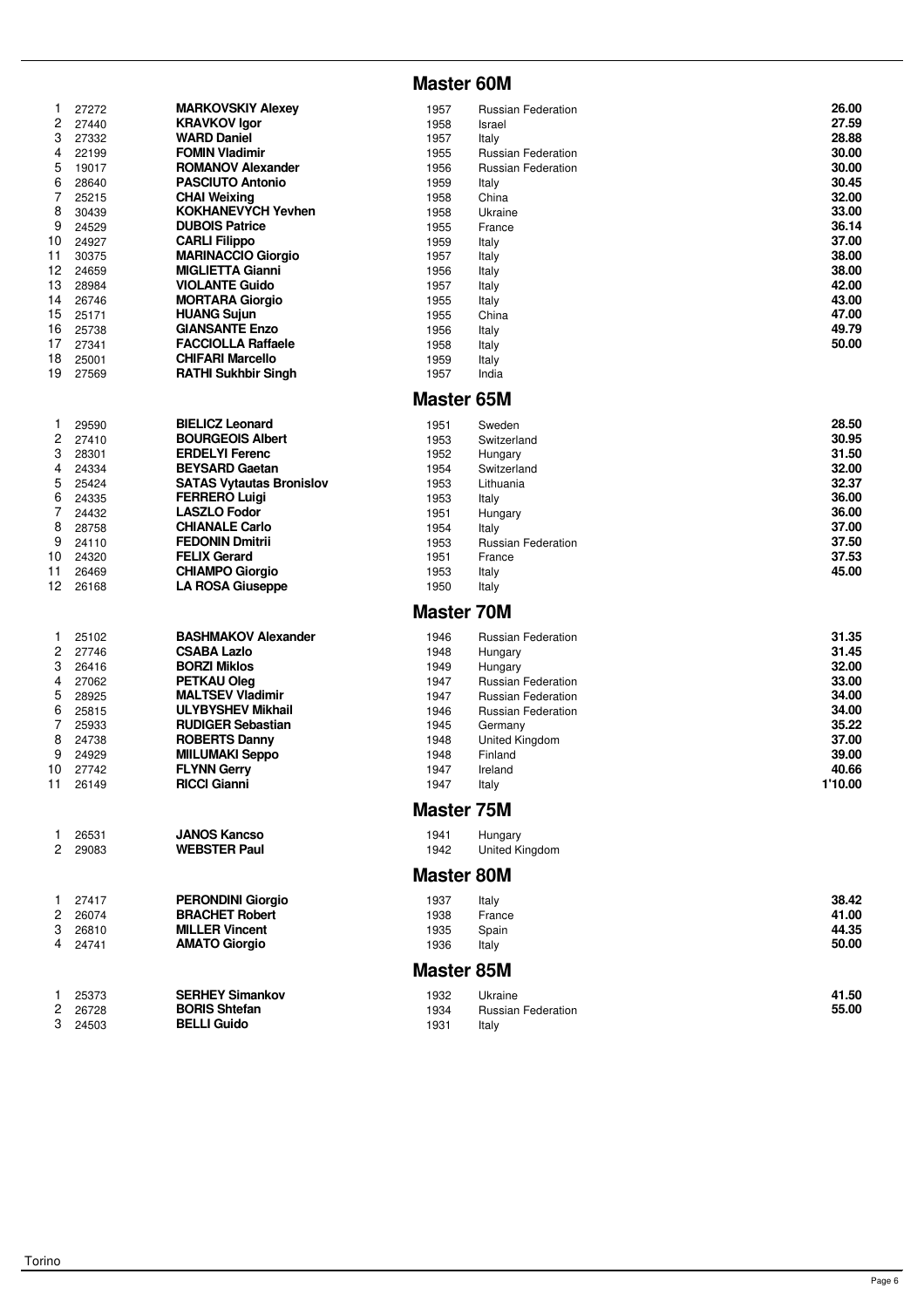#### **800 m Stile Libero - Master Femmine 800 m Freestyle - Master Wome 800 m Nage Libre - Master Femmes**

## **Master 25 F**

| 1<br>2<br>3<br>4<br>5                                                               | 27055<br>24553<br>28007<br>26999<br>29423                                                                | <b>TITONE Ilaria</b><br><b>KLEINSCHNITTGER Lara</b><br><b>MURNER Leonie Anne</b><br><b>BAILDON Kelly</b><br><b>YEVHENIIA Kratiuk</b>                                                                                                                                                                        | 1993<br>1990<br>1993<br>1992<br>1991                                                         | Italy<br>Germany<br>Switzerland<br>United Kingdom<br>Ukraine                                                                                        | 10'20.00<br>10'25.30<br>10'28.00<br>12'20.00                                                             |
|-------------------------------------------------------------------------------------|----------------------------------------------------------------------------------------------------------|-------------------------------------------------------------------------------------------------------------------------------------------------------------------------------------------------------------------------------------------------------------------------------------------------------------|----------------------------------------------------------------------------------------------|-----------------------------------------------------------------------------------------------------------------------------------------------------|----------------------------------------------------------------------------------------------------------|
|                                                                                     |                                                                                                          |                                                                                                                                                                                                                                                                                                             | <b>Master 30F</b>                                                                            |                                                                                                                                                     |                                                                                                          |
| 1<br>2<br>3<br>4<br>5                                                               | 27023<br>29236<br>27282<br>24537<br>25365                                                                | <b>BAKER Kathleen</b><br><b>GIGANTIELLO Daniela</b><br><b>MARMO Valeria</b><br><b>VAAL Amy</b><br><b>CALCAGNO Sarah</b>                                                                                                                                                                                     | 1988<br>1989<br>1985<br>1989<br>1986                                                         | United Kingdom<br>Italy<br>Italy<br><b>United Kingdom</b><br>Italy                                                                                  | 9'55.62<br>10'08.00<br>10'20.00<br>10'28.36<br>12'00.00                                                  |
|                                                                                     |                                                                                                          |                                                                                                                                                                                                                                                                                                             | <b>Master 35F</b>                                                                            |                                                                                                                                                     |                                                                                                          |
| 1<br>2<br>3<br>4                                                                    | 24533<br>24713<br>24928<br>26404                                                                         | <b>CHIMENE Sudan</b><br><b>MONDIN Marianna</b><br><b>SASSONE Cristina</b><br><b>KLEMPIC-SELMANOVIC Fatim</b>                                                                                                                                                                                                | 1980<br>1983<br>1980<br>1980                                                                 | Switzerland<br>Italy<br>Italy<br>Bosnia and Herzegovina                                                                                             | 11'54.90<br>15'00.00<br>15'00.00<br>20'00.00                                                             |
|                                                                                     |                                                                                                          |                                                                                                                                                                                                                                                                                                             | <b>Master 40F</b>                                                                            |                                                                                                                                                     |                                                                                                          |
| 1<br>2<br>3<br>4                                                                    | 26179<br>29760<br>25835<br>27025                                                                         | <b>WEINER Ruthy</b><br><b>VAUDO Alessia</b><br><b>GUIDONE Loredana</b><br><b>MCCORMACK Alys</b>                                                                                                                                                                                                             | 1976<br>1979<br>1978<br>1979                                                                 | Israel<br>Italy<br>Italy<br>United Kingdom                                                                                                          | 13'20.00<br>13'50.00<br>16'00.00                                                                         |
|                                                                                     |                                                                                                          |                                                                                                                                                                                                                                                                                                             | <b>Master 50F</b>                                                                            |                                                                                                                                                     |                                                                                                          |
| $\mathbf{1}$<br>2<br>3<br>4<br>5<br>6<br>$\overline{7}$<br>8<br>9<br>10<br>11<br>12 | 25629<br>24767<br>25630<br>25058<br>28641<br>25451<br>24951<br>26467<br>25540<br>24299<br>28506<br>24662 | <b>BOYTSOVA Irina</b><br><b>RAVERA Bruna</b><br><b>MIRONOVSKA Anna</b><br><b>ORLOVA Liubov</b><br><b>DI MACCO Maria</b><br>LU Hongying<br><b>ROCCA Serena</b><br><b>SANTI Stefania</b><br><b>FRANCIA Maria Cristina</b><br><b>BUONO Maria Rosaria</b><br><b>DINESH Rekha Gupta</b><br><b>KOENIG Teodora</b> | 1969<br>1967<br>1968<br>1969<br>1965<br>1966<br>1967<br>1967<br>1968<br>1965<br>1965<br>1966 | <b>Russian Federation</b><br>Italy<br>Latvia<br><b>Russian Federation</b><br>Italy<br>China<br>Italy<br>Italy<br>Italy<br>Italy<br>India<br>Germany | 11'30.00<br>11'30.00<br>13'30.00<br>13'47.00<br>13'50.00<br>14'20.10<br>14'31.00<br>14'45.00<br>17'00.00 |
|                                                                                     |                                                                                                          |                                                                                                                                                                                                                                                                                                             | <b>Master 55F</b>                                                                            |                                                                                                                                                     |                                                                                                          |
| 1<br>2<br>3<br>4<br>5<br>6<br>7<br>8                                                | 27588<br>25814<br>27064<br>24003<br>25358<br>24324<br>26014<br>26332                                     | <b>MORRIS Dymphna</b><br><b>FOLEY Maree</b><br><b>TIKHOMIROVA Tatiana</b><br><b>BARTOLI Anne-Marie</b><br><b>KEDROVA Olga</b><br><b>HUMAIR CORTINOVIS Sabine</b><br><b>KOZAK Jolanta</b><br><b>METZGER Kathryn Grace</b>                                                                                    | 1961<br>1964<br>1964<br>1964<br>1960<br>1963<br>1961<br>1960                                 | Ireland<br>Switzerland<br><b>Russian Federation</b><br>France<br>Russian Federation<br>Switzerland<br>Lithuania<br>Italy                            | 11'04.45<br>11'20.00<br>11'20.00<br>11'48.44<br>12'00.00<br>14'48.25<br>16'30.00<br>17'00.00             |
|                                                                                     |                                                                                                          |                                                                                                                                                                                                                                                                                                             | <b>Master 60F</b>                                                                            |                                                                                                                                                     |                                                                                                          |
| 1<br>2<br>3<br>4<br>5<br>6                                                          | 28006<br>29193<br>26058<br>19098<br>25293<br>29333                                                       | <b>PARADIS MURNER Helene</b><br><b>SZALA Ewa</b><br><b>STOCKINGER Michaela</b><br><b>ZHOU Chuanzhu</b><br><b>BEDNARCZYK Iwona</b><br><b>GUTIERRES MEJIA Luisa An</b>                                                                                                                                        | 1958<br>1959<br>1955<br>1959<br>1957<br>1958                                                 | Switzerland<br>Poland<br>Austria<br>China<br>Poland<br>Mexico                                                                                       | 12'00.00<br>12'39.98<br>13'03.00<br>14'23.00                                                             |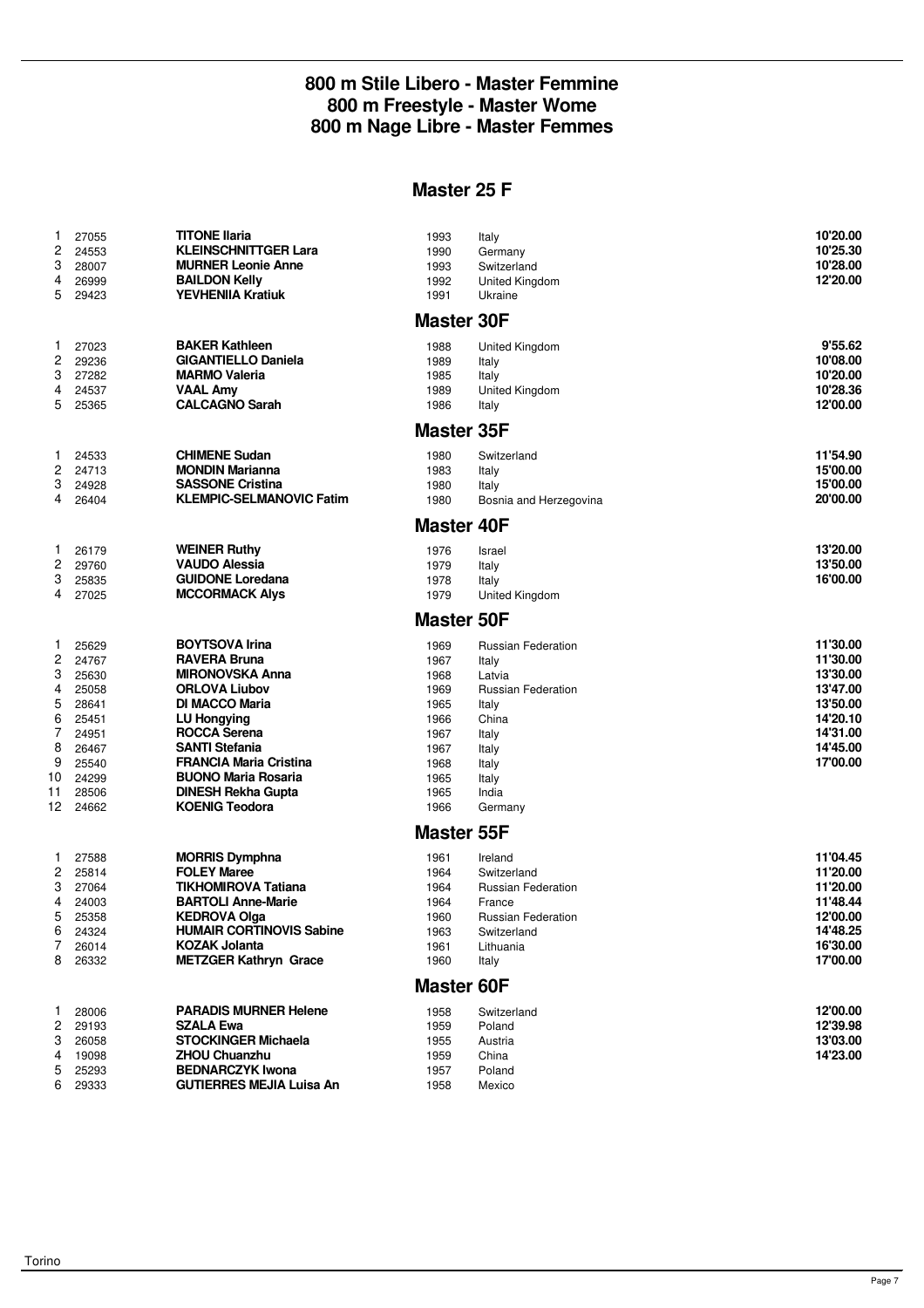|                             |                                                                  | <b>Master 65F</b>    |                                                             |                      |
|-----------------------------|------------------------------------------------------------------|----------------------|-------------------------------------------------------------|----------------------|
| 26711<br>2 25119<br>3 26166 | <b>BOURNE Anne</b><br><b>GUO Lihua</b><br><b>SHTEFAN Tatiana</b> | 1954<br>1954<br>1953 | <b>United Kingdom</b><br>China<br><b>Russian Federation</b> | 11'50.86<br>19'00.00 |
|                             |                                                                  | <b>Master 70F</b>    |                                                             |                      |
| 26983<br>2 27306            | <b>WEISE Dietlind</b><br><b>RICHTER Mireille</b>                 | 1948<br>1949         | Germany<br>Switzerland                                      | 14'09.20<br>15'02.15 |
|                             |                                                                  | <b>Master 75F</b>    |                                                             |                      |
| 24992<br>2 25512            | <b>LOSITO FAUCCI Laura</b><br><b>BOIS Gabriella</b>              | 1942<br>1943         | Italy<br>Italy                                              | 15'45.00<br>19'33.00 |
|                             |                                                                  |                      | 800 m Stile Libero - Master Maschi                          |                      |

#### **800 m Stile Libero - Master Maschi 800 m Freestyle - Master Men 800 m Nage Libre - Master Hommes**

## **Master 25 M**

| 1<br>2          | 28403<br>28774 | <b>GANDINI Giacomo</b><br><b>SVATON Karel</b> | 1990<br>1990      | Italy<br><b>Czech Republic</b> | 9'30.00<br>9'55.50   |
|-----------------|----------------|-----------------------------------------------|-------------------|--------------------------------|----------------------|
| 3               | 29578          | <b>SHEVCHENKO Volodymyr</b>                   | 1991              | Ukraine                        | 13'00.00             |
|                 |                |                                               | <b>Master 30M</b> |                                |                      |
| 1.              | 29505          | <b>TAGLIAFIERRO Marco</b>                     | 1987              | Italy                          | 9'18.00              |
| 2               | 28657          | <b>SKRODZKI Michal</b>                        | 1986              | Poland                         | 9'53.10              |
| 3               | 26301          | <b>LEES Matthew</b>                           | 1989              | United Kingdom                 | 11'08.00             |
| 4               | 25106          | <b>ADINOLFI Marco</b>                         | 1986              | Italy                          | 11'50.00             |
| 5               | 25522          | <b>GRASSO Alessandro</b>                      | 1989              | Italy                          | 13'00.00             |
| 6               | 29420          | <b>LOGVIN Kyryl</b>                           | 1986              | Ukraine                        | 13'00.00             |
| 7               | 25890          | <b>CAPOLICCHIO Marco</b>                      | 1987              | Italy                          | 15'00.00             |
| 8               | 25545          | <b>ELSHEBOKSHY Khaled</b>                     | 1985              | Egypt                          |                      |
|                 |                |                                               | <b>Master 35M</b> |                                |                      |
| 1               | 29185          | <b>LEROY Loic</b>                             | 1980              | France                         | 8'55.57              |
| 2               | 24486          | <b>MORELLATO Alessio</b>                      | 1981              | Italy                          | 9'20.00              |
| 3               | 25809          | <b>BAILLOD Julien</b>                         | 1980              | Switzerland                    | 9'20.69              |
| 4               | 26595          | <b>SCHWENZER Peter</b>                        | 1982              | Germany                        | 9'58.00              |
| 5               | 29735          | <b>GAUDIN Mikael</b>                          | 1983              | Switzerland                    | 9'59.00              |
| 6               | 29936          | <b>BUTTERS Damon</b>                          | 1983              | <b>United Kingdom</b>          | 10'15.90             |
| 7               | 27382          | <b>FINK Thorsten</b>                          | 1982              | Germany                        | 10'22.20             |
| 8               | 30865          | <b>LOOSEMORE Matthew</b>                      | 1980              | <b>United Kingdom</b>          | 10'50.00             |
| 9               | 25647          | <b>MANASSERO Danilo</b>                       | 1982              | Italy                          | 12'15.00             |
| 10              | 25364          | <b>FERRERO Alberto</b>                        | 1983              | Italy                          | 12'40.00             |
| 11              | 29788          | <b>BORODAI Andrii</b>                         | 1980              | Ukraine                        | 13'00.00             |
| 12 <sup>2</sup> | 27608          | <b>HERASYM Roman</b>                          | 1984              | Ukraine                        | 14'00.00             |
| 13              | 27925          | <b>LEPIANI ESPOSITO Fabio</b>                 | 1981              | Italy                          | 14'00.00             |
| 14<br>15        | 28995          | <b>AUDISIO Andrea</b>                         | 1982              | Italy                          | 20'00.00             |
|                 | 29272          | <b>VIETTI Davide</b>                          | 1982              | Italy                          |                      |
|                 |                |                                               | <b>Master 40M</b> |                                |                      |
| 1.              | 23976          | <b>JULIEN Marignier</b>                       | 1978              | France                         | 11'25.00             |
| 2               | 29737          | <b>GILLES Grabski</b>                         | 1977              | France                         | 11'30.00             |
| 3               | 24289          | <b>PESCE Paolo</b>                            | 1975              | Italy                          | 11'30.00             |
| 4               | 29739          | RIAHI Mustapha                                | 1979              | Tunisia                        | 11'30.00             |
| 5               | 26818          | <b>NICASTRI Michele</b>                       | 1976              | Italy                          | 11'36.00             |
| 6               | 26520          | <b>HORNAK Jaroslav</b>                        | 1978              | Slovakia                       | 11'46.00             |
| 7               | 19182          | <b>LONG Zhisheng</b>                          | 1979              | China                          | 12'00.00             |
| 8               | 24719          | <b>MATTILA Miikka</b>                         | 1977              | Finland                        | 12'20.00             |
| 9               | 24466          | <b>LEMMA Pasquale</b>                         | 1977              | Italy                          | 12'30.00<br>13'00.00 |
| 10<br>11        | 24722          | <b>GODINO Daniel</b><br><b>PONZI Marco</b>    | 1976              | Italy                          | 15'30.00             |
| 12              | 26037<br>27040 | <b>NARENDER Bandi</b>                         | 1978<br>1975      | Italy                          | 16'44.00             |
| 13              | 25405          | <b>MEINA Fabrizio</b>                         | 1975              | India                          |                      |
| 14              | 24130          | <b>PASSERA Marco</b>                          | 1978              | Italy                          |                      |
|                 |                |                                               |                   | Italy                          |                      |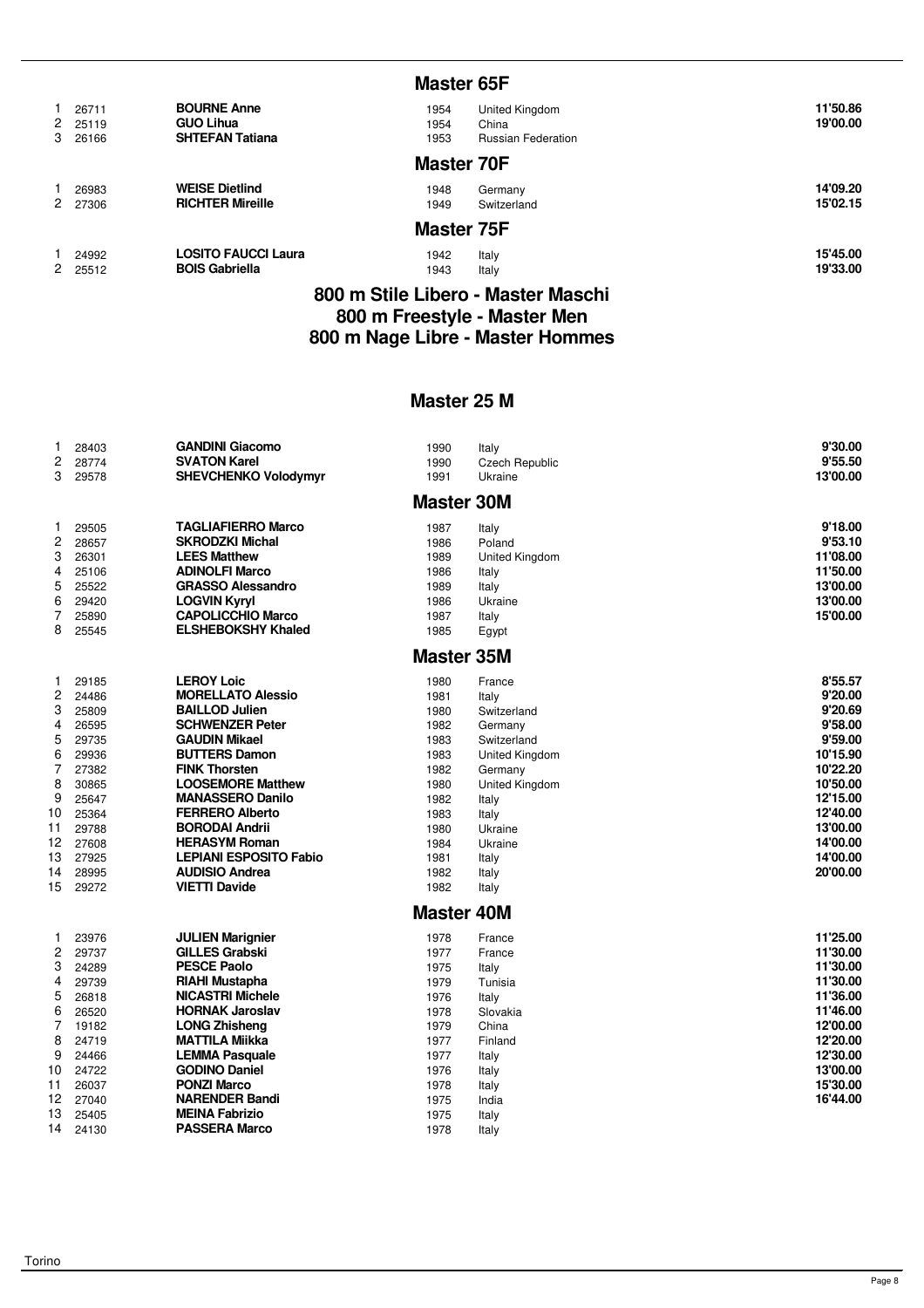#### **Master 45M**

| $\mathbf{1}$ | 24752 | <b>VOLODYMYR Volodymyr</b>      | 1972              |                           | 9'15.00  |
|--------------|-------|---------------------------------|-------------------|---------------------------|----------|
|              |       |                                 |                   | Italy                     |          |
| 2            | 29037 | <b>VENIER Roberto</b>           | 1970              | Italy                     | 9'40.00  |
| 3            | 29619 | <b>PETR Tomas</b>               | 1970              | <b>Czech Republic</b>     | 10'40.00 |
| 4            | 29041 | <b>TANAEV Aleksei</b>           | 1973              | Russian Federation        | 10'55.25 |
| 5            | 25778 | <b>POTASHEV Oleksandr</b>       | 1970              | Ukraine                   | 11'00.00 |
| 6            | 28276 | <b>DWIVEDI Pranay</b>           | 1973              | India                     | 12'10.00 |
| 7            | 29968 | <b>GIACOMIN Enrico</b>          | 1967              | Italy                     | 12'55.10 |
| 8            | 26751 | <b>NOWAK Massimiliano</b>       | 1972              |                           | 14'50.00 |
|              |       |                                 |                   | Italy                     |          |
| 9            | 26327 | <b>DELLA LUNA Adriano</b>       | 1974              | Italy                     |          |
| 10           | 24079 | <b>GASPERONI Nicola</b>         | 1972              | Italy                     |          |
| 11           | 25665 | <b>SIGNORE Massimiliano</b>     | 1974              | Italy                     |          |
|              |       |                                 |                   |                           |          |
|              |       |                                 | <b>Master 50M</b> |                           |          |
| $\mathbf{1}$ | 26081 | <b>HALAICHUK Bohdan</b>         | 1967              | Ukraine                   | 9'48.00  |
| 2            | 27899 | <b>TOTH Csaba</b>               | 1969              | Hungary                   | 10'00.00 |
| 3            | 24788 | <b>KAMLAGE Stefan</b>           | 1968              |                           | 10'14.99 |
|              |       |                                 |                   | Germany                   |          |
| 4            | 27427 | <b>PLUMLEY Julian</b>           | 1965              | United Kingdom            | 10'20.00 |
| 5            | 26705 | <b>BERNARDINELLO Raffaele</b>   | 1965              | Italy                     | 10'31.00 |
| 6            | 26515 | <b>BONI Lorenzo</b>             | 1968              | Italy                     | 10'40.00 |
| 7            | 20100 | <b>GUMBIS Vaidotas</b>          | 1966              | Lithuania                 | 10'59.13 |
| 8            | 24449 | <b>REUGE Stephan</b>            | 1966              | France                    | 11'00.81 |
| 9            |       | <b>NOCERA Ernesto</b>           |                   |                           | 11'01.00 |
|              | 25371 |                                 | 1967              | Italy                     |          |
| 10           | 24075 | <b>MATTHEWS Karl</b>            | 1966              | Italy                     | 11'25.00 |
| 11           | 25226 | <b>GALKIN Igor</b>              | 1965              | <b>Russian Federation</b> | 12'00.00 |
| 12           | 24896 | <b>BARSI Roberto</b>            | 1966              | Italy                     | 14'00.00 |
| 13           | 24926 | <b>GALLIPOLI Antonio</b>        | 1967              | Italy                     | 14'00.00 |
| 14           | 28316 | <b>SCABBIA Massimo</b>          |                   |                           | 14'00.00 |
|              |       |                                 | 1969              | Italy                     |          |
| 15           | 25706 | <b>REYNERI Guido</b>            | 1967              | Italy                     | 16'00.00 |
| 16           | 28591 | <b>TUFANI Alessandro</b>        | 1969              | Italy                     | 16'00.00 |
|              |       |                                 | <b>Master 55M</b> |                           |          |
|              |       |                                 |                   |                           |          |
| 1            | 27723 | <b>FREEMAN Boyd</b>             | 1962              | Ireland                   | 10'05.39 |
| 2            | 25176 | <b>ROLLAND Jean-Luc</b>         | 1963              | France                    | 10'10.00 |
| 3            | 25780 | <b>SPIRIN Oleksii</b>           | 1964              | Ukraine                   | 10'40.00 |
| 4            | 25232 | <b>KRASAUSKAS Vilmantas</b>     | 1964              | Lithuania                 | 10'45.00 |
| 5            | 26993 | <b>LEE Roland</b>               | 1964              | United Kingdom            | 11'05.00 |
|              |       |                                 |                   |                           | 11'55.60 |
| 6            | 27595 | <b>FRO9LOV Sergei</b>           | 1964              | Russian Federation        |          |
| 7            | 25044 | <b>KOVAL Evgeny</b>             | 1964              | <b>Russian Federation</b> | 11'59.00 |
| 8            | 24647 | <b>RASCANO Antonio</b>          | 1964              | Italy                     | 12'00.00 |
| 9            | 25845 | <b>MICHETTI Paolo</b>           | 1962              | Italy                     | 12'05.00 |
| 10           | 25846 | <b>BERUTTI Stefano</b>          | 1960              | Italy                     | 12'18.00 |
| 11           | 27665 | <b>SCHULTZ Bernd</b>            | 1960              |                           | 14'03.00 |
|              |       |                                 |                   | Germany                   |          |
| 12           | 27961 | <b>ROSSI Eros</b>               | 1962              | Italy                     | 15'00.00 |
| 13           | 26322 | <b>MASSARO Renato</b>           | 1964              | Italy                     | 15'30.00 |
| 14           | 24048 | <b>PAGANO Vincenzo</b>          | 1964              | Italy                     | 17'50.00 |
| 15           | 25707 | DI VINCENZO Vincenzo            | 1960              | Italy                     |          |
|              |       |                                 |                   |                           |          |
|              |       |                                 | <b>Master 60M</b> |                           |          |
| 1            | 28640 | <b>PASCIUTO Antonio</b>         | 1959              | Italy                     | 11'38.10 |
| 2            | 25583 | <b>MAYER Philippe</b>           | 1955              | Switzerland               | 12'35.70 |
|              |       |                                 |                   |                           |          |
| 3            | 29194 | <b>SKRZYPEK Stefan</b>          | 1956              | Poland                    | 13'30.00 |
| 4            | 30375 | <b>MARINACCIO Giorgio</b>       | 1957              | Italy                     | 13'45.00 |
| 5            | 25855 | <b>MOSCATELLI Antonio</b>       | 1956              | Italy                     | 14'00.00 |
| 6            | 28210 | <b>LIN Jinfu</b>                | 1959              | China                     | 14'10.00 |
| 7            | 26746 | <b>MORTARA Giorgio</b>          | 1955              | Italy                     | 14'50.00 |
| 8            | 26262 | <b>MODESTI Cataldo</b>          | 1959              | Italy                     | 17'05.00 |
|              |       |                                 |                   |                           |          |
| 9            | 25008 | <b>DELLAIA Domenico</b>         | 1956              | Italy                     | 18'00.00 |
| 10           | 29138 | <b>MONTANARI Guido</b>          | 1957              | Italy                     | 20'00.00 |
|              |       |                                 | <b>Master 65M</b> |                           |          |
| 1            |       | <b>KLINGBEIL Herbert</b>        | 1954              |                           | 12'45.00 |
|              | 24051 |                                 |                   | France                    |          |
| 2            | 26337 | <b>GAROFALO Francesco</b>       | 1954              | Italy                     | 13'00.00 |
| 3            | 24733 | <b>DOTTORI Gabriele Maria</b>   | 1951              | Italy                     | 13'09.76 |
| 4            | 25424 | <b>SATAS Vytautas Bronislov</b> | 1953              | Lithuania                 | 13'32.34 |
| 5            | 24110 | <b>FEDONIN Dmitrii</b>          | 1953              | <b>Russian Federation</b> | 13'55.00 |
| 6            | 24848 | <b>PICCIRILLI Roberto</b>       | 1951              | Italy                     | 14'22.50 |
|              |       |                                 |                   |                           |          |
| 7            | 29068 | <b>COLOZZO Salvatore</b>        | 1950              | Italy                     | 14'30.15 |
| 8            | 24320 | <b>FELIX Gerard</b>             | 1951              | France                    | 14'35.04 |
| 9            | 29334 | <b>FARIAS ALVAREZ Jose Soco</b> | 1951              | Mexico                    |          |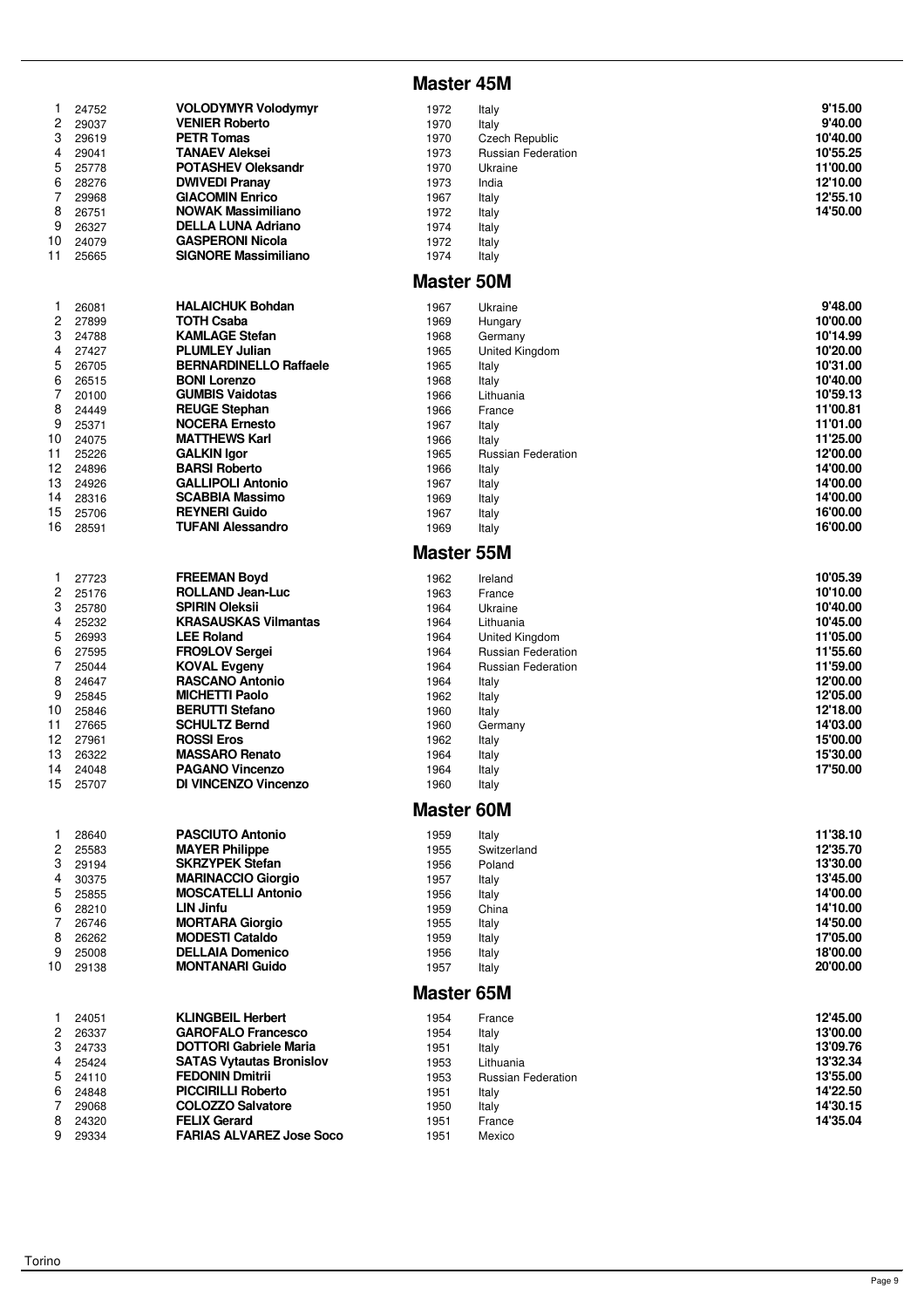#### **Master 70M**

| 4<br>6 | 26416<br>2 26704<br>3 25933<br>25248<br>5 25423<br>24656<br>25251<br>8 28197 | <b>BORZI Miklos</b><br><b>MANEVICH Mikhail</b><br><b>RUDIGER Sebastian</b><br><b>ERBETTA Paolo</b><br><b>GRIGAS Stasys</b><br><b>CASELLI Andrea</b><br><b>MESITI Roberto</b><br><b>SACCHETTO Marco Giuseppe</b> | 1949<br>1948<br>1945<br>1949<br>1941<br>1948<br>1947<br>1948 | Hungary<br><b>Russian Federation</b><br>Germany<br>Italy<br>Lithuania<br>Italy<br>Italy<br>Italy | 12'15.00<br>12'40.00<br>13'03.09<br>14'30.00<br>22'43.15 |
|--------|------------------------------------------------------------------------------|-----------------------------------------------------------------------------------------------------------------------------------------------------------------------------------------------------------------|--------------------------------------------------------------|--------------------------------------------------------------------------------------------------|----------------------------------------------------------|
|        | 1 24741                                                                      | <b>AMATO Giorgio</b>                                                                                                                                                                                            | <b>Master 80M</b><br>1936<br><b>Master 85M</b>               | Italy                                                                                            | 22'00.00                                                 |
|        | 27405<br>2 25373<br>3 24665                                                  | <b>KREJCI Josef</b><br><b>SERHEY Simankov</b><br><b>RISSONE Elios</b>                                                                                                                                           | 1933<br>1932<br>1934                                         | Switzerland<br>Ukraine<br>Italy                                                                  | 16'30.00<br>16'52.70<br>19'00.00                         |

#### **200 m Dorso - Master Femmine 200 m Backstroke - Master Wome 200 m Dos - Master Femmes**

#### **Master 25 F**

| 1<br>$\overline{2}$<br>3<br>4<br>5                                        | 26153<br>28007<br>30706<br>27053<br>27022                                              | <b>LIDDAMENT Sophie</b><br><b>MURNER Leonie Anne</b><br><b>KING Mae</b><br><b>ROSSETTO Elena</b><br><b>HILL Elizabeth Eleanor</b>                                                                                                                                        | 1992<br>1993<br>1992<br>1992<br>1991                                         | United Kingdom<br>Switzerland<br><b>United Kingdom</b><br>Italy<br>United Kingdom                                                 | 2'45.50<br>2'47.00<br>3'02.00<br>4'00.00                                                                   |
|---------------------------------------------------------------------------|----------------------------------------------------------------------------------------|--------------------------------------------------------------------------------------------------------------------------------------------------------------------------------------------------------------------------------------------------------------------------|------------------------------------------------------------------------------|-----------------------------------------------------------------------------------------------------------------------------------|------------------------------------------------------------------------------------------------------------|
|                                                                           |                                                                                        |                                                                                                                                                                                                                                                                          | <b>Master 30F</b>                                                            |                                                                                                                                   |                                                                                                            |
| 1<br>$\mathbf{2}$<br>3                                                    | 25690<br>25396<br>26302                                                                | <b>LAUX Julie</b><br><b>FALCO Serena</b><br><b>BAZZO Eleonora</b>                                                                                                                                                                                                        | 1985<br>1989<br>1986                                                         | France<br>Italy<br>Italy                                                                                                          | 2'30.49<br>3'15.00<br>4'00.00                                                                              |
|                                                                           |                                                                                        |                                                                                                                                                                                                                                                                          | <b>Master 35F</b>                                                            |                                                                                                                                   |                                                                                                            |
| 1<br>$\overline{c}$<br>3<br>4                                             | 29868<br>27180<br>24685<br>25980                                                       | <b>PRZYWARA Susan</b><br><b>KIESEL Linda</b><br><b>VAN TIGGELEN Caroline</b><br><b>DEVITO Caterina</b>                                                                                                                                                                   | 1983<br>1983<br>1983<br>1984                                                 | Germany<br>Germany<br>Netherlands<br>Italy                                                                                        | 2'36.01<br>2'37.63<br>2'46.60<br>3'15.00                                                                   |
|                                                                           |                                                                                        |                                                                                                                                                                                                                                                                          | <b>Master 40F</b>                                                            |                                                                                                                                   |                                                                                                            |
| 1                                                                         | 30009                                                                                  | <b>BIGEA Luisiana</b>                                                                                                                                                                                                                                                    | 1977                                                                         | Romania                                                                                                                           | 3'07.00                                                                                                    |
|                                                                           |                                                                                        |                                                                                                                                                                                                                                                                          | <b>Master 50F</b>                                                            |                                                                                                                                   |                                                                                                            |
| 1<br>2<br>3<br>4<br>5<br>6                                                | 26991<br>25521<br>25772<br>30431<br>24728<br>24951                                     | <b>ANIKINA Jelena</b><br><b>BLUM Petra</b><br>VAN NORDEN - DE VRIES He<br><b>CAILLET DAYER Murielle</b><br><b>KUJALA Tija</b><br><b>ROCCA Serena</b>                                                                                                                     | 1967<br>1968<br>1968<br>1965<br>1968<br>1967                                 | Ireland<br>Germany<br>Netherlands<br>Switzerland<br>Finland<br>Italy                                                              | 2'53.33<br>2'57.50<br>3'03.00<br>3'14.65<br>3'21.95<br>4'01.00                                             |
|                                                                           |                                                                                        |                                                                                                                                                                                                                                                                          | <b>Master 55F</b>                                                            |                                                                                                                                   |                                                                                                            |
| 1<br>$\overline{c}$<br>3<br>4<br>5<br>6<br>$\overline{7}$<br>8<br>9<br>10 | 26186<br>27304<br>25814<br>25507<br>30482<br>24317<br>27588<br>28142<br>25829<br>24780 | <b>REICHELT Birgit</b><br><b>DITOMMASO Laurie</b><br><b>FOLEY Maree</b><br><b>WALLITSCH Ursula</b><br><b>MINIC Snezana</b><br><b>IVANAUSKAITE Ramune</b><br><b>MORRIS Dymphna</b><br><b>KAMPENUSA Svetlana</b><br><b>MASHTAKOVA Olena</b><br><b>PENKAUSKAITE Violeta</b> | 1963<br>1962<br>1964<br>1961<br>1963<br>1964<br>1961<br>1962<br>1960<br>1960 | Germany<br>United States of America<br>Switzerland<br>Germany<br>Canada<br>Lithuania<br>Ireland<br>Latvia<br>Ukraine<br>Lithuania | 2'52.50<br>3'01.00<br>3'10.00<br>3'10.16<br>3'11.75<br>3'15.70<br>3'16.03<br>3'45.00<br>3'50.00<br>4'25.00 |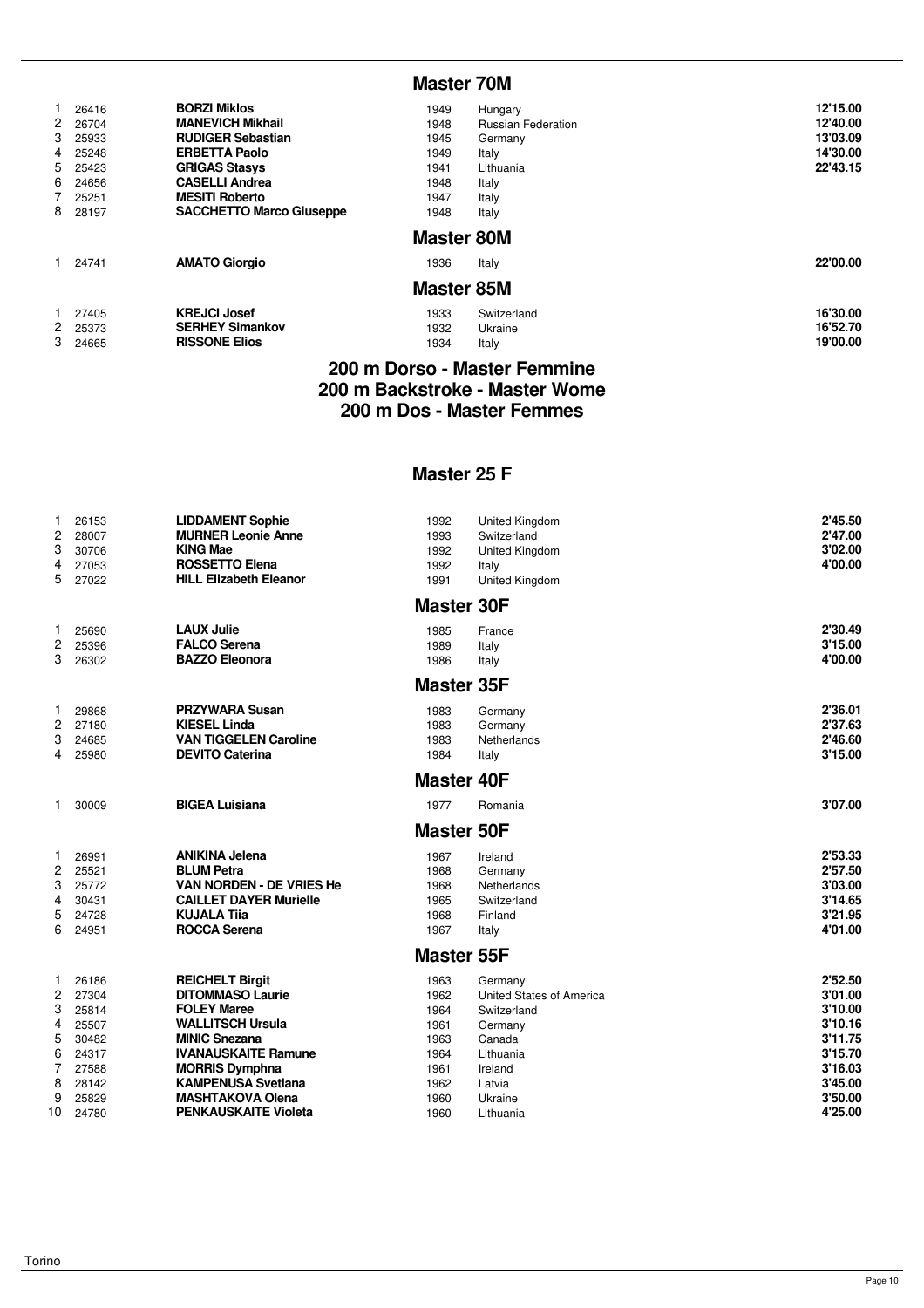# **Master 60F**

| $\mathbf{2}$<br>3<br>4<br>5<br>6<br>8 | 29193<br>28006<br>25377<br>26660<br>25782<br>24723<br>26335<br>29333 | <b>SZALA Ewa</b><br><b>PARADIS MURNER Helene</b><br><b>STOCKEL-ECKARD Sabine</b><br><b>GOODAIR Christine</b><br><b>PEROVA Alla</b><br><b>FALLETTI Maria Rosaria</b><br><b>BETTELLO Licia</b><br><b>GUTIERRES MEJIA Luisa An</b> | 1959<br>1958<br>1959<br>1957<br>1958<br>1956<br>1956<br>1958<br><b>Master 65F</b> | Poland<br>Switzerland<br>Germany<br>United Kingdom<br>Ukraine<br>Italy<br>Italy<br>Mexico | 3'07.79<br>3'10.00<br>3'38.00<br>3'40.79<br>3'45.00<br>5'30.00 |
|---------------------------------------|----------------------------------------------------------------------|---------------------------------------------------------------------------------------------------------------------------------------------------------------------------------------------------------------------------------|-----------------------------------------------------------------------------------|-------------------------------------------------------------------------------------------|----------------------------------------------------------------|
| $\mathbf{2}$<br>4                     | 28188<br>26050<br>3 27438<br>28664                                   | <b>GILDING Antoinette</b><br><b>GUGLIELMI Mira</b><br><b>KOCH Claudia</b><br>NITYAGOVSKAYA Liudmila                                                                                                                             | 1950<br>1952<br>1952<br>1954<br><b>Master 70F</b>                                 | <b>Netherlands</b><br>Italy<br>Germany<br>Germany                                         | 3'57.73<br>4'00.00<br>4'00.00<br>5'30.00                       |
|                                       | 25425                                                                | <b>MAZETIENE Aldona</b>                                                                                                                                                                                                         | 1948                                                                              | Lithuania                                                                                 | 5'00.00                                                        |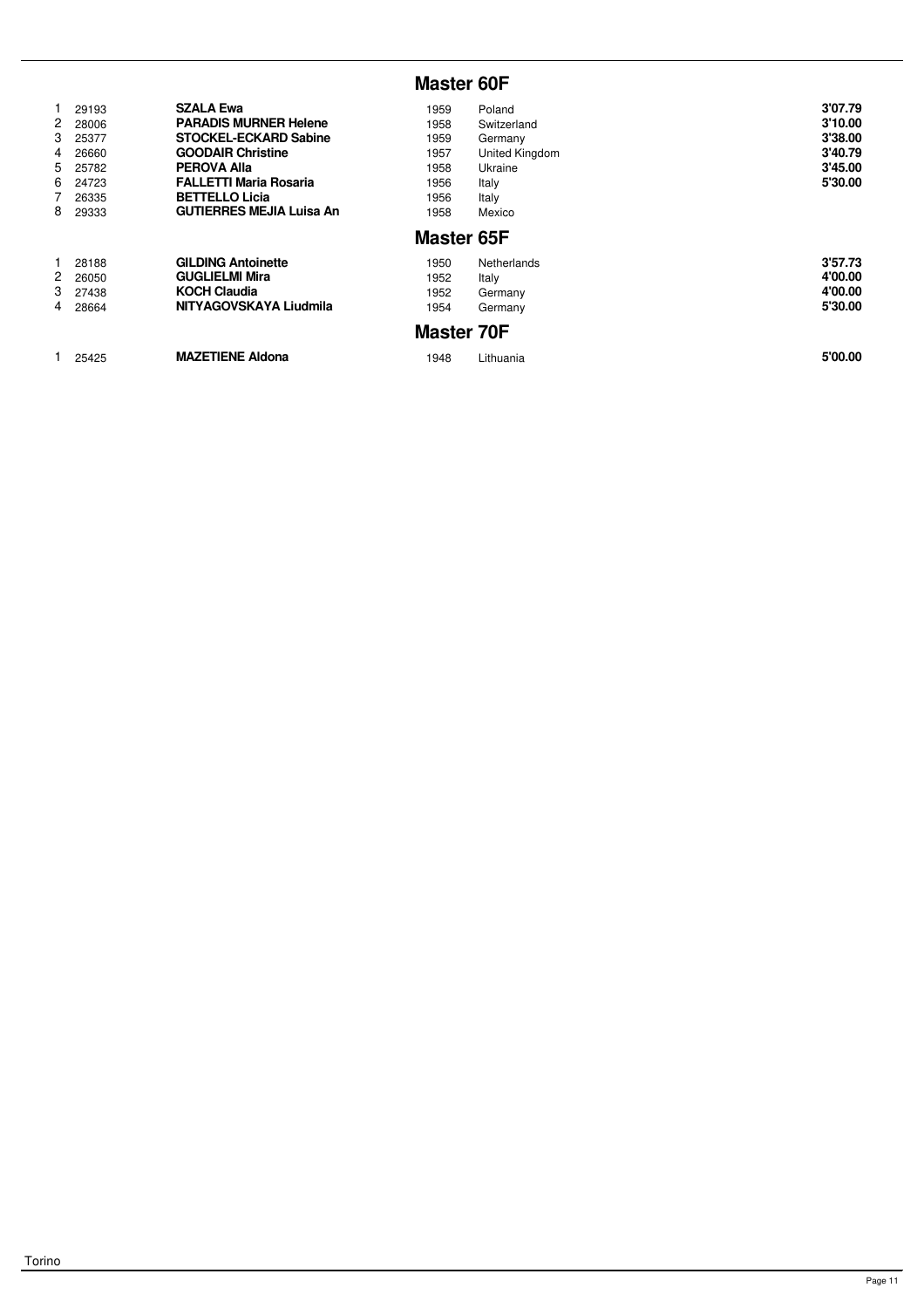# **European Masters Games Turin 2019 V. 50m**



Isciitti del giorno 28/07/2019 parte 2





# ORD CODICE COGNOME **ANDE** 200 m NAZ ANNO SOCIETA' **NASCIE E ANDE ANDE COLORE ANDE COGNOME AND E DE CONVENTION DOTSO - MASTER MASCHI 200 m Backstroke - Master Men 200 m Dos - Master Hommes**

| 1  | 26829 | <b>KLEIN Martin</b>             | 1979 | Germany                   | 2'19.50 |
|----|-------|---------------------------------|------|---------------------------|---------|
| 2  | 29216 | <b>LEBLOND Vincent</b>          | 1986 | France                    | 2'23.00 |
| 3  | 29505 | <b>TAGLIAFIERRO Marco</b>       | 1987 | Italy                     | 2'24.00 |
| 4  | 30288 | <b>HOPE Nick</b>                | 1984 | United Kingdom            | 2'25.00 |
| 5  | 22506 | <b>TOKAS Sanjeev</b>            | 1974 | India                     | 2'25.12 |
| 6  | 28258 | <b>KOVARY Tamas</b>             | 1978 | Hungary                   | 2'25.42 |
| 7  | 25809 | <b>BAILLOD Julien</b>           | 1980 | Switzerland               | 2'28.69 |
| 8  | 29737 | <b>GILLES Grabski</b>           | 1977 | France                    | 2'29.00 |
| 9  | 24970 | <b>TERMOLLE Camille</b>         | 1988 | <b>Russian Federation</b> | 2'29.23 |
| 10 | 26595 | <b>SCHWENZER Peter</b>          | 1982 | Germany                   | 2'29.50 |
| 11 | 25988 | <b>LYSENKO Andrii</b>           | 1973 | Ukraine                   | 2'30.22 |
| 12 | 23959 | <b>BARWICK James</b>            | 1982 | United Kingdom            | 2'32.55 |
| 13 | 28200 | <b>ORTIZ CABALLERO Adolfo</b>   | 1969 | Spain                     | 2'33.30 |
| 14 | 27029 | <b>KERSEVICIUS Linas</b>        | 1971 | Lithuania                 | 2'34.00 |
| 15 | 25769 | <b>VAN NORDEN Edwin</b>         | 1963 | Netherlands               | 2'35.00 |
| 16 | 26621 | <b>NIEDERMANNER Tilo</b>        | 1969 | Germany                   | 2'38.00 |
| 17 | 19479 | <b>TROTSENKO Alexandr</b>       | 1967 | Kazakhstan                | 2'40.00 |
| 18 | 26289 | <b>KORZELIUS Ron</b>            | 1965 | Netherlands               | 2'40.08 |
| 19 | 23994 | <b>BOISSIERE Cedric</b>         | 1969 | France                    | 2'40.48 |
| 20 | 26279 | <b>DOUCET Florent</b>           | 1984 | France                    | 2'42.76 |
| 21 | 28657 | <b>SKRODZKI Michal</b>          | 1986 | Poland                    | 2'43.59 |
| 22 | 27723 | <b>FREEMAN Boyd</b>             | 1962 | Ireland                   | 2'43.75 |
| 23 | 24788 | <b>KAMLAGE Stefan</b>           | 1968 | Germany                   | 2'45.12 |
| 24 | 26691 | <b>CAMPARI Alessandro</b>       | 1982 | Italy                     | 2'46.00 |
| 25 | 24781 | <b>BRAUN Thomas</b>             | 1969 | Germany                   | 2'50.00 |
| 26 | 25881 | <b>MELNYK Vadym</b>             | 1978 | Ukraine                   | 2'50.00 |
| 27 | 27472 | <b>DUBERT Pawel</b>             | 1976 | France                    | 2'54.51 |
| 28 | 24819 | <b>LAPSHENKOV Sergei</b>        | 1957 | <b>Russian Federation</b> | 2'55.00 |
| 29 | 24646 | <b>MANFRINO Roberto</b>         | 1966 | Italy                     | 2'55.00 |
| 30 | 27427 | <b>PLUMLEY Julian</b>           | 1965 | United Kingdom            | 2'55.00 |
| 31 | 24804 | <b>TODISCO Michele</b>          | 1982 | Italy                     | 2'55.00 |
| 32 | 20055 | <b>KATKEVICIUS Sigitas</b>      | 1957 | Lithuania                 | 2'56.45 |
| 33 | 25746 | <b>ZAITSEV Borys</b>            | 1957 | Ukraine                   | 3'02.00 |
| 34 | 29867 | <b>FONTE Angelo</b>             | 1978 | Italy                     | 3'02.00 |
| 35 | 19057 | <b>LE Gang</b>                  | 1976 | China                     | 3'02.80 |
| 36 | 25212 | <b>PESSINA Massimiliano</b>     | 1967 | Italy                     | 3'05.00 |
| 37 | 24457 | <b>RENARD Francis</b>           | 1965 | France                    | 3'06.68 |
| 38 | 25790 | <b>NICKEL Wolfgang</b>          | 1967 | Germany                   | 3'07.12 |
| 39 | 24649 | <b>BERTI Gianni Carlo</b>       | 1963 | Italy                     | 3'10.00 |
| 40 | 25522 | <b>GRASSO Alessandro</b>        | 1989 | Italy                     | 3'10.00 |
| 41 | 25803 | <b>KUROCHKIN Volodymyr</b>      | 1966 | Ukraine                   | 3'10.00 |
| 42 | 25590 | <b>ZHITLOVSKIY Veniamin</b>     | 1951 | Russian Federation        | 3'10.00 |
| 43 | 27746 | <b>CSABA Lazlo</b>              | 1948 | Hungary                   | 3'10.20 |
| 44 | 25467 | <b>HOBSCHE Malte</b>            | 1984 | Germany                   | 3'10.23 |
| 45 | 26255 | <b>BRANIK Juraj</b>             | 1946 | <b>Czech Republic</b>     | 3'12.86 |
| 46 | 29797 | <b>MASERA Luca</b>              | 1975 | Italy                     | 3'16.43 |
| 47 | 25916 | <b>RAML Wolfgang</b>            | 1971 | Austria                   | 3'19.50 |
| 48 | 24718 | <b>DE MICHIELI Franco</b>       | 1963 | Italy                     | 3'20.00 |
| 49 | 24051 | <b>KLINGBEIL Herbert</b>        | 1954 | France                    | 3'24.00 |
| 50 | 24719 | <b>MATTILA Miikka</b>           | 1977 | Finland                   | 3'35.00 |
| 51 | 25381 | <b>GABARRO SANFELIU Jose</b>    | 1947 | Spain                     | 3'55.00 |
| 52 | 24432 | <b>LASZLO Fodor</b>             | 1951 | Hungary                   | 3'55.00 |
| 53 | 27665 | <b>SCHULTZ Bernd</b>            | 1960 | Germany                   | 3'59.00 |
| 54 | 27016 | <b>LOKHANDE Vishnu Sadashiv</b> | 1957 | India                     | 4'05.20 |
| 55 | 26810 | <b>MILLER Vincent</b>           | 1935 | Spain                     | 4'05.53 |
| 56 | 29068 | <b>COLOZZO Salvatore</b>        | 1950 | Italy                     | 4'25.00 |
| 57 | 27040 | <b>NARENDER Bandi</b>           | 1975 | India                     | 4'44.00 |
| 58 | 25305 | <b>GAO Shuangfu</b>             | 1952 | China                     | 4'45.00 |
| 59 | 24209 | <b>TIBERI Mario Augusto</b>     | 1937 | Italy                     | 4'55.00 |
| 60 | 24665 | <b>RISSONE Elios</b>            | 1934 | Italy                     | 5'00.00 |
| 61 | 25423 | <b>GRIGAS Stasys</b>            | 1941 | Lithuania                 | 5'20.08 |
|    |       |                                 |      |                           |         |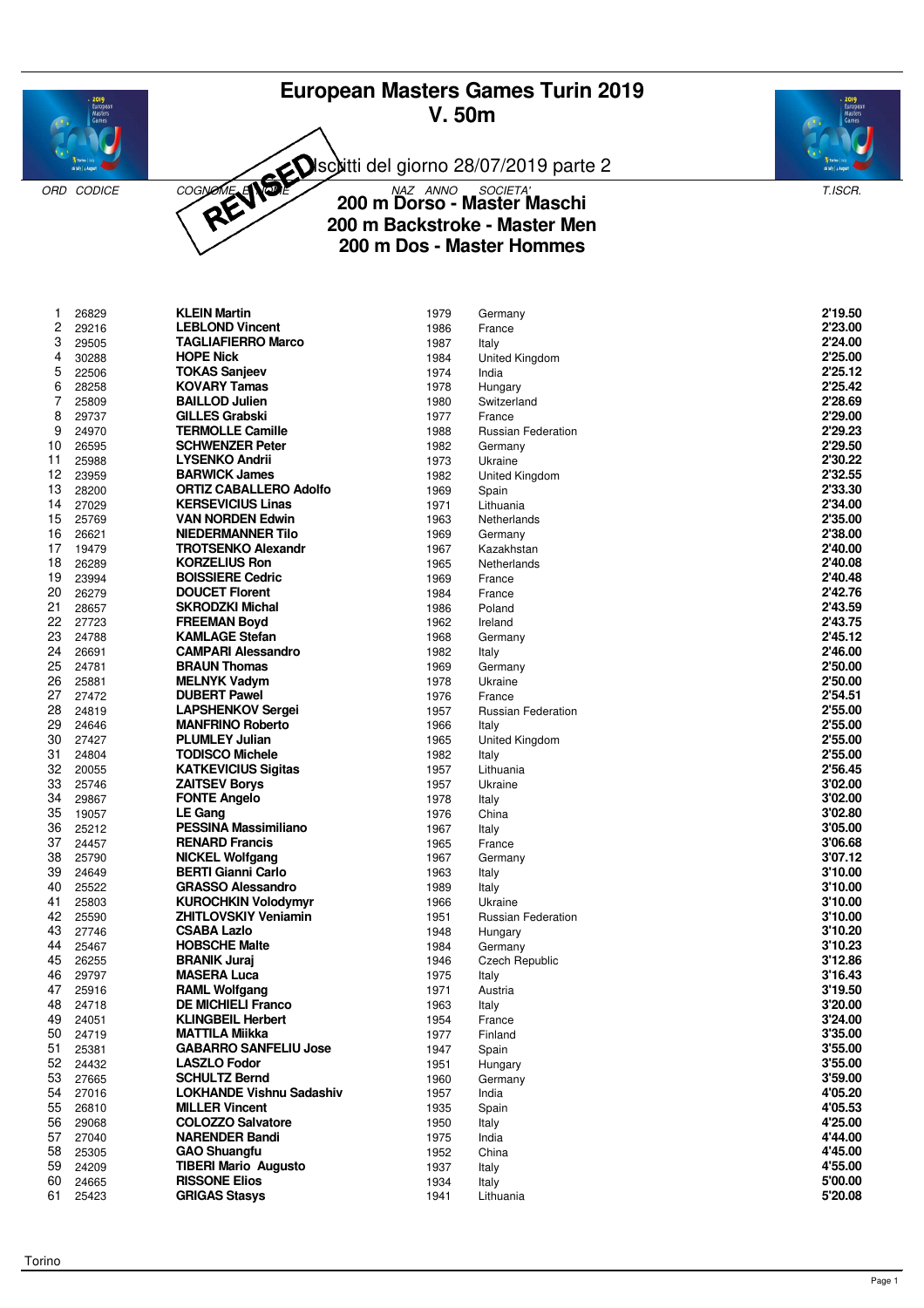| 62 26728 | <b>BORIS Shtefan</b>            | 1934 | <b>Russian Federation</b> |
|----------|---------------------------------|------|---------------------------|
| 63 26635 | <b>GALLI DELLA LOGGIA Rober</b> | 1951 | Italy                     |
| 64 29083 | <b>WEBSTER Paul</b>             | 1942 | United Kingdom            |

#### 1942 United Kingdom

#### **100 m Rana - Master Femmine 100 m Breaststroke - Master Wome 100 m Brasse - Master Femmes**

| 1        | 25357          | <b>IRINA Merzlikina</b>                             | 1972         | Russian Federation        | 1'18.50            |
|----------|----------------|-----------------------------------------------------|--------------|---------------------------|--------------------|
| 2        | 26970          | <b>HISLOP Katie</b>                                 | 1976         | United Kingdom            | 1'19.00            |
| 3        | 24574          | <b>BADOUX Laura</b>                                 | 1982         | Netherlands               | 1'19.34            |
| 4        | 26997          | <b>FOLLAND Danielle</b>                             | 1991         | United Kingdom            | 1'20.00            |
| 5        | 27253          | LELIKOVA Oksana                                     | 1971         | Russian Federation        | 1'20.50            |
| 6        | 24685          | <b>VAN TIGGELEN Caroline</b>                        | 1983         | Netherlands               | 1'22.61            |
| 7        | 29868          | <b>PRZYWARA Susan</b>                               | 1983         | Germany                   | 1'24.70            |
| 8        | 24338          | <b>GIEZEN Angela</b>                                | 1983         | Netherlands               | 1'25.38            |
| 9        | 29215          | <b>GAY PARRAGA Ana</b>                              | 1992         | Spain                     | 1'28.37            |
| 10       | 27498          | <b>PEREPELKINA Marina</b>                           | 1972         | Russian Federation        | 1'28.78            |
| 11       | 30132          | <b>SHEREMET Yuliia</b>                              | 1973         | Ukraine                   | 1'31.00            |
| 12       | 24728          | KUJALA Tiia                                         | 1968         | Finland                   | 1'33.13            |
| 13       | 24592          | <b>DEMARCHI Susanna</b>                             | 1962         | Italy                     | 1'34.00            |
| 14       | 24609          | <b>NOVIKOVA Marina</b>                              | 1961         | Russian Federation        | 1'34.00            |
| 15       | 29917          | <b>WILLIAMS Philippa</b>                            | 1962         | United Kingdom            | 1'35.01            |
| 16       | 24772          | <b>HERTOGH-BUIJSSE Bianca</b>                       | 1974         | Netherlands               | 1'35.45            |
| 17       | 27304          | <b>DITOMMASO Laurie</b>                             | 1962         | United States of America  | 1'36.00            |
| 18       | 26315          | <b>VAN DER MOLEN Irna</b>                           | 1969         | Netherlands               | 1'36.70            |
| 19       | 24317          | <b>IVANAUSKAITE Ramune</b>                          | 1964         | Lithuania                 | 1'37.50            |
| 20       | 23939          | <b>LEUTLOFF Silvia</b>                              | 1975         | Germany                   | 1'38.00            |
| 21       | 24767          | <b>RAVERA Bruna</b>                                 | 1967         | Italy                     | 1'38.00            |
| 22       | 19098          | <b>ZHOU Chuanzhu</b>                                | 1959         | China                     | 1'39.62            |
| 23       | 27948          | <b>BALDI Giorgia</b>                                | 1991         | Italy                     | 1'40.00            |
| 24       | 25619          | <b>GERUSSI Sabrina</b>                              | 1969         | Italy                     | 1'40.00            |
| 25       | 24779          | <b>HERFET Catrin</b>                                | 1979         | Germany                   | 1'40.00            |
| 26       | 27397          | <b>FENG Yuxi</b>                                    | 1986         | China                     | 1'45.00            |
| 27       | 25630          | <b>MIRONOVSKA Anna</b>                              | 1968         | Latvia                    | 1'45.00            |
| 28       | 28647          | <b>TORTONE Laura</b>                                | 1974         | Italy                     | 1'45.00            |
| 29       | 27853          | <b>PARRETT Jenny</b>                                | 1967         | Australia                 | 1'45.02            |
| 30       | 27519          | <b>MIGULINA Irina</b>                               | 1959         | <b>Russian Federation</b> | 1'46.50            |
| 31       | 20831          | <b>GUO Weiman</b>                                   | 1964         | China                     | 1'46.56            |
| 32       | 26038          | <b>CERVI Sandra</b>                                 | 1966         | Italy                     | 1'47.29            |
| 33       | 25440          | <b>JAESCHKE Astrid</b>                              | 1971         | Germany                   | 1'48.30            |
| 34       | 27603          | <b>LINDO Maria Fatima</b>                           | 1962         | Switzerland               | 1'50.00            |
| 35<br>36 | 24928          | <b>SASSONE Cristina</b>                             | 1980         | Italy                     | 1'50.00            |
| 37       | 27266<br>26332 | <b>MAJORFALVI Eva</b>                               | 1974<br>1960 | Hungary                   | 1'50.36<br>1'55.00 |
| 38       | 26789          | <b>METZGER Kathryn Grace</b><br><b>ORLOVA Irina</b> |              | Italy                     | 1'59.00            |
| 39       | 24593          | <b>BIANCHI Lucia</b>                                | 1959<br>1982 | Russian Federation        | 2'00.00            |
| 40       | 26302          | <b>BAZZO Eleonora</b>                               | 1986         | Italy                     | 2'02.00            |
| 41       | 26552          | <b>CERNICH Velleda</b>                              | 1942         | Italy                     | 2'02.00            |
| 42       | 20351          | SORIA Maria Del Carmen                              | 1944         | Italy<br>Argentina        | 2'05.27            |
| 43       | 25582          | <b>GOOEY Janette</b>                                | 1950         | Australia                 | 2'07.69            |
| 44       | 27094          | <b>COMTESSE Christine</b>                           | 1941         | Germany                   | 2'10.00            |
| 45       | 24780          | <b>PENKAUSKAITE Violeta</b>                         | 1960         | Lithuania                 | 2'10.00            |
| 46       | 29190          | <b>ABBRUSCATO Maria Frances</b>                     | 1957         | Italy                     | 2'13.87            |
| 47       | 28759          | <b>DELCRE Laura Anna</b>                            | 1959         | Italy                     | 2'15.00            |
| 48       | 26051          | <b>HAMOWSKA Elzbieta</b>                            | 1960         | Poland                    | 2'19.05            |
| 49       | 29760          | <b>VAUDO Alessia</b>                                | 1979         | Italy                     | 2'20.00            |
| 50       | 25301          | <b>WANG Guofa</b>                                   | 1946         | China                     | 2'20.00            |
| 51       | 30512          | <b>POZZI Francesca</b>                              | 1989         | Italy                     | 2'24.00            |
| 52       | 25401          | <b>FIORENTINO Annunziata</b>                        | 1971         | Italy                     | 2'30.00            |
| 53       | 25045          | <b>KOMAROMI Maria</b>                               | 1947         | Hungary                   | 2'50.00            |
| 54       | 26770          | <b>REBUISSON Mady</b>                               | 1934         | France                    | 3'44.74            |
| 55       | 25989          | <b>CONTESSA Erica</b>                               | 1981         | Italy                     |                    |
| 56       | 25068          | <b>DAL FARRA Barbara</b>                            | 1968         | Italy                     |                    |
| 57       | 26221          | <b>LUIGIANO Francesca</b>                           | 1956         | Italy                     |                    |
| 58       | 25247          | <b>MARCON Bernadette</b>                            | 1954         | France                    |                    |
| 59       | 24904          | <b>MAURO Francesca</b>                              | 1977         | Italy                     |                    |
| 60       | 24713          | <b>MONDIN Marianna</b>                              | 1983         | Italy                     |                    |
| 61       | 28073          | <b>REUSCHENBACH Anne</b>                            | 1980         | Germany                   |                    |
| 62       | 30566          | D'EUGENIO Stefania                                  | 1959         | Italy                     |                    |
| 63       | 30567          | <b>KUTUIEVA Olga</b>                                | 1971         | Russian Federation        |                    |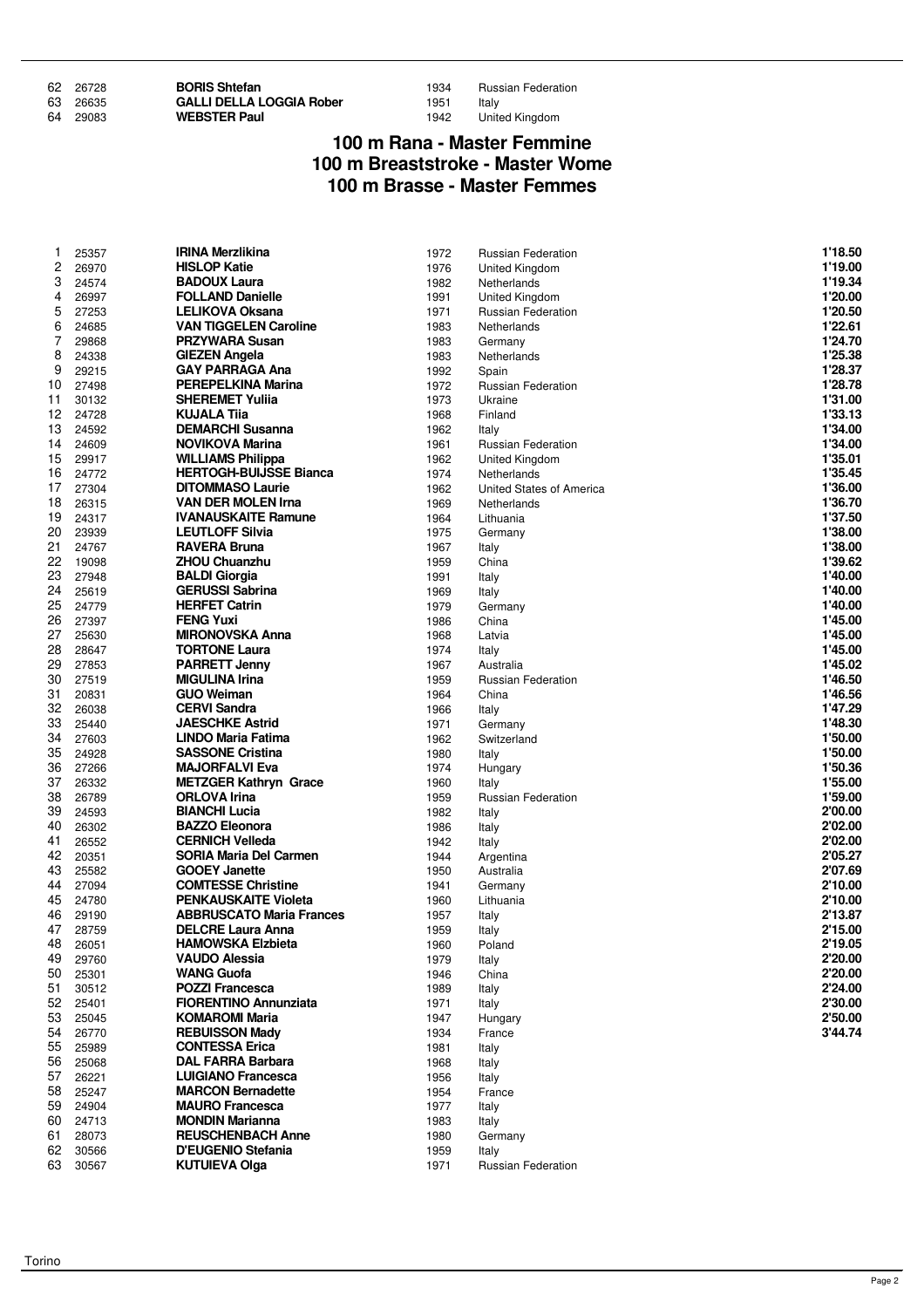#### **100 m Rana - Master Maschi 100 m Breaststroke - Master Men 100 m Brasse - Master Hommes**

|    |       | <b>BYCHKOV Dmitrii</b>          |      |                           | 1'05.00 |
|----|-------|---------------------------------|------|---------------------------|---------|
| 1  | 28697 |                                 | 1981 | Russian Federation        |         |
| 2  | 28690 | <b>CORELLI Emilio</b>           | 1994 | Italy                     | 1'05.50 |
| 3  | 29150 | <b>IVANOV Maksim</b>            | 1984 | Estonia                   | 1'06.00 |
| 4  | 24580 | <b>ROWINSKI Filip</b>           | 1990 | Poland                    | 1'06.20 |
| 5  | 26345 | <b>MERINOV Aleksandr</b>        | 1989 | Ukraine                   | 1'08.20 |
|    |       | <b>REBIFFE Jason</b>            |      |                           |         |
| 6  | 26838 |                                 | 1989 | France                    | 1'09.88 |
| 7  | 25346 | <b>HOHMANN Daniel</b>           | 1992 | Germany                   | 1'10.00 |
| 8  | 30424 | <b>BATTISTON Simone</b>         | 1975 | Italy                     | 1'10.50 |
| 9  | 28542 | JAIN Pankaj Alias Munna         | 1968 | India                     | 1'10.52 |
| 10 | 30147 | <b>GALLAZZI Emiliano Pablo</b>  | 1973 | Italy                     | 1'11.50 |
| 11 |       | <b>RASCH Fabian</b>             |      |                           | 1'11.50 |
|    | 24877 |                                 | 1983 | Germany                   |         |
| 12 | 25393 | <b>CICCONE Alessandro</b>       | 1990 | Italy                     | 1'12.00 |
| 13 | 24091 | <b>BODDIE Geoff</b>             | 1973 | Ireland                   | 1'12.83 |
| 14 | 25993 | <b>LEBEDEV Pavel</b>            | 1968 | <b>Russian Federation</b> | 1'13.50 |
| 15 | 25660 | <b>MEDVEDIEV Igor</b>           | 1962 | Ukraine                   | 1'13.50 |
| 16 | 29307 | <b>SIMAC-LEJEUNE Alain</b>      | 1982 | France                    | 1'14.00 |
|    |       |                                 |      |                           |         |
| 17 | 28167 | <b>VALENZUELA MASANA Santia</b> | 1974 | Spain                     | 1'14.01 |
| 18 | 26818 | <b>NICASTRI Michele</b>         | 1976 | Italy                     | 1'14.55 |
| 19 | 29055 | <b>MACOCCO Patrick</b>          | 1978 | France                    | 1'14.56 |
| 20 | 28656 | <b>BAKHMETEV Pavel</b>          | 1969 | <b>Russian Federation</b> | 1'15.00 |
| 21 | 26198 | <b>SADOVSKYI Vadym</b>          | 1969 | Ukraine                   | 1'15.00 |
|    |       |                                 |      |                           |         |
| 22 | 26336 | <b>ZIEGLER Igor</b>             | 1968 | <b>Belarus</b>            | 1'15.80 |
| 23 | 24566 | <b>HODJUKS Andrejs</b>          | 1983 | Latvia                    | 1'16.46 |
| 24 | 26279 | <b>DOUCET Florent</b>           | 1984 | France                    | 1'17.00 |
| 25 | 30483 | <b>ZANETTI Alberto</b>          | 1992 | Italy                     | 1'17.00 |
| 26 | 27596 | <b>LAURENT Jean-Philippe</b>    | 1978 | France                    | 1'17.50 |
| 27 | 28548 | <b>HEJNIC Petr</b>              | 1977 | Czech Republic            | 1'17.58 |
|    |       |                                 |      |                           |         |
| 28 | 23961 | <b>GIACCONE Alessio</b>         | 1993 | Italy                     | 1'18.00 |
| 29 | 25355 | <b>KOZLOV Sergei</b>            | 1963 | <b>Russian Federation</b> | 1'18.00 |
| 30 | 26006 | <b>ZHERDEV Sergey</b>           | 1961 | Russian Federation        | 1'18.00 |
| 31 | 26845 | <b>GOMEZ Marcelo Jose</b>       | 1967 | Argentina                 | 1'19.00 |
| 32 | 25504 | <b>WARGA Preben</b>             | 1962 | Switzerland               | 1'19.00 |
|    |       |                                 |      |                           |         |
| 33 | 24403 | <b>GILLES Quintin</b>           | 1972 | France                    | 1'19.19 |
| 34 | 25042 | <b>RUMBUS Zoltan</b>            | 1979 | Hungary                   | 1'19.40 |
| 35 | 24573 | <b>LANGELAAN Ron</b>            | 1978 | Netherlands               | 1'20.00 |
| 36 | 25798 | <b>THEVENAZ Laurent</b>         | 1973 | Switzerland               | 1'20.00 |
| 37 | 29078 | <b>TOKAS Dinesh</b>             | 1984 | India                     | 1'20.07 |
| 38 | 25217 | <b>PAATALO Esa</b>              | 1965 | Finland                   | 1'21.00 |
|    |       |                                 |      |                           |         |
| 39 | 25158 | <b>WEENINK Joop</b>             | 1968 | Netherlands               | 1'22.48 |
| 40 | 19182 | <b>LONG Zhisheng</b>            | 1979 | China                     | 1'23.00 |
| 41 | 26771 | <b>SZABO Janos</b>              | 1982 | Hungary                   | 1'23.00 |
| 42 | 24781 | <b>BRAUN Thomas</b>             | 1969 | Germany                   | 1'23.10 |
| 43 | 20055 | <b>KATKEVICIUS Sigitas</b>      | 1957 | Lithuania                 | 1'24.00 |
|    |       | <b>BEYSARD Gaetan</b>           |      |                           | 1'25.00 |
| 44 | 24334 |                                 | 1954 | Switzerland               |         |
| 45 | 30683 | <b>DOLFIN Alberto</b>           | 1985 | Italy                     | 1'25.00 |
| 46 | 26639 | <b>FERNANDEZ HERNANDEZ Alon</b> | 1960 | Spain                     | 1'25.00 |
| 47 | 25946 | <b>MIRZABEKYAN Alexander</b>    | 1972 | <b>Russian Federation</b> | 1'25.00 |
| 48 | 25467 | <b>HOBSCHE Malte</b>            | 1984 | Germany                   | 1'25.16 |
| 49 | 27490 | <b>HERZIG Romain</b>            | 1983 | Switzerland               | 1'25.61 |
|    |       |                                 |      |                           | 1'26.00 |
| 50 | 24186 | <b>MAHOUACHI Moez</b>           | 1964 | France                    |         |
| 51 | 25240 | <b>BOUILLAGUET Franck</b>       | 1974 | France                    | 1'26.57 |
| 52 | 24277 | <b>LACRAMPE Mathieu</b>         | 1979 | France                    | 1'27.20 |
| 53 | 27472 | <b>DUBERT Pawel</b>             | 1976 | France                    | 1'27.64 |
| 54 | 24449 | <b>REUGE Stephan</b>            | 1966 | France                    | 1'28.22 |
| 55 | 25583 | <b>MAYER Philippe</b>           | 1955 | Switzerland               | 1'28.50 |
|    |       | <b>PESSINA Massimiliano</b>     |      |                           |         |
| 56 | 25212 |                                 | 1967 | Italy                     | 1'29.00 |
| 57 | 28199 | <b>ARROYO RAMIREZ Antonio</b>   | 1961 | Spain                     | 1'29.30 |
| 58 | 25612 | <b>CIMINO Massimiliano</b>      | 1972 | Italy                     | 1'30.00 |
| 59 | 24641 | <b>GAVAROTTI Giorgio</b>        | 1991 | Italy                     | 1'30.00 |
| 60 | 27411 | <b>GUAY Christian</b>           | 1963 | Switzerland               | 1'30.00 |
| 61 |       | <b>LIN Jinfu</b>                |      |                           | 1'30.00 |
|    | 28210 |                                 | 1959 | China                     |         |
| 62 | 25681 | <b>XU Yungiang</b>              | 1958 | China                     | 1'30.00 |
| 63 | 26395 | <b>KLEIN BRETELER Laurens</b>   | 1954 | Netherlands               | 1'30.46 |
| 64 | 24818 | <b>CSORSZ Gergely</b>           | 1982 | Hungary                   | 1'30.56 |
| 65 | 28830 | <b>ROIENKO Volodymyr</b>        | 1962 | Ukraine                   | 1'31.00 |
| 66 | 25602 | <b>LISDERO Samuele</b>          | 1989 | Italy                     | 1'32.00 |
|    |       |                                 |      |                           |         |
| 67 | 19323 | <b>ERSHOV Oleg</b>              | 1950 | <b>Russian Federation</b> | 1'32.13 |
| 68 | 25916 | <b>RAML Wolfgang</b>            | 1971 | Austria                   | 1'32.50 |
| 69 | 24354 | <b>MASTELLOTTO Fabio</b>        | 1966 | Italy                     | 1'33.60 |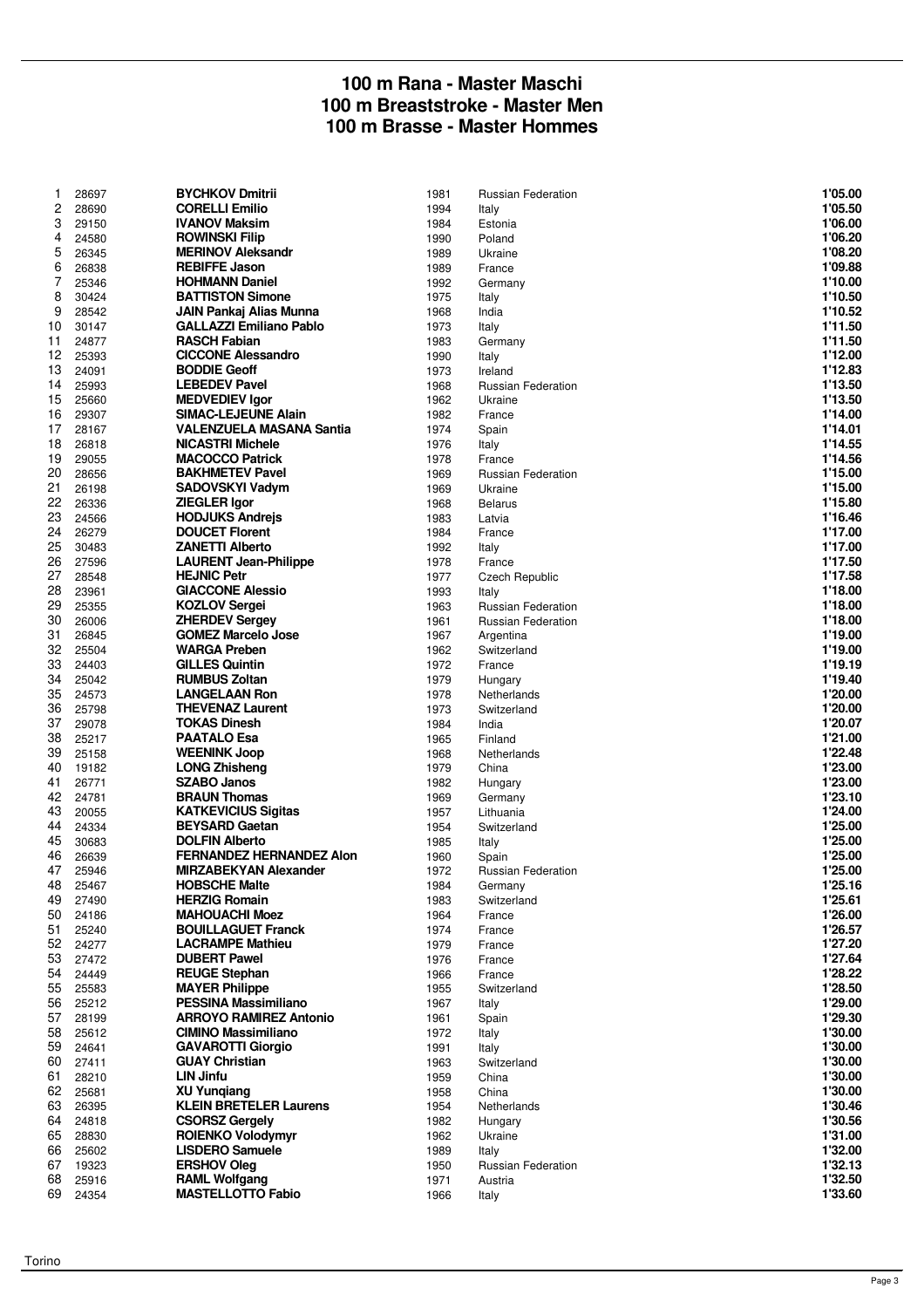| <b>REVIGLIO Giovanni</b><br>70<br>26378<br>1965<br>Italy<br>71<br><b>ERKINARO Jaakko</b><br>26550<br>1963<br>Finland<br>72<br>25120<br><b>KHARCHENKO Alexander</b><br>1947<br>Russian Federation<br>73<br>25410<br><b>CENACCHI Mauro</b><br>1977<br>Italy<br>74<br>28984<br><b>VIOLANTE Guido</b><br>1957<br>Italy<br>75<br>25781<br><b>VYSOCHYN Valerii</b><br>1953<br>Ukraine<br>76<br>27828<br><b>BARENDS Jack</b><br>1962<br>Netherlands<br>77<br>25170<br><b>WANG Yichang</b><br>1965<br>China<br><b>BADERTSCHER Cyril</b><br>78<br>25718<br>1987<br>Switzerland<br>79<br>24529<br><b>DUBOIS Patrice</b><br>1955<br>France<br>80<br><b>BIGOT Matthieu</b><br>25826<br>1993<br>France<br>81<br>25951<br><b>GARCIA Enrique</b><br>1970<br>Italy<br>82<br><b>NOBAHARI ASL Hamid</b><br>28068<br>1970<br>iran<br>83<br><b>KISELEV Oleg</b><br>29634<br>1955<br><b>Russian Federation</b><br><b>PONZI Marco</b><br>84<br>26037<br>1978<br>Italy<br>85<br>24149<br><b>CAVANNA Carlo</b><br>1981<br>Italy<br><b>MASSARO Renato</b><br>86<br>26322<br>1964<br>Italy<br>87<br>25930<br><b>RUBINO Vincenzo</b><br>1976<br>Italy<br>88<br>30309<br><b>PASTORE Michele</b><br>1989<br>Italy<br>89<br><b>DOLFIN Marco Maria</b><br>29934<br>1981<br>Italy<br>90<br><b>FERRERO Luigi</b><br>24335<br>1953<br>Italy<br><b>GASCHINO Paolo</b><br>1962<br>91<br>27446<br>Italy<br>92<br>25755<br><b>MATZKEN Ulrich</b><br>1960<br>Germany<br>93<br><b>HICKS Michael</b><br>29501<br>1990<br>United States of America<br>94<br>25171<br><b>HUANG Sujun</b><br>1955<br>China<br>95<br>25149<br><b>GOLLE Andreas</b><br>1958<br>Germany<br>28758<br>96<br><b>CHIANALE Carlo</b><br>1954<br>Italy<br>97<br>24867<br><b>D'URSI Giuseppe</b><br>1958<br>Italy<br><b>CARBONARA Fabio</b><br>98<br>25984<br>1963<br>Italy<br>99<br>27418<br><b>CUNIGLIO Gianmaria</b><br>1970<br>Italy<br>24926<br><b>GALLIPOLI Antonio</b><br>100<br>1967<br>Italy<br>101<br><b>KOLOKOLOV Vadym</b><br>25515<br>1966<br>Ukraine<br>102<br><b>LASZLO Fodor</b><br>24432<br>1951<br>Hungary<br>103<br>26164<br><b>MERIGHI Mirco</b><br>1951<br>Italy<br>104<br>25486<br><b>BAHRAMI Ramezan</b><br>1942<br>France<br>105<br><b>AMBROSINI Danilo</b><br>30220<br>1976<br>Italy<br>106<br>26074<br><b>BRACHET Robert</b><br>1938<br>France<br>107<br>23950<br><b>GRIMPARD Johannick</b><br>1982<br>France<br>108<br><b>DI LUCA Raffaele Vicente</b><br>30415<br>1968<br>Italy<br>109<br><b>TOLASI Antonio</b><br>30252<br>1962<br>Italy<br>110<br>27742<br><b>FLYNN Gerry</b><br>1947<br>Ireland<br>111<br>30219<br><b>ARIANO Enrico</b><br>1968<br>Italy<br>112<br><b>NARENDER Bandi</b><br>27040<br>1975<br>India<br>113<br><b>COLOMBATTO Luciano</b><br>29807<br>1966<br>Italy<br>114<br><b>GRASSO Alessandro</b><br>25522<br>1989<br>Italy<br>115<br>25748<br><b>BARDOU Laurent</b><br>1966<br>France<br><b>CHIFARI Marcello</b><br>116<br>25001<br>1959<br>Italy<br>117<br>26327<br><b>DELLA LUNA Adriano</b><br>1974<br>Italy<br>118<br>1984<br>29858<br><b>DIA Domenico</b><br>Italy<br>119<br><b>FASAN Franco</b><br>25265<br>1969<br>Italy<br>120<br><b>GRIBKOV Dmitry</b><br>25418<br>1966<br>Russian Federation<br>121<br><b>HERRMANN Christian</b><br>25594<br>1953<br>Germany<br>122<br><b>JANOS Kancso</b><br>26531<br>1941<br>Hungary<br>123<br><b>LUPI Alberto</b><br>24221<br>1964<br>Italy<br>124<br><b>PIETSCH Roland</b><br>25592<br>1954<br>Germany | 1'34.00 |
|----------------------------------------------------------------------------------------------------------------------------------------------------------------------------------------------------------------------------------------------------------------------------------------------------------------------------------------------------------------------------------------------------------------------------------------------------------------------------------------------------------------------------------------------------------------------------------------------------------------------------------------------------------------------------------------------------------------------------------------------------------------------------------------------------------------------------------------------------------------------------------------------------------------------------------------------------------------------------------------------------------------------------------------------------------------------------------------------------------------------------------------------------------------------------------------------------------------------------------------------------------------------------------------------------------------------------------------------------------------------------------------------------------------------------------------------------------------------------------------------------------------------------------------------------------------------------------------------------------------------------------------------------------------------------------------------------------------------------------------------------------------------------------------------------------------------------------------------------------------------------------------------------------------------------------------------------------------------------------------------------------------------------------------------------------------------------------------------------------------------------------------------------------------------------------------------------------------------------------------------------------------------------------------------------------------------------------------------------------------------------------------------------------------------------------------------------------------------------------------------------------------------------------------------------------------------------------------------------------------------------------------------------------------------------------------------------------------------------------------------------------------------------------------------------------------------------------------------------------------------------------------------------------------------------------------------------------------------------------------------------------------------------------------------------------------------------------------------------------------------------------------------------------------------------------------------------------------------------------------------------------------------------------------------------------------------------------------------------------------------------------------------------------------------------------|---------|
|                                                                                                                                                                                                                                                                                                                                                                                                                                                                                                                                                                                                                                                                                                                                                                                                                                                                                                                                                                                                                                                                                                                                                                                                                                                                                                                                                                                                                                                                                                                                                                                                                                                                                                                                                                                                                                                                                                                                                                                                                                                                                                                                                                                                                                                                                                                                                                                                                                                                                                                                                                                                                                                                                                                                                                                                                                                                                                                                                                                                                                                                                                                                                                                                                                                                                                                                                                                                                                  | 1'34.38 |
|                                                                                                                                                                                                                                                                                                                                                                                                                                                                                                                                                                                                                                                                                                                                                                                                                                                                                                                                                                                                                                                                                                                                                                                                                                                                                                                                                                                                                                                                                                                                                                                                                                                                                                                                                                                                                                                                                                                                                                                                                                                                                                                                                                                                                                                                                                                                                                                                                                                                                                                                                                                                                                                                                                                                                                                                                                                                                                                                                                                                                                                                                                                                                                                                                                                                                                                                                                                                                                  |         |
|                                                                                                                                                                                                                                                                                                                                                                                                                                                                                                                                                                                                                                                                                                                                                                                                                                                                                                                                                                                                                                                                                                                                                                                                                                                                                                                                                                                                                                                                                                                                                                                                                                                                                                                                                                                                                                                                                                                                                                                                                                                                                                                                                                                                                                                                                                                                                                                                                                                                                                                                                                                                                                                                                                                                                                                                                                                                                                                                                                                                                                                                                                                                                                                                                                                                                                                                                                                                                                  | 1'34.55 |
|                                                                                                                                                                                                                                                                                                                                                                                                                                                                                                                                                                                                                                                                                                                                                                                                                                                                                                                                                                                                                                                                                                                                                                                                                                                                                                                                                                                                                                                                                                                                                                                                                                                                                                                                                                                                                                                                                                                                                                                                                                                                                                                                                                                                                                                                                                                                                                                                                                                                                                                                                                                                                                                                                                                                                                                                                                                                                                                                                                                                                                                                                                                                                                                                                                                                                                                                                                                                                                  | 1'35.00 |
|                                                                                                                                                                                                                                                                                                                                                                                                                                                                                                                                                                                                                                                                                                                                                                                                                                                                                                                                                                                                                                                                                                                                                                                                                                                                                                                                                                                                                                                                                                                                                                                                                                                                                                                                                                                                                                                                                                                                                                                                                                                                                                                                                                                                                                                                                                                                                                                                                                                                                                                                                                                                                                                                                                                                                                                                                                                                                                                                                                                                                                                                                                                                                                                                                                                                                                                                                                                                                                  | 1'35.00 |
|                                                                                                                                                                                                                                                                                                                                                                                                                                                                                                                                                                                                                                                                                                                                                                                                                                                                                                                                                                                                                                                                                                                                                                                                                                                                                                                                                                                                                                                                                                                                                                                                                                                                                                                                                                                                                                                                                                                                                                                                                                                                                                                                                                                                                                                                                                                                                                                                                                                                                                                                                                                                                                                                                                                                                                                                                                                                                                                                                                                                                                                                                                                                                                                                                                                                                                                                                                                                                                  | 1'35.00 |
|                                                                                                                                                                                                                                                                                                                                                                                                                                                                                                                                                                                                                                                                                                                                                                                                                                                                                                                                                                                                                                                                                                                                                                                                                                                                                                                                                                                                                                                                                                                                                                                                                                                                                                                                                                                                                                                                                                                                                                                                                                                                                                                                                                                                                                                                                                                                                                                                                                                                                                                                                                                                                                                                                                                                                                                                                                                                                                                                                                                                                                                                                                                                                                                                                                                                                                                                                                                                                                  | 1'35.05 |
|                                                                                                                                                                                                                                                                                                                                                                                                                                                                                                                                                                                                                                                                                                                                                                                                                                                                                                                                                                                                                                                                                                                                                                                                                                                                                                                                                                                                                                                                                                                                                                                                                                                                                                                                                                                                                                                                                                                                                                                                                                                                                                                                                                                                                                                                                                                                                                                                                                                                                                                                                                                                                                                                                                                                                                                                                                                                                                                                                                                                                                                                                                                                                                                                                                                                                                                                                                                                                                  | 1'36.00 |
|                                                                                                                                                                                                                                                                                                                                                                                                                                                                                                                                                                                                                                                                                                                                                                                                                                                                                                                                                                                                                                                                                                                                                                                                                                                                                                                                                                                                                                                                                                                                                                                                                                                                                                                                                                                                                                                                                                                                                                                                                                                                                                                                                                                                                                                                                                                                                                                                                                                                                                                                                                                                                                                                                                                                                                                                                                                                                                                                                                                                                                                                                                                                                                                                                                                                                                                                                                                                                                  | 1'37.00 |
|                                                                                                                                                                                                                                                                                                                                                                                                                                                                                                                                                                                                                                                                                                                                                                                                                                                                                                                                                                                                                                                                                                                                                                                                                                                                                                                                                                                                                                                                                                                                                                                                                                                                                                                                                                                                                                                                                                                                                                                                                                                                                                                                                                                                                                                                                                                                                                                                                                                                                                                                                                                                                                                                                                                                                                                                                                                                                                                                                                                                                                                                                                                                                                                                                                                                                                                                                                                                                                  | 1'37.45 |
|                                                                                                                                                                                                                                                                                                                                                                                                                                                                                                                                                                                                                                                                                                                                                                                                                                                                                                                                                                                                                                                                                                                                                                                                                                                                                                                                                                                                                                                                                                                                                                                                                                                                                                                                                                                                                                                                                                                                                                                                                                                                                                                                                                                                                                                                                                                                                                                                                                                                                                                                                                                                                                                                                                                                                                                                                                                                                                                                                                                                                                                                                                                                                                                                                                                                                                                                                                                                                                  | 1'37.59 |
|                                                                                                                                                                                                                                                                                                                                                                                                                                                                                                                                                                                                                                                                                                                                                                                                                                                                                                                                                                                                                                                                                                                                                                                                                                                                                                                                                                                                                                                                                                                                                                                                                                                                                                                                                                                                                                                                                                                                                                                                                                                                                                                                                                                                                                                                                                                                                                                                                                                                                                                                                                                                                                                                                                                                                                                                                                                                                                                                                                                                                                                                                                                                                                                                                                                                                                                                                                                                                                  | 1'38.00 |
|                                                                                                                                                                                                                                                                                                                                                                                                                                                                                                                                                                                                                                                                                                                                                                                                                                                                                                                                                                                                                                                                                                                                                                                                                                                                                                                                                                                                                                                                                                                                                                                                                                                                                                                                                                                                                                                                                                                                                                                                                                                                                                                                                                                                                                                                                                                                                                                                                                                                                                                                                                                                                                                                                                                                                                                                                                                                                                                                                                                                                                                                                                                                                                                                                                                                                                                                                                                                                                  | 1'38.00 |
|                                                                                                                                                                                                                                                                                                                                                                                                                                                                                                                                                                                                                                                                                                                                                                                                                                                                                                                                                                                                                                                                                                                                                                                                                                                                                                                                                                                                                                                                                                                                                                                                                                                                                                                                                                                                                                                                                                                                                                                                                                                                                                                                                                                                                                                                                                                                                                                                                                                                                                                                                                                                                                                                                                                                                                                                                                                                                                                                                                                                                                                                                                                                                                                                                                                                                                                                                                                                                                  | 1'39.00 |
|                                                                                                                                                                                                                                                                                                                                                                                                                                                                                                                                                                                                                                                                                                                                                                                                                                                                                                                                                                                                                                                                                                                                                                                                                                                                                                                                                                                                                                                                                                                                                                                                                                                                                                                                                                                                                                                                                                                                                                                                                                                                                                                                                                                                                                                                                                                                                                                                                                                                                                                                                                                                                                                                                                                                                                                                                                                                                                                                                                                                                                                                                                                                                                                                                                                                                                                                                                                                                                  | 1'39.00 |
|                                                                                                                                                                                                                                                                                                                                                                                                                                                                                                                                                                                                                                                                                                                                                                                                                                                                                                                                                                                                                                                                                                                                                                                                                                                                                                                                                                                                                                                                                                                                                                                                                                                                                                                                                                                                                                                                                                                                                                                                                                                                                                                                                                                                                                                                                                                                                                                                                                                                                                                                                                                                                                                                                                                                                                                                                                                                                                                                                                                                                                                                                                                                                                                                                                                                                                                                                                                                                                  |         |
|                                                                                                                                                                                                                                                                                                                                                                                                                                                                                                                                                                                                                                                                                                                                                                                                                                                                                                                                                                                                                                                                                                                                                                                                                                                                                                                                                                                                                                                                                                                                                                                                                                                                                                                                                                                                                                                                                                                                                                                                                                                                                                                                                                                                                                                                                                                                                                                                                                                                                                                                                                                                                                                                                                                                                                                                                                                                                                                                                                                                                                                                                                                                                                                                                                                                                                                                                                                                                                  | 1'40.00 |
|                                                                                                                                                                                                                                                                                                                                                                                                                                                                                                                                                                                                                                                                                                                                                                                                                                                                                                                                                                                                                                                                                                                                                                                                                                                                                                                                                                                                                                                                                                                                                                                                                                                                                                                                                                                                                                                                                                                                                                                                                                                                                                                                                                                                                                                                                                                                                                                                                                                                                                                                                                                                                                                                                                                                                                                                                                                                                                                                                                                                                                                                                                                                                                                                                                                                                                                                                                                                                                  | 1'40.00 |
|                                                                                                                                                                                                                                                                                                                                                                                                                                                                                                                                                                                                                                                                                                                                                                                                                                                                                                                                                                                                                                                                                                                                                                                                                                                                                                                                                                                                                                                                                                                                                                                                                                                                                                                                                                                                                                                                                                                                                                                                                                                                                                                                                                                                                                                                                                                                                                                                                                                                                                                                                                                                                                                                                                                                                                                                                                                                                                                                                                                                                                                                                                                                                                                                                                                                                                                                                                                                                                  | 1'40.00 |
|                                                                                                                                                                                                                                                                                                                                                                                                                                                                                                                                                                                                                                                                                                                                                                                                                                                                                                                                                                                                                                                                                                                                                                                                                                                                                                                                                                                                                                                                                                                                                                                                                                                                                                                                                                                                                                                                                                                                                                                                                                                                                                                                                                                                                                                                                                                                                                                                                                                                                                                                                                                                                                                                                                                                                                                                                                                                                                                                                                                                                                                                                                                                                                                                                                                                                                                                                                                                                                  | 1'41.00 |
|                                                                                                                                                                                                                                                                                                                                                                                                                                                                                                                                                                                                                                                                                                                                                                                                                                                                                                                                                                                                                                                                                                                                                                                                                                                                                                                                                                                                                                                                                                                                                                                                                                                                                                                                                                                                                                                                                                                                                                                                                                                                                                                                                                                                                                                                                                                                                                                                                                                                                                                                                                                                                                                                                                                                                                                                                                                                                                                                                                                                                                                                                                                                                                                                                                                                                                                                                                                                                                  | 1'41.40 |
|                                                                                                                                                                                                                                                                                                                                                                                                                                                                                                                                                                                                                                                                                                                                                                                                                                                                                                                                                                                                                                                                                                                                                                                                                                                                                                                                                                                                                                                                                                                                                                                                                                                                                                                                                                                                                                                                                                                                                                                                                                                                                                                                                                                                                                                                                                                                                                                                                                                                                                                                                                                                                                                                                                                                                                                                                                                                                                                                                                                                                                                                                                                                                                                                                                                                                                                                                                                                                                  | 1'42.00 |
|                                                                                                                                                                                                                                                                                                                                                                                                                                                                                                                                                                                                                                                                                                                                                                                                                                                                                                                                                                                                                                                                                                                                                                                                                                                                                                                                                                                                                                                                                                                                                                                                                                                                                                                                                                                                                                                                                                                                                                                                                                                                                                                                                                                                                                                                                                                                                                                                                                                                                                                                                                                                                                                                                                                                                                                                                                                                                                                                                                                                                                                                                                                                                                                                                                                                                                                                                                                                                                  | 1'45.00 |
|                                                                                                                                                                                                                                                                                                                                                                                                                                                                                                                                                                                                                                                                                                                                                                                                                                                                                                                                                                                                                                                                                                                                                                                                                                                                                                                                                                                                                                                                                                                                                                                                                                                                                                                                                                                                                                                                                                                                                                                                                                                                                                                                                                                                                                                                                                                                                                                                                                                                                                                                                                                                                                                                                                                                                                                                                                                                                                                                                                                                                                                                                                                                                                                                                                                                                                                                                                                                                                  | 1'47.00 |
|                                                                                                                                                                                                                                                                                                                                                                                                                                                                                                                                                                                                                                                                                                                                                                                                                                                                                                                                                                                                                                                                                                                                                                                                                                                                                                                                                                                                                                                                                                                                                                                                                                                                                                                                                                                                                                                                                                                                                                                                                                                                                                                                                                                                                                                                                                                                                                                                                                                                                                                                                                                                                                                                                                                                                                                                                                                                                                                                                                                                                                                                                                                                                                                                                                                                                                                                                                                                                                  | 1'48.00 |
|                                                                                                                                                                                                                                                                                                                                                                                                                                                                                                                                                                                                                                                                                                                                                                                                                                                                                                                                                                                                                                                                                                                                                                                                                                                                                                                                                                                                                                                                                                                                                                                                                                                                                                                                                                                                                                                                                                                                                                                                                                                                                                                                                                                                                                                                                                                                                                                                                                                                                                                                                                                                                                                                                                                                                                                                                                                                                                                                                                                                                                                                                                                                                                                                                                                                                                                                                                                                                                  | 1'48.00 |
|                                                                                                                                                                                                                                                                                                                                                                                                                                                                                                                                                                                                                                                                                                                                                                                                                                                                                                                                                                                                                                                                                                                                                                                                                                                                                                                                                                                                                                                                                                                                                                                                                                                                                                                                                                                                                                                                                                                                                                                                                                                                                                                                                                                                                                                                                                                                                                                                                                                                                                                                                                                                                                                                                                                                                                                                                                                                                                                                                                                                                                                                                                                                                                                                                                                                                                                                                                                                                                  | 1'48.26 |
|                                                                                                                                                                                                                                                                                                                                                                                                                                                                                                                                                                                                                                                                                                                                                                                                                                                                                                                                                                                                                                                                                                                                                                                                                                                                                                                                                                                                                                                                                                                                                                                                                                                                                                                                                                                                                                                                                                                                                                                                                                                                                                                                                                                                                                                                                                                                                                                                                                                                                                                                                                                                                                                                                                                                                                                                                                                                                                                                                                                                                                                                                                                                                                                                                                                                                                                                                                                                                                  | 1'49.00 |
|                                                                                                                                                                                                                                                                                                                                                                                                                                                                                                                                                                                                                                                                                                                                                                                                                                                                                                                                                                                                                                                                                                                                                                                                                                                                                                                                                                                                                                                                                                                                                                                                                                                                                                                                                                                                                                                                                                                                                                                                                                                                                                                                                                                                                                                                                                                                                                                                                                                                                                                                                                                                                                                                                                                                                                                                                                                                                                                                                                                                                                                                                                                                                                                                                                                                                                                                                                                                                                  | 1'49.00 |
|                                                                                                                                                                                                                                                                                                                                                                                                                                                                                                                                                                                                                                                                                                                                                                                                                                                                                                                                                                                                                                                                                                                                                                                                                                                                                                                                                                                                                                                                                                                                                                                                                                                                                                                                                                                                                                                                                                                                                                                                                                                                                                                                                                                                                                                                                                                                                                                                                                                                                                                                                                                                                                                                                                                                                                                                                                                                                                                                                                                                                                                                                                                                                                                                                                                                                                                                                                                                                                  | 1'50.00 |
|                                                                                                                                                                                                                                                                                                                                                                                                                                                                                                                                                                                                                                                                                                                                                                                                                                                                                                                                                                                                                                                                                                                                                                                                                                                                                                                                                                                                                                                                                                                                                                                                                                                                                                                                                                                                                                                                                                                                                                                                                                                                                                                                                                                                                                                                                                                                                                                                                                                                                                                                                                                                                                                                                                                                                                                                                                                                                                                                                                                                                                                                                                                                                                                                                                                                                                                                                                                                                                  | 1'50.00 |
|                                                                                                                                                                                                                                                                                                                                                                                                                                                                                                                                                                                                                                                                                                                                                                                                                                                                                                                                                                                                                                                                                                                                                                                                                                                                                                                                                                                                                                                                                                                                                                                                                                                                                                                                                                                                                                                                                                                                                                                                                                                                                                                                                                                                                                                                                                                                                                                                                                                                                                                                                                                                                                                                                                                                                                                                                                                                                                                                                                                                                                                                                                                                                                                                                                                                                                                                                                                                                                  | 1'50.00 |
|                                                                                                                                                                                                                                                                                                                                                                                                                                                                                                                                                                                                                                                                                                                                                                                                                                                                                                                                                                                                                                                                                                                                                                                                                                                                                                                                                                                                                                                                                                                                                                                                                                                                                                                                                                                                                                                                                                                                                                                                                                                                                                                                                                                                                                                                                                                                                                                                                                                                                                                                                                                                                                                                                                                                                                                                                                                                                                                                                                                                                                                                                                                                                                                                                                                                                                                                                                                                                                  | 1'50.00 |
|                                                                                                                                                                                                                                                                                                                                                                                                                                                                                                                                                                                                                                                                                                                                                                                                                                                                                                                                                                                                                                                                                                                                                                                                                                                                                                                                                                                                                                                                                                                                                                                                                                                                                                                                                                                                                                                                                                                                                                                                                                                                                                                                                                                                                                                                                                                                                                                                                                                                                                                                                                                                                                                                                                                                                                                                                                                                                                                                                                                                                                                                                                                                                                                                                                                                                                                                                                                                                                  | 1'50.00 |
|                                                                                                                                                                                                                                                                                                                                                                                                                                                                                                                                                                                                                                                                                                                                                                                                                                                                                                                                                                                                                                                                                                                                                                                                                                                                                                                                                                                                                                                                                                                                                                                                                                                                                                                                                                                                                                                                                                                                                                                                                                                                                                                                                                                                                                                                                                                                                                                                                                                                                                                                                                                                                                                                                                                                                                                                                                                                                                                                                                                                                                                                                                                                                                                                                                                                                                                                                                                                                                  | 1'50.00 |
|                                                                                                                                                                                                                                                                                                                                                                                                                                                                                                                                                                                                                                                                                                                                                                                                                                                                                                                                                                                                                                                                                                                                                                                                                                                                                                                                                                                                                                                                                                                                                                                                                                                                                                                                                                                                                                                                                                                                                                                                                                                                                                                                                                                                                                                                                                                                                                                                                                                                                                                                                                                                                                                                                                                                                                                                                                                                                                                                                                                                                                                                                                                                                                                                                                                                                                                                                                                                                                  | 1'52.00 |
|                                                                                                                                                                                                                                                                                                                                                                                                                                                                                                                                                                                                                                                                                                                                                                                                                                                                                                                                                                                                                                                                                                                                                                                                                                                                                                                                                                                                                                                                                                                                                                                                                                                                                                                                                                                                                                                                                                                                                                                                                                                                                                                                                                                                                                                                                                                                                                                                                                                                                                                                                                                                                                                                                                                                                                                                                                                                                                                                                                                                                                                                                                                                                                                                                                                                                                                                                                                                                                  | 1'58.85 |
|                                                                                                                                                                                                                                                                                                                                                                                                                                                                                                                                                                                                                                                                                                                                                                                                                                                                                                                                                                                                                                                                                                                                                                                                                                                                                                                                                                                                                                                                                                                                                                                                                                                                                                                                                                                                                                                                                                                                                                                                                                                                                                                                                                                                                                                                                                                                                                                                                                                                                                                                                                                                                                                                                                                                                                                                                                                                                                                                                                                                                                                                                                                                                                                                                                                                                                                                                                                                                                  | 1'59.00 |
|                                                                                                                                                                                                                                                                                                                                                                                                                                                                                                                                                                                                                                                                                                                                                                                                                                                                                                                                                                                                                                                                                                                                                                                                                                                                                                                                                                                                                                                                                                                                                                                                                                                                                                                                                                                                                                                                                                                                                                                                                                                                                                                                                                                                                                                                                                                                                                                                                                                                                                                                                                                                                                                                                                                                                                                                                                                                                                                                                                                                                                                                                                                                                                                                                                                                                                                                                                                                                                  | 2'00.91 |
|                                                                                                                                                                                                                                                                                                                                                                                                                                                                                                                                                                                                                                                                                                                                                                                                                                                                                                                                                                                                                                                                                                                                                                                                                                                                                                                                                                                                                                                                                                                                                                                                                                                                                                                                                                                                                                                                                                                                                                                                                                                                                                                                                                                                                                                                                                                                                                                                                                                                                                                                                                                                                                                                                                                                                                                                                                                                                                                                                                                                                                                                                                                                                                                                                                                                                                                                                                                                                                  | 2'02.00 |
|                                                                                                                                                                                                                                                                                                                                                                                                                                                                                                                                                                                                                                                                                                                                                                                                                                                                                                                                                                                                                                                                                                                                                                                                                                                                                                                                                                                                                                                                                                                                                                                                                                                                                                                                                                                                                                                                                                                                                                                                                                                                                                                                                                                                                                                                                                                                                                                                                                                                                                                                                                                                                                                                                                                                                                                                                                                                                                                                                                                                                                                                                                                                                                                                                                                                                                                                                                                                                                  | 2'02.00 |
|                                                                                                                                                                                                                                                                                                                                                                                                                                                                                                                                                                                                                                                                                                                                                                                                                                                                                                                                                                                                                                                                                                                                                                                                                                                                                                                                                                                                                                                                                                                                                                                                                                                                                                                                                                                                                                                                                                                                                                                                                                                                                                                                                                                                                                                                                                                                                                                                                                                                                                                                                                                                                                                                                                                                                                                                                                                                                                                                                                                                                                                                                                                                                                                                                                                                                                                                                                                                                                  | 2'02.85 |
|                                                                                                                                                                                                                                                                                                                                                                                                                                                                                                                                                                                                                                                                                                                                                                                                                                                                                                                                                                                                                                                                                                                                                                                                                                                                                                                                                                                                                                                                                                                                                                                                                                                                                                                                                                                                                                                                                                                                                                                                                                                                                                                                                                                                                                                                                                                                                                                                                                                                                                                                                                                                                                                                                                                                                                                                                                                                                                                                                                                                                                                                                                                                                                                                                                                                                                                                                                                                                                  |         |
|                                                                                                                                                                                                                                                                                                                                                                                                                                                                                                                                                                                                                                                                                                                                                                                                                                                                                                                                                                                                                                                                                                                                                                                                                                                                                                                                                                                                                                                                                                                                                                                                                                                                                                                                                                                                                                                                                                                                                                                                                                                                                                                                                                                                                                                                                                                                                                                                                                                                                                                                                                                                                                                                                                                                                                                                                                                                                                                                                                                                                                                                                                                                                                                                                                                                                                                                                                                                                                  | 2'13.99 |
|                                                                                                                                                                                                                                                                                                                                                                                                                                                                                                                                                                                                                                                                                                                                                                                                                                                                                                                                                                                                                                                                                                                                                                                                                                                                                                                                                                                                                                                                                                                                                                                                                                                                                                                                                                                                                                                                                                                                                                                                                                                                                                                                                                                                                                                                                                                                                                                                                                                                                                                                                                                                                                                                                                                                                                                                                                                                                                                                                                                                                                                                                                                                                                                                                                                                                                                                                                                                                                  | 2'16.00 |
|                                                                                                                                                                                                                                                                                                                                                                                                                                                                                                                                                                                                                                                                                                                                                                                                                                                                                                                                                                                                                                                                                                                                                                                                                                                                                                                                                                                                                                                                                                                                                                                                                                                                                                                                                                                                                                                                                                                                                                                                                                                                                                                                                                                                                                                                                                                                                                                                                                                                                                                                                                                                                                                                                                                                                                                                                                                                                                                                                                                                                                                                                                                                                                                                                                                                                                                                                                                                                                  | 2'30.00 |
|                                                                                                                                                                                                                                                                                                                                                                                                                                                                                                                                                                                                                                                                                                                                                                                                                                                                                                                                                                                                                                                                                                                                                                                                                                                                                                                                                                                                                                                                                                                                                                                                                                                                                                                                                                                                                                                                                                                                                                                                                                                                                                                                                                                                                                                                                                                                                                                                                                                                                                                                                                                                                                                                                                                                                                                                                                                                                                                                                                                                                                                                                                                                                                                                                                                                                                                                                                                                                                  | 2'40.00 |
|                                                                                                                                                                                                                                                                                                                                                                                                                                                                                                                                                                                                                                                                                                                                                                                                                                                                                                                                                                                                                                                                                                                                                                                                                                                                                                                                                                                                                                                                                                                                                                                                                                                                                                                                                                                                                                                                                                                                                                                                                                                                                                                                                                                                                                                                                                                                                                                                                                                                                                                                                                                                                                                                                                                                                                                                                                                                                                                                                                                                                                                                                                                                                                                                                                                                                                                                                                                                                                  |         |
|                                                                                                                                                                                                                                                                                                                                                                                                                                                                                                                                                                                                                                                                                                                                                                                                                                                                                                                                                                                                                                                                                                                                                                                                                                                                                                                                                                                                                                                                                                                                                                                                                                                                                                                                                                                                                                                                                                                                                                                                                                                                                                                                                                                                                                                                                                                                                                                                                                                                                                                                                                                                                                                                                                                                                                                                                                                                                                                                                                                                                                                                                                                                                                                                                                                                                                                                                                                                                                  |         |
|                                                                                                                                                                                                                                                                                                                                                                                                                                                                                                                                                                                                                                                                                                                                                                                                                                                                                                                                                                                                                                                                                                                                                                                                                                                                                                                                                                                                                                                                                                                                                                                                                                                                                                                                                                                                                                                                                                                                                                                                                                                                                                                                                                                                                                                                                                                                                                                                                                                                                                                                                                                                                                                                                                                                                                                                                                                                                                                                                                                                                                                                                                                                                                                                                                                                                                                                                                                                                                  |         |
|                                                                                                                                                                                                                                                                                                                                                                                                                                                                                                                                                                                                                                                                                                                                                                                                                                                                                                                                                                                                                                                                                                                                                                                                                                                                                                                                                                                                                                                                                                                                                                                                                                                                                                                                                                                                                                                                                                                                                                                                                                                                                                                                                                                                                                                                                                                                                                                                                                                                                                                                                                                                                                                                                                                                                                                                                                                                                                                                                                                                                                                                                                                                                                                                                                                                                                                                                                                                                                  |         |
|                                                                                                                                                                                                                                                                                                                                                                                                                                                                                                                                                                                                                                                                                                                                                                                                                                                                                                                                                                                                                                                                                                                                                                                                                                                                                                                                                                                                                                                                                                                                                                                                                                                                                                                                                                                                                                                                                                                                                                                                                                                                                                                                                                                                                                                                                                                                                                                                                                                                                                                                                                                                                                                                                                                                                                                                                                                                                                                                                                                                                                                                                                                                                                                                                                                                                                                                                                                                                                  |         |
|                                                                                                                                                                                                                                                                                                                                                                                                                                                                                                                                                                                                                                                                                                                                                                                                                                                                                                                                                                                                                                                                                                                                                                                                                                                                                                                                                                                                                                                                                                                                                                                                                                                                                                                                                                                                                                                                                                                                                                                                                                                                                                                                                                                                                                                                                                                                                                                                                                                                                                                                                                                                                                                                                                                                                                                                                                                                                                                                                                                                                                                                                                                                                                                                                                                                                                                                                                                                                                  |         |
|                                                                                                                                                                                                                                                                                                                                                                                                                                                                                                                                                                                                                                                                                                                                                                                                                                                                                                                                                                                                                                                                                                                                                                                                                                                                                                                                                                                                                                                                                                                                                                                                                                                                                                                                                                                                                                                                                                                                                                                                                                                                                                                                                                                                                                                                                                                                                                                                                                                                                                                                                                                                                                                                                                                                                                                                                                                                                                                                                                                                                                                                                                                                                                                                                                                                                                                                                                                                                                  |         |
|                                                                                                                                                                                                                                                                                                                                                                                                                                                                                                                                                                                                                                                                                                                                                                                                                                                                                                                                                                                                                                                                                                                                                                                                                                                                                                                                                                                                                                                                                                                                                                                                                                                                                                                                                                                                                                                                                                                                                                                                                                                                                                                                                                                                                                                                                                                                                                                                                                                                                                                                                                                                                                                                                                                                                                                                                                                                                                                                                                                                                                                                                                                                                                                                                                                                                                                                                                                                                                  |         |
|                                                                                                                                                                                                                                                                                                                                                                                                                                                                                                                                                                                                                                                                                                                                                                                                                                                                                                                                                                                                                                                                                                                                                                                                                                                                                                                                                                                                                                                                                                                                                                                                                                                                                                                                                                                                                                                                                                                                                                                                                                                                                                                                                                                                                                                                                                                                                                                                                                                                                                                                                                                                                                                                                                                                                                                                                                                                                                                                                                                                                                                                                                                                                                                                                                                                                                                                                                                                                                  |         |
|                                                                                                                                                                                                                                                                                                                                                                                                                                                                                                                                                                                                                                                                                                                                                                                                                                                                                                                                                                                                                                                                                                                                                                                                                                                                                                                                                                                                                                                                                                                                                                                                                                                                                                                                                                                                                                                                                                                                                                                                                                                                                                                                                                                                                                                                                                                                                                                                                                                                                                                                                                                                                                                                                                                                                                                                                                                                                                                                                                                                                                                                                                                                                                                                                                                                                                                                                                                                                                  |         |
| 125<br><b>VIBERTI Paolo</b><br>28950<br>1956<br>Italy                                                                                                                                                                                                                                                                                                                                                                                                                                                                                                                                                                                                                                                                                                                                                                                                                                                                                                                                                                                                                                                                                                                                                                                                                                                                                                                                                                                                                                                                                                                                                                                                                                                                                                                                                                                                                                                                                                                                                                                                                                                                                                                                                                                                                                                                                                                                                                                                                                                                                                                                                                                                                                                                                                                                                                                                                                                                                                                                                                                                                                                                                                                                                                                                                                                                                                                                                                            |         |

**100 m Farfalla - Master Femmine 100 m Butterfly - Master Wome 100 m Papillon - Master Femmes**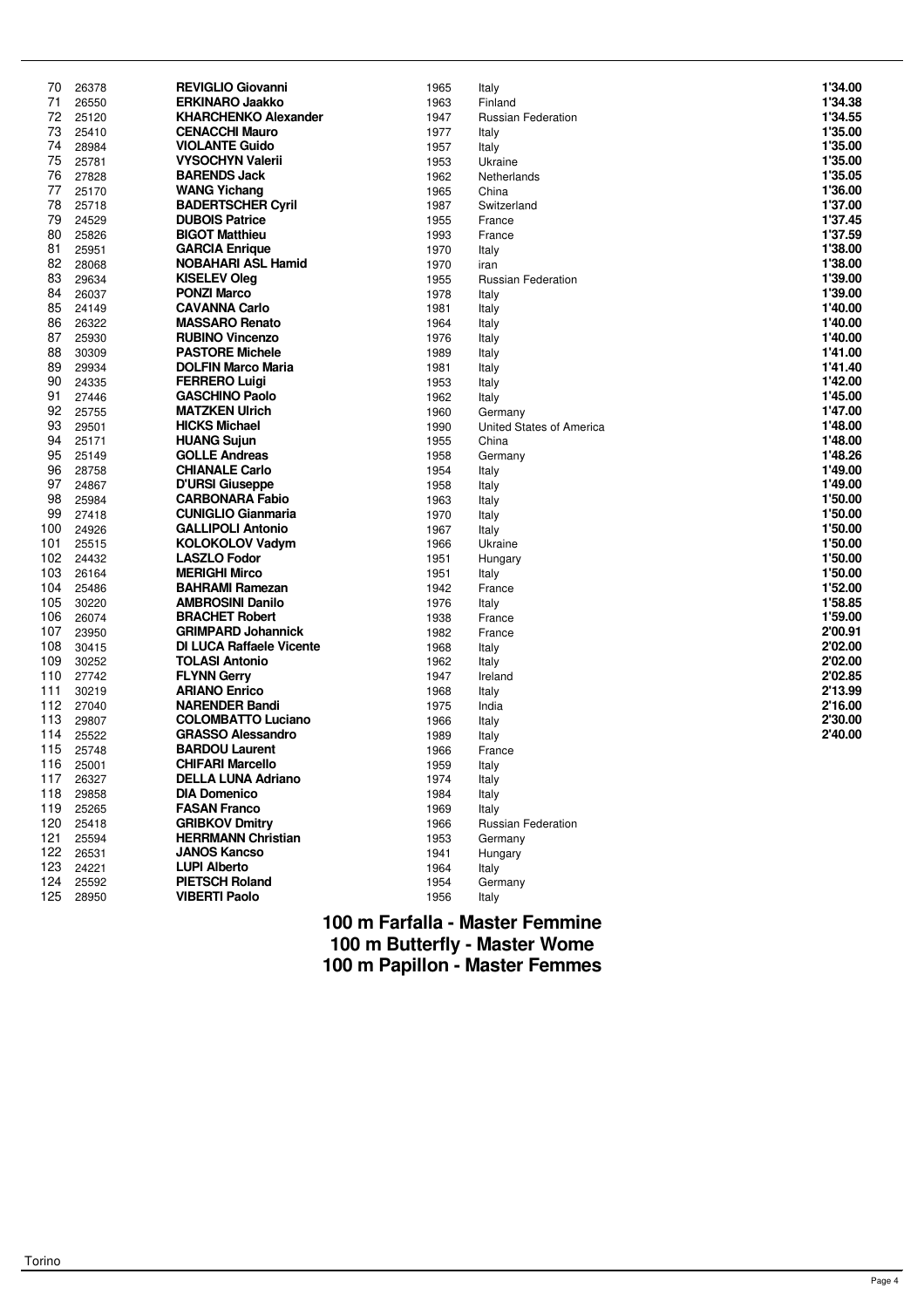|    | 24237 | <b>STICH Claudia</b>            | 1987 | Germany        | 1'04.47 |
|----|-------|---------------------------------|------|----------------|---------|
| 2  | 26995 | <b>GREEN Cathryn</b>            | 1991 | United Kingdom | 1'06.00 |
| 3  | 25682 | <b>RAZGUNE Ausra</b>            | 1983 | Lithuania      | 1'09.00 |
| 4  | 24212 | <b>FRANKEN-HENDRIKS Cindy</b>   | 1992 | Netherlands    | 1'12.42 |
| 5  | 27180 | <b>KIESEL Linda</b>             | 1983 | Germany        | 1'12.67 |
| 6  | 24553 | <b>KLEINSCHNITTGER Lara</b>     | 1990 | Germany        | 1'16.50 |
| 7  | 26057 | <b>BELLEGO Valerie</b>          | 1973 | France         | 1'18.00 |
| 8  | 25657 | <b>GENEVOIS Aurielle</b>        | 1972 | France         | 1'19.00 |
| 9  | 30368 | <b>STUPINA Olga</b>             | 1973 | Ukraine        | 1'19.60 |
| 10 | 24229 | <b>BIELINIENE Lina</b>          | 1974 | Lithuania      | 1'21.00 |
| 11 | 27841 | <b>MATLESS Deb</b>              | 1963 | United Kingdom | 1'21.03 |
| 12 | 27125 | <b>POYNTON Helena</b>           | 1972 | Ireland        | 1'22.50 |
| 13 | 26179 | <b>WEINER Ruthy</b>             | 1976 | Israel         | 1'23.00 |
| 14 | 26082 | <b>HARENBERG Silke</b>          | 1968 | Germany        | 1'24.50 |
| 15 | 25785 | <b>NICKEL Petra</b>             | 1969 | Germany        | 1'24.50 |
| 16 | 29917 | <b>WILLIAMS Philippa</b>        | 1962 | United Kingdom | 1'32.50 |
| 17 | 24662 | <b>KOENIG Teodora</b>           | 1966 | Germany        | 1'35.00 |
| 18 | 25560 | <b>GRANERO Stefania</b>         | 1988 | Italy          | 1'40.00 |
| 19 | 27438 | <b>KOCH Claudia</b>             | 1952 | Germany        | 1'40.00 |
| 20 | 25422 | <b>PRANCKEVICIENE Jurate</b>    | 1975 | Lithuania      | 1'40.00 |
| 21 | 30482 | <b>MINIC Snezana</b>            | 1963 | Canada         | 1'45.00 |
| 22 | 25783 | <b>ZHUK Tetiana</b>             | 1981 | Ukraine        | 1'45.00 |
| 23 | 24447 | <b>BATTAGLIA Tiziana</b>        | 1971 | Italy          | 1'46.00 |
| 24 | 28506 | <b>DINESH Rekha Gupta</b>       | 1965 | India          | 1'47.00 |
| 25 | 29969 | <b>PAPPNE DR. MARIK Sarolta</b> | 1956 | Hungary        | 1'49.14 |
| 26 | 25888 | <b>FURLAN Simona</b>            | 1974 | Italy          | 1'55.00 |
| 27 | 25975 | <b>BRUNETTA Bruna</b>           | 1963 | Italy          | 1'59.00 |
| 28 | 26050 | <b>GUGLIELMI Mira</b>           | 1952 | Italy          | 2'00.00 |
| 29 | 20351 | <b>SORIA Maria Del Carmen</b>   | 1944 | Argentina      | 2'07.28 |
| 30 | 25185 | <b>DERNIK Katalin Maria</b>     | 1953 | Hungary        | 2'18.00 |
| 31 | 25121 | <b>ZHANG Haivi</b>              | 1956 | China          | 2'20.00 |
| 32 | 25119 | <b>GUO Lihua</b>                | 1954 | China          | 2'30.00 |
| 33 | 29190 | <b>ABBRUSCATO Maria Frances</b> | 1957 | Italy          | 2'32.35 |
| 34 | 24448 | <b>BERTOLETTI Margherita</b>    | 1958 | Italy          |         |
| 35 | 24332 | <b>CAPRIOLI Cristina</b>        | 1953 | Italy          |         |
| 36 | 28669 | <b>SCHWIZGEBEL Regula</b>       | 1965 | Switzerland    |         |
| 37 | 27018 | <b>STANLEY Anna-Louise</b>      | 1994 | United Kingdom |         |
|    |       |                                 |      |                |         |

#### **100 m Farfalla - Master Maschi 100 m Butterfly - Master Men 100 m Papillon - Master Hommes**

| 26748 | <b>CUNNINGHAM John</b>                                      | 1970                                                                                                                                                                                                                                                                                                                                                                                              |                              | 58.31                                |
|-------|-------------------------------------------------------------|---------------------------------------------------------------------------------------------------------------------------------------------------------------------------------------------------------------------------------------------------------------------------------------------------------------------------------------------------------------------------------------------------|------------------------------|--------------------------------------|
| 27178 |                                                             | 1980                                                                                                                                                                                                                                                                                                                                                                                              | <b>Russian Federation</b>    | 59.00                                |
| 29185 | <b>LEROY Loic</b>                                           | 1980                                                                                                                                                                                                                                                                                                                                                                                              | France                       | 59.25                                |
| 25683 | <b>HEIMS Thilo</b>                                          | 1992                                                                                                                                                                                                                                                                                                                                                                                              |                              | 59.50                                |
| 27288 | <b>RIVELLINI Alessandro</b>                                 | 1982                                                                                                                                                                                                                                                                                                                                                                                              | Italy                        | 59.75                                |
| 28403 | <b>GANDINI Giacomo</b>                                      | 1990                                                                                                                                                                                                                                                                                                                                                                                              | Italy                        | 1'00.00                              |
| 26386 | <b>SAMOILENKO Yevhen</b>                                    | 1987                                                                                                                                                                                                                                                                                                                                                                                              | Ukraine                      | 1'00.00                              |
| 29505 | <b>TAGLIAFIERRO Marco</b>                                   | 1987                                                                                                                                                                                                                                                                                                                                                                                              | Italy                        | 1'01.50                              |
| 29910 | <b>CIULLI Simone</b>                                        | 1986                                                                                                                                                                                                                                                                                                                                                                                              | Italy                        | 1'01.96                              |
| 27206 | <b>VAN ENGEN Antwan</b>                                     | 1971                                                                                                                                                                                                                                                                                                                                                                                              | <b>Netherlands</b>           | 1'02.27                              |
| 24587 | <b>IMPERADORE Fabrizio</b>                                  | 1969                                                                                                                                                                                                                                                                                                                                                                                              | Italy                        | 1'02.90                              |
| 24771 | <b>VAN DOESELAAR Roderick</b>                               | 1992                                                                                                                                                                                                                                                                                                                                                                                              | Netherlands                  | 1'02.90                              |
| 25393 | <b>CICCONE Alessandro</b>                                   | 1990                                                                                                                                                                                                                                                                                                                                                                                              | Italy                        | 1'03.00                              |
| 29517 | <b>VALENTINE Nick</b>                                       | 1981                                                                                                                                                                                                                                                                                                                                                                                              | United Kingdom               | 1'03.00                              |
| 27722 |                                                             | 1978                                                                                                                                                                                                                                                                                                                                                                                              | Italy                        | 1'03.28                              |
| 27590 | <b>CUNICO Mirco</b>                                         | 1972                                                                                                                                                                                                                                                                                                                                                                                              | Italy                        | 1'03.90                              |
| 27899 |                                                             | 1969                                                                                                                                                                                                                                                                                                                                                                                              | Hungary                      | 1'05.00                              |
|       |                                                             | 1983                                                                                                                                                                                                                                                                                                                                                                                              | Ireland                      | 1'06.44                              |
| 24691 |                                                             | 1973                                                                                                                                                                                                                                                                                                                                                                                              | Italy                        | 1'06.50                              |
|       |                                                             |                                                                                                                                                                                                                                                                                                                                                                                                   | Switzerland                  | 1'06.50                              |
|       |                                                             | 1979                                                                                                                                                                                                                                                                                                                                                                                              |                              | 1'07.15                              |
|       |                                                             | 1958                                                                                                                                                                                                                                                                                                                                                                                              | Israel                       | 1'08.00                              |
|       |                                                             |                                                                                                                                                                                                                                                                                                                                                                                                   | <b>Belarus</b>               | 1'08.00                              |
|       |                                                             |                                                                                                                                                                                                                                                                                                                                                                                                   | India                        | 1'08.10                              |
| 27144 |                                                             | 1983                                                                                                                                                                                                                                                                                                                                                                                              | Italy                        | 1'08.91                              |
| 27581 |                                                             | 1979                                                                                                                                                                                                                                                                                                                                                                                              | Ireland                      | 1'09.10                              |
|       |                                                             |                                                                                                                                                                                                                                                                                                                                                                                                   | Germany                      | 1'09.14                              |
| 27600 | <b>CAPRANI Eric Jacques</b>                                 | 1971                                                                                                                                                                                                                                                                                                                                                                                              | Switzerland                  | 1'09.29                              |
| 24999 |                                                             | 1982                                                                                                                                                                                                                                                                                                                                                                                              | Hungary                      | 1'09.50                              |
| 29041 |                                                             | 1973                                                                                                                                                                                                                                                                                                                                                                                              | <b>Russian Federation</b>    | 1'09.50                              |
|       | 27331<br>30268<br>29739<br>27440<br>24947<br>22506<br>24877 | <b>MOROZOV Igor</b><br><b>LOPEZ MARTINEZ Pascual</b><br><b>TOTH Csaba</b><br><b>EGLY Csaba</b><br><b>KORMENDI Daniel Marius</b><br><b>KUSTER Stephan</b><br><b>RIAHI Mustapha</b><br><b>KRAVKOV Igor</b><br><b>VANIN Andrey</b><br><b>TOKAS Sanjeev</b><br><b>MORNIROLI Massimiliano</b><br><b>KRUSZYNA KOTULSKI Jerzy</b><br><b>RASCH Fabian</b><br><b>ARADI Ferenc</b><br><b>TANAEV Aleksei</b> | 1976<br>1968<br>1974<br>1983 | United Kingdom<br>Germany<br>Tunisia |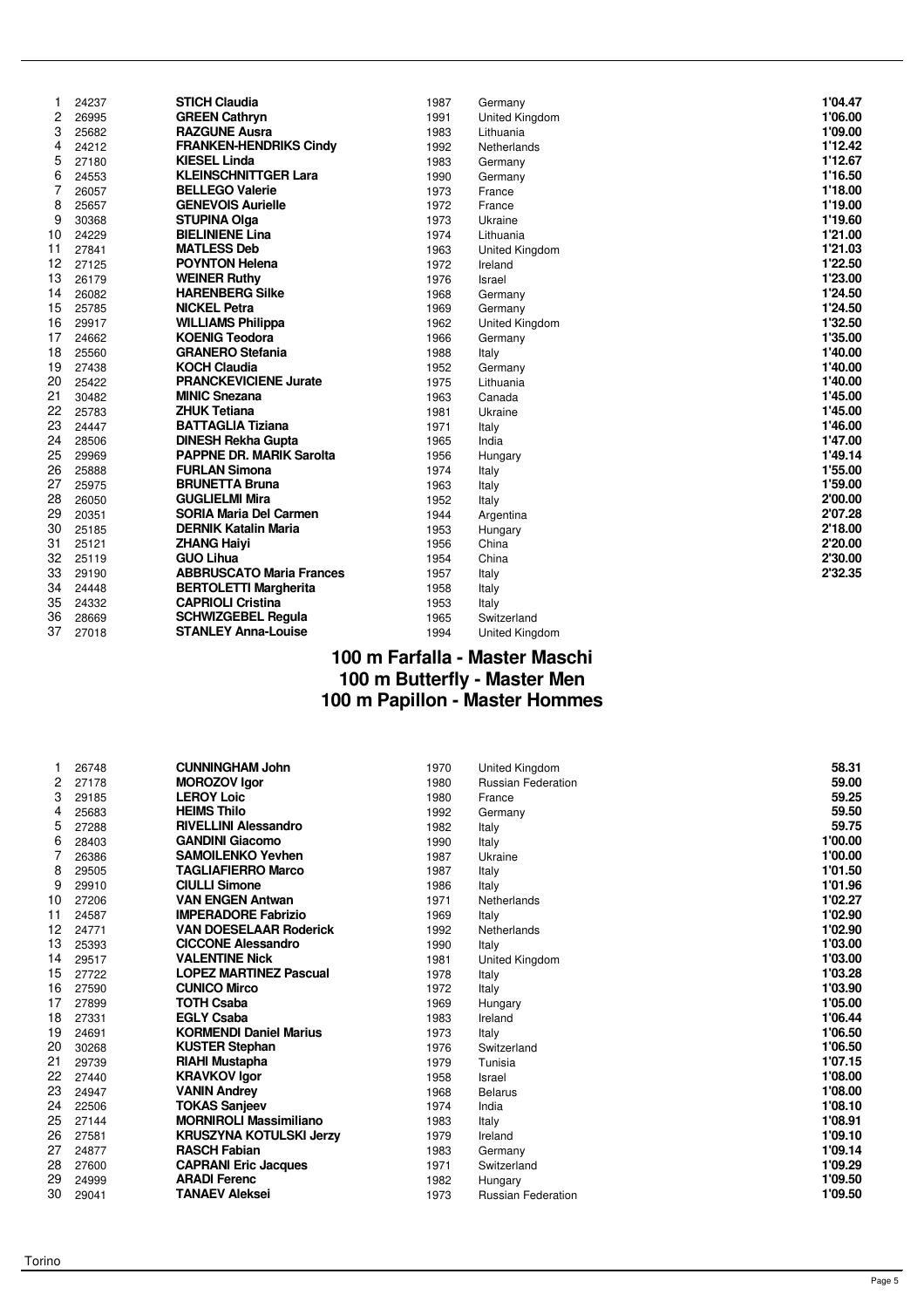| 31 | 26301 | <b>LEES Matthew</b>             | 1989 | United Kingdom            | 1'09.66 |
|----|-------|---------------------------------|------|---------------------------|---------|
| 32 | 25710 | <b>BERNARDINI Simone</b>        | 1991 | Italy                     | 1'10.00 |
| 33 | 25380 | <b>GABARRO ROSSELL Luis</b>     | 1974 | Italy                     | 1'11.00 |
| 34 | 25800 | <b>KROT Stanislav</b>           | 1967 | Ukraine                   | 1'12.00 |
| 35 | 27332 | <b>WARD Daniel</b>              | 1957 | Italy                     | 1'12.78 |
| 36 | 26419 | <b>CONWAY Peter</b>             | 1963 | Ireland                   | 1'14.56 |
| 37 | 29590 | <b>BIELICZ Leonard</b>          | 1951 | Sweden                    | 1'15.00 |
| 38 | 24678 | <b>CAVALLO Riccardo</b>         | 1972 | Italy                     | 1'15.00 |
| 39 | 26133 | <b>GOTTA Danilo</b>             | 1966 | Italy                     | 1'15.00 |
| 40 | 25056 | <b>SENKOV Evgenii</b>           | 1992 | <b>Russian Federation</b> | 1'15.50 |
| 41 | 26845 | <b>GOMEZ Marcelo Jose</b>       | 1967 | Argentina                 | 1'17.00 |
| 42 | 24819 | <b>LAPSHENKOV Sergei</b>        | 1957 | Russian Federation        | 1'18.00 |
| 43 | 25791 | <b>SMITH Mike</b>               | 1965 | France                    | 1'19.91 |
| 44 | 25226 | <b>GALKIN Igor</b>              | 1965 | <b>Russian Federation</b> | 1'20.00 |
| 45 | 25884 | <b>ROJO DIEZ Jonathan</b>       | 1982 | Italy                     | 1'20.25 |
| 46 | 23976 | <b>JULIEN Marignier</b>         | 1978 | France                    | 1'21.00 |
| 47 | 27063 | <b>BIRUTIS Audrius</b>          | 1972 | Lithuania                 | 1'22.00 |
| 48 | 25044 | <b>KOVAL Evgeny</b>             | 1964 | <b>Russian Federation</b> | 1'22.00 |
| 49 | 28301 | <b>ERDELYI Ferenc</b>           | 1952 | Hungary                   | 1'25.00 |
| 50 | 25803 | <b>KUROCHKIN Volodymyr</b>      | 1966 | Ukraine                   | 1'25.00 |
| 51 | 27746 | <b>CSABA Lazlo</b>              | 1948 | Hungary                   | 1'25.56 |
| 52 | 22199 | <b>FOMIN Vladimir</b>           | 1955 | <b>Russian Federation</b> | 1'30.00 |
| 53 | 29194 | <b>SKRZYPEK Stefan</b>          | 1956 | Poland                    | 1'35.00 |
| 54 | 30264 | <b>NOVITSKIY Yaroslav</b>       | 1945 | <b>Russian Federation</b> | 1'35.50 |
| 55 | 26712 | <b>LEHMANN Jorg</b>             | 1966 | Germany                   | 1'38.00 |
| 56 | 25603 | <b>ANDREEV lgor</b>             | 1946 | <b>Russian Federation</b> | 1'39.00 |
| 57 | 30415 | <b>DI LUCA Raffaele Vicente</b> | 1968 | Italy                     | 1'45.00 |
| 58 | 24927 | <b>CARLI Filippo</b>            | 1959 | Italy                     | 1'50.00 |
| 59 | 25305 | <b>GAO Shuangfu</b>             | 1952 | China                     | 1'50.00 |
| 60 | 27665 | <b>SCHULTZ Bernd</b>            | 1960 | Germany                   | 1'53.00 |
| 61 | 25486 | <b>BAHRAMI Ramezan</b>          | 1942 | France                    | 2'00.00 |
| 62 | 24123 | <b>SEMIDETNOV Victor</b>        | 1943 | <b>Russian Federation</b> | 2'00.00 |
| 63 | 28703 | <b>TARENZI Luigi Mario</b>      | 1962 | Italy                     | 2'00.00 |
| 64 | 30252 | <b>TOLASI Antonio</b>           | 1962 | Italy                     | 2'00.00 |
| 65 | 25373 | <b>SERHEY Simankov</b>          | 1932 | Ukraine                   | 2'05.40 |
| 66 | 30153 | <b>SHCHEGLOV Kostiantyn</b>     | 1933 | Ukraine                   | 2'45.28 |
| 67 | 30457 | A TOGL Karel                    | 1973 | <b>Czech Republic</b>     |         |
| 68 | 28197 | <b>SACCHETTO Marco Giuseppe</b> | 1948 | Italy                     |         |
| 69 | 26217 | <b>SANCHESI Giovanni</b>        | 1956 | Italy                     |         |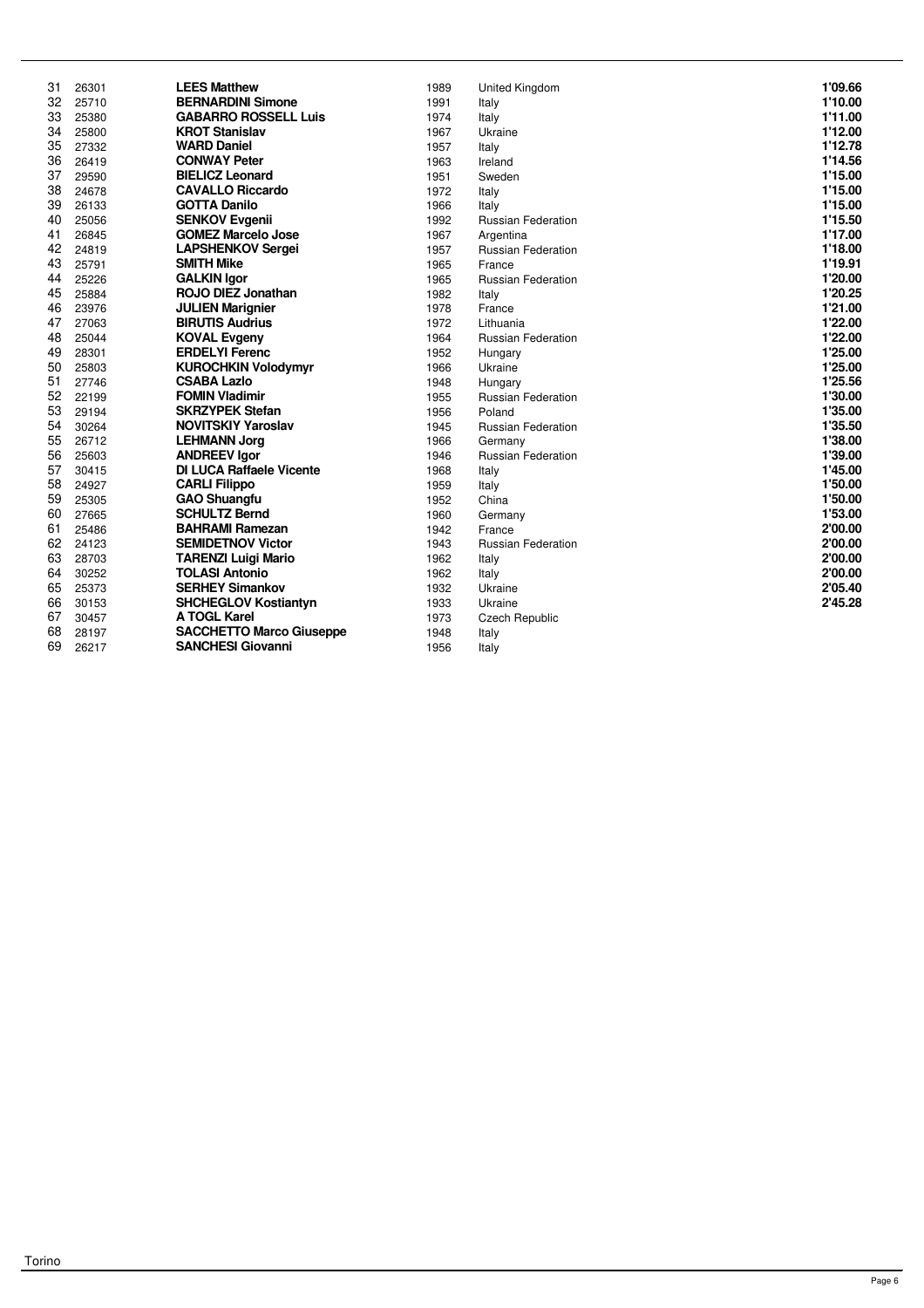# **European Masters Games Turin 2019 V. 50m**









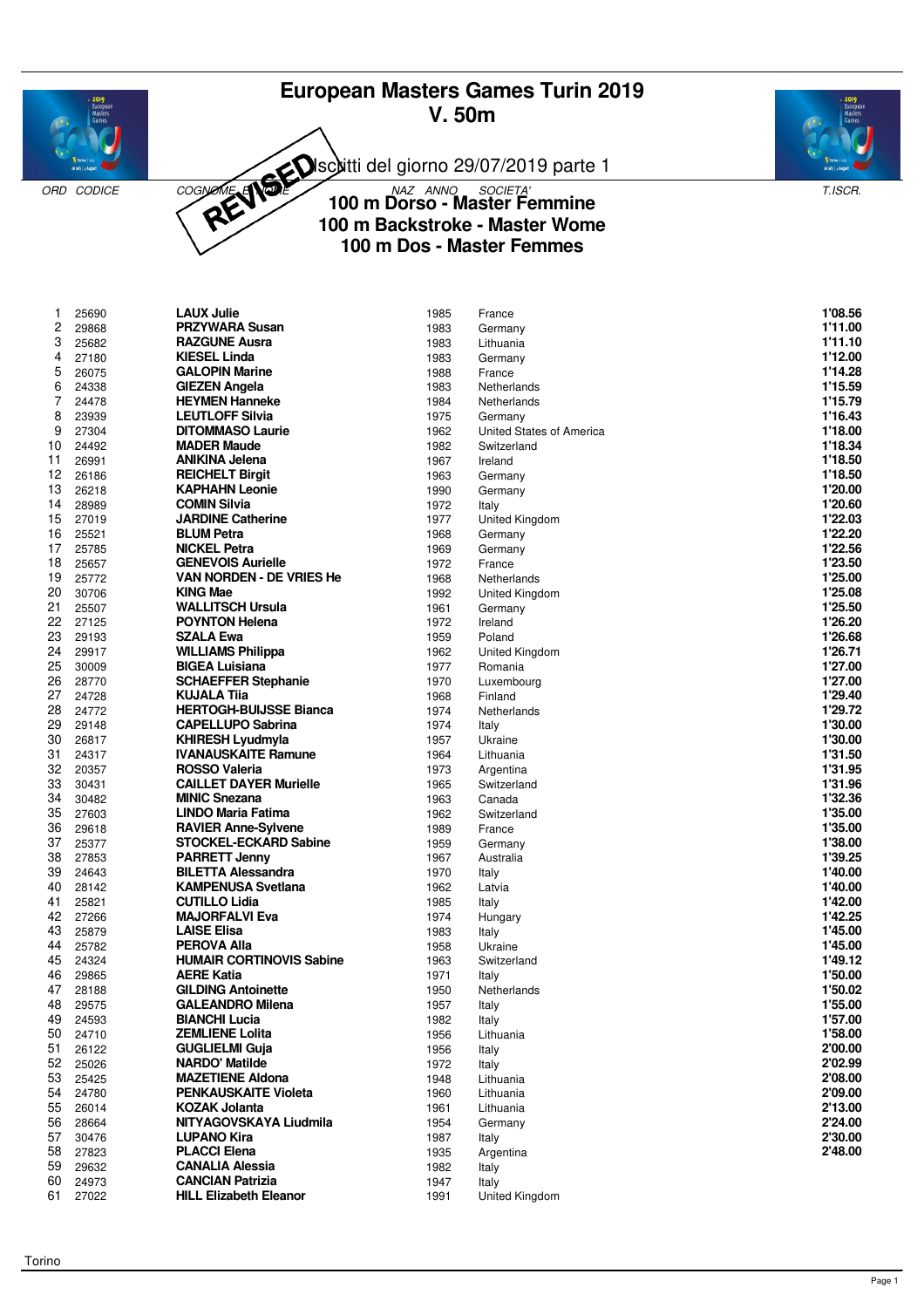#### **100 m Dorso - Master Maschi 100 m Backstroke - Master Men 100 m Dos - Master Hommes**

| 1        | 26345          | <b>MERINOV Aleksandr</b>                          | 1989         | Ukraine                      | 1'01.50            |
|----------|----------------|---------------------------------------------------|--------------|------------------------------|--------------------|
| 2        | 30498          | <b>SZYMANSKI Maciej</b>                           | 1980         | Poland                       | 1'03.70            |
| 3        | 26829          | <b>KLEIN Martin</b>                               | 1979         | Germany                      | 1'04.00            |
| 4        | 30288          | <b>HOPE Nick</b>                                  | 1984         | United Kingdom               | 1'05.30            |
| 5        | 24970          | <b>TERMOLLE Camille</b>                           | 1988         | Russian Federation           | 1'05.52            |
| 6        | 29216          | <b>LEBLOND Vincent</b>                            | 1986         | France                       | 1'06.00            |
| 7        | 28258          | <b>KOVARY Tamas</b>                               | 1978         | Hungary                      | 1'06.70            |
| 8        | 22506          | <b>TOKAS Sanjeev</b>                              | 1974         | India                        | 1'07.20            |
| 9        | 29737          | <b>GILLES Grabski</b>                             | 1977         | France                       | 1'08.00            |
| 10       | 25988          | <b>LYSENKO Andrii</b>                             | 1973         | Ukraine                      | 1'08.43            |
| 11       | 30503          | <b>DEL BIANCO Paolo</b>                           | 1977         | Italy                        | 1'09.50            |
| 12       | 27380          | <b>NABER Assad</b>                                | 1976         | Spain                        | 1'11.00            |
| 13       | 26621          | <b>NIEDERMANNER Tilo</b>                          | 1969         | Germany                      | 1'11.00            |
| 14       | 23994          | <b>BOISSIERE Cedric</b>                           | 1969         | France                       | 1'11.72<br>1'11.88 |
| 15<br>16 | 27312<br>19479 | <b>MONGEY Vivian</b><br><b>TROTSENKO Alexandr</b> | 1960<br>1967 | Ireland<br>Kazakhstan        | 1'12.00            |
| 17       | 27377          | <b>NORREY Craig</b>                               | 1961         | Switzerland                  | 1'12.50            |
| 18       | 28820          | <b>LANDAUER Erva-N</b>                            | 1970         | Czech Republic               | 1'14.19            |
| 19       | 24781          | <b>BRAUN Thomas</b>                               | 1969         | Germany                      | 1'15.00            |
| 20       | 27791          | <b>KUMAR Rajiv</b>                                | 1990         | India                        | 1'15.00            |
| 21       | 24778          | <b>VETTER Martin Andreas</b>                      | 1988         | Germany                      | 1'15.00            |
| 22       | 26289          | <b>KORZELIUS Ron</b>                              | 1965         | Netherlands                  | 1'15.69            |
| 23       | 26691          | <b>CAMPARI Alessandro</b>                         | 1982         | Italy                        | 1'16.00            |
| 24       | 22507          | <b>TOKAS Jitender Singh</b>                       | 1978         | India                        | 1'16.01            |
| 25       | 25881          | <b>MELNYK Vadym</b>                               | 1978         | Ukraine                      | 1'16.50            |
| 26       | 24774          | <b>ZEMAITIS Tomas</b>                             | 1970         | Lithuania                    | 1'16.50            |
| 27       | 20322          | <b>JUODESKA Arlandas Antana</b>                   | 1961         | Lithuania                    | 1'17.00            |
| 28       | 25212          | <b>PESSINA Massimiliano</b>                       | 1967         | Italy                        | 1'19.00            |
| 29       | 27472          | <b>DUBERT Pawel</b>                               | 1976         | France                       | 1'19.83            |
| 30       | 27793          | <b>PRAVEEN KUMAR Praveen Ku</b>                   | 1986         | India                        | 1'20.00            |
| 31       | 23976          | <b>JULIEN Marignier</b>                           | 1978         | France                       | 1'21.00            |
| 32       | 19057          | LE Gang                                           | 1976         | China                        | 1'21.00            |
| 33<br>34 | 24646          | <b>MANFRINO Roberto</b>                           | 1966         | Italy                        | 1'21.00<br>1'21.00 |
| 35       | 24804          | <b>TODISCO Michele</b>                            | 1982         | Italy                        | 1'21.65            |
| 36       | 29867<br>25065 | <b>FONTE Angelo</b><br><b>HILBERT Mario</b>       | 1978<br>1961 | Italy                        | 1'22.14            |
| 37       | 25467          | <b>HOBSCHE Malte</b>                              | 1984         | Germany<br>Germany           | 1'22.55            |
| 38       | 27746          | <b>CSABA Lazlo</b>                                | 1948         | Hungary                      | 1'22.63            |
| 39       | 26255          | <b>BRANIK Juraj</b>                               | 1946         | Czech Republic               | 1'23.74            |
| 40       | 25746          | <b>ZAITSEV Borys</b>                              | 1957         | Ukraine                      | 1'24.00            |
| 41       | 29788          | <b>BORODAI Andrii</b>                             | 1980         | Ukraine                      | 1'25.00            |
| 42       | 28301          | <b>ERDELYI Ferenc</b>                             | 1952         | Hungary                      | 1'25.00            |
| 43       | 25803          | <b>KUROCHKIN Volodymyr</b>                        | 1966         | Ukraine                      | 1'25.00            |
| 44       | 29420          | <b>LOGVIN Kyryl</b>                               | 1986         | Ukraine                      | 1'25.00            |
| 45       | 26223          | <b>TORVIKOSKI Teemu</b>                           | 1976         | Finland                      | 1'25.00            |
| 46       | 25790          | <b>NICKEL Wolfgang</b>                            | 1967         | Germany                      | 1'25.24            |
| 47       | 25590          | <b>ZHITLOVSKIY Veniamin</b>                       | 1951         | Russian Federation           | 1'27.00            |
| 48       | 24974          | <b>PICCINNI Girolamo</b>                          | 1987         | Italy                        | 1'27.50            |
| 49       | 24149          | <b>CAVANNA Carlo</b>                              | 1981         | Italy                        | 1'30.00            |
| 50<br>51 | 25226<br>24051 | <b>GALKIN</b> Igor<br><b>KLINGBEIL Herbert</b>    | 1965<br>1954 | Russian Federation<br>France | 1'30.00<br>1'30.00 |
| 52       | 24719          | <b>MATTILA Miikka</b>                             | 1977         |                              | 1'30.00            |
| 53       | 25466          | <b>TRONCIA Massimiliano</b>                       | 1982         | Finland<br>Italy             | 1'30.00            |
| 54       | 25815          | <b>ULYBYSHEV Mikhail</b>                          | 1946         | Russian Federation           | 1'30.00            |
| 55       | 24718          | <b>DE MICHIELI Franco</b>                         | 1963         | Italy                        | 1'31.00            |
| 56       | 24297          | <b>MARENKOV Yury</b>                              | 1943         | Russian Federation           | 1'32.00            |
| 57       | 25745          | <b>BESPALOV Volodymyr</b>                         | 1963         | Ukraine                      | 1'33.00            |
| 58       | 28925          | <b>MALTSEV Vladimir</b>                           | 1947         | Russian Federation           | 1'35.00            |
| 59       | 25215          | <b>CHAI Weixing</b>                               | 1958         | China                        | 1'38.00            |
| 60       | 29797          | <b>MASERA Luca</b>                                | 1975         | Italy                        | 1'40.47            |
| 61       | 27525          | <b>PUDOYER Cyril</b>                              | 1982         | France                       | 1'43.82            |
| 62       | 24649          | <b>BERTI Gianni Carlo</b>                         | 1963         | Italy                        | 1'45.00            |
| 63       | 25381          | <b>GABARRO SANFELIU Jose</b>                      | 1947         | Spain                        | 1'45.00            |
| 64       | 27016          | <b>LOKHANDE Vishnu Sadashiv</b>                   | 1957         | India                        | 1'47.29            |
| 65       | 28703          | <b>TARENZI Luigi Mario</b>                        | 1962         | Italy                        | 1'48.00            |
| 66       | 25428          | <b>PALUDNEVICIUS Valdimaras</b>                   | 1947         | Lithuania                    | 1'50.00            |
| 67       | 27417          | <b>PERONDINI Giorgio</b>                          | 1937         | Italy                        | 1'54.30            |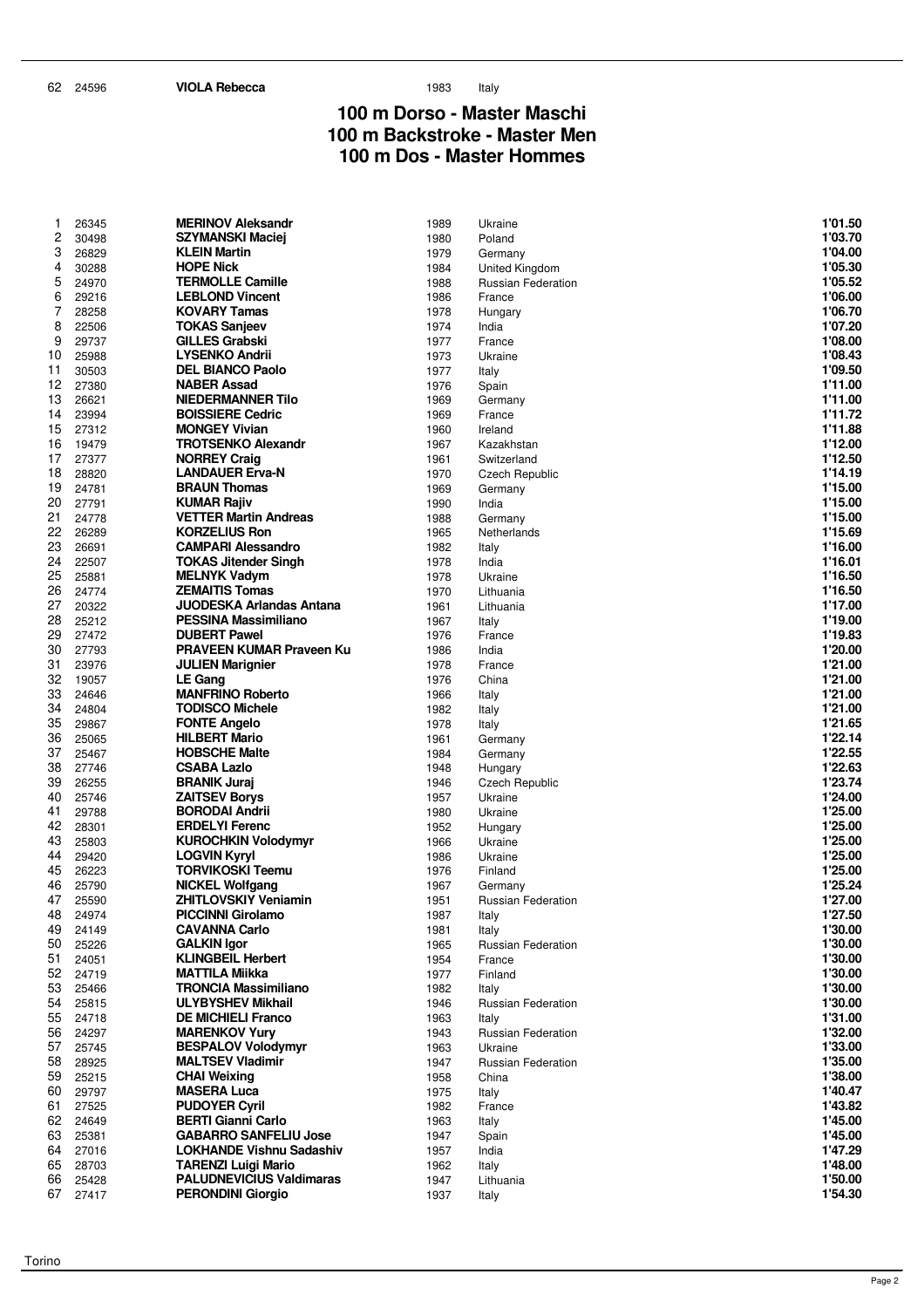| 68 | 26810 | <b>MILLER Vincent</b>           | 1935 | Spain          | 1'59.50 |
|----|-------|---------------------------------|------|----------------|---------|
| 69 | 28409 | <b>GUARNIERI Vincenzo</b>       | 1957 | Italy          | 2'02.00 |
| 70 | 29068 | <b>COLOZZO Salvatore</b>        | 1950 | Italy          | 2'10.00 |
| 71 | 25423 | <b>GRIGAS Stasys</b>            | 1941 | Lithuania      | 2'15.00 |
| 72 | 27040 | <b>NARENDER Bandi</b>           | 1975 | India          | 2'15.00 |
| 73 | 24209 | <b>TIBERI Mario Augusto</b>     | 1937 | Italy          | 2'15.00 |
| 74 | 30221 | <b>SONZA Alen</b>               | 1980 | Italy          | 2'15.20 |
| 75 | 27341 | <b>FACCIOLLA Raffaele</b>       | 1958 | Italy          | 2'50.00 |
| 76 | 30364 | <b>FRESI Paolo</b>              | 1973 | Italy          | 2'58.00 |
| 77 | 24329 | <b>BONGIOVANNI Danilo Anton</b> | 1955 | Italy          |         |
| 78 | 25469 | <b>DEL VISCO Christian</b>      | 1975 | Italy          |         |
| 79 | 26635 | <b>GALLI DELLA LOGGIA Rober</b> | 1951 | Italy          |         |
| 80 | 24221 | <b>LUPI Alberto</b>             | 1964 | Italy          |         |
| 81 | 27002 | <b>TAYLOR Samuel</b>            | 1991 | United Kingdom |         |
| 82 | 29375 | <b>VERSTRAETE Remi</b>          | 1966 | Italy          |         |
| 83 | 29083 | <b>WEBSTER Paul</b>             | 1942 | United Kingdom |         |

#### **200 m Rana - Master Femmine 200 m Breaststroke - Master Wome 200 m Brasse - Master Femmes**

| 1              | 25357 | <b>IRINA Merzlikina</b>         | 1972 | <b>Russian Federation</b> | 2'50.00 |
|----------------|-------|---------------------------------|------|---------------------------|---------|
| 2              | 24574 | <b>BADOUX Laura</b>             | 1982 | Netherlands               | 2'54.64 |
| 3              | 26970 | <b>HISLOP Katie</b>             | 1976 | United Kingdom            | 2'57.00 |
| 4              | 26997 | <b>FOLLAND Danielle</b>         | 1991 | United Kingdom            | 2'57.20 |
| 5              | 24685 | <b>VAN TIGGELEN Caroline</b>    | 1983 | Netherlands               | 2'59.92 |
| 6              | 27253 | <b>LELIKOVA Oksana</b>          | 1971 | <b>Russian Federation</b> | 3'01.00 |
| $\overline{7}$ | 24338 | <b>GIEZEN Angela</b>            | 1983 | <b>Netherlands</b>        | 3'10.73 |
| 8              | 29215 | <b>GAY PARRAGA Ana</b>          | 1992 | Spain                     | 3'15.23 |
| 9              | 27064 | <b>TIKHOMIROVA Tatiana</b>      | 1964 | <b>Russian Federation</b> | 3'17.00 |
| 10             | 30132 | <b>SHEREMET Yulija</b>          | 1973 | Ukraine                   | 3'24.00 |
| 11             | 24609 | <b>NOVIKOVA Marina</b>          | 1961 | <b>Russian Federation</b> | 3'25.00 |
| 12             | 27948 | <b>BALDI Giorgia</b>            | 1991 | Italy                     | 3'30.00 |
| 13             | 24767 | <b>RAVERA Bruna</b>             | 1967 | Italy                     | 3'35.00 |
| 14             | 24317 | <b>IVANAUSKAITE Ramune</b>      | 1964 | Lithuania                 | 3'35.70 |
| 15             | 25058 | <b>ORLOVA Liubov</b>            | 1969 | <b>Russian Federation</b> | 3'37.00 |
| 16             | 19098 | <b>ZHOU Chuanzhu</b>            | 1959 | China                     | 3'37.49 |
| 17             | 24592 | <b>DEMARCHI Susanna</b>         | 1962 | Italy                     | 3'40.00 |
| 18             | 24662 | <b>KOENIG Teodora</b>           | 1966 | Germany                   | 3'40.40 |
| 19             | 27397 | <b>FENG Yuxi</b>                | 1986 | China                     | 3'45.00 |
| 20             | 27519 | <b>MIGULINA Irina</b>           | 1959 | <b>Russian Federation</b> | 3'49.00 |
| 21             | 25829 | <b>MASHTAKOVA Olena</b>         | 1960 | Ukraine                   | 3'50.00 |
| 22             | 24928 | <b>SASSONE Cristina</b>         | 1980 | Italy                     | 3'50.00 |
| 23             | 20831 | <b>GUO Weiman</b>               | 1964 | China                     | 3'50.71 |
| 24             | 25888 | <b>FURLAN Simona</b>            | 1974 | Italy                     | 3'55.00 |
| 25             | 26789 | <b>ORLOVA Irina</b>             | 1959 | <b>Russian Federation</b> | 4'12.00 |
| 26             | 26552 | <b>CERNICH Velleda</b>          | 1942 | Italy                     | 4'20.00 |
| 27             | 25582 | <b>GOOEY Janette</b>            | 1950 | Australia                 | 4'27.10 |
| 28             | 20351 | <b>SORIA Maria Del Carmen</b>   | 1944 | Argentina                 | 4'27.21 |
| 29             | 29190 | <b>ABBRUSCATO Maria Frances</b> | 1957 | Italy                     | 4'38.76 |
| 30             | 27094 | <b>COMTESSE Christine</b>       | 1941 | Germany                   | 4'45.00 |
| 31             | 26051 | <b>HAMOWSKA Elzbieta</b>        | 1960 | Poland                    | 4'45.63 |
| 32             | 25185 | <b>DERNIK Katalin Maria</b>     | 1953 | Hungary                   | 4'52.30 |
| 33             | 28759 | <b>DELCRE Laura Anna</b>        | 1959 | Italy                     | 4'59.00 |
| 34             | 24780 | <b>PENKAUSKAITE Violeta</b>     | 1960 | Lithuania                 | 5'00.00 |
| 35             | 25045 | <b>KOMAROMI Maria</b>           | 1947 | Hungary                   | 5'50.00 |
| 36             | 26770 | <b>REBUISSON Mady</b>           | 1934 | France                    | 8'02.95 |
| 37             | 29841 | <b>ASSOM Paola</b>              | 1960 | Italy                     |         |
| 38             | 26335 | <b>BETTELLO Licia</b>           | 1956 | Italy                     |         |
| 39             | 24332 | <b>CAPRIOLI Cristina</b>        | 1953 | Italy                     |         |
| 40             | 26221 | <b>LUIGIANO Francesca</b>       | 1956 | Italy                     |         |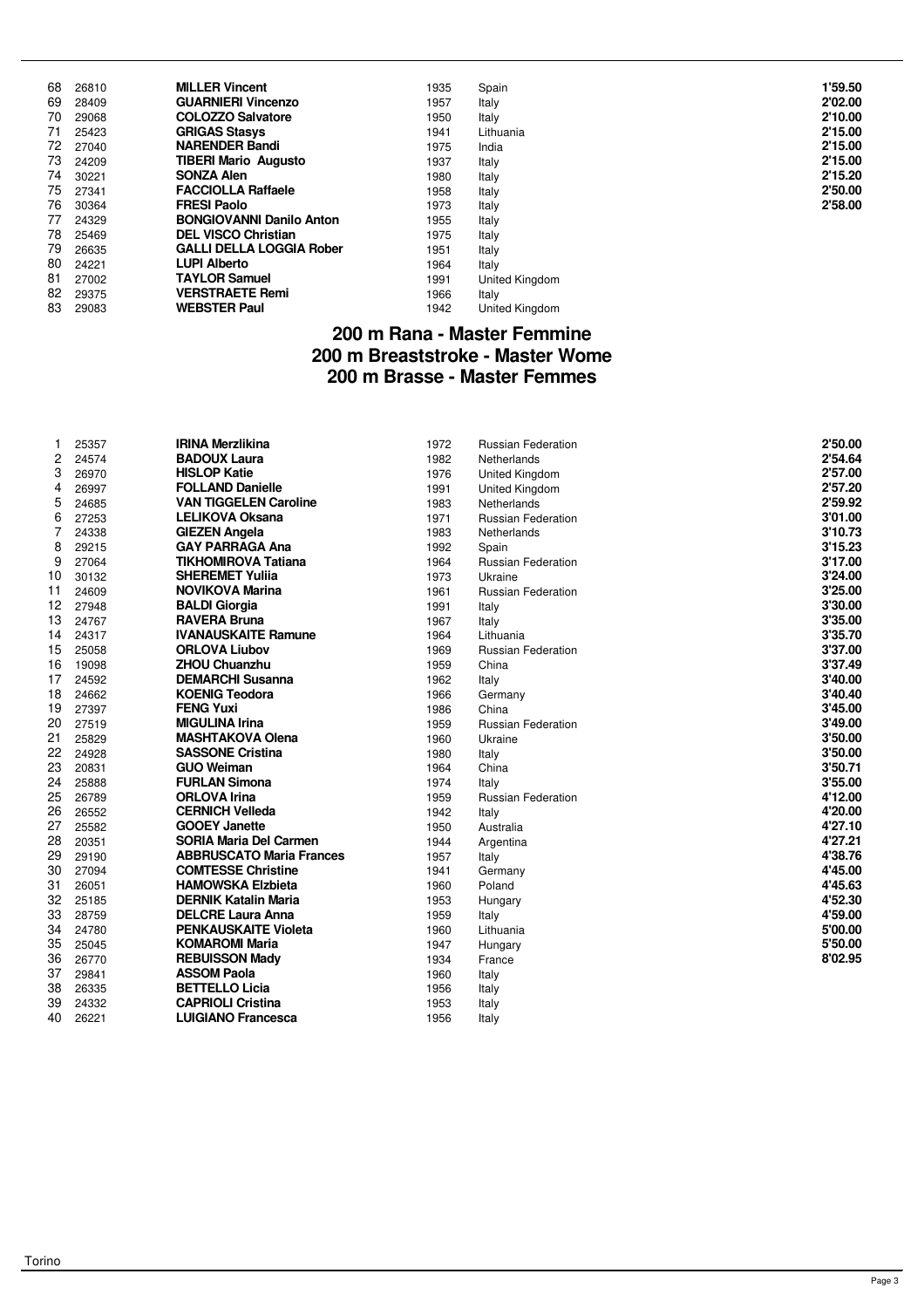#### **200 m Rana - Master Maschi 200 m Breaststroke - Master Men 200 m Brasse - Master Hommes**

| 1  | 28690 | <b>CORELLI Emilio</b>         | 1994 | Italy                     | 2'25.00        |
|----|-------|-------------------------------|------|---------------------------|----------------|
| 2  | 29150 | <b>IVANOV Maksim</b>          | 1984 | Estonia                   | 2'30.00        |
| 3  | 24580 | <b>ROWINSKI Filip</b>         | 1990 | Poland                    | 2'32.67        |
| 4  | 30424 | <b>BATTISTON Simone</b>       | 1975 | Italy                     | 2'33.00        |
| 5  | 25346 | <b>HOHMANN Daniel</b>         | 1992 |                           | 2'35.00        |
| 6  | 29216 | <b>LEBLOND Vincent</b>        | 1986 | Germany<br>France         | 2'38.00        |
| 7  |       | <b>BODDIE Geoff</b>           |      |                           | 2'39.20        |
|    | 24091 |                               | 1973 | Ireland                   | 2'40.00        |
| 8  | 28697 | <b>BYCHKOV Dmitrii</b>        | 1981 | <b>Russian Federation</b> |                |
| 9  | 25393 | <b>CICCONE Alessandro</b>     | 1990 | Italy                     | 2'40.00        |
| 10 | 26829 | <b>KLEIN Martin</b>           | 1979 | Germany                   | 2'42.00        |
| 11 | 24877 | <b>RASCH Fabian</b>           | 1983 | Germany                   | 2'42.00        |
| 12 | 29055 | <b>MACOCCO Patrick</b>        | 1978 | France                    | 2'43.44        |
| 13 | 28656 | <b>BAKHMETEV Pavel</b>        | 1969 | <b>Russian Federation</b> | 2'45.00        |
| 14 | 29517 | <b>VALENTINE Nick</b>         | 1981 | United Kingdom            | 2'45.00        |
| 15 | 25660 | <b>MEDVEDIEV Igor</b>         | 1962 | Ukraine                   | 2'48.00        |
| 16 | 29307 | <b>SIMAC-LEJEUNE Alain</b>    | 1982 | France                    | 2'48.00        |
| 17 | 25769 | <b>VAN NORDEN Edwin</b>       | 1963 | Netherlands               | 2'48.00        |
| 18 | 26838 | <b>REBIFFE Jason</b>          | 1989 | France                    | 2'48.05        |
| 19 | 26198 | SADOVSKYI Vadym               | 1969 | Ukraine                   | 2'49.00        |
| 20 | 25504 | <b>WARGA Preben</b>           | 1962 | Switzerland               | 2'50.00        |
| 21 | 28548 | <b>HEJNIC Petr</b>            | 1977 | <b>Czech Republic</b>     | 2'52.00        |
| 22 | 24566 | <b>HODJUKS Andrejs</b>        | 1983 | Latvia                    | 2'52.02        |
| 23 | 26336 | <b>ZIEGLER Igor</b>           | 1968 | <b>Belarus</b>            | 2'53.00        |
| 24 | 26279 | <b>DOUCET Florent</b>         | 1984 | France                    | 2'55.00        |
| 25 | 24573 | <b>LANGELAAN Ron</b>          | 1978 | Netherlands               | 2'55.00        |
| 26 | 26006 | <b>ZHERDEV Sergey</b>         | 1961 | <b>Russian Federation</b> | 2'55.00        |
| 27 | 24403 | <b>GILLES Quintin</b>         | 1972 | France                    | 2'57.03        |
| 28 | 30483 | <b>ZANETTI Alberto</b>        | 1992 | Italy                     | 2'57.40        |
| 29 | 23961 | <b>GIACCONE Alessio</b>       | 1993 | Italy                     | 3'00.00        |
| 30 | 25798 | <b>THEVENAZ Laurent</b>       | 1973 | Switzerland               | 3'00.00        |
| 31 | 25946 | <b>MIRZABEKYAN Alexander</b>  | 1972 | <b>Russian Federation</b> | 3'01.00        |
| 32 | 25158 | <b>WEENINK Joop</b>           | 1968 | Netherlands               | 3'01.28        |
| 33 | 26771 | <b>SZABO Janos</b>            | 1982 |                           | 3'02.00        |
| 34 |       | <b>RUMBUS Zoltan</b>          |      | Hungary                   | 3'03.86        |
| 35 | 25042 |                               | 1979 | Hungary                   | 3'05.00        |
|    | 30683 | <b>DOLFIN Alberto</b>         | 1985 | Italy                     |                |
| 36 | 27472 | <b>DUBERT Pawel</b>           | 1976 | France                    | 3'05.16        |
| 37 | 24449 | <b>REUGE Stephan</b>          | 1966 | France                    | 3'07.81        |
| 38 | 24334 | <b>BEYSARD Gaetan</b>         | 1954 | Switzerland               | 3'08.00        |
| 39 | 20055 | <b>KATKEVICIUS Sigitas</b>    | 1957 | Lithuania                 | 3'08.45        |
| 40 | 25583 | <b>MAYER Philippe</b>         | 1955 | Switzerland               | 3'08.56        |
| 41 | 19182 | <b>LONG Zhisheng</b>          | 1979 | China                     | 3'09.00        |
| 42 | 26845 | <b>GOMEZ Marcelo Jose</b>     | 1967 | Argentina                 | 3'10.00        |
| 43 | 25612 | <b>CIMINO Massimiliano</b>    | 1972 | Italy                     | 3'15.00        |
| 44 | 25467 | <b>HOBSCHE Malte</b>          | 1984 | Germany                   | 3'17.55        |
| 45 | 24818 | <b>CSORSZ Gergely</b>         | 1982 | Hungary                   | 3'19.50        |
| 46 | 28210 | <b>LIN Jinfu</b>              | 1959 | China                     | 3'20.00        |
| 47 | 25212 | <b>PESSINA Massimiliano</b>   | 1967 | Italy                     | 3'20.00        |
| 48 | 25781 | <b>VYSOCHYN Valerii</b>       | 1953 | Ukraine                   | <b>3'20.00</b> |
| 49 | 26395 | <b>KLEIN BRETELER Laurens</b> | 1954 | Netherlands               | 3'20.20        |
| 50 | 25240 | <b>BOUILLAGUET Franck</b>     | 1974 | France                    | 3'22.03        |
| 51 | 28830 | <b>ROIENKO Volodymyr</b>      | 1962 | Ukraine                   | 3'24.00        |
| 52 | 25602 | <b>LISDERO Samuele</b>        | 1989 | Italy                     | 3'25.00        |
| 53 | 25170 | <b>WANG Yichang</b>           | 1965 | China                     | 3'25.00        |
| 54 | 24277 | <b>LACRAMPE Mathieu</b>       | 1979 | France                    | 3'25.07        |
| 55 | 28199 | <b>ARROYO RAMIREZ Antonio</b> | 1961 | Spain                     | 3'25.45        |
| 56 | 24354 | <b>MASTELLOTTO Fabio</b>      | 1966 | Italy                     | 3'26.95        |
| 57 | 28862 | <b>CORMARY Jean-Loup</b>      | 1952 | France                    | 3'29.35        |
| 58 | 27828 | <b>BARENDS Jack</b>           | 1962 | Netherlands               | 3'29.61        |
| 59 | 26337 | <b>GAROFALO Francesco</b>     | 1954 | Italy                     | 3'30.00        |
| 60 | 25930 | <b>RUBINO Vincenzo</b>        | 1976 | Italy                     | 3'30.00        |
| 61 | 29194 | <b>SKRZYPEK Stefan</b>        | 1956 | Poland                    | 3'30.00        |
| 62 | 19323 | <b>ERSHOV Oleg</b>            | 1950 | <b>Russian Federation</b> | 3'31.00        |
| 63 | 25916 | <b>RAML Wolfgang</b>          | 1971 | Austria                   | 3'31.04        |
| 64 | 25951 | <b>GARCIA Enrique</b>         | 1970 | Italy                     | 3'38.00        |
| 65 | 24529 | <b>DUBOIS Patrice</b>         | 1955 | France                    | 3'38.65        |
| 66 | 27525 | <b>PUDOYER Cyril</b>          | 1982 | France                    | 3'41.78        |
| 67 |       | <b>NOBAHARI ASL Hamid</b>     |      |                           | 3'45.00        |
| 68 | 28068 | <b>PONZI Marco</b>            | 1970 | iran                      | 3'50.00        |
|    | 26037 | <b>FERRERO Luigi</b>          | 1978 | Italy                     | 3'55.00        |
| 69 | 24335 |                               | 1953 | Italy                     |                |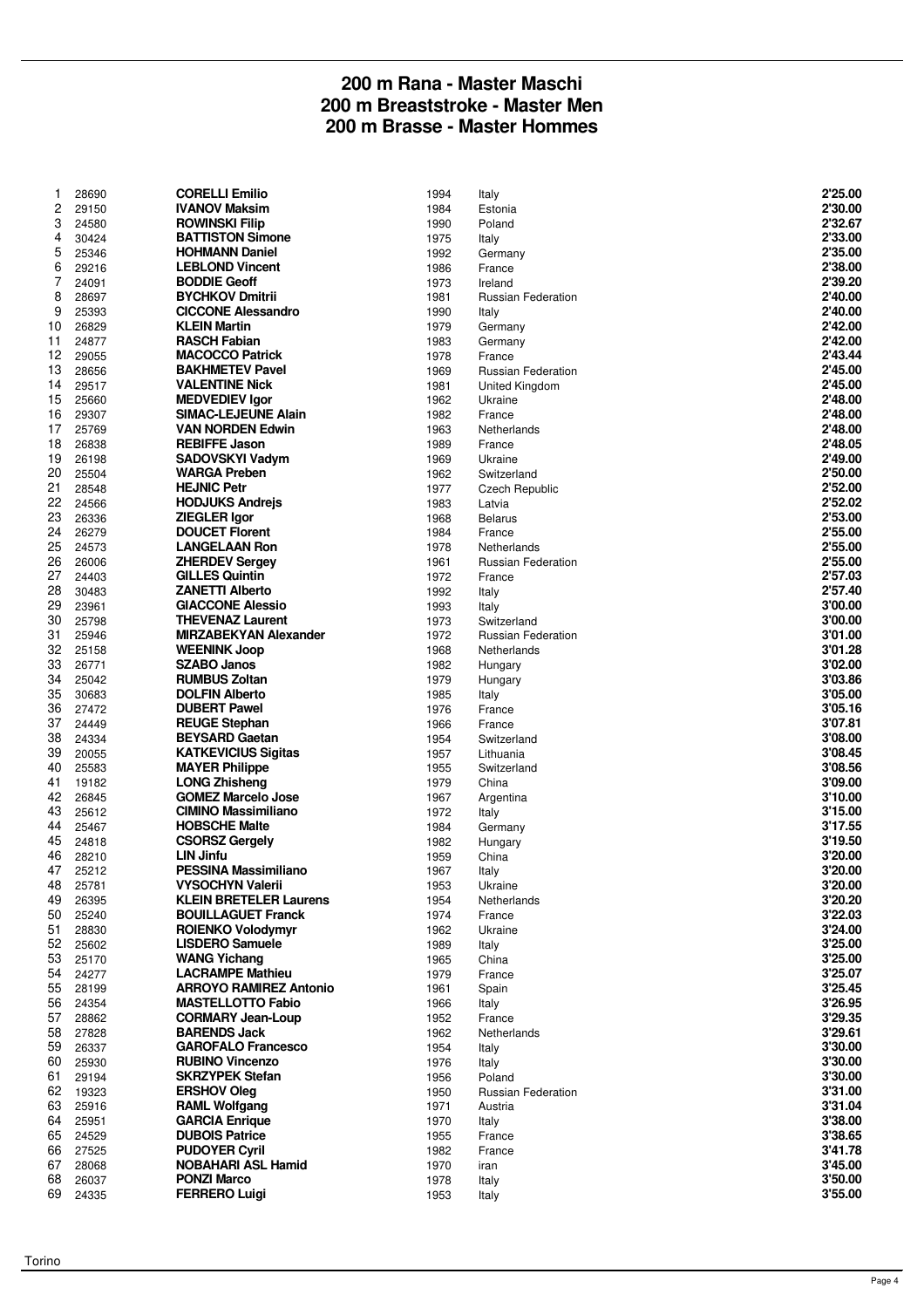| 70<br>71<br>72<br>73<br>74<br>75<br>76<br>77<br>78<br>79 | 25381<br>25486<br>27040<br>30153<br>25001<br>25545<br>29334<br>26635<br>25418<br>26531 | <b>GABARRO SANFELIU Jose</b><br><b>BAHRAMI Ramezan</b><br><b>NARENDER Bandi</b><br><b>SHCHEGLOV Kostiantyn</b><br><b>CHIFARI Marcello</b><br><b>ELSHEBOKSHY Khaled</b><br><b>FARIAS ALVAREZ Jose Soco</b><br><b>GALLI DELLA LOGGIA Rober</b><br><b>GRIBKOV Dmitry</b><br><b>JANOS Kancso</b> | 1947<br>1942<br>1975<br>1933<br>1959<br>1985<br>1951<br>1951<br>1966<br>1941 | Spain<br>France<br>India<br>Ukraine<br>Italy<br>Egypt<br>Mexico<br>Italy<br><b>Russian Federation</b><br>Hungary | 3'55.00<br>4'10.00<br>4'48.00<br>5'36.99 |
|----------------------------------------------------------|----------------------------------------------------------------------------------------|----------------------------------------------------------------------------------------------------------------------------------------------------------------------------------------------------------------------------------------------------------------------------------------------|------------------------------------------------------------------------------|------------------------------------------------------------------------------------------------------------------|------------------------------------------|
| 80                                                       | 24221                                                                                  | <b>LUPI Alberto</b>                                                                                                                                                                                                                                                                          | 1964                                                                         | Italy                                                                                                            |                                          |
| 81                                                       | 28950                                                                                  | <b>VIBERTI Paolo</b>                                                                                                                                                                                                                                                                         | 1956                                                                         | Italy                                                                                                            |                                          |

#### **50 m Farfalla - Master Femmine 50 m Butterfly - Master Wome 50 m Papillon - Master Femmes**

| 1  | 26995 | <b>GREEN Cathryn</b>            | 1991 | United Kingdom            | 28.80 |
|----|-------|---------------------------------|------|---------------------------|-------|
| 2  | 24237 | <b>STICH Claudia</b>            | 1987 | Germany                   | 29.45 |
| 3  | 30311 | <b>SYCH Regina</b>              | 1987 | <b>Russian Federation</b> | 30.00 |
| 4  | 25682 | <b>RAZGUNE Ausra</b>            | 1983 | Lithuania                 | 30.24 |
| 5  | 29868 | <b>PRZYWARA Susan</b>           | 1983 | Germany                   | 30.31 |
| 6  | 24212 | <b>FRANKEN-HENDRIKS Cindy</b>   | 1992 | Netherlands               | 30.99 |
| 7  | 25357 | <b>IRINA Merzlikina</b>         | 1972 | <b>Russian Federation</b> | 31.00 |
| 8  | 27180 | <b>KIESEL Linda</b>             | 1983 | Germany                   | 31.50 |
| 9  | 25189 | <b>RENDEZ Caroline</b>          | 1994 | Germany                   | 31.70 |
| 10 | 24229 | <b>BIELINIENE Lina</b>          | 1974 | Lithuania                 | 32.40 |
| 11 | 26306 | <b>MANENTI Federica</b>         | 1986 | Italy                     | 32.50 |
| 12 | 27023 | <b>BAKER Kathleen</b>           | 1988 | <b>United Kingdom</b>     | 32.52 |
| 13 | 25016 | <b>SPEER Christa</b>            | 1994 | Germany                   | 32.57 |
| 14 | 28906 | <b>MATUSOVA Zuzana</b>          | 1982 | Slovakia                  | 32.80 |
| 15 | 24574 | <b>BADOUX Laura</b>             | 1982 | Netherlands               | 32.90 |
| 16 | 27841 | <b>MATLESS Deb</b>              | 1963 | United Kingdom            | 32.90 |
| 17 | 27021 | <b>POWELL Lucy</b>              | 1987 | United Kingdom            | 33.00 |
| 18 | 27018 | <b>STANLEY Anna-Louise</b>      | 1994 | United Kingdom            | 33.00 |
| 19 | 27055 | <b>TITONE Ilaria</b>            | 1993 | Italy                     | 33.00 |
| 20 | 26473 | <b>ROCHAT Chantal</b>           | 1960 | Switzerland               | 33.40 |
| 21 | 23939 | <b>LEUTLOFF Silvia</b>          | 1975 | Germany                   | 33.41 |
| 22 | 29917 | <b>WILLIAMS Philippa</b>        | 1962 | United Kingdom            | 33.80 |
| 23 | 24878 | <b>MADGE Inga</b>               | 1989 | Germany                   | 33.85 |
| 24 | 27304 | <b>DITOMMASO Laurie</b>         | 1962 | United States of America  | 34.00 |
| 25 | 26179 | <b>WEINER Ruthy</b>             | 1976 | Israel                    | 34.00 |
| 26 | 30368 | STUPINA Olga                    | 1973 | Ukraine                   | 34.20 |
| 27 | 25565 | <b>NIEMIETZ Stefanie</b>        | 1962 | Germany                   | 34.21 |
| 28 | 24751 | <b>ZINGLER Angela</b>           | 1954 | Germany                   | 34.90 |
| 29 | 24492 | <b>MADER Maude</b>              | 1982 | Switzerland               | 35.07 |
| 30 | 25785 | <b>NICKEL Petra</b>             | 1969 | Germany                   | 35.85 |
| 31 | 25396 | <b>FALCO Serena</b>             | 1989 | Italy                     | 36.00 |
| 32 | 26082 | <b>HARENBERG Silke</b>          | 1968 | Germany                   | 36.00 |
| 33 | 24772 | <b>HERTOGH-BUIJSSE Bianca</b>   | 1974 | Netherlands               | 36.34 |
| 34 | 24727 | <b>RENDEZ Astrid</b>            | 1960 | Germany                   | 36.34 |
| 35 | 26998 | <b>POWER Carrie</b>             | 1988 | United Kingdom            | 36.57 |
| 36 | 30312 | <b>ABBATE Giulia</b>            | 1990 | Italy                     | 37.00 |
| 37 | 27000 | <b>BROWN Lisa</b>               | 1983 | United Kingdom            | 37.01 |
| 38 | 25159 | <b>NEDERLOF Marian</b>          | 1976 | Netherlands               | 38.23 |
| 39 | 25452 | <b>XUE Limin</b>                | 1962 | China                     | 39.00 |
| 40 | 24447 | <b>BATTAGLIA Tiziana</b>        | 1971 | Italy                     | 40.00 |
| 41 | 25422 | <b>PRANCKEVICIENE Jurate</b>    | 1975 | Lithuania                 | 40.00 |
| 42 | 24596 | <b>VIOLA Rebecca</b>            | 1983 | Italy                     | 40.00 |
| 43 | 27046 | <b>KATWE Smita Rajan</b>        | 1974 | India                     | 41.25 |
| 44 | 27385 | <b>COURVOISIER Regula</b>       | 1966 | Switzerland               | 42.00 |
| 45 | 24324 | <b>HUMAIR CORTINOVIS Sabine</b> | 1963 | Switzerland               | 42.13 |
| 46 | 25888 | <b>FURLAN Simona</b>            | 1974 | Italy                     | 44.00 |
| 47 | 25879 | <b>LAISE Elisa</b>              | 1983 | Italy                     | 45.00 |
| 48 | 29969 | <b>PAPPNE DR. MARIK Sarolta</b> | 1956 | Hungary                   | 45.28 |
| 49 | 25975 | <b>BRUNETTA Bruna</b>           | 1963 | Italy                     | 46.50 |
| 50 | 25816 | <b>ULYBYSHEVA Valentina</b>     | 1948 | <b>Russian Federation</b> | 48.00 |
| 51 | 29865 | <b>AERE Katia</b>               | 1971 | Italy                     | 49.38 |
| 52 | 26983 | <b>WEISE Dietlind</b>           | 1948 | Germany                   | 49.98 |
| 53 | 27053 | ROSSETTO Elena                  | 1992 | Italy                     | 50.00 |
| 54 | 20351 | <b>SORIA Maria Del Carmen</b>   | 1944 | Argentina                 | 53.23 |
| 55 | 26660 | <b>GOODAIR Christine</b>        | 1957 | United Kingdom            | 55.00 |
| 56 | 25121 | <b>ZHANG Haiyi</b>              | 1956 | China                     | 57.00 |
|    |       |                                 |      |                           |       |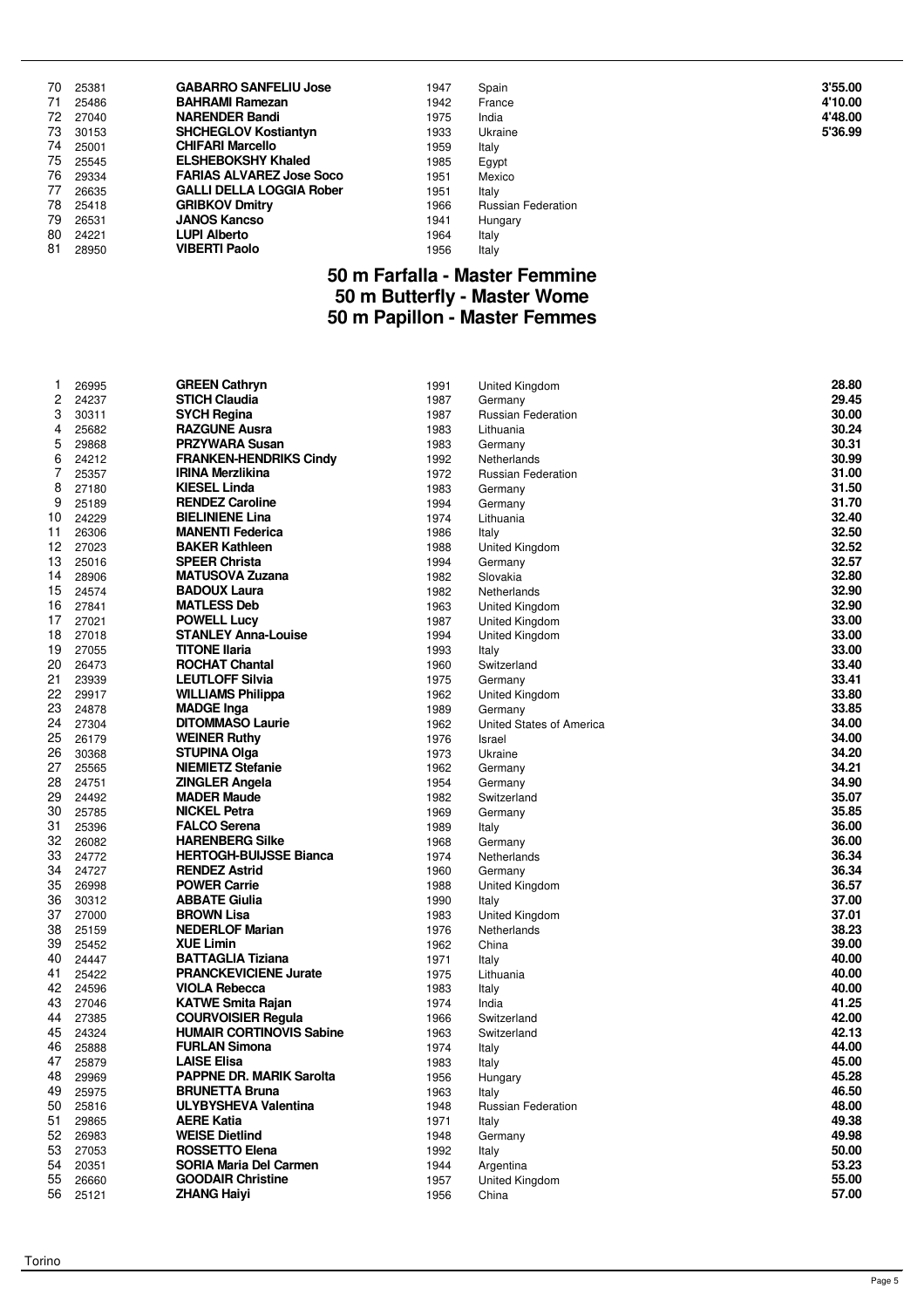| 57 | 25119 | <b>GUO Lihua</b>            | 1954 | China          | 58.00   |
|----|-------|-----------------------------|------|----------------|---------|
| 58 | 25185 | <b>DERNIK Katalin Maria</b> | 1953 | Hungary        | 59.55   |
| 59 | 25451 | <b>LU Hongying</b>          | 1966 | China          | 1'00.67 |
| 60 | 30566 | <b>D'EUGENIO Stefania</b>   | 1959 | Italy          | 1'09.00 |
| 61 | 30512 | <b>POZZI Francesca</b>      | 1989 | Italy          | 1'15.00 |
| 62 | 29841 | <b>ASSOM Paola</b>          | 1960 | Italy          |         |
| 63 | 25293 | <b>BEDNARCZYK Iwona</b>     | 1957 | Poland         |         |
| 64 | 24332 | <b>CAPRIOLI Cristina</b>    | 1953 | Italy          |         |
| 65 | 27025 | <b>MCCORMACK Alvs</b>       | 1979 | United Kingdom |         |
| 66 | 28669 | <b>SCHWIZGEBEL Regula</b>   | 1965 | Switzerland    |         |
| 67 | 30330 | <b>ZORZINI Marcello</b>     | 1973 | Italy          |         |

#### **50 m Farfalla - Master Maschi 50 m Butterfly - Master Men 50 m Papillon - Master Hommes**

| 1        | 24964          | <b>KOLESNIKOVS IIja</b>                           | 1982         | Latvia                    | 25.40          |
|----------|----------------|---------------------------------------------------|--------------|---------------------------|----------------|
| 2        | 26386          | <b>SAMOILENKO Yevhen</b>                          | 1987         | Ukraine                   | 26.00          |
| 3        | 26748          | <b>CUNNINGHAM John</b>                            | 1970         | United Kingdom            | 26.08          |
| 4        | 28541          | <b>HAVLICEK Vlastimil</b>                         | 1972         | Czech Republic            | 26.11          |
| 5        | 30705          | <b>OXBOROUGH Laurence</b>                         | 1992         | United Kingdom            | 26.40          |
| 6        | 25683          | <b>HEIMS Thilo</b>                                | 1992         | Germany                   | 26.80          |
| 7        | 29678          | <b>SILVESTRI Stefano</b>                          | 1981         | Italy                     | 26.91          |
| 8        | 24580          | <b>ROWINSKI Filip</b>                             | 1990         | Poland                    | 26.99          |
| 9        | 26841          | <b>DEHANDSCHOEWERCKER Cleme</b>                   | 1991         | France                    | 27.00          |
| 10       | 27178          | <b>MOROZOV Igor</b>                               | 1980         | <b>Russian Federation</b> | 27.00          |
| 11       | 30498          | <b>SZYMANSKI Maciej</b>                           | 1980         | Poland                    | 27.30          |
| 12       | 24771          | <b>VAN DOESELAAR Roderick</b>                     | 1992         | Netherlands               | 27.30          |
| 13       | 27206          | <b>VAN ENGEN Antwan</b>                           | 1971         | Netherlands               | 27.49          |
| 14       | 26115          | <b>CACCHERANO Emanuele</b>                        | 1989         | Italy                     | 27.50          |
| 15       | 30448          | <b>GALVAGNO Michele</b>                           | 1978         | Italy                     | 27.50          |
| 16       | 23959          | <b>BARWICK James</b>                              | 1982         | United Kingdom            | 27.61          |
| 17       | 24587          | <b>IMPERADORE Fabrizio</b>                        | 1969         | Italy                     | 27.93          |
| 18       | 29910          | <b>CIULLI Simone</b>                              | 1986         | Italy                     | 27.98          |
| 19       | 25393          | <b>CICCONE Alessandro</b>                         | 1990         | Italy                     | 28.00          |
| 20       | 27024          | <b>MARIC Zoran</b>                                | 1984         | United Kingdom            | 28.00          |
| 21       | 27509          | <b>FICHOU Pierre</b>                              | 1992         | France                    | 28.10          |
| 22       | 25993          | <b>LEBEDEV Pavel</b>                              | 1968         | <b>Russian Federation</b> | 28.20          |
| 23       | 27272          | <b>MARKOVSKIY Alexev</b>                          | 1957         | <b>Russian Federation</b> | 28.22          |
| 24       | 24999          | <b>ARADI Ferenc</b>                               | 1982         | Hungary                   | 28.23          |
| 25       | 27590          | <b>CUNICO Mirco</b>                               | 1972         |                           | 28.40          |
| 26       | 25837          | <b>HUNTER Andy</b>                                | 1978         | Italy                     | 28.43          |
| 27       | 29737          | <b>GILLES Grabski</b>                             | 1977         | Ireland<br>France         | 28.50          |
| 28       | 25800          | <b>KROT Stanislav</b>                             | 1967         |                           | 28.50          |
| 29       | 28245          | <b>CORLAY Florent</b>                             | 1969         | Ukraine                   | 28.70          |
| 30       |                | <b>BUTTERS Damon</b>                              |              | France                    | 28.80          |
| 31       | 29936<br>27722 | <b>LOPEZ MARTINEZ Pascual</b>                     | 1983<br>1978 | United Kingdom            | 28.84          |
| 32       | 27440          |                                                   |              | Italy                     | 28.96          |
| 33       |                | <b>KRAVKOV Igor</b>                               | 1958         | Israel                    | 28.99          |
| 34       | 25346          | <b>HOHMANN Daniel</b><br><b>BERNARDINI Simone</b> | 1992         | Germany                   | 29.00          |
|          | 25710          |                                                   | 1991         | Italy                     |                |
| 35       | 27001          | <b>FITCH Matthew</b>                              | 1990         | United Kingdom            | 29.00          |
| 36       | 24508          | <b>PISONI Andrea</b>                              | 1976         | Italy                     | 29.00          |
| 37<br>38 | 27899          | <b>TOTH Csaba</b>                                 | 1969         | Hungary                   | 29.00<br>29.10 |
|          | 27331          | <b>EGLY Csaba</b>                                 | 1983         | Ireland                   |                |
| 39       | 24691          | <b>KORMENDI Daniel Marius</b>                     | 1973         | Italy                     | 29.10          |
| 40       | 27600          | <b>CAPRANI Eric Jacques</b>                       | 1971         | Switzerland               | 29.13          |
| 41       | 29133          | <b>FERRARI Luca</b><br><b>SVATON Karel</b>        | 1982         | Italy                     | 29.30<br>29.33 |
| 42       | 28774          |                                                   | 1990         | Czech Republic            |                |
| 43       | 27112          | <b>TORRES Martin</b>                              | 1977         | United States of America  | 29.33          |
| 44       | 27382          | <b>FINK Thorsten</b>                              | 1982         | Germany                   | 29.40          |
| 45       | 27144          | <b>MORNIROLI Massimiliano</b>                     | 1983         | Italy                     | 29.41          |
| 46       | 28012          | <b>NAETHBOHM Henry</b>                            | 1967         | Germany                   | 29.50          |
| 47       | 29041          | <b>TANAEV Aleksei</b>                             | 1973         | <b>Russian Federation</b> | 29.50          |
| 48       | 28167          | VALENZUELA MASANA Santia                          | 1974         | Spain                     | 29.50          |
| 49       | 27581          | <b>KRUSZYNA KOTULSKI Jerzy</b>                    | 1979         | Ireland                   | 29.64          |
| 50       | 28189          | <b>ROSKA Lazlo</b>                                | 1973         | Hungary                   | 29.70          |
| 51       | 26380          | <b>GALVAGNO Francesco</b>                         | 1988         | Italy                     | 29.90          |
| 52       | 26974          | <b>FULOP Levente</b>                              | 1978         | Hungary                   | 30.00          |
| 53       | 25380          | <b>GABARRO ROSSELL Luis</b>                       | 1974         | Italy                     | 30.00          |
| 54       | 30865          | <b>LOOSEMORE Matthew</b>                          | 1980         | United Kingdom            | 30.00          |
| 55       | 19479          | <b>TROTSENKO Alexandr</b>                         | 1967         | Kazakhstan                | 30.00          |
| 56       | 24947          | <b>VANIN Andrey</b>                               | 1968         | <b>Belarus</b>            | 30.00          |
| 57       | 27377          | <b>NORREY Craig</b>                               | 1961         | Switzerland               | 30.25          |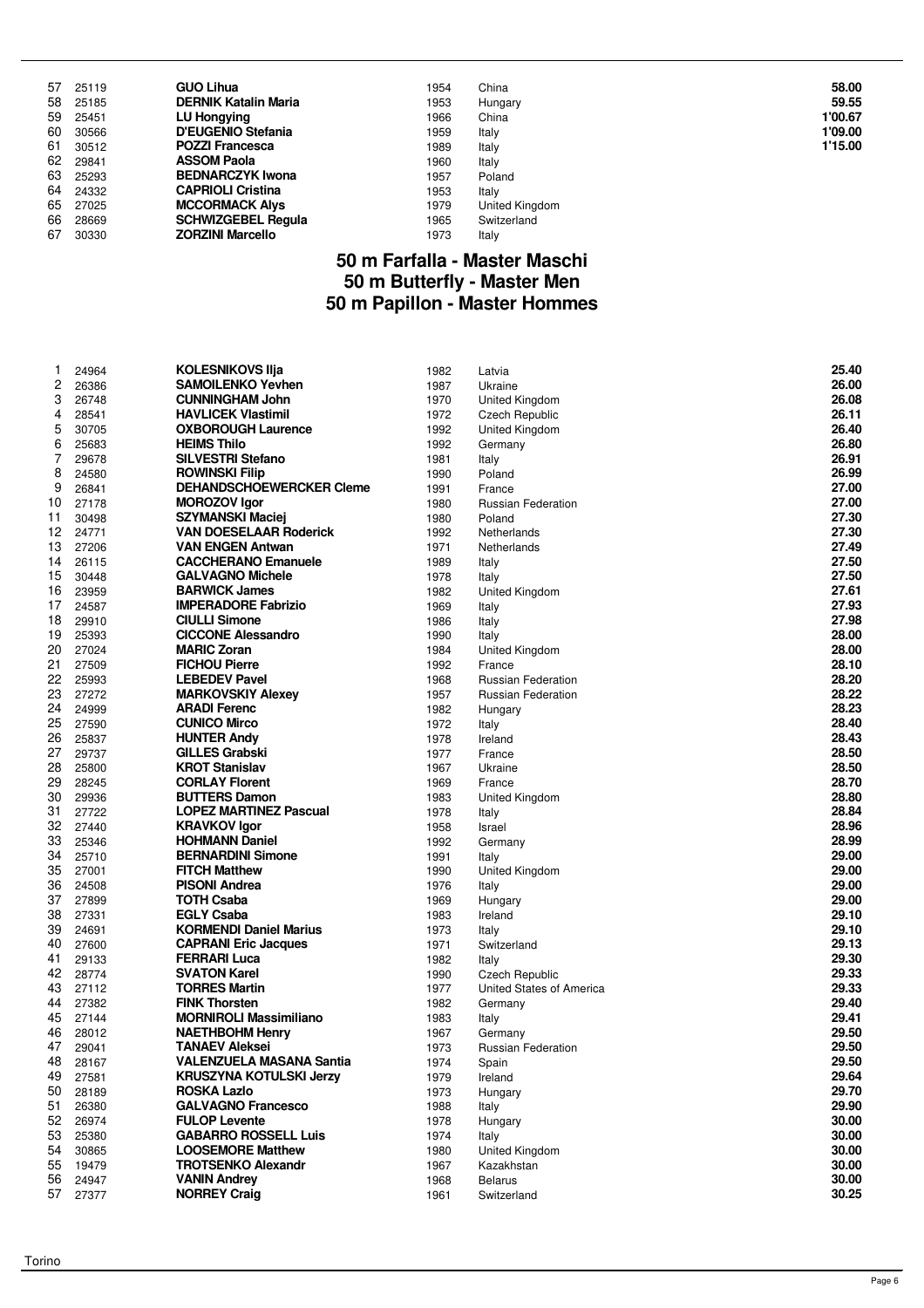| 58         | 26301          | <b>LEES Matthew</b>                               | 1989         | United Kingdom                              | 30.50          |
|------------|----------------|---------------------------------------------------|--------------|---------------------------------------------|----------------|
| 59         | 26993          | <b>LEE Roland</b>                                 | 1964         | United Kingdom                              | 30.80          |
| 60         | 26419          | <b>CONWAY Peter</b>                               | 1963         | Ireland                                     | 30.85          |
| 61         | 29055          | <b>MACOCCO Patrick</b>                            | 1978         | France                                      | 30.94          |
| 62         | 29590          | <b>BIELICZ Leonard</b>                            | 1951         | Sweden                                      | 31.00          |
| 63         | 26691          | <b>CAMPARI Alessandro</b>                         | 1982         | Italy                                       | 31.00          |
| 64<br>65   | 26133<br>27332 | <b>GOTTA Danilo</b><br><b>WARD Daniel</b>         | 1966<br>1957 | Italy                                       | 31.00<br>31.12 |
| 66         | 27063          | <b>BIRUTIS Audrius</b>                            | 1972         | Italy<br>Lithuania                          | 32.00          |
| 67         | 25213          | <b>BISETTI Dorian</b>                             | 1971         | Italy                                       | 32.00          |
| 68         | 24678          | <b>CAVALLO Riccardo</b>                           | 1972         | Italy                                       | 32.00          |
| 69         | 26845          | <b>GOMEZ Marcelo Jose</b>                         | 1967         | Argentina                                   | 32.00          |
| 70         | 27084          | <b>POME Paolo</b>                                 | 1964         | Italy                                       | 32.00          |
| 71         | 27311          | <b>SHCHUKIN Oleh</b>                              | 1965         | Ukraine                                     | 32.00          |
| 72         | 30091          | <b>TOKAS Rajbir</b>                               | 1971         | India                                       | 32.00          |
| 73<br>74   | 26083<br>26661 | <b>JUNG Guido</b><br><b>HAMARD Christophe</b>     | 1971<br>1973 | Germany<br>France                           | 32.14<br>32.15 |
| 75         | 29155          | <b>GRUCHY Olivier</b>                             | 1974         | France                                      | 32.50          |
| 76         | 30394          | <b>BOCCHETTI Domenico</b>                         | 1965         | Italy                                       | 33.00          |
| 77         | 23961          | <b>GIACCONE Alessio</b>                           | 1993         | Italy                                       | 33.00          |
| 78         | 25848          | <b>GUBBAY Mark</b>                                | 1965         | Switzerland                                 | 33.00          |
| 79         | 19017          | <b>ROMANOV Alexander</b>                          | 1956         | <b>Russian Federation</b>                   | 33.00          |
| 80         | 28308          | <b>TICLI Edoardo</b>                              | 1968         | Italy                                       | 33.00          |
| 81         | 25791          | <b>SMITH Mike</b>                                 | 1965         | France                                      | 33.03          |
| 82<br>83   | 26223          | <b>TORVIKOSKI Teemu</b>                           | 1976         | Finland                                     | 33.05<br>33.08 |
| 84         | 25790<br>25982 | <b>NICKEL Wolfgang</b><br><b>PAUER Csaba</b>      | 1967<br>1970 | Germany<br>Hungary                          | 33.21          |
| 85         | 23976          | <b>JULIEN Marignier</b>                           | 1978         | France                                      | 33.50          |
| 86         | 24449          | <b>REUGE Stephan</b>                              | 1966         | France                                      | 33.50          |
| 87         | 25884          | <b>ROJO DIEZ Jonathan</b>                         | 1982         | Italy                                       | 33.55          |
| 88         | 24403          | <b>GILLES Quintin</b>                             | 1972         | France                                      | 33.75          |
| 89         | 25106          | <b>ADINOLFI Marco</b>                             | 1986         | Italy                                       | 34.00          |
| 90         | 23997          | <b>BORTHWICK David</b>                            | 1968         | United Kingdom                              | 34.00          |
| 91         | 24887          | <b>CHEN Wenzhou</b>                               | 1963         | China                                       | 34.00          |
| 92<br>93   | 27097<br>27490 | <b>KUSKIS Nikolai</b><br><b>HERZIG Romain</b>     | 1985<br>1983 | Germany                                     | 34.00<br>34.01 |
| 94         | 27746          | <b>CSABA Lazlo</b>                                | 1948         | Switzerland<br>Hungary                      | 34.22          |
| 95         | 25563          | <b>EISNER Stephan</b>                             | 1966         | Germany                                     | 34.57          |
| 96         | 28301          | <b>ERDELYI Ferenc</b>                             | 1952         | Hungary                                     | 34.80          |
| 97         | 25550          | <b>BARRILE Fabio</b>                              | 1977         | Italy                                       | 35.00          |
| 98         | 25430          | <b>BELLACHIOMA Alberto</b>                        | 1963         | Italy                                       | 35.00          |
| 99         | 27410          | <b>BOURGEOIS Albert</b>                           | 1953         | Switzerland                                 | 35.00          |
| 100        | 25410          | <b>CENACCHI Mauro</b>                             | 1977         | Italy                                       | 35.00          |
| 101<br>102 | 22199<br>29933 | <b>FOMIN Vladimir</b><br><b>QUINCI Giorgio</b>    | 1955<br>1964 | Russian Federation<br>Italy                 | 35.00<br>35.00 |
| 103        | 27571          | <b>SUKHONOSENKO Nikita</b>                        | 1987         | Ukraine                                     | 35.30          |
| 104        | 26712          | <b>LEHMANN Jorg</b>                               | 1966         | Germany                                     | 35.34          |
| 105        | 26520          | <b>HORNAK Jaroslav</b>                            | 1978         | Slovakia                                    | 35.50          |
| 106        | 25934          | <b>ROTUNDO Salvatore</b>                          | 1963         | Italy                                       | 35.60          |
| 107        | 24971          | <b>MICHIELETTO Pierluigi</b>                      | 1961         | Italy                                       | 35.99          |
| 108        | 25215          | <b>CHAI Weixing</b>                               | 1958         | China                                       | 36.00          |
| 109        | 28830          | <b>ROIENKO Volodymyr</b>                          | 1962         | Ukraine                                     | 36.00          |
| 110<br>111 | 30264<br>26255 | <b>NOVITSKIY Yaroslav</b><br><b>BRANIK Juraj</b>  | 1945<br>1946 | <b>Russian Federation</b><br>Czech Republic | 36.50<br>36.66 |
| 112        | 25120          | <b>KHARCHENKO Alexander</b>                       | 1947         | <b>Russian Federation</b>                   | 36.75          |
| 113        | 30439          | <b>KOKHANEVYCH Yevhen</b>                         | 1958         | Ukraine                                     | 37.00          |
| 114        | 25515          | <b>KOLOKOLOV Vadym</b>                            | 1966         | Ukraine                                     | 37.50          |
| 115        | 29258          | <b>JULIEN Gallais</b>                             | 1979         | France                                      | 38.00          |
| 116        | 28673          | <b>MEI Lijun</b>                                  | 1975         | China                                       | 39.00          |
| 117        | 25603          | <b>ANDREEV lgor</b>                               | 1946         | Russian Federation                          | 39.50          |
| 118<br>119 | 24990<br>30457 | <b>UGOR Balazs</b><br>A TOGL Karel                | 1981<br>1973 | Hungary                                     | 39.76<br>39.90 |
| 120        | 28871          | <b>MORARU Andrii</b>                              | 1985         | Czech Republic<br>Ukraine                   | 41.40          |
| 121        | 30415          | <b>DI LUCA Raffaele Vicente</b>                   | 1968         | Italy                                       | 42.01          |
| 122        | 25755          | <b>MATZKEN Ulrich</b>                             | 1960         | Germany                                     | 43.00          |
| 123        | 30390          | <b>AZARA Nicola</b>                               | 1967         | Italy                                       | 44.10          |
| 124        | 30193          | <b>POZZAN Stefano</b>                             | 1985         | Italy                                       | 44.17          |
| 125        | 25838          | <b>HUNTER Alvaro</b>                              | 1980         | United States of America                    | 44.50          |
| 126<br>127 | 25109<br>24927 | <b>BOUCHELAGHEM Malik</b><br><b>CARLI Filippo</b> | 1964         | Switzerland                                 | 45.00<br>45.00 |
| 128        | 26164          | <b>MERIGHI Mirco</b>                              | 1959<br>1951 | Italy<br>Italy                              | 48.00          |
| 129        | 24738          | <b>ROBERTS Danny</b>                              | 1948         | <b>United Kingdom</b>                       | 48.00          |
| 130        | 25373          | <b>SERHEY Simankov</b>                            | 1932         | Ukraine                                     | 49.40          |
| 131        | 28859          | <b>CARRERA Ernesto</b>                            | 1965         | Italy                                       | 50.00          |
| 132        | 27742          | <b>FLYNN Gerry</b>                                | 1947         | Ireland                                     | 52.34          |
| 133        | 28409          | <b>GUARNIERI Vincenzo</b>                         | 1957         | Italy                                       | 53.00          |
| 134        | 25171          | <b>HUANG Sujun</b>                                | 1955         | China                                       | 58.00          |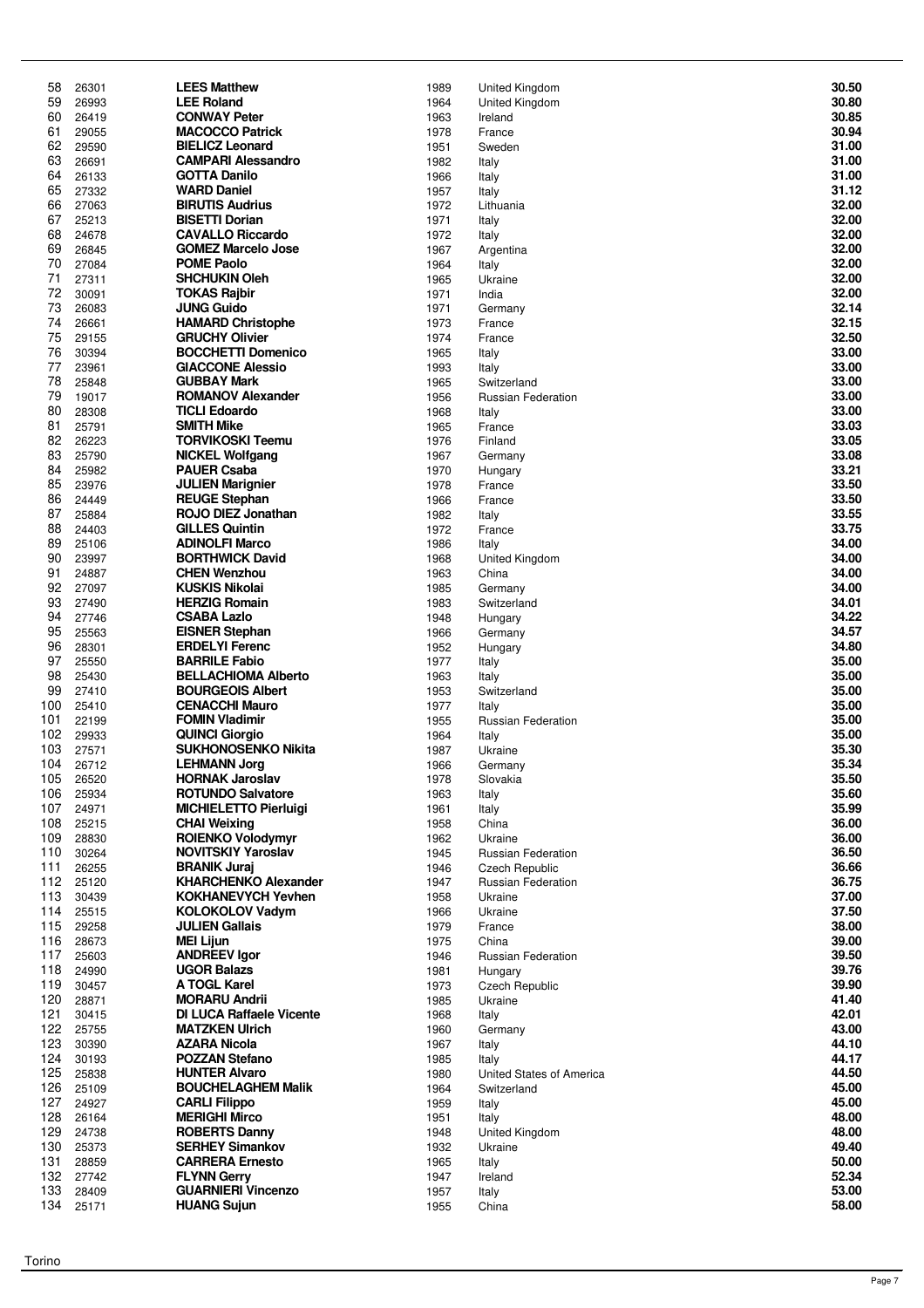| 135  | 30168 | <b>FRISENDA Emilio Rocco</b> | 1973 | Italy   | 58.10   |
|------|-------|------------------------------|------|---------|---------|
| 136  | 30153 | <b>SHCHEGLOV Kostiantyn</b>  | 1933 | Ukraine | 1'10.15 |
| 137  | 25748 | <b>BARDOU Laurent</b>        | 1966 | France  |         |
| 138  | 24503 | <b>BELLI Guido</b>           | 1931 | Italy   |         |
| 139  | 26531 | <b>JANOS Kancso</b>          | 1941 | Hungary |         |
| 140  | 24776 | <b>KRUMMEL Gregor</b>        | 1986 | Germany |         |
| 141  | 29250 | <b>KUMAR Naveen</b>          | 1975 | India   |         |
| 142. | 27569 | <b>RATHI Sukhbir Singh</b>   | 1957 | India   |         |
| 143  | 26217 | <b>SANCHESI Giovanni</b>     | 1956 | Italy   |         |
| 144  | 30466 | <b>VALVANO Alessandro</b>    | 1987 | Italy   |         |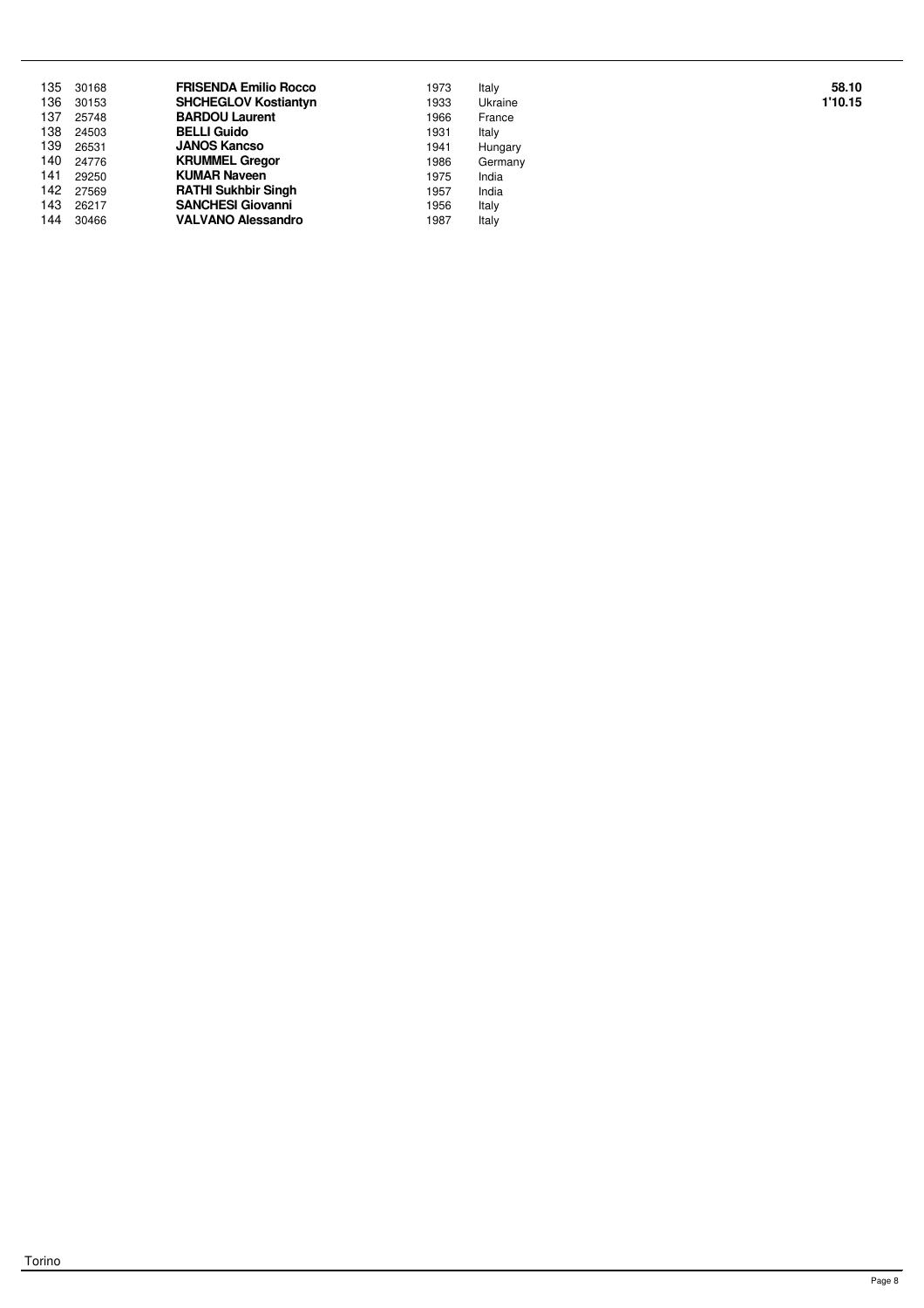# **European Masters Games Turin 2019 V. 50m**



Isciitti del giorno 29/07/2019 parte 2



ORD CODICE COGNOME **ANDE 200 m Stile Libero - Master Femmine** T.ISCR. **200 m Freestyle - Master Wome 200 m Nage Libre - Master Femmes**

| 1        | 24237          | <b>STICH Claudia</b>                          | 1987         | Germany                   | 2'12.50            |
|----------|----------------|-----------------------------------------------|--------------|---------------------------|--------------------|
| 2        | 29236          | <b>GIGANTIELLO Daniela</b>                    | 1989         | Italy                     | 2'19.90            |
| 3        | 26306          | <b>MANENTI Federica</b>                       | 1986         | Italy                     | 2'20.00            |
| 4        | 29418          | <b>SZOKOL Dianna Eva</b>                      | 1971         | Hungary                   | 2'22.00            |
| 5        | 27055          | <b>TITONE Ilaria</b>                          | 1993         | Italy                     | 2'22.00            |
| 6        | 24553          | <b>KLEINSCHNITTGER Lara</b>                   | 1990         | Germany                   | 2'22.30            |
| 7        | 27282          | <b>MARMO Valeria</b>                          | 1985         | Italy                     | 2'23.00            |
| 8        | 27180          | <b>KIESEL Linda</b>                           | 1983         | Germany                   | 2'24.00            |
| 9        | 28007          | <b>MURNER Leonie Anne</b>                     | 1993         | Switzerland               | 2'24.00            |
| 10       | 24537          | <b>VAAL Amy</b>                               | 1989         | United Kingdom            | 2'24.15            |
| 11       | 25189          | <b>RENDEZ Caroline</b>                        | 1994         | Germany                   | 2'24.50            |
| 12       | 26218          | <b>KAPHAHN Leonie</b>                         | 1990         | Germany                   | 2'25.00            |
| 13       | 26153          | <b>LIDDAMENT Sophie</b>                       | 1992         | United Kingdom            | 2'25.40            |
| 14       | 24878          | <b>MADGE Inga</b>                             | 1989         | Germany                   | 2'25.60            |
| 15       | 25629          | <b>BOYTSOVA Irina</b>                         | 1969         | <b>Russian Federation</b> | 2'28.00            |
| 16       | 26057          | <b>BELLEGO Valerie</b>                        | 1973         | France                    | 2'28.50            |
| 17       | 24229          | <b>BIELINIENE Lina</b>                        | 1974         | Lithuania                 | 2'30.00            |
| 18       | 27064          | <b>TIKHOMIROVA Tatiana</b>                    | 1964         | <b>Russian Federation</b> | 2'32.00            |
| 19       | 26998          | <b>POWER Carrie</b>                           | 1988         | United Kingdom            | 2'32.49            |
| 20       | 27000          | <b>BROWN Lisa</b>                             | 1983         | United Kingdom            | 2'33.01            |
| 21<br>22 | 27588          | <b>MORRIS Dymphna</b>                         | 1961         | Ireland                   | 2'34.56            |
| 23       | 27021          | <b>POWELL Lucy</b><br><b>LOBEDAN Katja</b>    | 1987         | United Kingdom            | 2'35.00            |
| 24       | 24775<br>25814 | <b>FOLEY Maree</b>                            | 1977<br>1964 | Germany                   | 2'35.86<br>2'36.00 |
| 25       | 25521          | <b>BLUM Petra</b>                             | 1968         | Switzerland<br>Germany    | 2'37.00            |
| 26       | 24533          | <b>CHIMENE Sudan</b>                          | 1980         | Switzerland               | 2'37.93            |
| 27       | 30312          | <b>ABBATE Giulia</b>                          | 1990         | Italy                     | 2'40.00            |
| 28       | 29148          | <b>CAPELLUPO Sabrina</b>                      | 1974         | Italy                     | 2'40.00            |
| 29       | 25657          | <b>GENEVOIS Aurielle</b>                      | 1972         | France                    | 2'40.00            |
| 30       | 30132          | <b>SHEREMET Yulija</b>                        | 1973         | Ukraine                   | 2'43.00            |
| 31       | 24003          | <b>BARTOLI Anne-Marie</b>                     | 1964         | France                    | 2'43.10            |
| 32       | 25358          | <b>KEDROVA Olga</b>                           | 1960         | <b>Russian Federation</b> | 2'45.00            |
| 33       | 28006          | <b>PARADIS MURNER Helene</b>                  | 1958         | Switzerland               | 2'45.00            |
| 34       | 26711          | <b>BOURNE Anne</b>                            | 1954         | United Kingdom            | 2'47.45            |
| 35       | 25560          | <b>GRANERO Stefania</b>                       | 1988         | Italy                     | 2'50.00            |
| 36       | 28770          | <b>SCHAEFFER Stephanie</b>                    | 1970         | Luxembourg                | 2'50.00            |
| 37       | 25452          | <b>XUE Limin</b>                              | 1962         | China                     | 2'50.00            |
| 38       | 26315          | <b>VAN DER MOLEN Irna</b>                     | 1969         | Netherlands               | 2'51.56            |
| 39       | 24447          | <b>BATTAGLIA Tiziana</b>                      | 1971         | Italy                     | 2'59.00            |
| 40       | 27053          | <b>ROSSETTO Elena</b>                         | 1992         | Italy                     | 3'02.00            |
| 41       | 30410          | <b>GIORDANENGO Stefania</b>                   | 1975         | Italy                     | 3'10.00            |
| 42       | 28641          | <b>DI MACCO Maria</b>                         | 1965         | Italy                     | 3'10.10            |
| 43       | 25821          | <b>CUTILLO Lidia</b>                          | 1985         | Italy                     | 3'12.00            |
| 44<br>45 | 24373<br>20831 | <b>ANDREOLI Cristina</b><br><b>GUO Weiman</b> | 1963         | Italy                     | 3'14.01<br>3'14.33 |
| 46       | 24593          | <b>BIANCHI Lucia</b>                          | 1964         | China                     | 3'19.00            |
| 47       | 26467          | <b>SANTI Stefania</b>                         | 1982<br>1967 | Italy<br>Italy            | 3'20.00            |
| 48       | 24951          | <b>ROCCA Serena</b>                           | 1967         | Italy                     | 3'21.76            |
| 49       | 29760          | <b>VAUDO Alessia</b>                          | 1979         | Italy                     | 3'25.00            |
| 50       | 27306          | <b>RICHTER Mireille</b>                       | 1949         | Switzerland               | 3'30.15            |
| 51       | 25481          | <b>GALLERANI Alice</b>                        | 1984         | Italy                     | 3'30.24            |
| 52       | 26166          | <b>SHTEFAN Tatiana</b>                        | 1953         | <b>Russian Federation</b> | 3'32.00            |
| 53       | 26122          | <b>GUGLIELMI Guja</b>                         | 1956         | Italy                     | 3'40.00            |
| 54       | 25744          | <b>LONG Federica</b>                          | 1971         | Italy                     | 3'40.42            |
|          | 55 25507       | <b>WALLITSCH Ursula</b>                       | 1961         | Germany                   | 3'40.56            |
| 56       | 27853          | <b>PARRETT Jenny</b>                          | 1967         | Australia                 | 3'41.09            |
| 57       | 24992          | <b>LOSITO FAUCCI Laura</b>                    | 1942         | Italy                     | 3'45.00            |
| 58       | 26332          | <b>METZGER Kathryn Grace</b>                  | 1960         | Italy                     | 3'48.00            |
| 59       | 24710          | <b>ZEMLIENE Lolita</b>                        | 1956         | Lithuania                 | 3'50.00            |
| 60       | 25020          | <b>AXT Eva Etelka</b>                         | 1956         | Hungary                   | 4'02.09            |
| 61       | 25512          | <b>BOIS Gabriella</b>                         | 1943         | Italy                     | 4'10.00            |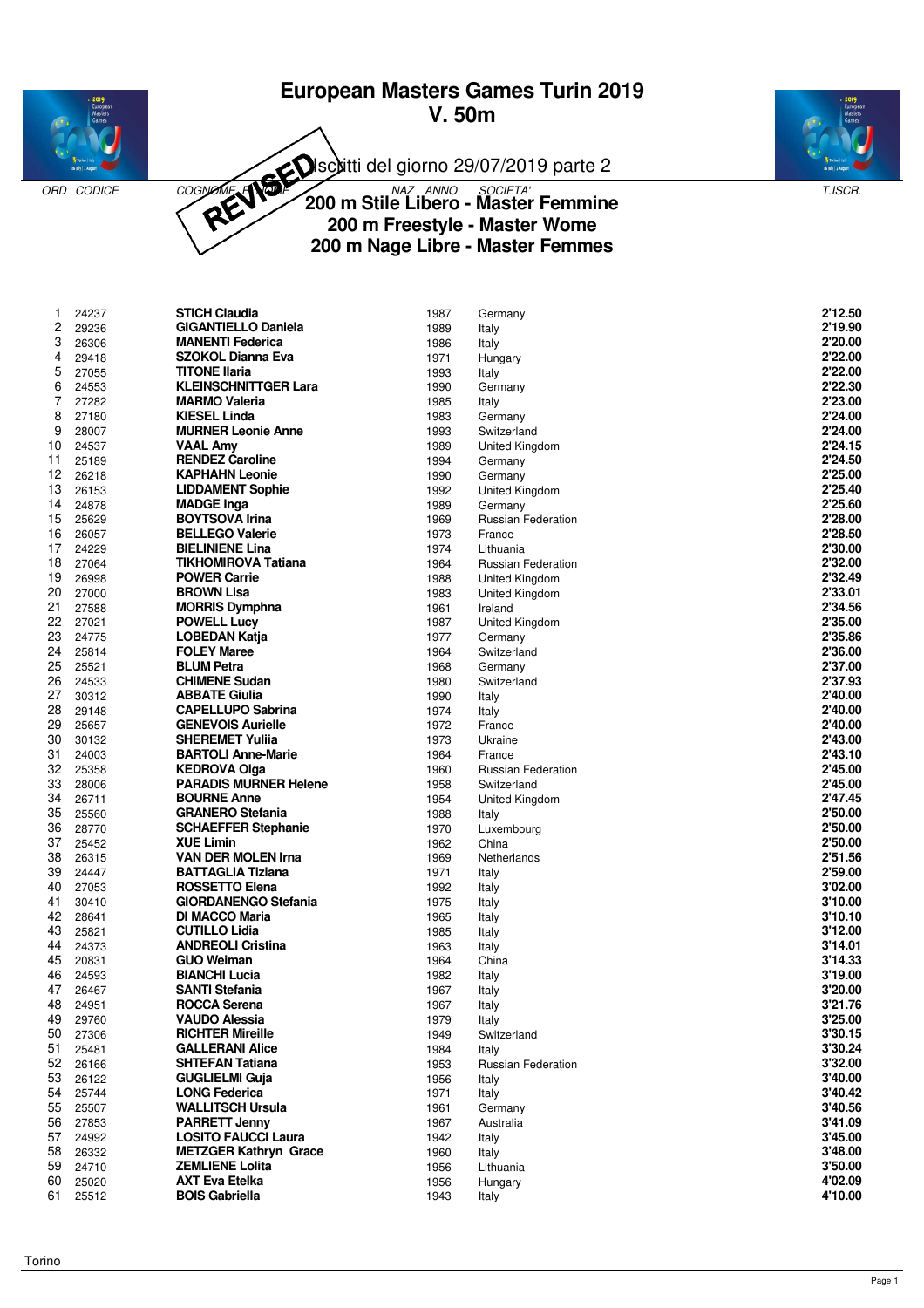| 62 | 26014 | <b>KOZAK Jolanta</b>            | 1961 | Lithuania      | 4'30.00 |
|----|-------|---------------------------------|------|----------------|---------|
| 63 | 27023 | <b>BAKER Kathleen</b>           | 1988 | United Kingdom | 4'50.88 |
| 64 | 24695 | <b>BELLUCO Arianna</b>          | 1974 | Italy          | 5'00.00 |
| 65 | 27823 | <b>PLACCI Elena</b>             | 1935 | Argentina      | 5'45.00 |
| 66 | 26770 | <b>REBUISSON Mady</b>           | 1934 | France         | 8'03.85 |
| 67 | 29841 | <b>ASSOM Paola</b>              | 1960 | Italy          |         |
| 68 | 25293 | <b>BEDNARCZYK Iwona</b>         | 1957 | Poland         |         |
| 69 | 24448 | <b>BERTOLETTI Margherita</b>    | 1958 | Italy          |         |
| 70 | 25185 | <b>DERNIK Katalin Maria</b>     | 1953 | Hungary        |         |
| 71 | 27022 | <b>HILL Elizabeth Eleanor</b>   | 1991 | United Kingdom |         |
| 72 | 27025 | <b>MCCORMACK Alvs</b>           | 1979 | United Kingdom |         |
| 73 | 26222 | <b>MICELLINO Maria Adelaide</b> | 1946 | Italy          |         |
| 74 | 26017 | <b>STEFUTTI Valentina</b>       | 1969 | Italy          |         |
| 75 | 25336 | <b>TUNESI Francesca</b>         | 1980 | Italy          |         |

#### **200 m Stile Libero - Master Maschi 200 m Freestyle - Master Men 200 m Nage Libre - Master Hommes**

| 1              | 25554          | <b>KESHEK Abdalla</b>                              | 1990         | Egypt                     | 1'48.00            |
|----------------|----------------|----------------------------------------------------|--------------|---------------------------|--------------------|
| $\overline{c}$ | 26841          | <b>DEHANDSCHOEWERCKER Cleme</b>                    | 1991         | France                    | 1'57.00            |
| 3              | 30705          | <b>OXBOROUGH Laurence</b>                          | 1992         | United Kingdom            | 1'59.00            |
| 4              | 29185          | <b>LEROY Loic</b>                                  | 1980         | France                    | 1'59.69            |
| 5              | 30091          | <b>TOKAS Rajbir</b>                                | 1971         | India                     | 2'02.00            |
| 6              | 25683          | <b>HEIMS Thilo</b>                                 | 1992         | Germany                   | 2'03.00            |
| 7              | 27903          | <b>KRYLOV Ivan</b>                                 | 1987         | Ukraine                   | 2'04.00            |
| 8              | 28403          | <b>GANDINI Giacomo</b>                             | 1990         | Italy                     | 2'05.00            |
| 9              | 24486          | <b>MORELLATO Alessio</b>                           | 1981         | Italy                     | 2'05.00            |
| 10             | 27178          | <b>MOROZOV Igor</b>                                | 1980         | Russian Federation        | 2'06.00            |
| 11             | 27509          | <b>FICHOU Pierre</b>                               | 1992         | France                    | 2'06.08            |
| 12             | 25837          | <b>HUNTER Andy</b>                                 | 1978         | Ireland                   | 2'06.60            |
| 13             | 29678          | <b>SILVESTRI Stefano</b>                           | 1981         | Italy                     | 2'08.00            |
| 14             | 29517          | <b>VALENTINE Nick</b>                              | 1981         | United Kingdom            | 2'08.00            |
| 15             | 28657          | <b>SKRODZKI Michal</b>                             | 1986         | Poland                    | 2'09.48            |
| 16             | 25710          | <b>BERNARDINI Simone</b>                           | 1991         | Italy                     | 2'10.00            |
| 17             | 27206          | <b>VAN ENGEN Antwan</b>                            | 1971         | Netherlands               | 2'10.27            |
| 18             | 26081          | <b>HALAICHUK Bohdan</b>                            | 1967         | Ukraine                   | 2'11.40            |
| 19             | 26595          | <b>SCHWENZER Peter</b>                             | 1982         | Germany                   | 2'13.00            |
| 20             | 27112          | <b>TORRES Martin</b>                               | 1977         | United States of America  | 2'13.86            |
| 21             | 27382          | <b>FINK Thorsten</b>                               | 1982         | Germany                   | 2'14.67            |
| 22             | 30288          | <b>HOPE Nick</b>                                   | 1984         | United Kingdom            | 2'15.00            |
| 23             | 27899          | <b>TOTH Csaba</b>                                  | 1969         | Hungary                   | 2'15.00            |
| 24             | 29739          | <b>RIAHI Mustapha</b>                              | 1979         | Tunisia                   | 2'15.85            |
| 25             | 28774          | <b>SVATON Karel</b>                                | 1990         | <b>Czech Republic</b>     | 2'16.30            |
| 26             | 26083          | <b>JUNG Guido</b>                                  | 1971         | Germany                   | 2'16.45            |
| 27             | 28200          | <b>ORTIZ CABALLERO Adolfo</b>                      | 1969         | Spain                     | 2'16.59            |
| 28             | 24788          | <b>KAMLAGE Stefan</b>                              | 1968         | Germany                   | 2'17.59            |
| 29             | 29160          | <b>MARQUES Paulo</b>                               | 1986         | Portugal                  | 2'18.00            |
| 30             | 27427          | <b>PLUMLEY Julian</b>                              | 1965         | United Kingdom            | 2'18.00            |
| 31             | 25176          | <b>ROLLAND Jean-Luc</b>                            | 1963         | France                    | 2'18.00            |
| 32             | 25769          | <b>VAN NORDEN Edwin</b>                            | 1963         | Netherlands               | 2'18.00            |
| 33             | 24691          | <b>KORMENDI Daniel Marius</b>                      | 1973         | Italy                     | 2'19.00            |
| 34             | 26974          | <b>FULOP Levente</b>                               | 1978         | Hungary                   | 2'20.00            |
| 35             | 29737          | <b>GILLES Grabski</b>                              | 1977         | France                    | 2'20.00            |
| 36             | 30140          | <b>MISIK Oleksandr</b>                             | 1968         | Ukraine                   | 2'20.00            |
| 37             | 25217          | <b>PAATALO Esa</b>                                 | 1965         | Finland                   | 2'20.00            |
| 38             | 29869          | <b>PASQUINI Roberto</b>                            | 1968         | Italy                     | 2'20.00            |
| 39             | 27723          | <b>FREEMAN Boyd</b>                                | 1962         | Ireland                   | 2'20.04            |
| 40             | 26289          | <b>KORZELIUS Ron</b>                               | 1965         | Netherlands               | 2'20.72            |
| 41             | 23994          | <b>BOISSIERE Cedric</b>                            | 1969         | France                    | 2'20.84            |
| 42             | 20100          | <b>GUMBIS Vaidotas</b><br><b>MONGEY Vivian</b>     | 1966         | Lithuania                 | 2'23.03            |
| 43<br>44       | 27312          |                                                    | 1960         | Ireland                   | 2'24.86<br>2'25.00 |
| 45             | 26133<br>25232 | <b>GOTTA Danilo</b><br><b>KRASAUSKAS Vilmantas</b> | 1966<br>1964 | Italy<br>Lithuania        | 2'25.00            |
| 46             | 30114          | <b>NAGL Norbert</b>                                | 1968         |                           | 2'25.30            |
| 47             | 26705          | <b>BERNARDINELLO Raffaele</b>                      | 1965         | Austria<br>Italy          | 2'26.00            |
| 48             | 28542          | <b>JAIN Pankaj Alias Munna</b>                     | 1968         | India                     | 2'26.00            |
| 49             | 30394          | <b>BOCCHETTI Domenico</b>                          | 1965         | Italy                     | 2'27.00            |
| 50             | 24449          | <b>REUGE Stephan</b>                               | 1966         | France                    | 2'27.10            |
| 51             | 30483          | <b>ZANETTI Alberto</b>                             | 1992         | Italy                     | 2'28.00            |
| 52             | 22507          | <b>TOKAS Jitender Singh</b>                        | 1978         | India                     | 2'28.04            |
| 53             | 29084          | <b>TOKAS Jitender</b>                              | 1981         | India                     | 2'28.56            |
| 54             | 27595          | <b>FRO9LOV Sergei</b>                              | 1964         | <b>Russian Federation</b> | 2'29.60            |
|                |                |                                                    |              |                           |                    |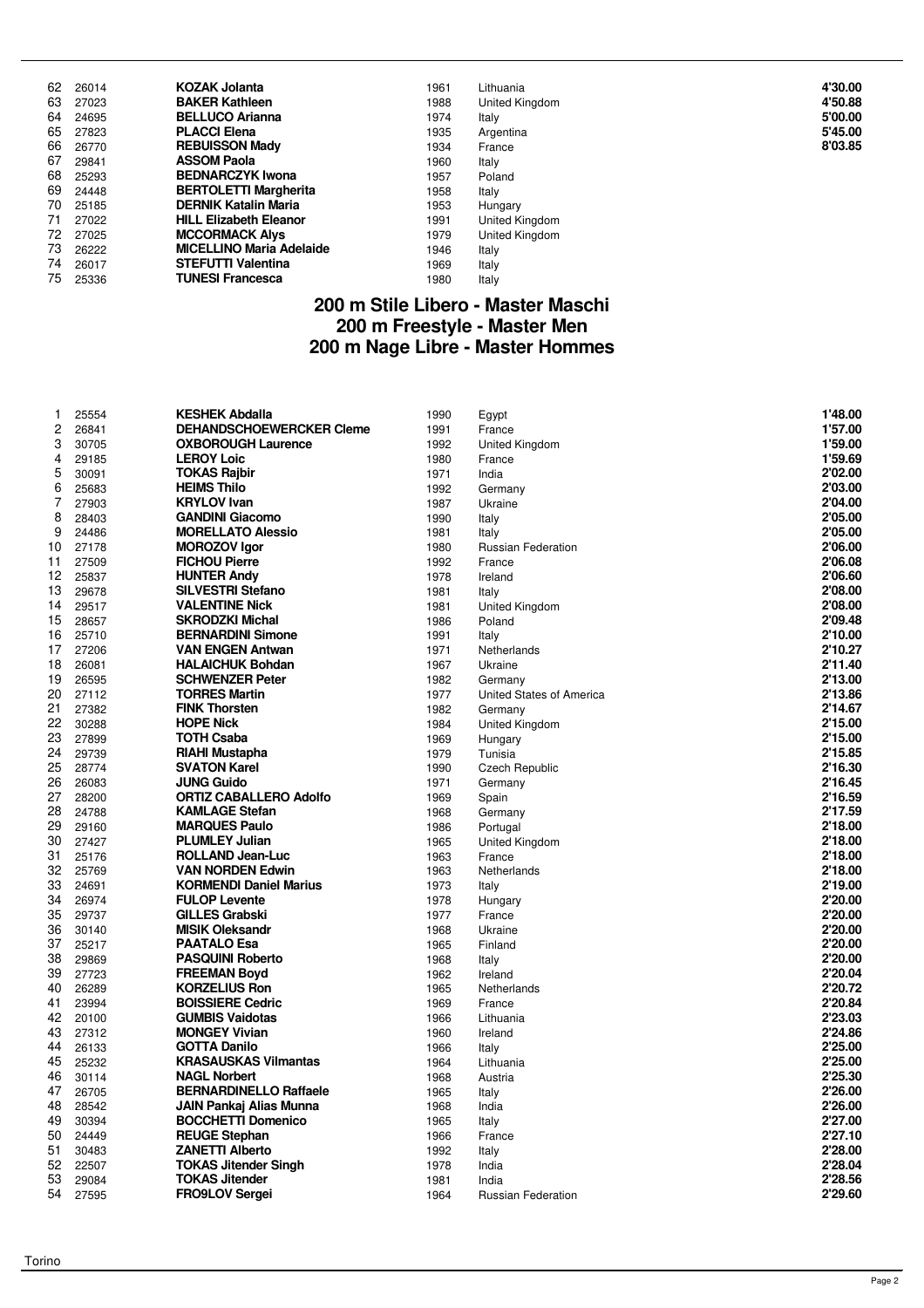| 55         | 27311          | SHCHUKIN Oleh                                                  | 1965         | Ukraine                            | 2'30.00            |
|------------|----------------|----------------------------------------------------------------|--------------|------------------------------------|--------------------|
| 56         | 25371          | <b>NOCERA Ernesto</b>                                          | 1967         | Italy                              | 2'31.00            |
| 57         | 25142          | <b>KELLER Thomas</b>                                           | 1966         | Germany                            | 2'31.98            |
| 58         | 23997          | <b>BORTHWICK David</b>                                         | 1968         | United Kingdom                     | 2'32.00            |
| 59         | 26304          | <b>GASTALDI Michele</b>                                        | 1965         | Italy                              | 2'32.00            |
| 60         | 25848          | <b>GUBBAY Mark</b>                                             | 1965         | Switzerland                        | 2'33.00            |
| 61         | 24457          | <b>RENARD Francis</b>                                          | 1965         | France                             | 2'33.44            |
| 62         | 25791          | <b>SMITH Mike</b>                                              | 1965         | France                             | 2'33.78            |
| 63         | 27410          | <b>BOURGEOIS Albert</b>                                        | 1953         | Switzerland                        | 2'35.00            |
| 64         | 27411          | <b>GUAY Christian</b>                                          | 1963         | Switzerland                        | 2'35.00            |
| 65         | 24833          | <b>KLIMAS Arturas</b>                                          | 1970         | Lithuania                          | 2'35.00            |
| 66         | 25647          | <b>MANASSERO Danilo</b><br><b>POTASHEV Oleksandr</b>           | 1982         | Italy                              | 2'35.00<br>2'35.00 |
| 67<br>68   | 25778          | <b>SPIRIN Oleksii</b>                                          | 1970         | Ukraine                            | 2'35.00            |
| 69         | 25780<br>28640 |                                                                | 1964<br>1959 | Ukraine                            | 2'37.20            |
| 70         | 25044          | <b>PASCIUTO Antonio</b><br><b>KOVAL Evgeny</b>                 | 1964         | Italy<br>Russian Federation        | 2'39.00            |
| 71         | 25102          | <b>BASHMAKOV Alexander</b>                                     | 1946         | <b>Russian Federation</b>          | 2'40.00            |
| 72         | 26416          | <b>BORZI Miklos</b>                                            | 1949         | Hungary                            | 2'40.00            |
| 73         | 26520          | <b>HORNAK Jaroslav</b>                                         | 1978         | Slovakia                           | 2'40.00            |
| 74         | 25845          | <b>MICHETTI Paolo</b>                                          | 1962         | Italy                              | 2'40.00            |
| 75         | 30195          | <b>MONCO Silvio</b>                                            | 1961         | Italy                              | 2'40.00            |
| 76         | 25946          | <b>MIRZABEKYAN Alexander</b>                                   | 1972         | Russian Federation                 | 2'42.00            |
| 77         | 25563          | <b>EISNER Stephan</b>                                          | 1966         | Germany                            | 2'42.79            |
| 78         | 26550          | <b>ERKINARO Jaakko</b>                                         | 1963         | Finland                            | 2'42.93            |
| 79         | 27062          | <b>PETKAU Oleg</b>                                             | 1947         | <b>Russian Federation</b>          | 2'45.00            |
| 80         | 25424          | <b>SATAS Vytautas Bronislov</b>                                | 1953         | Lithuania                          | 2'45.00            |
| 81         | 24971          | <b>MICHIELETTO Pierluigi</b>                                   | 1961         | Italy                              | 2'45.45            |
| 82         | 27332          | <b>WARD Daniel</b>                                             | 1957         | Italy                              | 2'46.00            |
| 83         | 27828          | <b>BARENDS Jack</b>                                            | 1962         | Netherlands                        | 2'48.73            |
| 84         | 25583          | <b>MAYER Philippe</b>                                          | 1955         | Switzerland                        | 2'48.77            |
| 85         | 26337          | <b>GAROFALO Francesco</b>                                      | 1954         | Italy                              | 2'50.00            |
| 86         | 25194          | <b>HUGHES Paul</b>                                             | 1960         | United Kingdom                     | 2'50.00            |
| 87         | 25602          | <b>LISDERO Samuele</b>                                         | 1989         | Italy                              | 2'50.00            |
| 88         | 30169          | <b>BARBERI SQUAROTTI Giovan</b>                                | 1967         | Italy                              | 2'52.00            |
| 89         | 26378          | <b>REVIGLIO Giovanni</b>                                       | 1965         | Italy                              | 2'52.00            |
| 90         | 25933          | <b>RUDIGER Sebastian</b>                                       | 1945         | Germany                            | 2'52.84            |
| 91         | 29634          | <b>KISELEV Oleg</b>                                            | 1955         | Russian Federation                 | 2'55.00            |
| 92         | 24818          | <b>CSORSZ Gergely</b>                                          | 1982         | Hungary                            | 2'55.19            |
| 93<br>94   | 24733<br>27925 | <b>DOTTORI Gabriele Maria</b><br><b>LEPIANI ESPOSITO Fabio</b> | 1951         | Italy                              | 2'55.59<br>2'56.00 |
| 95         | 26704          | <b>MANEVICH Mikhail</b>                                        | 1981<br>1948 | Italy<br><b>Russian Federation</b> | 2'57.40            |
| 96         | 30264          | <b>NOVITSKIY Yaroslav</b>                                      | 1945         | <b>Russian Federation</b>          | 2'57.50            |
| 97         | 25109          | <b>BOUCHELAGHEM Malik</b>                                      | 1964         | Switzerland                        | 2'58.00            |
| 98         | 28703          | <b>TARENZI Luigi Mario</b>                                     | 1962         | Italy                              | 2'58.00            |
| 99         | 29971          | <b>FRANZONI Antonio Marco</b>                                  | 1989         | Italy                              | 2'58.00            |
| 100        | 25240          | <b>BOUILLAGUET Franck</b>                                      | 1974         | France                             | 3'00.00            |
| 101        | 24149          | <b>CAVANNA Carlo</b>                                           | 1981         | Italy                              | 3'00.00            |
| 102        | 24934          | <b>DORONZO Ruggiero</b>                                        | 1970         | Italy                              | <b>3'00.00</b>     |
| 103        | 24722          | <b>GODINO Daniel</b>                                           | 1976         | Italy                              | 3'00.00            |
| 104        | 30035          | <b>GRIECO Alessandro</b>                                       | 1974         | Italy                              | 3'00.00            |
| 105        | 27608          | <b>HERASYM Roman</b>                                           | 1984         | Ukraine                            | 3'00.00            |
| 106        | 25890          | <b>CAPOLICCHIO Marco</b>                                       | 1987         | Italy                              | 3'01.00            |
| 107        | 29117          | <b>TOKAS Brij Mohan</b>                                        | 1979         | India                              | 3'02.03            |
| 108        | 24110          | <b>FEDONIN Dmitrii</b>                                         | 1953         | <b>Russian Federation</b>          | 3'05.00            |
| 109        | 24738          | <b>ROBERTS Danny</b>                                           | 1948         | United Kingdom                     | 3'05.00            |
| 110        | 25934          | <b>ROTUNDO Salvatore</b>                                       | 1963         | Italy                              | 3'05.00<br>3'07.59 |
| 111<br>112 | 24320          | <b>FELIX Gerard</b><br><b>ZOMPI Roberto</b>                    | 1951         | France                             | 3'10.13            |
| 113        | 29153<br>30375 | <b>MARINACCIO Giorgio</b>                                      | 1962<br>1957 | Italy<br>Italy                     | 3'11.00            |
| 114        | 24848          | <b>PICCIRILLI Roberto</b>                                      | 1951         | Italy                              | 3'14.30            |
| 115        | 26746          | <b>MORTARA Giorgio</b>                                         | 1955         | Italy                              | 3'15.00            |
| 116        | 26751          | <b>NOWAK Massimiliano</b>                                      | 1972         | Italy                              | 3'15.00            |
| 117        | 25838          | <b>HUNTER Alvaro</b>                                           | 1980         | United States of America           | 3'28.50            |
| 118        | 25248          | <b>ERBETTA Paolo</b>                                           | 1949         | Italy                              | 3'30.00            |
| 119        | 29068          | <b>COLOZZO Salvatore</b>                                       | 1950         | Italy                              | 3'30.25            |
| 120        | 27405          | <b>KREJCI Josef</b>                                            | 1933         | Switzerland                        | 3'40.00            |
| 121        | 29415          | <b>MAREGA Stefano Andrea</b>                                   | 1969         | Italy                              | 3'50.00            |
| 122        | 24123          | <b>SEMIDETNOV Victor</b>                                       | 1943         | Russian Federation                 | 3'50.00            |
| 123        | 24741          | <b>AMATO Giorgio</b>                                           | 1936         | Italy                              | 4'00.00            |
| 124        | 26074          | <b>BRACHET Robert</b>                                          | 1938         | France                             | 4'00.00            |
| 125        | 25738          | <b>GIANSANTE Enzo</b>                                          | 1956         | Italy                              | 4'25.00            |
| 126        | 27341          | <b>FACCIOLLA Raffaele</b>                                      | 1958         | Italy                              | 4'30.00            |
| 127        | 24665          | <b>RISSONE Elios</b>                                           | 1934         | Italy                              | 4'30.00            |
| 128<br>129 | 23950<br>25423 | <b>GRIMPARD Johannick</b><br><b>GRIGAS Stasys</b>              | 1982         | France                             | 4'31.74<br>5'15.00 |
| 130        | 24927          | <b>CARLI Filippo</b>                                           | 1941<br>1959 | Lithuania                          |                    |
| 131        | 24656          | <b>CASELLI Andrea</b>                                          | 1948         | Italy<br>Italy                     |                    |
|            |                |                                                                |              |                                    |                    |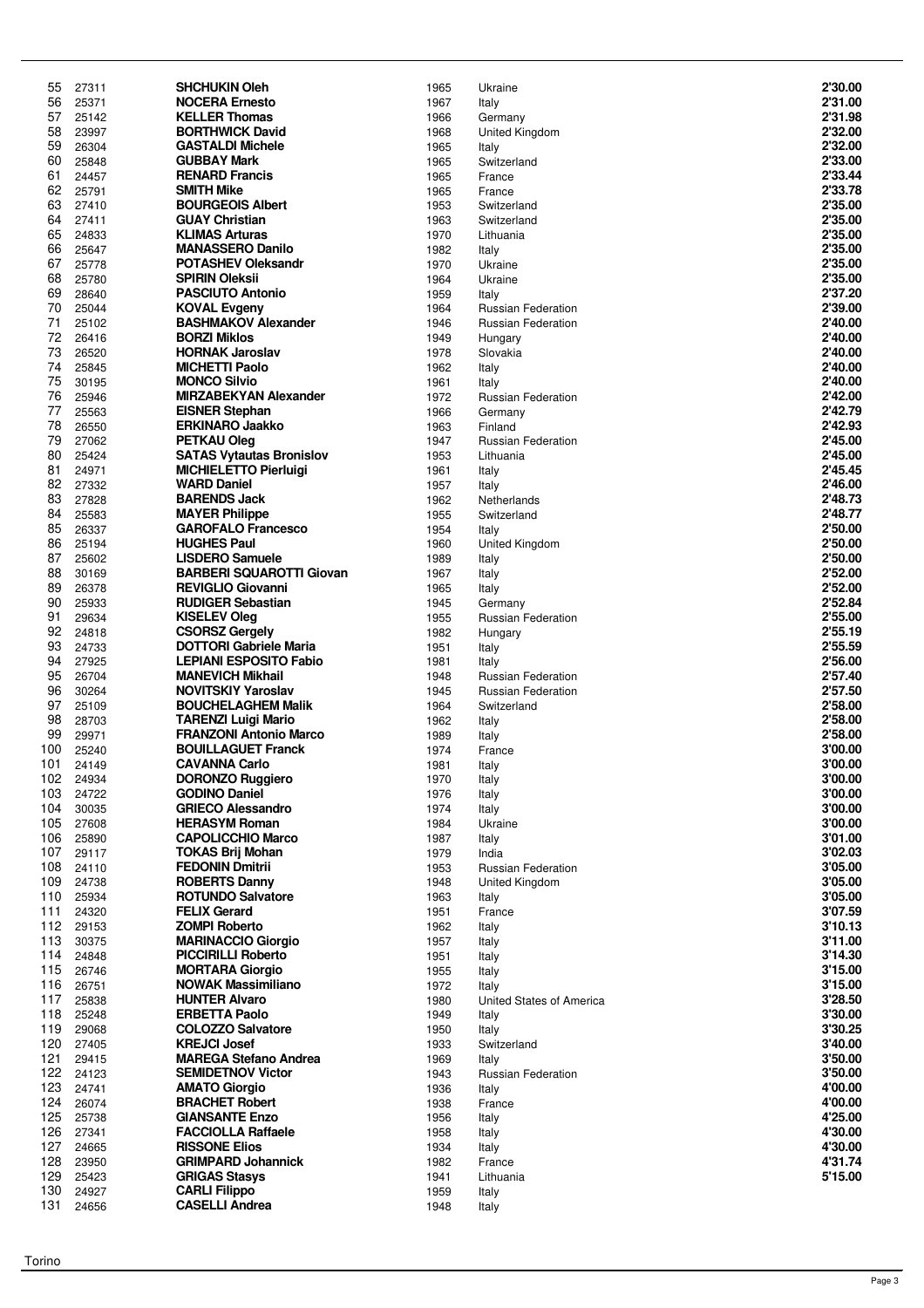| 132 | 25522     | <b>GRASSO Alessandro</b>        | 1989 | Italy                 |
|-----|-----------|---------------------------------|------|-----------------------|
|     | 133 28197 | <b>SACCHETTO Marco Giuseppe</b> | 1948 | Italy                 |
| 134 | 27400     | <b>SCAPINELLO Luca</b>          | 1978 | Italy                 |
|     | 135 24969 | <b>TARANTINO Dario</b>          | 1962 | Italy                 |
| 136 | 27002     | <b>TAYLOR Samuel</b>            | 1991 | <b>United Kingdom</b> |
| 137 | 30330     | <b>ZORZINI Marcello</b>         | 1973 | Italy                 |

#### **4x50 m Misti - Master Femmine 4x50 m Medley - Master Wome 4x50 m Quatre Nages - Master Femmes**

| 1        |                | <b>BRITISH ARMY ALL STARS</b>                         |                          |                      | <b>BRITISH ARMY ALL STARS</b>                    | 2'10.00 |
|----------|----------------|-------------------------------------------------------|--------------------------|----------------------|--------------------------------------------------|---------|
|          | 26995          | <b>GREEN Cathryn</b>                                  | GBR 1991                 |                      |                                                  |         |
|          | 26970          | <b>HISLOP Katie</b>                                   |                          | GBR 1976             |                                                  |         |
|          | 27023          | <b>BAKER Kathleen</b>                                 |                          | GBR 1988             |                                                  |         |
|          | 27018<br>2 600 | <b>STANLEY Anna-Louise</b><br>THE SWIMMERS ARE COMING |                          | GBR 1994             | THE SWIMMERS ARE COMING                          | 2'15.00 |
|          | 27472          | <b>DUBERT Pawel</b>                                   |                          | 1976                 |                                                  |         |
|          | 27596          | <b>LAURENT</b> Jean-Philippe                          |                          | 1978                 |                                                  |         |
|          | 27509          | <b>FICHOU Pierre</b>                                  |                          | 1992                 |                                                  |         |
|          | 27490          | <b>HERZIG Romain</b>                                  |                          | 1983                 |                                                  |         |
| 3        |                | <b>BRITISH AMPHIBIANS</b>                             |                          |                      | <b>BRITISH ARMY AMPHIBIANS</b>                   | 2'18.00 |
|          | 30706          | <b>KING Mae</b>                                       |                          | GBR 1992             |                                                  |         |
|          | 26997          | <b>FOLLAND Danielle</b>                               | GBR 1991                 |                      |                                                  |         |
|          | 27021<br>27019 | POWELL Lucy<br><b>JARDINE Catherine</b>               |                          | GBR 1987<br>GBR 1977 |                                                  |         |
| 4        |                | <b>ICASW</b>                                          |                          |                      | icasw                                            | 2'23.00 |
|          | 25358          | <b>KEDROVA Olga</b>                                   |                          | RUS 1960             |                                                  |         |
|          | 24609          | NOVIKOVA Marina                                       | RUS 1961                 |                      |                                                  |         |
|          | 25357          | <b>IRINA Merzlikina</b>                               |                          | RUS 1972             |                                                  |         |
|          | 25629          | <b>BOYTSOVA</b> Irina                                 |                          | RUS 1969             |                                                  |         |
| 5        | 520            | <b>FLYING CRABS</b>                                   |                          |                      | <b>FLYING CRABS</b>                              | 2'24.40 |
|          | 25189          | <b>RENDEZ Caroline</b>                                |                          | GER 1994             |                                                  |         |
|          | 24727          | <b>RENDEZ Astrid</b>                                  |                          | GER 1960             |                                                  |         |
|          | 24751<br>26738 | ZINGLER Angela                                        |                          | GER 1954<br>GER 1967 |                                                  |         |
| 6        |                | <b>HERMES Uta</b><br><b>TEAM ORANGE 1</b>             |                          |                      | Team Orange                                      | 2'27.83 |
|          | 24478          | <b>HEYMEN Hanneke</b>                                 |                          | NED 1984             |                                                  |         |
|          | 24338          | GIEZEN Angela                                         | NED 1983                 |                      |                                                  |         |
|          | 25159          | <b>NEDERLOF Marian</b>                                | NED 1976                 |                      |                                                  |         |
|          | 26315          | VAN DER MOLEN Irna                                    | NED 1969                 |                      |                                                  |         |
|          | 7 542          | Le OMG                                                |                          |                      | Le OMG                                           | 2'35.00 |
|          | 25401          | <b>FIORENTINO Annunziata</b>                          | <b>ITA</b>               | 1971                 |                                                  |         |
|          | 24928          | <b>SASSONE Cristina</b>                               | <b>ITA</b>               | 1980                 |                                                  |         |
|          | 2506<br>28647  | <b>NARDO</b> Matilde<br><b>TORTONE Laura</b>          | <b>ITA</b>               | 1972<br>1974         |                                                  |         |
| 8        | 599            | THE SPLASHY GIRLS                                     |                          |                      | THE SPLASHY GIRLS                                | 3'00.00 |
|          | 26711          | <b>BOURNE Anne</b>                                    |                          | GBR 1954             |                                                  |         |
|          | 27603          | LINDO Maria Fatima                                    | SUI                      | 1962                 |                                                  |         |
|          | 25814          | <b>FOLEY Maree</b>                                    | SUI                      | 1964                 |                                                  |         |
|          | 27385          | COURVOISIER Regula                                    | SUI                      | 1966                 |                                                  |         |
| 9        |                | <b>WONDER WOMEN</b>                                   |                          |                      | <b>WONDER WOMEN</b>                              | 3'10.00 |
|          | 24650          | <b>BARBERO</b> Emanuela                               | <b>ITA</b><br><b>ITA</b> | 1967<br>1962         |                                                  |         |
|          | 24592<br>24373 | <b>DEMARCHI Susanna</b><br><b>ANDREOLI Cristina</b>   | <b>ITA</b>               | 1963                 |                                                  |         |
|          | 24829          | PENZO Susi                                            | <b>ITA</b>               | 1962                 |                                                  |         |
| 10       | 554            | <b>Master Sociale Sport 2</b>                         |                          |                      | Master Sociale Sport 2                           |         |
|          | 26302          | <b>BAZZO Eleonora</b>                                 | ITA                      | 1986                 |                                                  |         |
|          | 24973          | <b>CANCIAN Patrizia</b>                               | <b>ITA</b>               | 1947                 |                                                  |         |
|          | 25396          | <b>FALCO Serena</b>                                   | <b>ITA</b>               | 1989                 |                                                  |         |
|          | 24967          | <b>MOGLIOTTI Cristina</b>                             | <b>ITA</b>               | 1972                 |                                                  |         |
| 11       | 601            | Torino Aqua                                           |                          |                      | Torino Aqua                                      |         |
|          | 12 602         | <b>Torino Aqua</b><br><b>Torino Aquatics</b>          |                          |                      | Torino Aqua                                      |         |
| 13<br>14 | 604<br>605     | <b>Torino Aquatics</b>                                |                          |                      | <b>Torino Aquatics</b><br><b>Torino Aquatics</b> |         |
| 15       | 608            | <b>UKRAINE 1</b>                                      |                          |                      | <b>UKRAINE 1</b>                                 |         |
| 16       | 609            | UKRAINE 2                                             |                          |                      | UKRAINE 2                                        |         |
| 17       | 610            | <b>UKRAINE 3</b>                                      |                          |                      | UKRAINE 3                                        |         |
| 18       | 611            | <b>UKRAINE 4</b>                                      |                          |                      | <b>UKRAINE 4</b>                                 |         |
| 19       | 612            | <b>UKRAINE 5</b>                                      |                          |                      | UKRAINE 5                                        |         |
| 20       | 613            | <b>UKRAINE 7</b>                                      |                          |                      | <b>UKRAINE 7</b>                                 |         |
| 21       | 614            | UKRAINE 8                                             |                          |                      | UKRAINE 8                                        |         |
| 22       |                | <b>BRITISH ARMY LIONESSES</b>                         |                          |                      | <b>BRITISH ARMY LIONESSES</b>                    |         |
|          | 27021          | POWELL Lucy                                           |                          | GBR 1987             |                                                  |         |
|          | 26999          | <b>BAILDON Kelly</b>                                  |                          | GBR 1992             |                                                  |         |
|          | 27019          | <b>JARDINE Catherine</b>                              |                          | GBR 1977             |                                                  |         |
|          | 26998          | <b>POWER Carrie</b>                                   |                          | GBR 1988             |                                                  |         |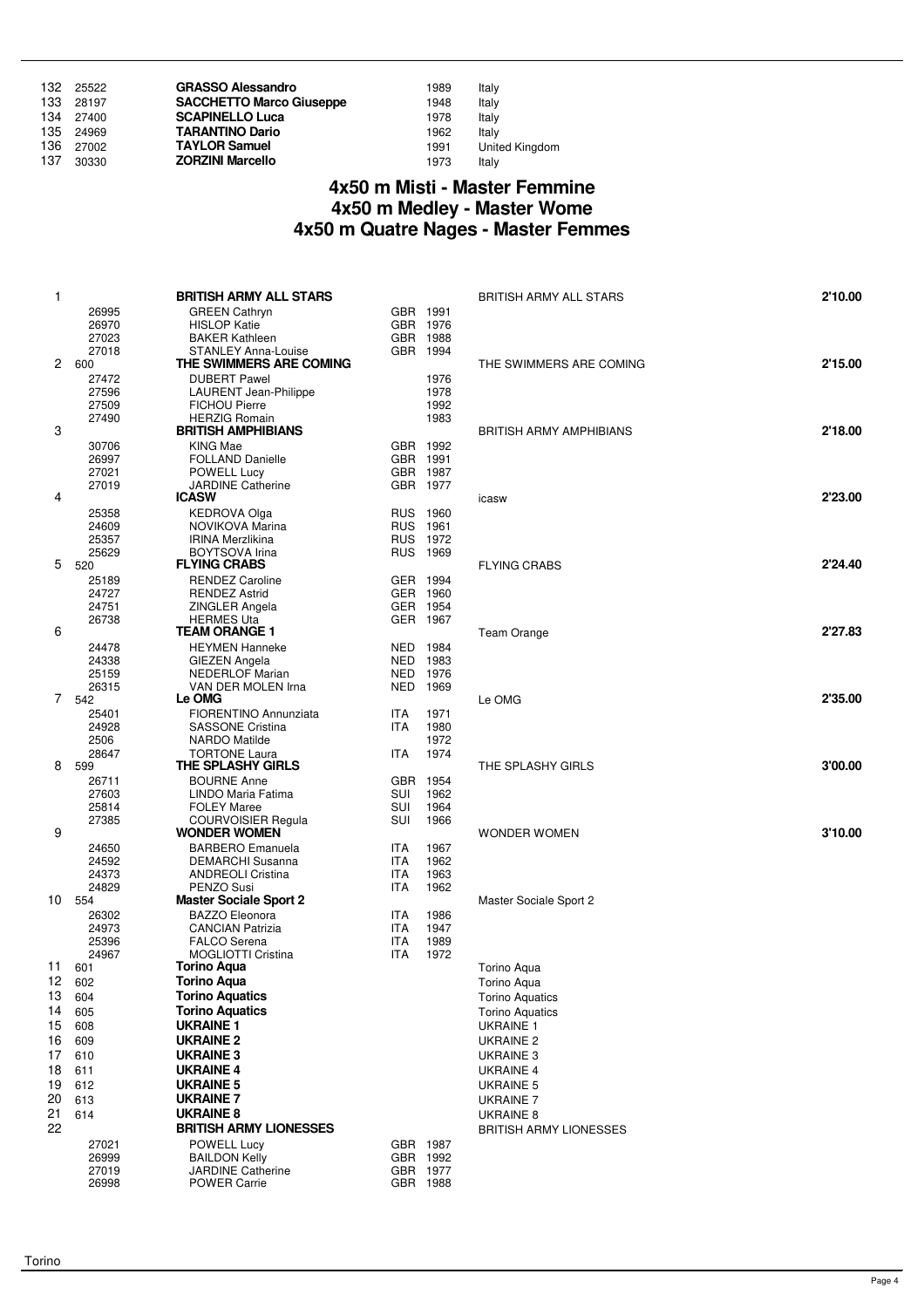#### **4x50 m Misti - Master Maschi 4x50 m Medley - Master Men 4x50 m Quatre Nages - Master Hommes**

| $\mathbf{1}$ |                 | <b>BRITISH ARMY BARRACUDAS</b>                      |            |                      |                                      | 1'43.00 |
|--------------|-----------------|-----------------------------------------------------|------------|----------------------|--------------------------------------|---------|
|              |                 |                                                     |            |                      | <b>BRITISH ARMY BARRACUDAS</b>       |         |
|              | 27001           | <b>FITCH Matthew</b><br><b>MARIC Zoran</b>          |            | GBR 1990             |                                      |         |
|              | 27024<br>30705  | <b>OXBOROUGH Laurence</b>                           |            | GBR 1984<br>GBR 1992 |                                      |         |
|              | 30865           |                                                     |            | GBR 1980             |                                      |         |
|              | 2 591           | <b>LOOSEMORE Matthew</b><br>TA¶rA¶kbA;lint Senior A |            |                      | TA¶rA¶kbA <sub>i</sub> lint Senior A | 2'02.00 |
|              | 28258           | <b>KOVARY Tamas</b>                                 |            | <b>HUN 1978</b>      |                                      |         |
|              | 28189           | ROSKA Lazlo                                         |            | <b>HUN 1973</b>      |                                      |         |
|              | 27899           | <b>TOTH Csaba</b>                                   |            | HUN 1969             |                                      |         |
|              | 28301           | <b>ERDELYI Ferenc</b>                               |            | <b>HUN 1952</b>      |                                      |         |
| 3            | 560             | MIR                                                 |            |                      | <b>MIR</b>                           | 2'04.00 |
|              | 24819           | LAPSHENKOV Sergei                                   |            | RUS 1957             |                                      |         |
|              | 25355           | <b>KOZLOV Sergei</b>                                |            | RUS 1963             |                                      |         |
|              | 27272           | <b>MARKOVSKIY Alexey</b>                            |            | RUS 1957             |                                      |         |
|              | 19017           | ROMANOV Alexander                                   |            | RUS 1956             |                                      |         |
| 4            | 606             | <b>TUFRUK</b>                                       |            |                      | <b>TUFRUK</b>                        | 2'14.00 |
|              | 29739           | RIAHI Mustapha                                      |            | TUN 1979             |                                      |         |
|              | 24186           | <b>MAHOUACHI Moez</b>                               |            | FRA 1964             |                                      |         |
|              | 26815           | <b>SHELEST Mykhailo</b>                             |            | <b>UKR 1954</b>      |                                      |         |
|              | 26661           | <b>HAMARD Christophe</b>                            | FRA        | 1973                 |                                      |         |
| 5            | 539             | Iron                                                |            |                      | Iron                                 | 2'15.00 |
|              | 24647           | RASCANO Antonio                                     | <b>ITA</b> | 1964                 |                                      |         |
|              | 25688           | CALDO Guido                                         | <b>ITA</b> | 1968                 |                                      |         |
|              | 25665           | SIGNORE Massimiliano                                | <b>ITA</b> | 1974                 |                                      |         |
|              | 25405           | <b>MEINA Fabrizio</b>                               | <b>ITA</b> | 1975                 |                                      |         |
| 6            |                 | <b>GLOBAL MASTERS AQUANUTS</b>                      |            |                      | <b>Global Masters AquaNuts</b>       | 2'24.50 |
|              | 25798           | <b>THEVENAZ Laurent</b>                             | <b>SUI</b> | 1973                 |                                      |         |
|              | 25583           | <b>MAYER Philippe</b>                               | SUI        | 1955                 |                                      |         |
|              | 25848           | <b>GUBBAY Mark</b>                                  | SUI        | 1965                 |                                      |         |
|              | 25718           | <b>BADERTSCHER Cyril</b>                            | SUI        | 1987                 |                                      |         |
| 7            |                 | <b>SWIMSTAR ZOKE</b>                                |            |                      | <b>SWIMSTAR ZOKE</b>                 | 2'25.00 |
|              | 19057           | LE Gang                                             |            | CHN 1976             |                                      |         |
|              | 28210           | LIN Jinfu                                           |            | CHN 1959             |                                      |         |
|              | 24887           | <b>CHEN Wenzhou</b>                                 |            | CHN 1963             |                                      |         |
|              | 25305           | GAO Shuangfu                                        |            | CHN 1952             |                                      |         |
| 8            |                 | <b>SMART TEAM</b>                                   |            |                      | <b>Smart Team</b>                    | 2'25.00 |
|              | 29578           | SHEVCHENKO Volodymyr                                |            | <b>UKR 1991</b>      |                                      |         |
|              | 29788           | <b>BORODAI Andrii</b>                               |            | <b>UKR 1980</b>      |                                      |         |
|              | 30465           | <b>PETROV Eduard</b>                                |            | <b>UKR 1963</b>      |                                      |         |
|              | 29420           | <b>LOGVIN Kyryl</b>                                 |            | <b>UKR 1986</b>      |                                      |         |
| 9            |                 | ICAS                                                |            |                      | icas                                 | 2'27.00 |
|              | 25590           | <b>ZHITLOVSKIY Veniamin</b>                         |            | RUS 1951             |                                      |         |
|              | 24297           | <b>MARENKOV Yury</b>                                |            | RUS 1943             |                                      |         |
|              | 22199           | <b>FOMIN Vladimir</b>                               |            | RUS 1955             |                                      |         |
|              | 25102           | <b>BASHMAKOV Alexander</b>                          |            | RUS 1946             |                                      |         |
| 10           | 540             | KGP                                                 |            |                      | <b>KGP</b>                           | 2'32.00 |
|              | 24646           | <b>MANFRINO Roberto</b>                             | ITA        | 1966                 |                                      |         |
|              | 30169           | <b>BARBERI SQUAROTTI Giovan</b>                     | <b>ITA</b> | 1967                 |                                      |         |
|              | 26304           | <b>GASTALDI Michele</b>                             | <b>ITA</b> | 1965                 |                                      |         |
| 11           | 561             | <b>Neva Stars</b>                                   |            |                      | <b>Neva Stars</b>                    | 2'35.00 |
|              | 26704           | <b>MANEVICH Mikhail</b>                             |            | <b>RUS</b> 1948      |                                      |         |
|              | 25120           | KHARCHENKO Alexander                                |            | RUS 1947             |                                      |         |
|              | 25603           | ANDREEV Igor                                        |            | RUS 1946             |                                      |         |
|              | 27062           | PETKAU Oleg                                         |            | <b>RUS 1947</b>      |                                      |         |
| 12           |                 | <b>ACQUATIC ITALY</b>                               |            |                      | aquatic italy                        | 2'45.00 |
|              | 24656           | <b>CASELLI Andrea</b>                               | <b>ITA</b> | 1948                 |                                      |         |
|              | 24848           | PICCIRILLI Roberto                                  | <b>ITA</b> | 1951                 |                                      |         |
|              | 24733           | <b>DOTTORI Gabriele Maria</b>                       | <b>ITA</b> | 1951                 |                                      |         |
|              | 29133           | <b>FERRARI Luca</b>                                 | <b>ITA</b> | 1982                 |                                      |         |
|              | 13 576          | <b>SAFA2000#1</b>                                   |            |                      | SAFA2000 #1                          | 3'05.00 |
|              | 24649           | <b>BERTI Gianni Carlo</b>                           | <b>ITA</b> | 1963                 |                                      |         |
|              | 24660           | ROCCA Ugo                                           | <b>ITA</b> | 1963                 |                                      |         |
|              | 24354           | MASTELLOTTO Fabio                                   | <b>ITA</b> | 1966                 |                                      |         |
|              | 24659<br>14 513 | MIGLIETTA Gianni<br><b>BRAVE HEARTS</b>             | <b>ITA</b> | 1956                 |                                      | 3'10.00 |
|              |                 |                                                     |            |                      | <b>BRAVE HEARTS</b>                  |         |
|              | 27596           | <b>LAURENT Jean-Philippe</b>                        |            | FRA 1978             |                                      |         |
|              | 27509           | <b>FICHOU Pierre</b>                                |            | FRA 1992             |                                      |         |
|              | 27600           | <b>CAPRANI</b> Eric Jacques                         | SUI        | 1971<br>GBR 1965     |                                      |         |
| 15           | 27427<br>598    | <b>PLUMLEY Julian</b><br>THE KNIGHTS OF SWIMMING    |            |                      | THE KNIGHTS OF SWIMMING              | 3'30.00 |
|              |                 |                                                     |            |                      |                                      |         |
|              | 27377           | <b>NORREY Craig</b>                                 | SUI        | 1961                 |                                      |         |
|              | 25583<br>27410  | <b>MAYER Philippe</b><br><b>BOURGEOIS Albert</b>    | SUI<br>SUI | 1955<br>1953         |                                      |         |
|              | 27411           | <b>GUAY Christian</b>                               | SUI        | 1963                 |                                      |         |
|              |                 |                                                     |            |                      |                                      |         |

| BRITISH ARMY BARRACUDAS              | 1'43.00 |
|--------------------------------------|---------|
| TA¶rA¶kbA <sub>i</sub> lint Senior A | 2'02.00 |
| <b>MIR</b>                           | 2'04.00 |
| <b>TUFRUK</b>                        | 2'14.00 |
| Iron                                 | 2'15.00 |
| Global Masters AquaNuts              | 2'24.50 |
| SWIMSTAR ZOKE                        | 2'25.00 |
| Smart Team                           | 2'25.00 |
| icas                                 | 2'27.00 |
| <b>KGP</b>                           | 2'32.00 |
| Neva Stars                           | 2'35.00 |
| aquatic italy                        | 2'45.00 |
| SAFA2000 #1                          | 3'05.00 |
| <b>BRAVE HEARTS</b>                  | 3'10.00 |
| THE KNIGHTS OF SWIMMING              | 3'30.00 |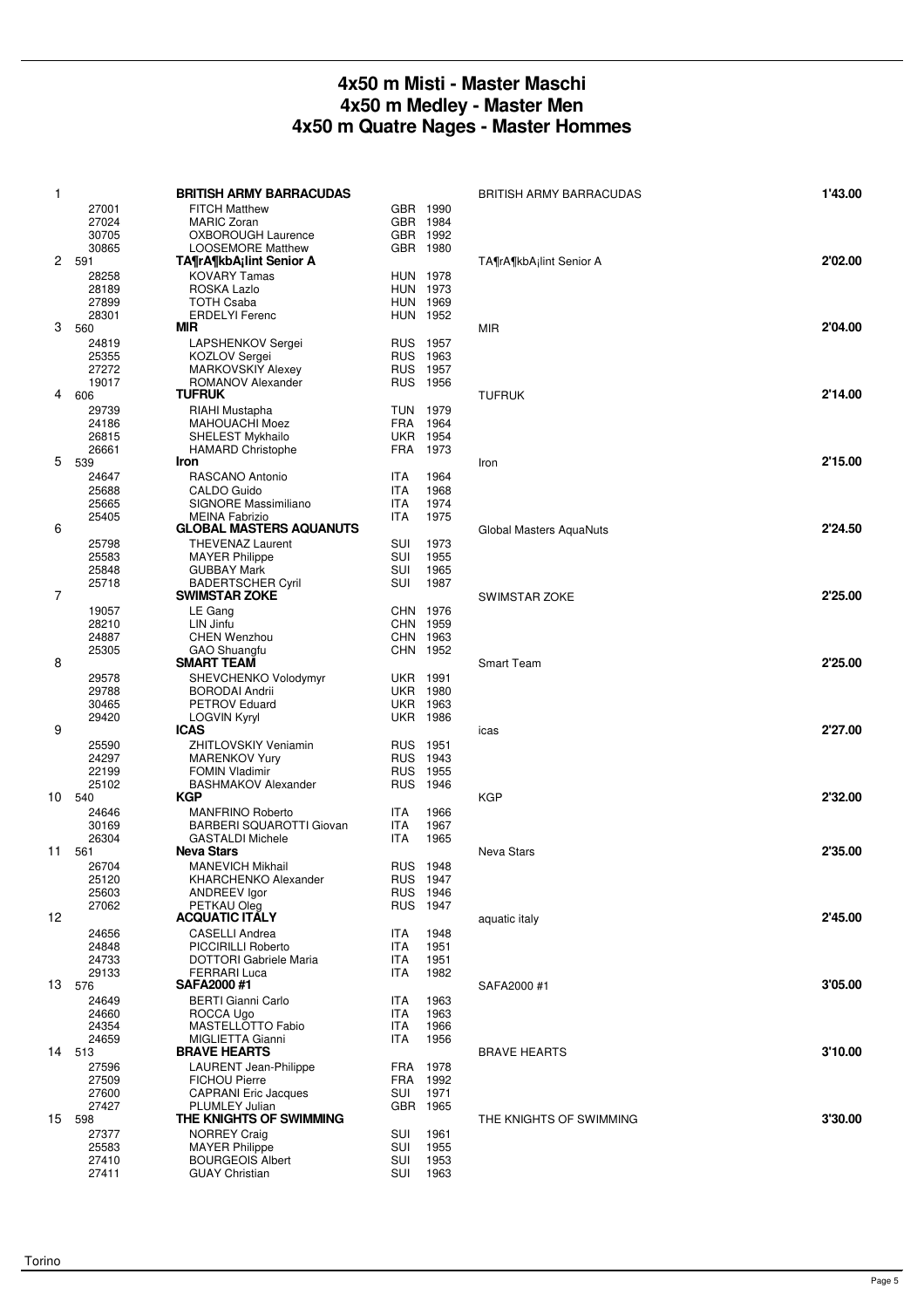| 16 | 541            | <b>LAURA VICUNA</b>                              |                          |                         | <b>LAURA VICUNA</b>             | 4'30.00 |
|----|----------------|--------------------------------------------------|--------------------------|-------------------------|---------------------------------|---------|
|    | 24209          | TIBERI Mario Augusto                             | <b>ITA</b>               | 1937                    |                                 |         |
|    | 26635          | <b>GALLI DELLA LOGGIA Rober</b>                  | <b>ITA</b>               | 1951                    |                                 |         |
|    | 25251          | <b>MESITI Roberto</b>                            | <b>ITA</b>               | 1947                    |                                 |         |
|    | 27417          | PERONDINI Giorgio                                | <b>ITA</b>               | 1937                    |                                 |         |
| 17 | 549            | <b>Lurking Lions</b>                             |                          |                         | Lurking Lions                   |         |
| 18 | 550            | <b>MAMA</b>                                      |                          |                         | <b>MAMA</b>                     |         |
| 19 | 551            | <b>MAMA</b>                                      |                          |                         | <b>MAMA</b>                     |         |
| 20 | 553            | <b>Master Sociale Sport 1</b>                    |                          |                         | Master Sociale Sport 1          |         |
|    | 24804          | <b>TODISCO Michele</b>                           | <b>ITA</b>               | 1982                    |                                 |         |
|    | 25248          | <b>ERBETTA Paolo</b>                             | <b>ITA</b>               | 1949<br>1961            |                                 |         |
|    | 24971<br>25001 | MICHIELETTO Pierluigi<br><b>CHIFARI Marcello</b> | <b>ITA</b><br><b>ITA</b> | 1959                    |                                 |         |
| 21 | 558            | Meteor                                           |                          |                         | Meteor                          |         |
| 22 | 564            | Nuoto2019                                        |                          |                         | Nuoto2019                       |         |
| 23 | 565            | ou masters                                       |                          |                         | ou masters                      |         |
| 24 | 570            | Poseidon-2                                       |                          |                         | Poseidon-2                      |         |
| 25 | 572            | <b>RONCHIVERDI</b>                               |                          |                         | <b>RONCHIVERDI</b>              |         |
|    | 28308          | <b>TICLI Edoardo</b>                             | <b>ITA</b>               | 1968                    |                                 |         |
|    | 26629          | <b>AUDINO Fabrizio</b>                           | <b>ITA</b>               | 1962                    |                                 |         |
|    | 28859          | <b>CARRERA</b> Ernesto                           | <b>ITA</b>               | 1965                    |                                 |         |
|    | 26751          | <b>NOWAK Massimiliano</b>                        | <b>ITA</b>               | 1972                    |                                 |         |
| 26 | 574            | <b>RussianStars</b>                              |                          |                         | RussianStars                    |         |
| 27 | 578            | <b>SCS M</b>                                     |                          |                         | <b>SCSM</b>                     |         |
|    | 25746          | <b>ZAITSEV Borys</b>                             |                          | <b>UKR 1957</b>         |                                 |         |
|    | 25745          | <b>BESPALOV Volodymyr</b>                        |                          | <b>UKR 1963</b>         |                                 |         |
|    | 25803          | KUROCHKIN Volodymyr                              |                          | <b>UKR 1966</b>         |                                 |         |
|    | 25778          | POTASHEV Oleksandr                               |                          | <b>UKR 1970</b>         |                                 |         |
| 28 | 583            | SOCIETE DES NAGEURS MONT                         |                          |                         | SOCIETE DES NAGEURS MONTGERONNA |         |
| 29 | 584            | SOCIETE DES NAGEURS MONT                         |                          |                         | SOCIETE DES NAGEURS MONTGERONNA |         |
| 30 | 586            | <b>SVALVOLATI ON THE WATER</b>                   |                          |                         | SVALVOLATI ON THE WATER         |         |
|    |                | <b>DEMI</b> Franco                               |                          | 1963                    |                                 |         |
|    | 25410          | <b>CENACCHI Mauro</b>                            | <b>ITA</b>               | 1977                    |                                 |         |
|    | 25550<br>25484 | <b>BARRILE Fabio</b><br><b>VIANO Luca</b>        | <b>ITA</b><br><b>ITA</b> | 1977<br>1979            |                                 |         |
| 31 | 594            | <b>TEAM INDIA 1</b>                              |                          |                         | <b>TEAM INDIA 1</b>             |         |
| 32 | 596            | <b>Team Orange</b>                               |                          |                         | Team Orange                     |         |
| 33 |                | <b>UKRAINE 1</b>                                 |                          |                         | <b>UKRAINE 1</b>                |         |
|    | 26345          | <b>MERINOV Aleksandr</b>                         |                          | <b>UKR 1989</b>         |                                 |         |
|    | 26198          | SADOVSKYI Vadym                                  |                          | <b>UKR 1969</b>         |                                 |         |
|    | 26386          | SAMOILENKO Yevhen                                |                          | <b>UKR 1987</b>         |                                 |         |
|    | 27903          | <b>KRYLOV</b> Ivan                               | UKR                      | 1987                    |                                 |         |
| 34 |                | <b>UKRAINE 2</b>                                 |                          |                         | UKRAINE 2                       |         |
|    | 25988          | LYSENKO Andrii                                   |                          | <b>UKR 1973</b>         |                                 |         |
|    | 25660          | MEDVEDIEV lgor                                   | <b>UKR</b>               | 1962                    |                                 |         |
|    | 25800<br>26081 | <b>KROT Stanislav</b><br><b>HALAICHUK Bohdan</b> | UKR                      | 1967<br><b>UKR 1967</b> |                                 |         |
|    |                |                                                  |                          |                         |                                 |         |

| Lurking Lions<br><b>MAMA</b><br><b>MAMA</b><br>Master Sociale Sport 1                   |
|-----------------------------------------------------------------------------------------|
| Meteor<br>Nuoto2019<br>ou masters<br>Poseidon-2<br><b>RONCHIVERDI</b>                   |
| RussianStars<br><b>SCSM</b>                                                             |
| SOCIETE DES NAGEURS MONTGERO<br>SOCIETE DES NAGEURS MONTGERO<br>SVALVOLATI ON THE WATER |
| <b>TEAM INDIA 1</b><br><b>Team Orange</b><br><b>IJKRAINF1</b>                           |

#### **4x50 m Stile Libero - Master 4x50 m Freestyle 4x50 m Nage Libre**

| 1            | 559   | <b>Mighty Mantas</b>            |            |      | <b>Mighty Mantas</b>         | 1'50.90 |
|--------------|-------|---------------------------------|------------|------|------------------------------|---------|
|              | 26218 | <b>KAPHAHN Leonie</b>           | <b>GER</b> | 1990 |                              |         |
|              | 25346 | <b>HOHMANN Daniel</b>           | <b>GER</b> | 1992 |                              |         |
|              | 25189 | <b>RENDEZ Caroline</b>          | <b>GER</b> | 1994 |                              |         |
|              | 25683 | <b>HEIMS Thilo</b>              | <b>GER</b> | 1992 |                              |         |
| $\mathbf{2}$ | 532   | icas                            |            |      | icas                         | 1'57.00 |
|              | 25357 | <b>IRINA Merzlikina</b>         | <b>RUS</b> | 1972 |                              |         |
|              | 25355 | <b>KOZLOV Sergei</b>            | <b>RUS</b> | 1963 |                              |         |
|              | 25358 | <b>KEDROVA Olga</b>             | <b>RUS</b> | 1960 |                              |         |
|              | 25356 | <b>EFREMOV Vasilii</b>          | <b>RUS</b> | 1976 |                              |         |
| 3            |       | <b>BRITISH ARMY TRIDENTS</b>    |            |      | <b>BRITISH ARMY TRIDENTS</b> | 2'01.00 |
|              | 27000 | <b>BROWN Lisa</b>               | <b>GBR</b> | 1983 |                              |         |
|              | 29936 | <b>BUTTERS Damon</b>            | <b>GBR</b> | 1983 |                              |         |
|              | 26997 | <b>FOLLAND Danielle</b>         | <b>GBR</b> | 1991 |                              |         |
|              | 26993 | <b>LEE Roland</b>               | <b>GBR</b> | 1964 |                              |         |
| 4            | 507   | Aquiteam                        |            |      | Aquiteam                     | 2'02.00 |
|              | 24403 | <b>GILLES Quintin</b>           | <b>FRA</b> | 1972 |                              |         |
|              | 25657 | <b>GENEVOIS Aurielle</b>        | <b>FRA</b> | 1972 |                              |         |
|              | 25748 | <b>BARDOU Laurent</b>           | <b>FRA</b> | 1966 |                              |         |
|              | 25690 | <b>LAUX Julie</b>               | <b>FRA</b> | 1985 |                              |         |
| 5            | 607   | <b>TUNOSUISSE</b>               |            |      | <b>TUNOSUISSE</b>            | 2'03.00 |
|              | 24533 | <b>SUDAN Chimene</b>            |            | 1980 |                              |         |
|              | 24324 | <b>HUMAIR CORTINOVIS Sabine</b> | SUI        | 1963 |                              |         |
|              | 24186 | <b>MAHOUACHI Moez</b>           | <b>FRA</b> | 1964 |                              |         |
|              | 29739 | RIAHI Mustapha                  | TUN        | 1979 |                              |         |

| <b>Mighty Mantas</b>         | 1'50.90 |
|------------------------------|---------|
| icas                         | 1'57.00 |
| <b>BRITISH ARMY TRIDENTS</b> | 2'01.00 |
| Aquiteam                     | 2'02.00 |
| <b>TUNOSUISSE</b>            | 2'03.00 |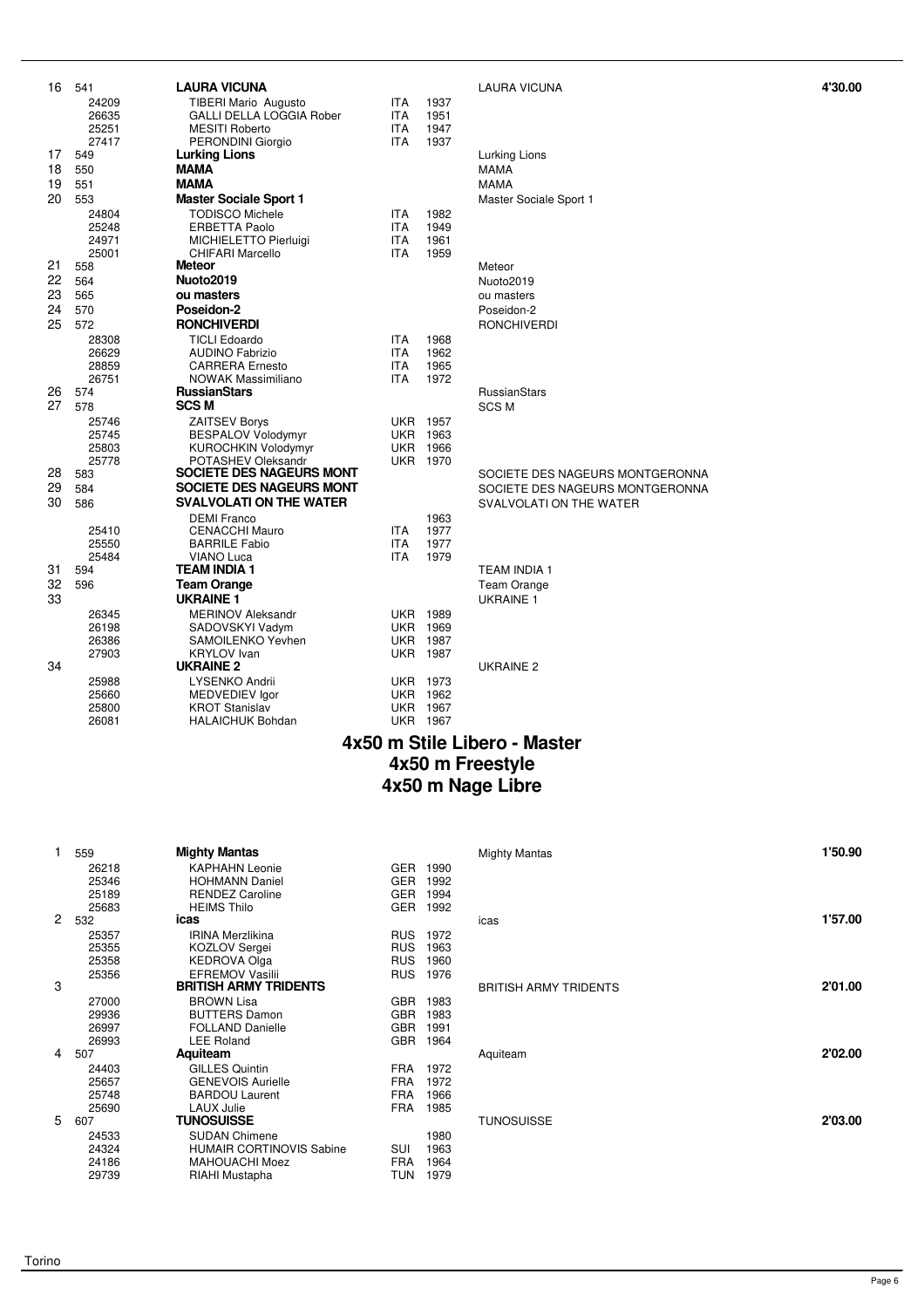| 6        | 573             | <b>Rostock Swim Team</b>                            |                          |                  | <b>Rostock Swim Team</b>                 | 2'03.80 |
|----------|-----------------|-----------------------------------------------------|--------------------------|------------------|------------------------------------------|---------|
|          | 26083           | <b>JUNG Guido</b>                                   |                          | GER 1971         |                                          |         |
|          | 24727<br>26738  | <b>RENDEZ Astrid</b><br><b>HERMES Uta</b>           | <b>GER</b>               | GER 1960<br>1967 |                                          |         |
|          | 24788           | KAMLAGE Stefan                                      | GER                      | 1968             |                                          |         |
|          | 7 556           | <b>Master Sociale Sport 5</b>                       |                          |                  | Master Sociale Sport 5                   | 2'05.00 |
|          | 24767           | RAVERA Bruna                                        | ITA                      | 1967             |                                          |         |
|          | 27282<br>24804  | <b>MARMO Valeria</b><br><b>TODISCO Michele</b>      | <b>ITA</b><br><b>ITA</b> | 1985<br>1982     |                                          |         |
|          | 24971           | MICHIELETTO Pierluigi                               | <b>ITA</b>               | 1961             |                                          |         |
| 8        | 510             | <b>Best for Saxony</b>                              |                          |                  | Best Saxony ever                         | 2'06.00 |
|          | 26622           | NIEDERMANNER Kathrin                                |                          | GER 1970         |                                          |         |
|          | 26712<br>26621  | <b>LEHMANN Jorg</b><br>NIEDERMANNER Tilo            | <b>GER</b>               | GER 1966<br>1969 |                                          |         |
|          | 25440           | <b>JAESCHKE Astrid</b>                              |                          | GER 1971         |                                          |         |
| 9        | 595             | Team Orange 2                                       |                          |                  | Team Orange 2                            | 2'10.00 |
|          | 25159           | <b>NEDERLOF Marian</b>                              |                          | NED 1976         |                                          |         |
|          | 27828<br>25158  | <b>BARENDS Jack</b><br><b>WEENINK Joop</b>          | NED                      | 1962<br>NED 1968 |                                          |         |
|          | 24338           | GIEZEN Angela                                       |                          | NED 1983         |                                          |         |
| 10       | 534             | icas                                                |                          |                  | icas                                     | 2'12.00 |
|          | 25590<br>24609  | <b>ZHITLOVSKIY Veniamin</b><br>NOVIKOVA Marina      | <b>RUS</b>               | RUS 1951<br>1961 |                                          |         |
|          | 27064           | <b>TIKHOMIROVA Tatiana</b>                          | <b>RUS</b>               | 1964             |                                          |         |
|          | 22199           | <b>FOMIN Vladimir</b>                               | <b>RUS</b>               | 1955             |                                          |         |
| 11       | 552             | <b>MASTER PEROSA</b>                                |                          |                  | <b>MASTER PEROSA</b>                     | 2'20.00 |
|          | 25560<br>25744  | <b>GRANERO</b> Stefania<br><b>LONG Federica</b>     | ITA<br><b>ITA</b>        | 1988<br>1971     |                                          |         |
|          | 25602           | <b>LISDERO Samuele</b>                              | <b>ITA</b>               | 1989             |                                          |         |
|          | 25647           | MANASSERO Danilo                                    | <b>ITA</b>               | 1982             |                                          |         |
|          | 12 587          | Swim & friends<br><b>GALLIPOLI Antonio</b>          | <b>ITA</b>               |                  | Swim & friends                           | 2'20.00 |
|          | 24926<br>24951  | <b>SASSONE Cristina</b>                             |                          | 1967<br>1980     |                                          |         |
|          | 24951           | <b>SASSONE Cristina</b>                             |                          | 1980             |                                          |         |
|          | 25522<br>13 588 | <b>GRASSO Alessandro</b><br>Swimmers                | <b>ITA</b>               | 1989             |                                          | 2'20.00 |
|          | 25821           | <b>CUTILLO Lidia</b>                                | <b>ITA</b>               | 1985             | Swimmers                                 |         |
|          | 25688           | CALDO Guido                                         | <b>ITA</b>               | 1968             |                                          |         |
|          | 25401           | <b>FIORENTINO Annunziata</b>                        | <b>ITA</b>               | 1971             |                                          |         |
| 14       | 25665<br>505    | <b>SIGNORE Massimiliano</b><br><b>AQUAPLAN MIX</b>  | <b>ITA</b>               | 1974             | <b>AQUAPLAN MIX</b>                      | 2'30.00 |
|          | 27411           | <b>GUAY Christian</b>                               | SUI                      | 1963             |                                          |         |
|          | 25814           | <b>FOLEY Maree</b>                                  | SUI                      | 1964             |                                          |         |
|          | 27385<br>1971   | <b>COURVOISIER Regula</b>                           | SUI                      | 1966             |                                          |         |
|          | 15 512          | <b>CAPRANI Eric Jacques</b><br><b>BOURNE AGAIN</b>  |                          | 2000             | <b>BOURNE AGAIN</b>                      | 2'30.00 |
|          | 27377           | <b>NORREY Craig</b>                                 | SUI                      | 1961             |                                          |         |
|          | 26711           | <b>BOURNE Anne</b>                                  | GBR                      | 1954             |                                          |         |
|          | 27603<br>27410  | LINDO Maria Fatima<br><b>BOURGEOIS Alberto</b>      | SUI                      | 1962<br>2000     |                                          |         |
| 16       | 533             | icas                                                |                          |                  | icas                                     | 2'30.00 |
|          | 24297           | MARENKOV Yury                                       |                          | RUS 1943         |                                          |         |
|          | 27519           | MIGULINA Irina<br>ULYBYSHEVA Valentina              |                          | RUS 1959         |                                          |         |
|          | 25816<br>25102  | <b>BASHMAKOV Alexander</b>                          | <b>RUS</b>               | RUS 1948<br>1946 |                                          |         |
| 17       | 504             | Amici del Nuoto VVF Mode                            |                          |                  | Amici del Nuoto VVF Modena               | 3'40.00 |
|          | 2650            | <b>GUGLIELMI Mira</b>                               |                          | 1952             |                                          |         |
|          | 26164<br>26122  | <b>MERIGHI Mirco</b><br>GUGLIELMI Guja              | <b>ITA</b><br><b>ITA</b> | 1951<br>1956     |                                          |         |
|          | 26149           | <b>RICCI Gianni</b>                                 |                          | 2000             |                                          |         |
| 18       | 500             | XXXXXXXXXX                                          |                          |                  | XXXXXXXXX                                |         |
| 19       | 501             | 4 Saxony                                            |                          |                  | 4 Saxony                                 |         |
| 20       | 508<br>25410    | <b>AZZURRA</b><br><b>CENACCHI Mauro</b>             | <b>ITA</b>               | 1977             | <b>AZZURRA</b>                           |         |
|          | 25550           | <b>BARRILE Fabio</b>                                | <b>ITA</b>               | 1977             |                                          |         |
|          | 25068           | DAL FARRA Barbara                                   | <b>ITA</b>               | 1968             |                                          |         |
| 21       | 25481           | <b>GALLERANI Alice</b>                              | <b>ITA</b>               | 1984             |                                          |         |
| 22       | 509<br>511      | <b>Berliner Haie</b><br><b>Best Saxony ever</b>     |                          |                  | <b>Berliner Haie</b><br>Best Saxony ever |         |
| 23       | 522             | G.S. VVF TO G. Salza +12                            |                          |                  | G.S. VVF TO G. Salza +120 Mix            |         |
| 24       | 523             | giunta                                              |                          |                  | giunta                                   |         |
| 25       | 527             | <b>Happy Hippos</b>                                 |                          |                  | Happy Hippos                             |         |
| 26       | 529             | <b>Happy Queens</b>                                 |                          |                  | <b>Happy Queens</b>                      |         |
| 27<br>28 | 530<br>544      | I 4 dell'oca selvaggia<br>LT-team.com               |                          |                  | I 4 dell'oca selvaggia<br>LT-team.com    |         |
| 29       | 545             | LT-team.com                                         |                          |                  | LT-team.com                              |         |
| 30       | 555             | <b>Master Sociale Sport 3</b>                       |                          |                  | Master Sociale Sport 3                   |         |
|          | 24973           | <b>CANCIAN Patrizia</b>                             | <b>ITA</b>               | 1947             |                                          |         |
|          | 25248           | <b>ERBETTA Paolo</b>                                | <b>ITA</b>               | 1949             |                                          |         |
|          | 24967<br>24969  | <b>MOGLIOTTI Cristina</b><br><b>TARANTINO Dario</b> | <b>ITA</b><br><b>ITA</b> | 1972<br>1962     |                                          |         |
|          |                 |                                                     |                          |                  |                                          |         |

| Rostock Swim Team                                                                                                                                    | 2'03.80 |
|------------------------------------------------------------------------------------------------------------------------------------------------------|---------|
| Master Sociale Sport 5                                                                                                                               | 2'05.00 |
| Best Saxony ever                                                                                                                                     | 2'06.00 |
| Team Orange 2                                                                                                                                        | 2'10.00 |
| icas                                                                                                                                                 | 2'12.00 |
| <b>MASTER PEROSA</b>                                                                                                                                 | 2'20.00 |
| Swim & friends                                                                                                                                       | 2'20.00 |
| Swimmers                                                                                                                                             | 2'20.00 |
| <b>AQUAPLAN MIX</b>                                                                                                                                  | 2'30.00 |
| <b>BOURNE AGAIN</b>                                                                                                                                  | 2'30.00 |
| icas                                                                                                                                                 | 2'30.00 |
| Amici del Nuoto VVF Modena                                                                                                                           | 3'40.00 |
| XXXXXXXXXX<br>4 Saxony<br><b>AZZURRA</b>                                                                                                             |         |
| <b>Berliner Haie</b><br>Best Saxony ever<br>G.S. VVF TO G. Salza +120 Mix<br>giunta<br>Happy Hippos<br><b>Happy Queens</b><br>I 4 dell'oca selvaggia |         |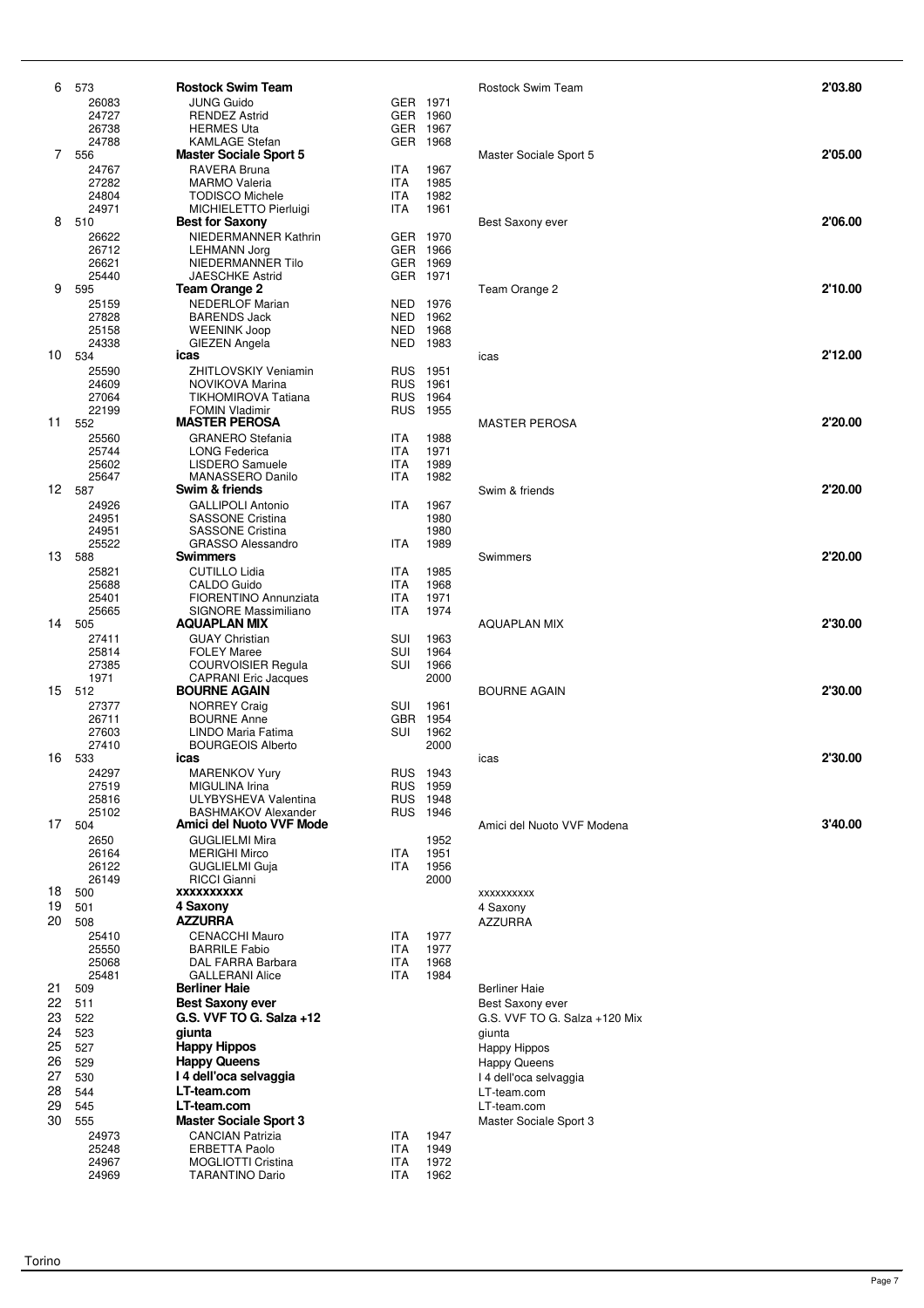| 31       | 557            | <b>Master Sociale Sport 4</b>                        |                          |              | Master S             |
|----------|----------------|------------------------------------------------------|--------------------------|--------------|----------------------|
|          | 25396          | <b>FALCO</b> Serena                                  | <b>ITA</b>               | 1989         |                      |
|          | 26302          | <b>BAZZO Eleonora</b><br>DEL VISCO Christian         | <b>ITA</b>               | 1986         |                      |
|          | 25469<br>24974 | PICCINNI Girolamo                                    | <b>ITA</b><br><b>ITA</b> | 1975<br>1987 |                      |
| 32       | 562            | Never give up                                        |                          |              | Never gi             |
| 33       | 563            | <b>New Vintage</b>                                   |                          |              | New Vin              |
|          |                | <b>GUARNIERI Vincenzo</b>                            | ITA.                     | 1957         |                      |
|          |                | <b>MARCON Bernadette</b>                             |                          | 1954         |                      |
|          |                | SACCHETTO Marco Giuseppe<br>ASSOM Paola              | ITA.                     | 1948<br>1960 |                      |
| 34       | 566            | <b>PA©csi VA¶rA¶s Meteor -</b>                       |                          |              | PA©csi \             |
| 35       | 567            | Peace                                                |                          |              | Peace                |
|          | 25058          | <b>ORLOVA Liubov</b>                                 | <b>RUS</b>               | 1969         |                      |
|          | 27250          | <b>SHUMSKA Renate</b>                                | <b>RUS</b>               | 1974         |                      |
|          | 27272          | <b>MARKOVSKIY Alexey</b>                             | <b>RUS</b>               | 1957         |                      |
| 36       | 27440<br>568   | <b>KRAVKOV Igor</b><br>Pecsi Voros Meteor Mix        | ISR.                     | 1958         | Pecsi Vo             |
| 37       | 569            | POSEIDON-1                                           |                          |              | <b>POSEID</b>        |
| 38       | 571            | <b>RONCHIVERDI</b>                                   |                          |              | RONCHI               |
|          | 28308          | <b>TICLI Edoardo</b>                                 | ITA.                     | 1968         |                      |
|          | 24448          | <b>BERTOLETTI Margherita</b>                         | <b>ITA</b>               | 1958         |                      |
|          | 24447<br>26629 | <b>BATTAGLIA Tiziana</b><br><b>AUDINO Fabrizio</b>   | ITA.<br><b>ITA</b>       | 1971<br>1962 |                      |
| 39       | 575            | SAFA 2000 #3                                         |                          |              | SAFA 20              |
|          | 24829          | PENZO Susi                                           | ITA.                     | 1962         |                      |
|          | 24659          | MIGLIETTA Gianni                                     | ITA.                     | 1956         |                      |
|          |                | MASTELLOTTO Fabio                                    | <b>ITA</b>               | 1966         |                      |
| 40       | 577            | DE MARCHI Susanna<br>SAFA2000#2                      | <b>ITA</b>               | 1962         | SAFA20               |
|          |                | ROCCA Ugo                                            |                          | 1963         |                      |
|          |                | <b>BARBERO</b> Emanuela                              |                          | 1967         |                      |
|          |                | <b>ANDREOLI Cristina</b>                             |                          | 1963         |                      |
| 41       |                | <b>BERTI</b> Gianni<br><b>SCS SM</b>                 |                          | 1963         | <b>SCS SM</b>        |
|          | 579<br>25746   | <b>ZAITSEV Borys</b>                                 | UKR                      | 1957         |                      |
|          | 25782          | PEROVA Alla                                          | <b>UKR</b>               | 1958         |                      |
|          | 25829          | MASHTAKOVA Olena                                     | UKR                      | 1960         |                      |
|          | 30439          | KOKHANEVYCH Yevhen                                   | UKR                      | 1958         |                      |
| 42<br>43 | 580            | <b>SCSM240</b><br><b>Smart Team</b>                  |                          |              | SCSM24               |
| 44       | 581<br>582     | <b>Smart Team</b>                                    |                          |              | Smart Te<br>Smart Te |
| 45       | 585            | Stade FranA§ais Olympiqu                             |                          |              | Stade Fr             |
| 46       | 589            | <b>SWIMSTAR ZOKE</b>                                 |                          |              | <b>SWIMST</b>        |
|          |                | LE Gang                                              |                          | 1976         |                      |
|          |                | GUO Lihua                                            |                          | 1954         |                      |
|          |                | <b>ZHANG Haiyi</b>                                   |                          | 1956         |                      |
| 47       | 590            | <b>CHEN Wenzhou</b><br><b>SWIMSTAR ZOKE</b>          |                          | 1963         | SWIMST               |
| 48       | 592            | <b>Team France</b>                                   |                          |              | Team Fr              |
|          | 49 593         | <b>Team India</b>                                    |                          |              | Team In              |
| 50       | 597            | team osimo nuoto                                     |                          |              | team osi             |
| 51       | 603            | <b>Torino Aqua3</b>                                  |                          |              | Torino A             |
| 52       | 615            | <b>WOLVES</b>                                        |                          |              | WOLVE:               |
| 53       | 531            | I lemmuri                                            |                          |              | I lemmur             |
|          | 25466          | <b>TRONCIA Massimiliano</b><br><b>LEMMA Pasquale</b> | ITA<br><b>ITA</b>        | 1982<br>1977 |                      |
|          | 24466<br>25106 | <b>ADINOLFI Marco</b>                                | ITA                      | 1986         |                      |
|          | 25213          | <b>BISETTI Dorian</b>                                | ITA                      | 1971         |                      |
| 54       |                | <b>BRITISH ARMY MISFITS</b>                          |                          |              | british ar           |
|          | 26999          | <b>BAILDON Kelly</b>                                 | <b>GBR</b>               | 1992         |                      |
|          | 26998<br>27001 | <b>POWER Carrie</b><br><b>FITCH Matthew</b>          | <b>GBR</b><br><b>GBR</b> | 1988<br>1990 |                      |
|          | 27024          | <b>MARIC Zoran</b>                                   | <b>GBR</b>               | 1984         |                      |
|          |                |                                                      |                          |              |                      |

#### **Master Sociale Sport 4**

Never give up New Vintage<sup>1</sup> 34 566 **PA©csi VA¶rA¶s Meteor -** PA©csi VA¶rA¶s Meteor - noi Pecsi Voros Meteor Mix 37 569 **POSEIDON-1** POSEIDON-1 38 571 **RONCHIVERDI** RONCHIVERDI 39 575 **SAFA 2000 #3** SAFA 2000 #3 40 577 **SAFA2000 #2** SAFA2000 #2 42 580 **SCSM240** SCSM240 **Smart Team Smart Team** Stade FranA§ais Olympique Courb SWIMSTAR ZOKE SWIMSTAR ZOKE **Team France** Team India team osimo nuoto

british army misfits

Torino Aqua3 52 615 **WOLVES** WOLVES 53 531 **I lemmuri** I lemmuri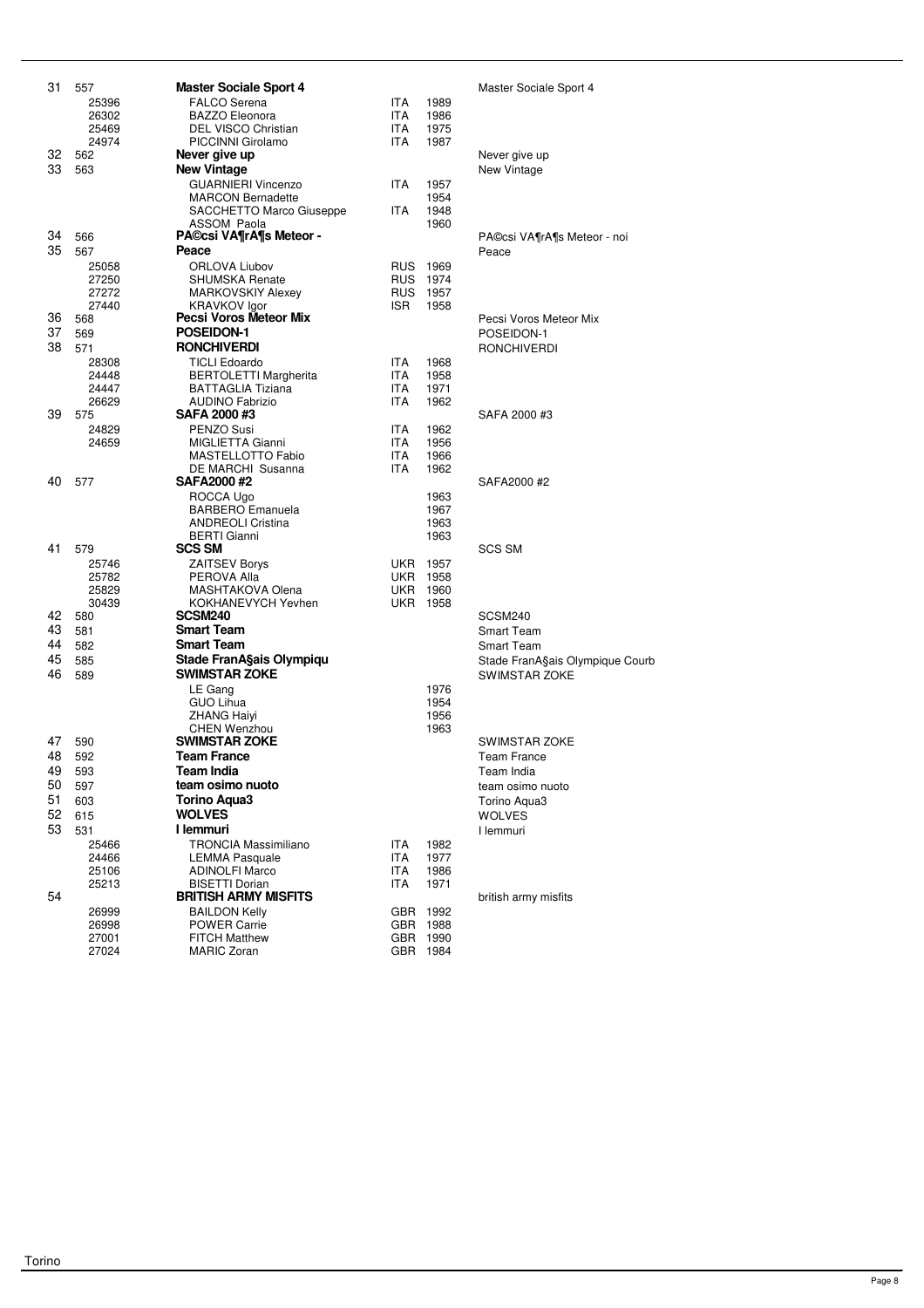# **European Masters Games Turin 2019 V. 50m**



Isciitti del giorno 30/07/2019 parte 1



ORD CODICE COGNOMENT COGNOMED CONTROLLER CONTROLLER COMPUTER COGNOMED AND SOCIETA' COGNOMETRY T.ISCR. **400 m Stile Libero - Master Femmine 400 m Freestyle - Master Wome 400 m Nage Libre - Master Femmes**

| 1  | 24237 | <b>STICH Claudia</b>            | 1987 | Germany                   | 4'39.76  |
|----|-------|---------------------------------|------|---------------------------|----------|
| 2  | 27023 | <b>BAKER Kathleen</b>           | 1988 | <b>United Kingdom</b>     | 4'50.88  |
| 3  | 27055 | <b>TITONE Ilaria</b>            | 1993 | Italy                     | 4'56.00  |
| 4  | 29236 | <b>GIGANTIELLO Daniela</b>      | 1989 | Italy                     | 4'56.50  |
| 5  | 27282 | <b>MARMO Valeria</b>            | 1985 | Italy                     | 5'00.00  |
| 6  | 26153 | <b>LIDDAMENT Sophie</b>         | 1992 | United Kingdom            | 5'00.41  |
| 7  | 28007 | <b>MURNER Leonie Anne</b>       | 1993 | Switzerland               | 5'02.00  |
| 8  | 24553 | <b>KLEINSCHNITTGER Lara</b>     | 1990 | Germany                   | 5'03.30  |
| 9  | 29418 | SZOKOL Dianna Eva               | 1971 | Hungary                   | 5'05.00  |
| 10 | 24537 | <b>VAAL Amy</b>                 | 1989 | United Kingdom            | 5'05.83  |
| 11 | 27588 | <b>MORRIS Dymphna</b>           | 1961 | Ireland                   | 5'24.56  |
| 12 | 25629 | <b>BOYTSOVA Irina</b>           | 1969 | Russian Federation        | 5'25.00  |
| 13 | 27064 | <b>TIKHOMIROVA Tatiana</b>      | 1964 | Russian Federation        | 5'25.00  |
| 14 | 25814 | <b>FOLEY Maree</b>              | 1964 | Switzerland               | 5'26.00  |
| 15 | 26998 | <b>POWER Carrie</b>             | 1988 | United Kingdom            | 5'30.96  |
| 16 | 30706 | <b>KING Mae</b>                 | 1992 | United Kingdom            | 5'37.00  |
| 17 | 24003 | <b>BARTOLI Anne-Marie</b>       | 1964 | France                    | 5'38.00  |
| 18 | 24767 | <b>RAVERA Bruna</b>             | 1967 | Italy                     | 5'40.00  |
| 19 | 24533 | <b>CHIMENE Sudan</b>            | 1980 | Switzerland               | 5'41.42  |
| 20 | 25358 | <b>KEDROVA Olga</b>             | 1960 | Russian Federation        | 5'45.00  |
| 21 | 28006 | <b>PARADIS MURNER Helene</b>    | 1958 | Switzerland               | 5'45.00  |
| 22 | 26711 | <b>BOURNE Anne</b>              | 1954 | United Kingdom            | 5'46.77  |
| 23 | 25772 | VAN NORDEN - DE VRIES He        | 1968 | Netherlands               | 5'48.51  |
| 24 | 26999 | <b>BAILDON Kelly</b>            | 1992 | United Kingdom            | 5'50.00  |
| 25 | 25452 | <b>XUE Limin</b>                | 1962 | China                     | 5'50.00  |
| 26 | 29215 | <b>GAY PARRAGA Ana</b>          | 1992 | Spain                     | 5'54.99  |
| 27 | 28770 | <b>SCHAEFFER Stephanie</b>      | 1970 | Luxembourg                | 5'55.00  |
| 28 | 30132 | <b>SHEREMET Yulija</b>          | 1973 | Ukraine                   | 5'57.00  |
| 29 | 30430 | <b>GIBSON Beverley</b>          | 1970 | Italy                     | 6'00.00  |
| 30 | 26058 | <b>STOCKINGER Michaela</b>      | 1955 | Austria                   | 6'05.00  |
| 31 | 25440 | <b>JAESCHKE Astrid</b>          | 1971 | Germany                   | 6'08.00  |
| 32 | 30009 | <b>BIGEA Luisiana</b>           | 1977 | Romania                   | 6'12.00  |
| 33 | 25560 | <b>GRANERO Stefania</b>         | 1988 | Italy                     | 6'12.00  |
| 34 | 27948 | <b>BALDI Giorgia</b>            | 1991 | Italy                     | 6'15.00  |
| 35 | 26315 | <b>VAN DER MOLEN Irna</b>       | 1969 | Netherlands               | 6'19.43  |
| 36 | 30499 | SZYMANSKA Katharina             | 1985 | Poland                    | 6'28.00  |
| 37 | 26983 | <b>WEISE Dietlind</b>           | 1948 | Germany                   | 6'49.89  |
| 38 | 28641 | <b>DI MACCO Maria</b>           | 1965 | Italy                     | 6'53.50  |
| 39 | 24373 | <b>ANDREOLI Cristina</b>        | 1963 | Italy                     | 6'58.00  |
| 40 | 20831 | <b>GUO Weiman</b>               | 1964 | China                     | 7'00.00  |
| 41 | 29760 | VAUDO Alessia                   | 1979 | Italy                     | 7'00.00  |
| 42 | 24324 | <b>HUMAIR CORTINOVIS Sabine</b> | 1963 | Switzerland               | 7'06.54  |
| 43 | 26122 | <b>GUGLIELMI Guja</b>           | 1956 | Italy                     | 7'10.00  |
| 44 | 27397 | <b>FENG Yuxi</b>                | 1986 | China                     | 7'15.00  |
| 45 | 29625 | <b>OLIVERO</b> Irene            | 1985 | Italy                     | 7'15.00  |
| 46 | 30312 | <b>ABBATE Giulia</b>            | 1990 | Italy                     | 7'30.00  |
| 47 | 25401 | <b>FIORENTINO Annunziata</b>    | 1971 | Italy                     | 7'30.00  |
| 48 | 24551 | GAMBA Carla                     | 1964 | Italy                     | 7'30.00  |
| 49 | 24992 | <b>LOSITO FAUCCI Laura</b>      | 1942 | Italy                     | 7'30.00  |
| 50 | 27306 | <b>RICHTER Mireille</b>         | 1949 | Switzerland               | 7'30.50  |
| 51 | 25975 | <b>BRUNETTA Bruna</b>           | 1963 | Italy                     | 7'34.40  |
| 52 | 26014 | <b>KOZAK Jolanta</b>            | 1961 | Lithuania                 | 7'36.00  |
| 53 | 26332 | <b>METZGER Kathryn Grace</b>    | 1960 | Italy                     | 7'36.00  |
| 54 | 25744 | <b>LONG Federica</b>            | 1971 | Italy                     | 7'44.09  |
| 55 | 26166 | <b>SHTEFAN Tatiana</b>          | 1953 | <b>Russian Federation</b> | 7'45.00  |
| 56 | 25121 | <b>ZHANG Haivi</b>              | 1956 | China                     | 8'35.00  |
| 57 | 28073 | <b>REUSCHENBACH Anne</b>        | 1980 | Germany                   | 9'00.00  |
| 58 | 25185 | <b>DERNIK Katalin Maria</b>     | 1953 | Hungary                   | 9'10.00  |
| 59 | 25512 | <b>BOIS Gabriella</b>           | 1943 | Italy                     | 9'37.00  |
| 60 | 24695 | <b>BELLUCO Arianna</b>          | 1974 | Italy                     | 11'00.00 |
| 61 | 27823 | <b>PLACCI Elena</b>             | 1935 | Argentina                 | 11'20.06 |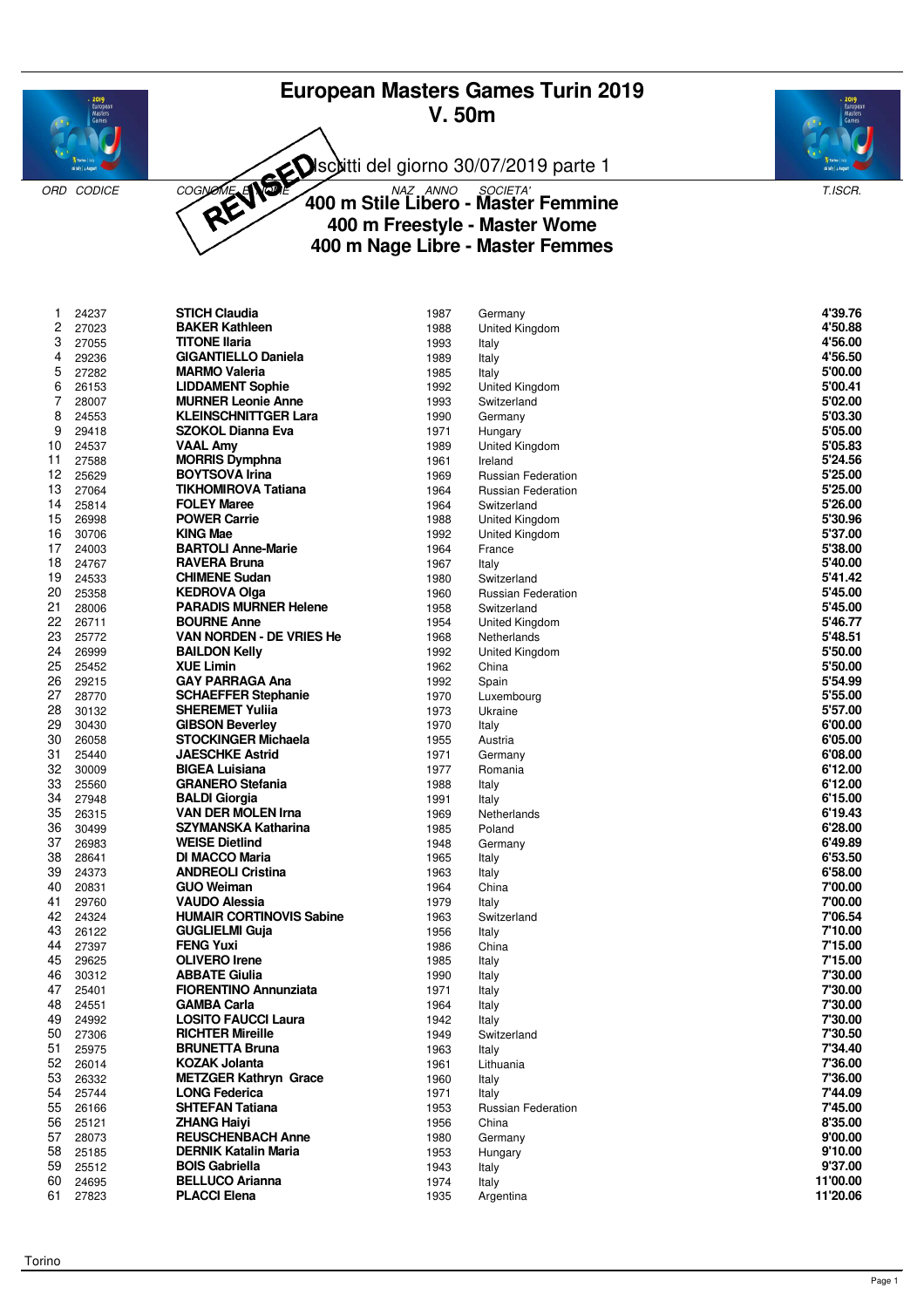|    | 62 26770 | <b>REBUISSON Madv</b>           | 1934 | France         | 16'33.30 |
|----|----------|---------------------------------|------|----------------|----------|
|    | 63 25293 | <b>BEDNARCZYK Iwona</b>         | 1957 | Poland         |          |
|    | 64 26335 | <b>BETTELLO Licia</b>           | 1956 | Italy          |          |
|    | 65 29333 | <b>GUTIERRES MEJIA Luisa An</b> | 1958 | Mexico         |          |
|    | 66 27025 | <b>MCCORMACK Alvs</b>           | 1979 | United Kingdom |          |
| 67 | 26222    | <b>MICELLINO Maria Adelaide</b> | 1946 | Italy          |          |
| 68 | 29423    | <b>YEVHENIIA Kratiuk</b>        | 1991 | Ukraine        |          |

| 1 | France        |
|---|---------------|
| 7 | Poland        |
| ĉ | Italy         |
| 3 | Mexico        |
| Ę | United Kingdo |
| ĉ | Italy         |
| 1 | Ukraine       |
|   |               |

#### **400 m Stile Libero - Master Maschi 400 m Freestyle - Master Men 400 m Nage Libre - Master Hommes**

| 1  | 24486    | <b>MORELLATO Alessio</b>        | 1981 | Italy                 | 4'28.00 |
|----|----------|---------------------------------|------|-----------------------|---------|
| 2  | 30705    | <b>OXBOROUGH Laurence</b>       | 1992 | United Kingdom        | 4'30.55 |
| 3  | 28403    | <b>GANDINI Giacomo</b>          | 1990 | Italy                 | 4'32.00 |
| 4  | 25809    | <b>BAILLOD Julien</b>           | 1980 | Switzerland           | 4'34.69 |
| 5  | 26841    | <b>DEHANDSCHOEWERCKER Cleme</b> | 1991 | France                | 4'35.00 |
| 6  | 29517    | <b>VALENTINE Nick</b>           | 1981 | United Kingdom        | 4'35.00 |
| 7  | 24752    | <b>VOLODYMYR Volodymyr</b>      | 1972 | Italy                 | 4'40.00 |
| 8  | 28657    | <b>SKRODZKI Michal</b>          | 1986 | Poland                | 4'40.59 |
| 9  | 29037    | <b>VENIER Roberto</b>           | 1970 | Italy                 | 4'41.00 |
| 10 | 26081    | <b>HALAICHUK Bohdan</b>         | 1967 | Ukraine               | 4'43.54 |
| 11 | 26829    | <b>KLEIN Martin</b>             | 1979 | Germany               | 4'45.00 |
| 12 | 28774    | <b>SVATON Karel</b>             | 1990 | Czech Republic        | 4'45.00 |
| 13 | 22506    | <b>TOKAS Sanjeev</b>            | 1974 | India                 | 4'45.10 |
| 14 | 25769    | <b>VAN NORDEN Edwin</b>         | 1963 | Netherlands           | 4'48.00 |
| 15 | 26595    | <b>SCHWENZER Peter</b>          | 1982 | Germany               | 4'49.50 |
| 16 | 27723    | <b>FREEMAN Boyd</b>             | 1962 | Ireland               | 4'53.12 |
| 17 | 27509    | <b>FICHOU Pierre</b>            | 1992 | France                | 4'55.00 |
| 18 | 29735    | <b>GAUDIN Mikael</b>            | 1983 | Switzerland           | 4'55.00 |
| 19 | 30140    | <b>MISIK Oleksandr</b>          | 1968 | Ukraine               | 4'55.00 |
| 20 | 23950    | <b>GRIMPARD Johannick</b>       | 1982 | France                | 4'55.07 |
| 21 | 29160    | <b>MARQUES Paulo</b>            | 1986 | Portugal              | 4'56.00 |
| 22 | 25176    | ROLLAND Jean-Luc                | 1963 | France                | 4'56.00 |
| 23 | 24788    | <b>KAMLAGE Stefan</b>           | 1968 | Germany               | 4'58.76 |
| 24 | 27427    | <b>PLUMLEY Julian</b>           | 1965 | United Kingdom        | 4'59.00 |
| 25 | 27382    | <b>FINK Thorsten</b>            | 1982 | Germany               | 4'59.25 |
| 26 | 20100    | <b>GUMBIS Vaidotas</b>          | 1966 | Lithuania             | 4'59.33 |
| 27 | 29936    | <b>BUTTERS Damon</b>            | 1983 | United Kingdom        | 5'00.00 |
| 28 | 29739    | RIAHI Mustapha                  | 1979 | Tunisia               | 5'00.00 |
| 29 | 26083    | <b>JUNG Guido</b>               | 1971 | Germany               | 5'04.80 |
| 30 | 30114    | <b>NAGL Norbert</b>             | 1968 | Austria               | 5'04.90 |
| 31 | 26705    | <b>BERNARDINELLO Raffaele</b>   | 1965 | Italy                 | 5'06.00 |
| 32 | 25217    | <b>PAATALO Esa</b>              | 1965 | Finland               | 5'09.00 |
| 33 | 25232    | <b>KRASAUSKAS Vilmantas</b>     | 1964 | Lithuania             | 5'10.00 |
| 34 | 29619    | <b>PETR Tomas</b>               | 1970 | Czech Republic        | 5'10.00 |
| 35 | 29971    | <b>FRANZONI Antonio Marco</b>   | 1989 | Italy                 | 5'14.00 |
| 36 | 25056    | <b>SENKOV Evgenii</b>           | 1992 | Russian Federation    | 5'18.00 |
| 37 | 25371    | <b>NOCERA Ernesto</b>           | 1967 | Italy                 | 5'24.00 |
| 38 | 27595    | <b>FRO9LOV Sergei</b>           | 1964 | Russian Federation    | 5'25.00 |
| 39 | 30483    | <b>ZANETTI Alberto</b>          | 1992 | Italy                 | 5'28.00 |
| 40 | 24075    | <b>MATTHEWS Karl</b>            | 1966 | Italy                 | 5'30.00 |
| 41 | 24289    | <b>PESCE Paolo</b>              | 1975 | Italy                 | 5'30.00 |
| 42 | 24647    | <b>RASCANO Antonio</b>          | 1964 | Italy                 | 5'30.00 |
| 43 | 24457    | <b>RENARD Francis</b>           | 1965 | France                | 5'34.88 |
| 44 | 28640    | <b>PASCIUTO Antonio</b>         | 1959 | Italy                 | 5'38.30 |
| 45 | 23997    | <b>BORTHWICK David</b>          | 1968 | <b>United Kingdom</b> | 5'40.00 |
| 46 | 26416    | <b>BORZI Miklos</b>             | 1949 | Hungary               | 5'40.00 |
| 47 | 26520    | <b>HORNAK Jaroslav</b>          | 1978 | Slovakia              | 5'40.00 |
|    | 48 25106 | <b>ADINOLFI Marco</b>           | 1986 | Italy                 | 5'45.00 |
|    | 49 27410 | <b>BOURGEOIS Albert</b>         | 1953 | Switzerland           | 5'45.00 |
|    | 50 25803 | <b>KUROCHKIN Volodymyr</b>      | 1966 | Ukraine               | 5'45.00 |
| 51 | 25647    | <b>MANASSERO Danilo</b>         | 1982 | Italy                 | 5'45.00 |
| 52 | 24719    | <b>MATTILA Miikka</b>           | 1977 | Finland               | 5'45.00 |
| 53 | 25845    | <b>MICHETTI Paolo</b>           | 1962 | Italy                 | 5'50.00 |
| 54 | 25102    | <b>BASHMAKOV Alexander</b>      | 1946 | Russian Federation    | 5'53.00 |
| 55 | 27425    | <b>COOPER Neil</b>              | 1960 | Ireland               | 5'55.00 |
| 56 | 25550    | <b>BARRILE Fabio</b>            | 1977 | Italy                 | 6'00.00 |
| 57 | 25846    | <b>BERUTTI Stefano</b>          | 1960 | Italy                 | 6'00.00 |
| 58 | 29788    | <b>BORODAI Andrii</b>           | 1980 | Ukraine               | 6'00.00 |
| 59 | 26663    | <b>DEGIORGIS Cristiano</b>      | 1972 | Italy                 | 6'00.00 |
| 60 | 30035    | <b>GRIECO Alessandro</b>        | 1974 | Italy                 | 6'00.00 |
| 61 | 19182    | <b>LONG Zhisheng</b>            | 1979 | China                 | 6'00.00 |
|    |          |                                 |      |                       |         |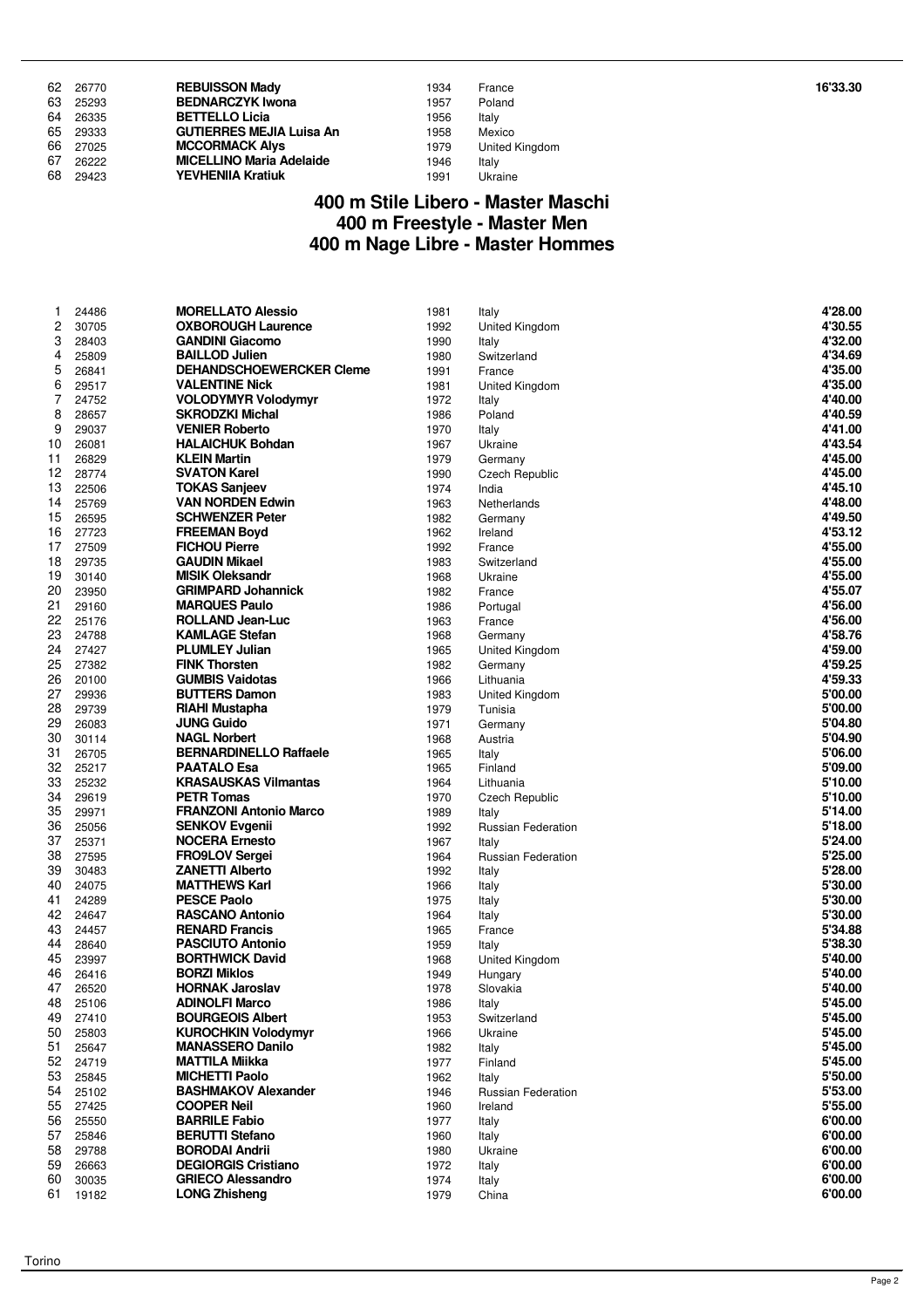| 62         | 29415          | <b>MAREGA Stefano Andrea</b>                 | 1969 | Italy                     | 6'00.00  |
|------------|----------------|----------------------------------------------|------|---------------------------|----------|
| 63         | 30195          | <b>MONCO Silvio</b>                          | 1961 | Italy                     | 6'00.00  |
| 64         | 29578          | <b>SHEVCHENKO Volodymyr</b>                  | 1991 | Ukraine                   | 6'00.00  |
| 65         | 25424          | <b>SATAS Vytautas Bronislov</b>              | 1953 | Lithuania                 | 6'01.42  |
| 66         | 26704          | <b>MANEVICH Mikhail</b>                      | 1948 | <b>Russian Federation</b> | 6'04.00  |
| 67         | 24934          | <b>DORONZO Ruggiero</b>                      | 1970 | Italy                     | 6'05.00  |
| 68         | 29968          | <b>GIACOMIN Enrico</b>                       | 1967 | Italy                     | 6'06.00  |
| 69         | 30503          | <b>DEL BIANCO Paolo</b>                      | 1977 | Italy                     | 6'10.00  |
| 70         | 25364          | <b>FERRERO Alberto</b>                       | 1983 | Italy                     | 6'10.00  |
| 71         | 25194          | <b>HUGHES Paul</b>                           | 1960 | United Kingdom            | 6'10.00  |
| 72         | 30264          | <b>NOVITSKIY Yaroslav</b>                    | 1945 | <b>Russian Federation</b> | 6'15.50  |
| 73         | 29634          | <b>KISELEV Oleg</b>                          | 1955 | <b>Russian Federation</b> | 6'19.00  |
| 74         | 24733          | <b>DOTTORI Gabriele Maria</b>                | 1951 | Italy                     | 6'19.12  |
| 75         | 25933          | <b>RUDIGER Sebastian</b>                     | 1945 | Germany                   | 6'19.36  |
| 76         | 30027          | <b>GRECO Alain</b>                           | 1956 | France                    | 6'20.00  |
| 77         | 25602          | <b>LISDERO Samuele</b>                       | 1989 | Italy                     | 6'20.00  |
| 78         | 24722          | <b>GODINO Daniel</b>                         | 1976 | Italy                     | 6'30.00  |
| 79         | 27925          | <b>LEPIANI ESPOSITO Fabio</b>                | 1981 | Italy                     | 6'30.00  |
| 80         | 25934          | <b>ROTUNDO Salvatore</b>                     | 1963 | Italy                     | 6'30.00  |
| 81         | 28703          | <b>TARENZI Luigi Mario</b>                   | 1962 | Italy                     | 6'30.00  |
| 82         | 24818          | <b>CSORSZ Gergely</b>                        | 1982 | Hungary                   | 6'30.55  |
| 83         | 25240          | <b>BOUILLAGUET Franck</b>                    | 1974 | France                    | 6'31.55  |
| 84         | 30375          | <b>MARINACCIO Giorgio</b>                    | 1957 | Italy                     | 6'40.00  |
| 85         | 29084          | <b>TOKAS Jitender</b>                        | 1981 | India                     | 6'42.08  |
| 86         | 28276          | <b>DWIVEDI Pranay</b>                        | 1973 | India                     | 6'45.00  |
| 87         | 27665          | <b>SCHULTZ Bernd</b>                         | 1960 | Germany                   | 6'45.00  |
| 88         | 25890          | <b>CAPOLICCHIO Marco</b>                     | 1987 | Italy                     | 6'48.00  |
| 89         | 29596          | <b>CAGNOLA Oriano</b>                        | 1965 | Italy                     | 6'50.00  |
| 90         | 24110          | <b>FEDONIN Dmitrii</b>                       | 1953 | Russian Federation        | 6'50.00  |
| 91         | 27608          | <b>HERASYM Roman</b>                         | 1984 | Ukraine                   | 6'50.00  |
| 92         | 24848          | <b>PICCIRILLI Roberto</b>                    | 1951 | Italy                     | 6'55.40  |
| 93         | 26746          | <b>MORTARA Giorgio</b>                       | 1955 | Italy                     | 7'00.00  |
| 94         | 26751          | <b>NOWAK Massimiliano</b>                    | 1972 | Italy                     | 7'00.00  |
| 95         | 24738          | <b>ROBERTS Danny</b>                         | 1948 | United Kingdom            | 7'00.00  |
| 96         | 24320          | <b>FELIX Gerard</b>                          | 1951 | France                    | 7'00.11  |
| 97         | 27418          | <b>CUNIGLIO Gianmaria</b>                    | 1970 | Italy                     | 7'05.00  |
| 98         | 29068          | <b>COLOZZO Salvatore</b>                     | 1950 | Italy                     | 7'09.30  |
| 99         | 25248          | <b>ERBETTA Paolo</b>                         | 1949 | Italy                     | 7'10.00  |
| 100        | 23941          | <b>PARISI Matteo Edoardo</b>                 | 1973 | Italy                     | 7'10.00  |
| 101        | 25688          | <b>CALDO Guido</b>                           | 1968 | Italy                     | 7'18.45  |
| 102        | 27961          | <b>ROSSI Eros</b>                            | 1962 | Italy                     | 7'30.00  |
| 103        | 24123          | <b>SEMIDETNOV Victor</b>                     | 1943 | <b>Russian Federation</b> | 7'30.00  |
| 104        | 27405          | <b>KREJCI Josef</b>                          | 1933 | Switzerland               | 7'55.00  |
| 105        | 24665          | <b>RISSONE Elios</b>                         | 1934 | Italy                     | 9'15.00  |
| 106        | 24741          | <b>AMATO Giorgio</b>                         | 1936 | Italy                     | 10'00.00 |
| 107        | 25423          | <b>GRIGAS Stasys</b>                         | 1941 | Lithuania                 | 11'03.12 |
| 108        | 24656          | <b>CASELLI Andrea</b>                        | 1948 |                           |          |
| 109        | 23935          | <b>CHIAVOLA Bernardino</b>                   | 1946 | Italy<br>Italy            |          |
| 110        | 25545          | <b>ELSHEBOKSHY Khaled</b>                    | 1985 |                           |          |
| 111        | 29334          | <b>FARIAS ALVAREZ Jose Soco</b>              |      | Egypt                     |          |
| 112        | 30372          | <b>JAKKULA Vinay Kumar</b>                   | 1951 | Mexico                    |          |
|            |                |                                              | 1961 | India                     |          |
| 113<br>114 | 25251<br>25756 | <b>MESITI Roberto</b><br><b>SABOUN Ahmed</b> | 1947 | Italy                     |          |
| 115        | 30466          | <b>VALVANO Alessandro</b>                    | 1991 | Egypt                     |          |
|            |                | <b>ZORZINI Marcello</b>                      | 1987 | Italy                     |          |
| 116        | 30330          |                                              | 1973 | Italy                     |          |

## **200 m Farfalla - Master Femmine 200 m Butterfly - Master Wome 200 m Papillon - Master Femmes**

|    | 24237 | <b>STICH Claudia</b>          | 1987 | Germany        | 2'27.10 |
|----|-------|-------------------------------|------|----------------|---------|
| 2  | 28506 | <b>DINESH Rekha Gupta</b>     | 1965 | India          | 2'40.00 |
| 3  | 24553 | <b>KLEINSCHNITTGER Lara</b>   | 1990 | Germany        | 2'51.50 |
| 4  | 25657 | <b>GENEVOIS Aurielle</b>      | 1972 | France         | 2'57.00 |
| 5  | 26179 | <b>WEINER Ruthy</b>           | 1976 | Israel         | 3'02.00 |
| 6  | 27125 | <b>POYNTON Helena</b>         | 1972 | Ireland        | 3'05.50 |
|    | 30368 | <b>STUPINA Olga</b>           | 1973 | Ukraine        | 3'05.50 |
| 8  | 25814 | <b>FOLEY Maree</b>            | 1964 | Switzerland    | 3'11.00 |
| 9  | 24212 | <b>FRANKEN-HENDRIKS Cindy</b> | 1992 | Netherlands    | 3'15.71 |
| 10 | 27841 | <b>MATLESS Deb</b>            | 1963 | United Kingdom | 3'20.00 |
| 11 | 29193 | <b>SZALA Ewa</b>              | 1959 | Poland         | 3'21.45 |
| 12 | 26082 | <b>HARENBERG Silke</b>        | 1968 | Germany        | 3'27.00 |
| 13 | 26302 | <b>BAZZO Eleonora</b>         | 1986 | Italy          | 3'46.00 |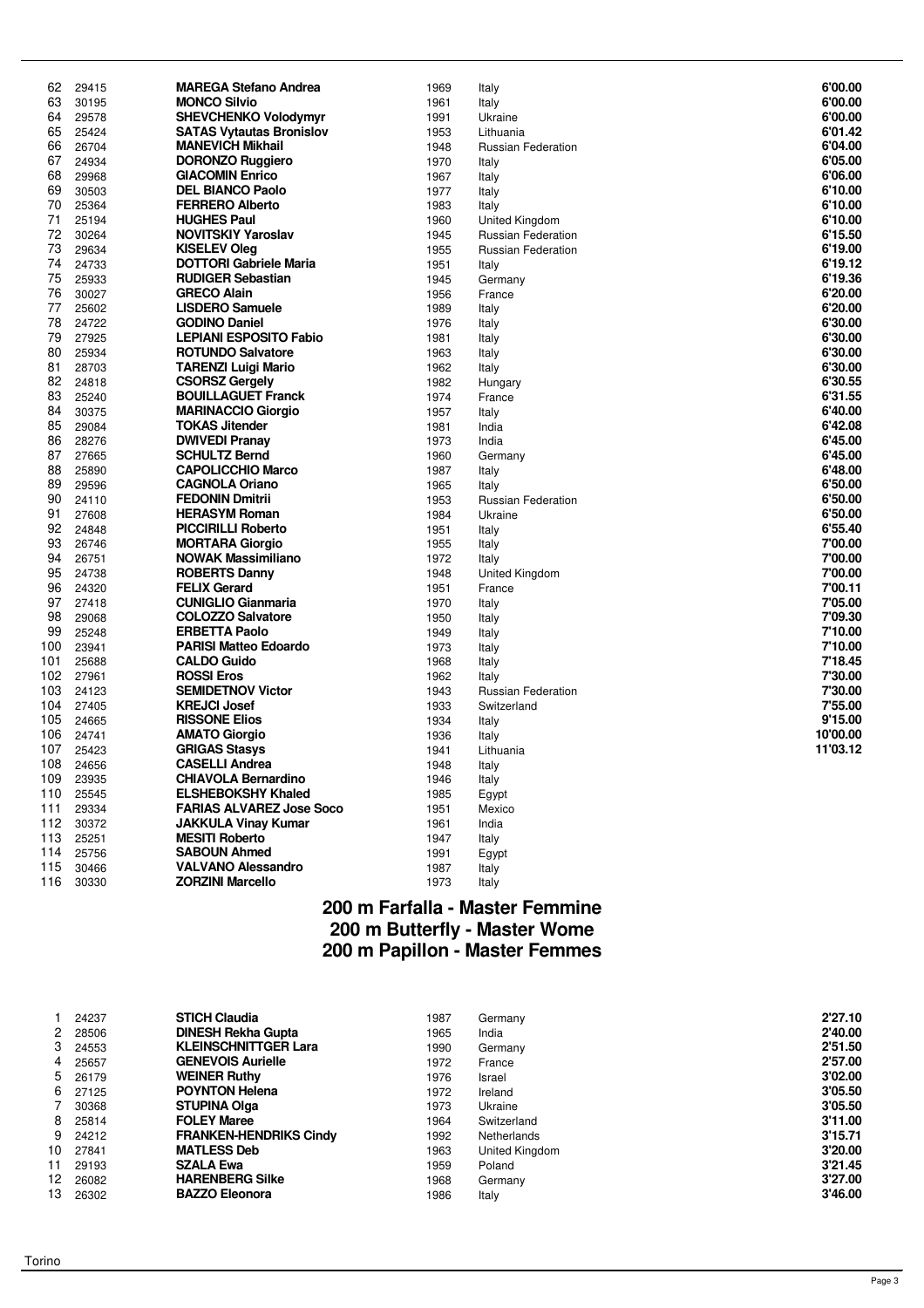| 14  | 30482 | <b>MINIC Snezana</b>            | 1963 | Canada         | 3'47.84 |
|-----|-------|---------------------------------|------|----------------|---------|
| 15. | 27438 | <b>KOCH Claudia</b>             | 1952 | Germany        | 3'50.00 |
| 16. | 25783 | <b>ZHUK Tetiana</b>             | 1981 | Ukraine        | 3'50.00 |
| 17  | 26050 | <b>GUGLIELMI Mira</b>           | 1952 | Italy          | 4'00.00 |
| 18  | 25422 | <b>PRANCKEVICIENE Jurate</b>    | 1975 | Lithuania      | 4'00.00 |
| 19  | 29969 | <b>PAPPNE DR. MARIK Sarolta</b> | 1956 | Hungary        | 4'01.54 |
| 20  | 29190 | <b>ABBRUSCATO Maria Frances</b> | 1957 | Italy          | 5'15.56 |
| 21  | 24448 | <b>BERTOLETTI Margherita</b>    | 1958 | Italy          |         |
| 22  | 24332 | <b>CAPRIOLI Cristina</b>        | 1953 | Italy          |         |
| 23  | 29333 | <b>GUTIERRES MEJIA Luisa An</b> | 1958 | Mexico         |         |
| 24  | 24662 | <b>KOENIG Teodora</b>           | 1966 | Germany        |         |
| 25  | 27025 | <b>MCCORMACK Alys</b>           | 1979 | United Kingdom |         |
| 26  | 28669 | <b>SCHWIZGEBEL Regula</b>       | 1965 | Switzerland    |         |

#### **200 m Farfalla - Master Maschi 200 m Butterfly - Master Men 200 m Papillon - Master Hommes**

| 1  | 29185 | <b>LEROY Loic</b>               | 1980 | France                    | 2'09.18 |
|----|-------|---------------------------------|------|---------------------------|---------|
| 2  | 27288 | <b>RIVELLINI Alessandro</b>     | 1982 | Italy                     | 2'10.06 |
| 3  | 27178 | <b>MOROZOV Igor</b>             | 1980 | <b>Russian Federation</b> | 2'15.00 |
| 4  | 29505 | <b>TAGLIAFIERRO Marco</b>       | 1987 | Italy                     | 2'16.00 |
| 5  | 28403 | <b>GANDINI Giacomo</b>          | 1990 | Italy                     | 2'20.00 |
| 6  | 22506 | <b>TOKAS Sanjeev</b>            | 1974 | India                     | 2'20.10 |
| 7  | 27722 | <b>LOPEZ MARTINEZ Pascual</b>   | 1978 | Italy                     | 2'21.95 |
| 8  | 29910 | <b>CIULLI Simone</b>            | 1986 | Italy                     | 2'22.18 |
| 9  | 27206 | <b>VAN ENGEN Antwan</b>         | 1971 | Netherlands               | 2'22.31 |
| 10 | 25809 | <b>BAILLOD Julien</b>           | 1980 | Switzerland               | 2'23.69 |
| 11 | 29037 | <b>VENIER Roberto</b>           | 1970 | Italy                     | 2'33.00 |
| 12 | 25176 | <b>ROLLAND Jean-Luc</b>         | 1963 | France                    | 2'35.00 |
| 13 | 25660 | <b>MEDVEDIEV lgor</b>           | 1962 | Ukraine                   | 2'38.00 |
| 14 | 28200 | <b>ORTIZ CABALLERO Adolfo</b>   | 1969 | Spain                     | 2'40.25 |
| 15 | 29739 | <b>RIAHI Mustapha</b>           | 1979 | Tunisia                   | 2'45.00 |
| 16 | 24678 | <b>CAVALLO Riccardo</b>         | 1972 | Italy                     | 2'50.00 |
| 17 | 29041 | <b>TANAEV Aleksei</b>           | 1973 | Russian Federation        | 2'50.25 |
| 18 | 30114 | <b>NAGL Norbert</b>             | 1968 | Austria                   | 2'59.15 |
| 19 | 25800 | <b>KROT Stanislav</b>           | 1967 | Ukraine                   | 3'00.00 |
| 20 | 26419 | <b>CONWAY Peter</b>             | 1963 | Ireland                   | 3'00.58 |
| 21 | 27144 | <b>MORNIROLI Massimiliano</b>   | 1983 | Italy                     | 3'08.00 |
| 22 | 25226 | <b>GALKIN Igor</b>              | 1965 | <b>Russian Federation</b> | 3'10.00 |
| 23 | 25044 | <b>KOVAL Evgeny</b>             | 1964 | <b>Russian Federation</b> | 3'10.00 |
| 24 | 24819 | <b>LAPSHENKOV Sergei</b>        | 1957 | <b>Russian Federation</b> | 3'10.00 |
| 25 | 29194 | <b>SKRZYPEK Stefan</b>          | 1956 | Poland                    | 3'15.00 |
| 26 | 27063 | <b>BIRUTIS Audrius</b>          | 1972 | Lithuania                 | 3'20.00 |
| 27 | 19017 | <b>ROMANOV Alexander</b>        | 1956 | <b>Russian Federation</b> | 3'20.00 |
| 28 | 25034 | <b>PONTEPRINO Mauro</b>         | 1960 | Italy                     | 3'25.33 |
| 29 | 25583 | <b>MAYER Philippe</b>           | 1955 | Switzerland               | 3'28.75 |
| 30 | 24051 | <b>KLINGBEIL Herbert</b>        | 1954 | France                    | 3'35.00 |
| 31 | 30264 | <b>NOVITSKIY Yaroslav</b>       | 1945 | <b>Russian Federation</b> | 3'40.50 |
| 32 | 25410 | <b>CENACCHI Mauro</b>           | 1977 | Italy                     | 3'45.00 |
| 33 | 19057 | <b>LE Gang</b>                  | 1976 | China                     | 3'45.00 |
| 34 | 26712 | <b>LEHMANN Jorg</b>             | 1966 | Germany                   | 3'57.00 |
| 35 | 29420 | <b>LOGVIN Kyryl</b>             | 1986 | Ukraine                   | 4'20.00 |
| 36 | 25305 | <b>GAO Shuangfu</b>             | 1952 | China                     | 4'25.00 |
| 37 | 27665 | <b>SCHULTZ Bernd</b>            | 1960 | Germany                   | 4'33.00 |
| 38 | 24123 | <b>SEMIDETNOV Victor</b>        | 1943 | <b>Russian Federation</b> | 4'40.00 |
| 39 | 25486 | <b>BAHRAMI Ramezan</b>          | 1942 | France                    | 4'45.00 |
| 40 | 25373 | <b>SERHEY Simankov</b>          | 1932 | Ukraine                   | 4'56.70 |
| 41 | 29334 | <b>FARIAS ALVAREZ Jose Soco</b> | 1951 | Mexico                    |         |
| 42 | 26217 | <b>SANCHESI Giovanni</b>        | 1956 | Italy                     |         |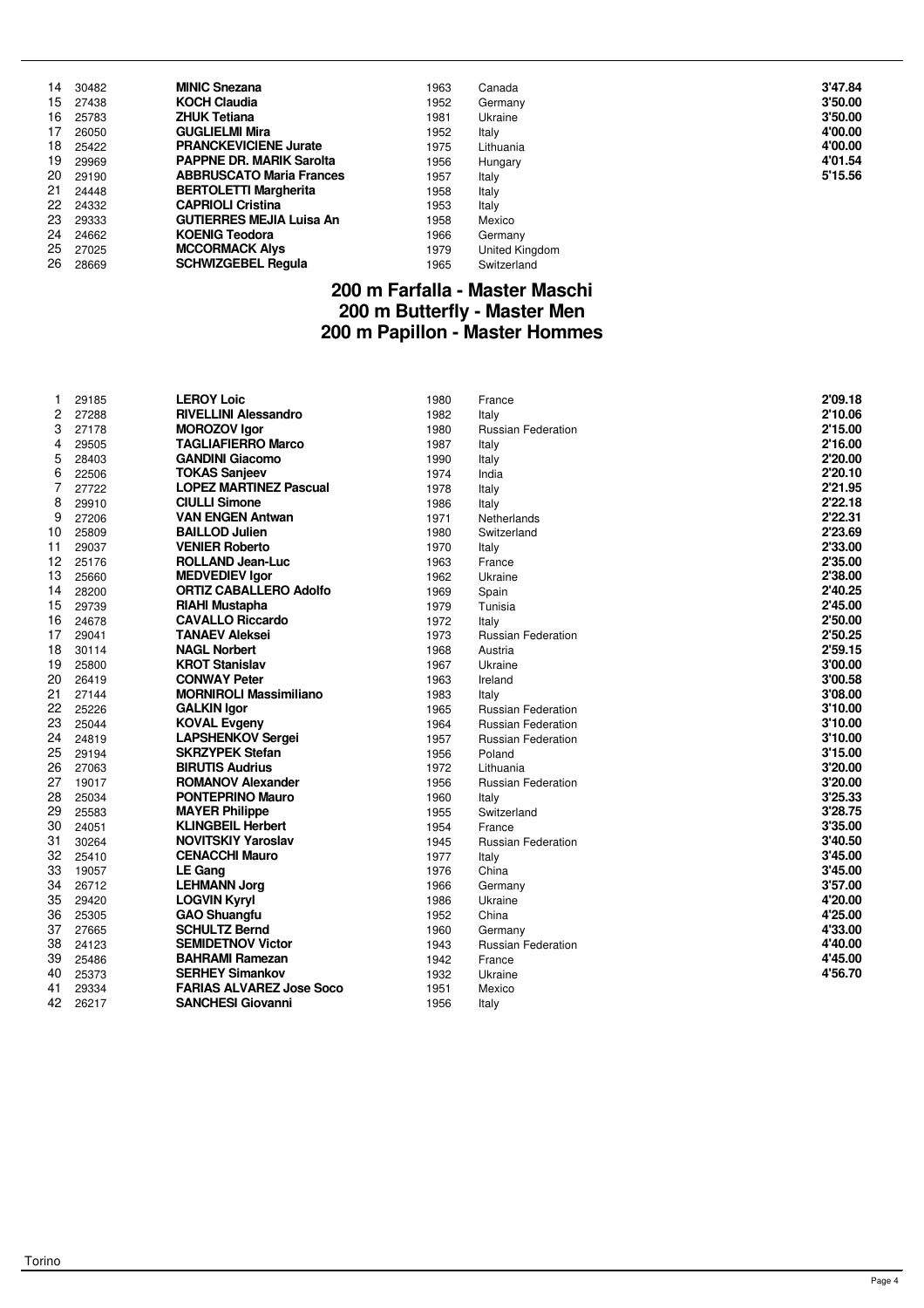#### **50 m Dorso - Master Femmine 50 m Backstroke - Master Wome 50 m Dos - Master Femmes**

| 1  | 25690    | <b>LAUX Julie</b>               | 1985 | France                    | 31.39   |
|----|----------|---------------------------------|------|---------------------------|---------|
| 2  | 25682    | <b>RAZGUNE Ausra</b>            | 1983 | Lithuania                 | 32.09   |
| 3  | 27420    | <b>ILES Debbie</b>              | 1977 | United States of America  | 32.33   |
| 4  |          | <b>RENDEZ Caroline</b>          |      |                           | 33.90   |
|    | 25189    |                                 | 1994 | Germany                   |         |
| 5  | 23939    | <b>LEUTLOFF Silvia</b>          | 1975 | Germany                   | 34.03   |
| 6  | 26075    | <b>GALOPIN Marine</b>           | 1988 | France                    | 34.05   |
| 7  | 24478    | <b>HEYMEN Hanneke</b>           | 1984 | Netherlands               | 34.22   |
| 8  | 24338    | <b>GIEZEN Angela</b>            | 1983 | Netherlands               | 34.62   |
| 9  | 24492    | <b>MADER Maude</b>              | 1982 | Switzerland               | 35.75   |
|    |          |                                 |      |                           |         |
| 10 | 26991    | <b>ANIKINA Jelena</b>           | 1967 | Ireland                   | 35.80   |
| 11 | 26186    | <b>REICHELT Birgit</b>          | 1963 | Germany                   | 35.90   |
| 12 | 27498    | <b>PEREPELKINA Marina</b>       | 1972 | <b>Russian Federation</b> | 36.05   |
| 13 | 25785    | <b>NICKEL Petra</b>             | 1969 | Germany                   | 36.26   |
| 14 | 25521    | <b>BLUM Petra</b>               | 1968 | Germany                   | 36.70   |
|    |          |                                 |      |                           |         |
| 15 | 25565    | <b>NIEMIETZ Stefanie</b>        | 1962 | Germany                   | 37.45   |
| 16 | 27253    | LELIKOVA Oksana                 | 1971 | Russian Federation        | 37.50   |
| 17 | 24685    | <b>VAN TIGGELEN Caroline</b>    | 1983 | Netherlands               | 37.73   |
| 18 | 26738    | <b>HERMES Uta</b>               | 1967 | Germany                   | 38.02   |
| 19 | 24727    | <b>RENDEZ Astrid</b>            | 1960 |                           | 38.75   |
|    |          |                                 |      | Germany                   |         |
| 20 | 24728    | <b>KUJALA Tija</b>              | 1968 | Finland                   | 39.55   |
| 21 | 25507    | <b>WALLITSCH Ursula</b>         | 1961 | Germany                   | 39.90   |
| 22 | 30009    | <b>BIGEA Luisiana</b>           | 1977 | Romania                   | 40.00   |
| 23 | 25879    | <b>LAISE Elisa</b>              | 1983 | Italy                     | 40.00   |
| 24 | 27019    | <b>JARDINE Catherine</b>        | 1977 | United Kingdom            | 40.34   |
|    |          |                                 |      |                           |         |
| 25 | 20357    | <b>ROSSO Valeria</b>            | 1973 | Argentina                 | 40.68   |
| 26 | 26817    | <b>KHIRESH Lyudmyla</b>         | 1957 | Ukraine                   | 41.50   |
| 27 | 24772    | <b>HERTOGH-BUIJSSE Bianca</b>   | 1974 | Netherlands               | 41.73   |
| 28 | 26622    | <b>NIEDERMANNER Kathrin</b>     | 1970 | Germany                   | 42.00   |
| 29 | 30706    | <b>KING Mae</b>                 | 1992 | United Kingdom            | 42.32   |
|    |          | <b>RAVIER Anne-Sylvene</b>      |      |                           | 42.50   |
| 30 | 29618    |                                 | 1989 | France                    |         |
| 31 | 30431    | <b>CAILLET DAYER Murielle</b>   | 1965 | Switzerland               | 42.69   |
| 32 | 24317    | <b>IVANAUSKAITE Ramune</b>      | 1964 | Lithuania                 | 43.30   |
| 33 | 25377    | <b>STOCKEL-ECKARD Sabine</b>    | 1959 | Germany                   | 44.25   |
| 34 | 24643    | <b>BILETTA Alessandra</b>       | 1970 | Italy                     | 45.00   |
| 35 |          | <b>GUIDONE Loredana</b>         |      |                           | 45.00   |
|    | 25835    |                                 | 1978 | Italy                     |         |
| 36 | 28142    | <b>KAMPENUSA Svetlana</b>       | 1962 | Latvia                    | 45.00   |
| 37 | 27603    | LINDO Maria Fatima              | 1962 | Switzerland               | 45.00   |
| 38 | 24829    | <b>PENZO Susi</b>               | 1962 | Italy                     | 45.00   |
| 39 | 25782    | <b>PEROVA Alla</b>              | 1958 | Ukraine                   | 45.00   |
| 40 |          | <b>GOODAIR Christine</b>        | 1957 |                           | 45.05   |
|    | 26660    |                                 |      | United Kingdom            |         |
| 41 | 27053    | ROSSETTO Elena                  | 1992 | Italy                     | 47.00   |
| 42 | 25816    | <b>ULYBYSHEVA Valentina</b>     | 1948 | <b>Russian Federation</b> | 48.00   |
| 43 | 24324    | <b>HUMAIR CORTINOVIS Sabine</b> | 1963 | Switzerland               | 49.22   |
| 44 | 26166    | <b>SHTEFAN Tatiana</b>          | 1953 | <b>Russian Federation</b> | 49.50   |
|    |          | <b>OLIVERO</b> Irene            |      |                           | 49.56   |
| 45 | 29625    |                                 | 1985 | Italy                     |         |
| 46 | 29575    | <b>GALEANDRO Milena</b>         | 1957 | Italy                     | 50.00   |
| 47 | 25026    | <b>NARDO' Matilde</b>           | 1972 | Italy                     | 50.00   |
| 48 | 29865    | <b>AERE Katia</b>               | 1971 | Italy                     | 50.00   |
| 49 | 28188    | <b>GILDING Antoinette</b>       | 1950 | Netherlands               | 50.06   |
| 50 | 28508    | <b>DEVI Ushma</b>               | 1992 | India                     | 51.00   |
|    |          |                                 |      |                           |         |
| 51 | 24650    | <b>BARBERO Emanuela</b>         | 1967 | Italy                     | 52.00   |
| 52 | 24593    | <b>BIANCHI Lucia</b>            | 1982 | Italy                     | 53.00   |
| 53 | 25425    | <b>MAZETIENE Aldona</b>         | 1948 | Lithuania                 | 53.00   |
| 54 | 28905    | <b>HALMOVA Annamaria</b>        | 1946 | Slovakia                  | 54.00   |
| 55 | 24967    | <b>MOGLIOTTI Cristina</b>       | 1972 | Italy                     | 57.00   |
| 56 | 24710    | <b>ZEMLIENE Lolita</b>          | 1956 | Lithuania                 | 57.00   |
|    |          |                                 |      |                           |         |
| 57 | 24780    | <b>PENKAUSKAITE Violeta</b>     | 1960 | Lithuania                 | 59.00   |
| 58 | 25020    | <b>AXT Eva Etelka</b>           | 1956 | Hungary                   | 59.04   |
| 59 | 26552    | <b>CERNICH Velleda</b>          | 1942 | Italy                     | 1'00.00 |
| 60 | 28664    | NITYAGOVSKAYA Liudmila          | 1954 | Germany                   | 1'06.00 |
| 61 | 27094    | <b>COMTESSE Christine</b>       | 1941 | Germany                   | 1'10.00 |
|    |          |                                 |      |                           |         |
| 62 | 30476    | <b>LUPANO Kira</b>              | 1987 | Italy                     | 1'13.00 |
| 63 | 27823    | <b>PLACCI Elena</b>             | 1935 | Argentina                 | 1'15.03 |
| 64 | 24723    | <b>FALLETTI Maria Rosaria</b>   | 1956 | Italy                     | 1'17.00 |
| 65 | 25045    | <b>KOMAROMI Maria</b>           | 1947 | Hungary                   | 1'25.00 |
| 66 | 24973    | <b>CANCIAN Patrizia</b>         | 1947 | Italy                     |         |
| 67 | 24139    | <b>MAIS Anna</b>                | 1953 | Italy                     |         |
|    |          |                                 |      |                           |         |
|    | 68 28073 | <b>REUSCHENBACH Anne</b>        | 1980 | Germany                   |         |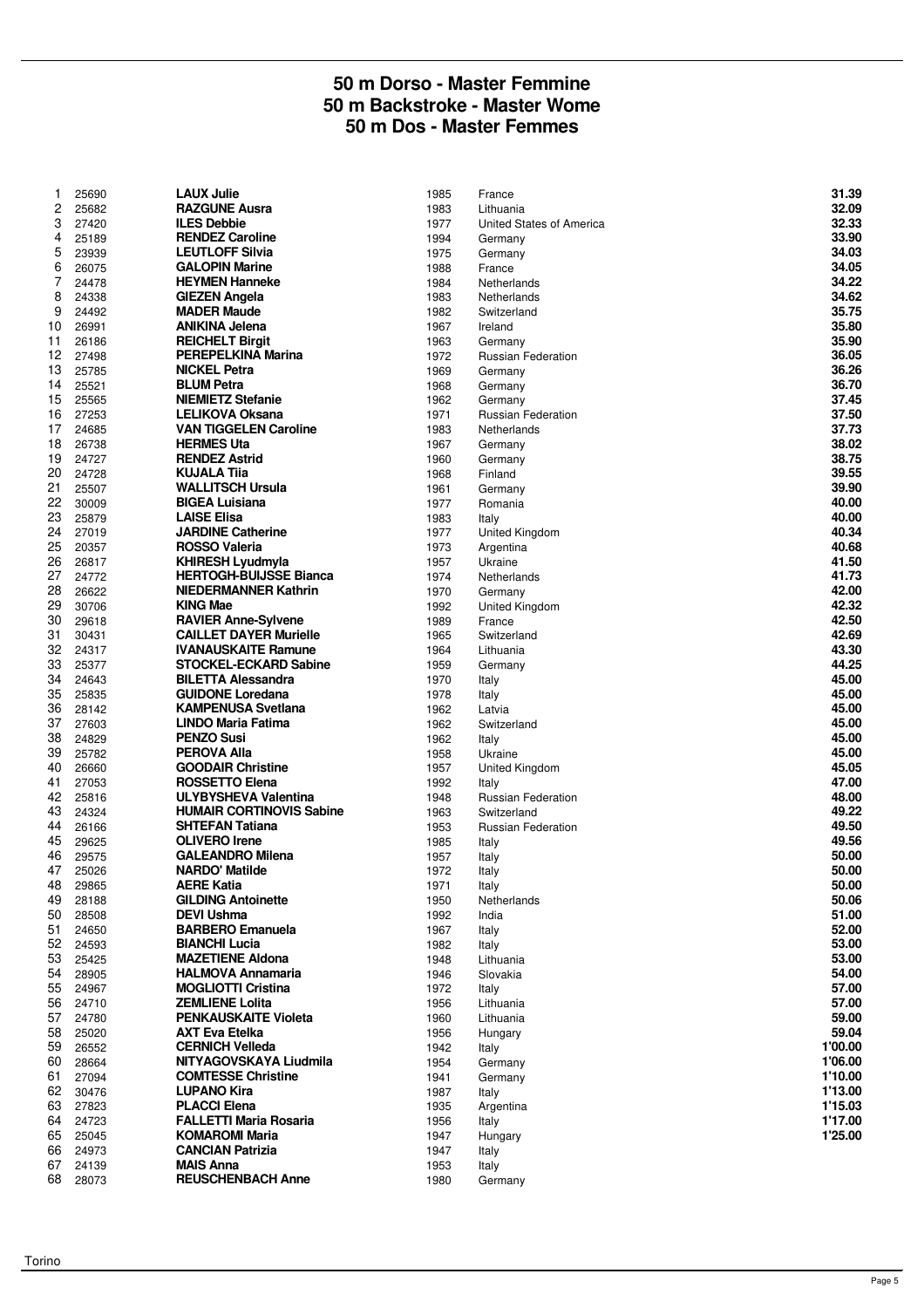#### **50 m Dorso - Master Maschi 50 m Backstroke - Master Men 50 m Dos - Master Hommes**

| 1        | 30498          | <b>SZYMANSKI Maciej</b>         | 1980         | Poland                    | 28.80 |
|----------|----------------|---------------------------------|--------------|---------------------------|-------|
| 2        | 24964          | <b>KOLESNIKOVS IIja</b>         | 1982         | Latvia                    | 29.00 |
| 3        | 24970          | <b>TERMOLLE Camille</b>         | 1988         | <b>Russian Federation</b> | 29.28 |
| 4        | 24771          | <b>VAN DOESELAAR Roderick</b>   | 1992         | Netherlands               | 29.96 |
| 5        | 30094          | <b>RAVINDER Ravinder</b>        | 1988         | India                     | 30.00 |
| 6        | 29216          | <b>LEBLOND Vincent</b>          | 1986         | France                    | 30.50 |
| 7        | 25993          | <b>LEBEDEV Pavel</b>            | 1968         | <b>Russian Federation</b> | 30.70 |
| 8        | 23959          | <b>BARWICK James</b>            | 1982         | United Kingdom            | 30.77 |
| 9        | 28258          | <b>KOVARY Tamas</b>             | 1978         | Hungary                   | 30.89 |
| 10       | 24587          | <b>IMPERADORE Fabrizio</b>      | 1969         | Italy                     | 30.90 |
| 11       | 27001          | <b>FITCH Matthew</b>            | 1990         | United Kingdom            | 31.00 |
| 12       | 27024          | <b>MARIC Zoran</b>              | 1984         | United Kingdom            | 31.00 |
| 13       | 29169          | <b>TOKAS Chand</b>              | 1972         | India                     | 31.02 |
| 14       | 30288          | <b>HOPE Nick</b>                | 1984         | United Kingdom            | 31.08 |
| 15       | 29524          | <b>NA Balkrishan</b>            | 1992         | India                     | 31.09 |
| 16       | 30399          | <b>NA Rinku</b>                 | 1991         | India                     | 31.11 |
| 17       | 29670          | <b>TANWAR Aman</b>              | 1992         | India                     | 31.33 |
| 18       | 27380          | <b>NABER Assad</b>              | 1976         | Spain                     | 31.41 |
| 19       | 28245          | <b>CORLAY Florent</b>           | 1969         | France                    | 31.50 |
| 20       | 30503          | <b>DEL BIANCO Paolo</b>         | 1977         | Italy                     | 31.60 |
| 21       | 25988          | <b>LYSENKO Andrii</b>           | 1973         | Ukraine                   | 31.72 |
| 22       | 25356          | <b>EFREMOV Vasilii</b>          | 1976         | <b>Russian Federation</b> | 32.00 |
| 23       | 30393          | <b>SINGH Angrej</b>             | 1985         | India                     | 32.00 |
| 24       | 19479          | <b>TROTSENKO Alexandr</b>       | 1967         | Kazakhstan                | 32.00 |
| 25       |                | <b>RANA Harinder</b>            |              |                           | 32.01 |
| 26       | 29514<br>27440 | <b>KRAVKOV Igor</b>             | 1986<br>1958 | India<br>Israel           | 32.22 |
|          |                | <b>BOISSIERE Cedric</b>         |              |                           | 32.50 |
| 27<br>28 | 23994          | <b>KERSEVICIUS Linas</b>        | 1969         | France                    | 32.50 |
|          | 27029          |                                 | 1971         | Lithuania                 |       |
| 29       | 27377          | <b>NORREY Craig</b>             | 1961         | Switzerland               | 32.50 |
| 30       | 27312          | <b>MONGEY Vivian</b>            | 1960         | Ireland                   | 32.69 |
| 31       | 30092          | <b>SINGH Jagbir</b>             | 1993         | India                     | 33.03 |
| 32       | 26621          | <b>NIEDERMANNER Tilo</b>        | 1969         | Germany                   | 33.50 |
| 33       | 24781          | <b>BRAUN Thomas</b>             | 1969         | Germany                   | 33.70 |
| 34       | 28820          | <b>LANDAUER Erva-N</b>          | 1970         | <b>Czech Republic</b>     | 33.81 |
| 35       | 25881          | <b>MELNYK Vadym</b>             | 1978         | Ukraine                   | 34.00 |
| 36       | 27084          | <b>POME Paolo</b>               | 1964         | Italy                     | 34.00 |
| 37       | 25798          | <b>THEVENAZ Laurent</b>         | 1973         | Switzerland               | 34.00 |
| 38       | 24774          | <b>ZEMAITIS Tomas</b>           | 1970         | Lithuania                 | 34.00 |
| 39       | 22507          | <b>TOKAS Jitender Singh</b>     | 1978         | India                     | 34.05 |
| 40       | 27600          | <b>CAPRANI Eric Jacques</b>     | 1971         | Switzerland               | 34.29 |
| 41       | 20322          | <b>JUODESKA Arlandas Antana</b> | 1961         | Lithuania                 | 34.50 |
| 42       | 24947          | <b>VANIN Andrey</b>             | 1968         | <b>Belarus</b>            | 35.00 |
| 43       | 25065          | <b>HILBERT Mario</b>            | 1961         | Germany                   | 35.64 |
| 44       | 24804          | <b>TODISCO Michele</b>          | 1982         | Italy                     | 36.00 |
| 45       | 26223          | <b>TORVIKOSKI Teemu</b>         | 1976         | Finland                   | 36.00 |
| 46       | 26661          | <b>HAMARD Christophe</b>        | 1973         | France                    | 36.12 |
| 47       | 30098          | <b>SINGH Jasmer</b>             | 1977         | India                     | 36.36 |
| 48       | 25790          | <b>NICKEL Wolfgang</b>          | 1967         | Germany                   | 36.66 |
| 49       | 25982          | <b>PAUER Csaba</b>              | 1970         | Hungary                   | 36.70 |
| 50       | 24646          | <b>MANFRINO Roberto</b>         | 1966         | Italy                     | 37.50 |
| 51       | 25746          | <b>ZAITSEV Borys</b>            | 1957         | Ukraine                   | 38.00 |
| 52       | 26815          | <b>SHELEST Mykhailo</b>         | 1954         | Ukraine                   | 38.50 |
| 53       | 29867          | <b>FONTE Angelo</b>             | 1978         | Italy                     | 38.68 |
| 54       | 24297          | <b>MARENKOV Yury</b>            | 1943         | <b>Russian Federation</b> | 39.00 |
| 55       | 28068          | <b>NOBAHARI ASL Hamid</b>       | 1970         | iran                      | 39.00 |
| 56       | 24974          | <b>PICCINNI Girolamo</b>        | 1987         | Italy                     | 39.00 |
| 57       | 29933          | <b>QUINCI Giorgio</b>           | 1964         | Italy                     | 39.00 |
| 58       | 26255          | <b>BRANIK Juraj</b>             | 1946         | Czech Republic            | 39.41 |
| 59       | 28925          | <b>MALTSEV Vladimir</b>         | 1947         | <b>Russian Federation</b> | 40.00 |
| 60       | 25815          | <b>ULYBYSHEV Mikhail</b>        | 1946         | <b>Russian Federation</b> | 40.00 |
| 61       | 25590          | <b>ZHITLOVSKIY Venjamin</b>     | 1951         | <b>Russian Federation</b> | 40.00 |
| 62       | 27828          | <b>BARENDS Jack</b>             | 1962         | Netherlands               | 40.39 |
| 63       | 25215          | <b>CHAI Weixing</b>             | 1958         | China                     | 42.00 |
| 64       | 22199          | <b>FOMIN Vladimir</b>           | 1955         | <b>Russian Federation</b> | 42.00 |
| 65       | 24990          | <b>UGOR Balazs</b>              | 1981         | Hungary                   | 42.64 |
| 66       | 25718          | <b>BADERTSCHER Cyril</b>        | 1987         | Switzerland               | 43.00 |
| 67       | 30390          | <b>AZARA Nicola</b>             | 1967         | Italy                     | 43.00 |
| 68       | 25745          | <b>BESPALOV Volodymyr</b>       | 1963         | Ukraine                   | 44.00 |
| 69       | 24432          | <b>LASZLO Fodor</b>             | 1951         | Hungary                   | 44.00 |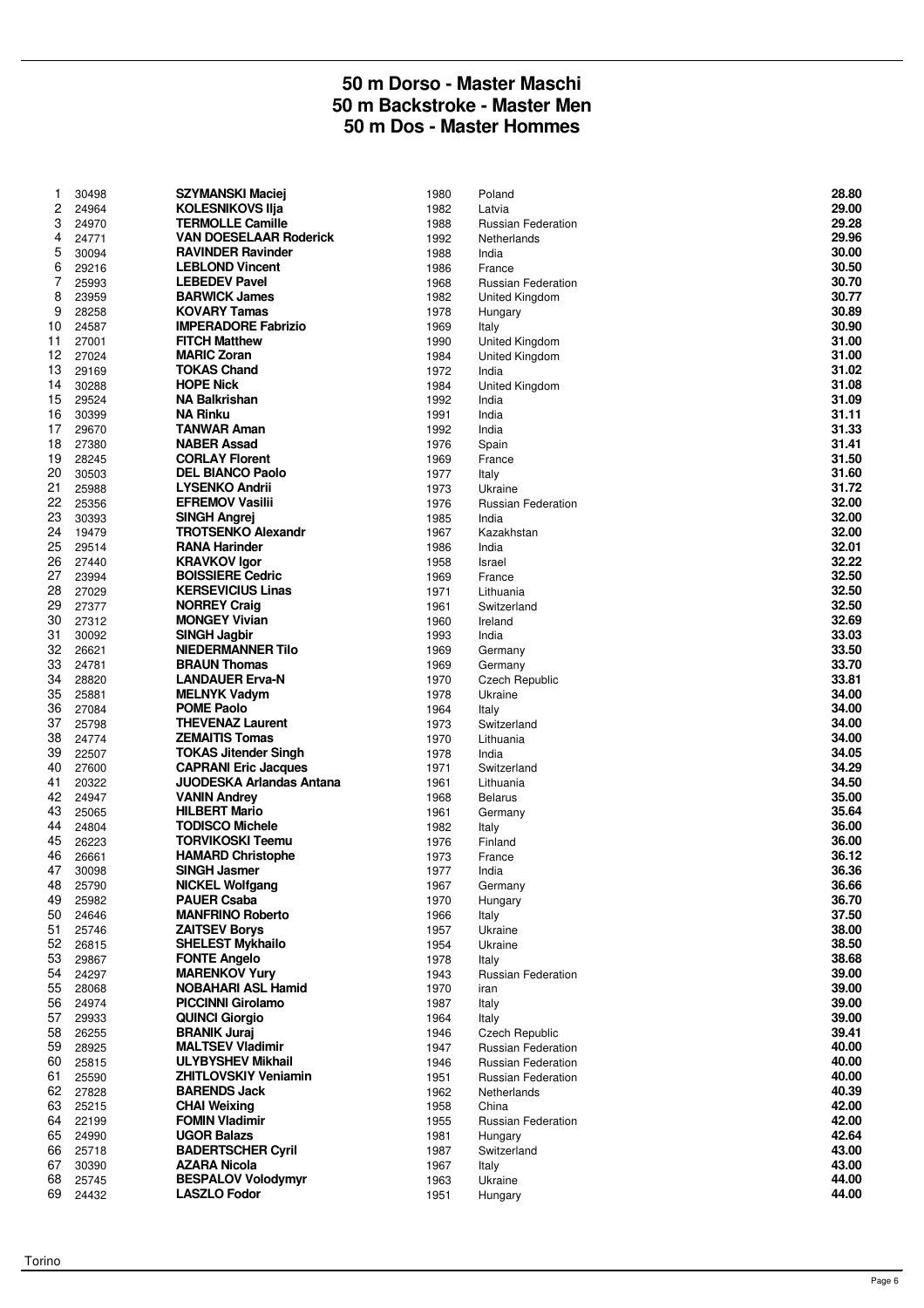| 70  | 25755 | <b>MATZKEN Ulrich</b>           | 1960 | Germany                   | 44.50   |
|-----|-------|---------------------------------|------|---------------------------|---------|
| 71  | 25428 | <b>PALUDNEVICIUS Valdimaras</b> | 1947 | Lithuania                 | 45.00   |
| 72  | 28871 | <b>MORARU Andrii</b>            | 1985 | Ukraine                   | 45.09   |
| 73  | 24649 | <b>BERTI Gianni Carlo</b>       | 1963 | Italy                     | 46.00   |
| 74  | 28141 | <b>ZAPPALA' Raffaele</b>        | 1973 | Italy                     | 46.00   |
| 75  | 28673 | <b>MEI Lijun</b>                | 1975 | China                     | 46.00   |
| 76  | 25883 | <b>PALISI Roberto</b>           | 1984 | Italy                     | 47.00   |
| 77  | 27417 | <b>PERONDINI Giorgio</b>        | 1937 | Italy                     | 47.60   |
| 78  | 25381 | <b>GABARRO SANFELIU Jose</b>    | 1947 | Spain                     | 49.00   |
| 79  | 24929 | <b>MIILUMAKI Seppo</b>          | 1948 | Finland                   | 49.00   |
| 80  | 30415 | <b>DI LUCA Raffaele Vicente</b> | 1968 | Italy                     | 50.00   |
| 81  | 30220 | <b>AMBROSINI Danilo</b>         | 1976 | Italy                     | 51.41   |
| 82  | 29501 | <b>HICKS Michael</b>            | 1990 | United States of America  | 51.42   |
| 83  | 26810 | <b>MILLER Vincent</b>           | 1935 | Spain                     | 52.10   |
| 84  | 28409 | <b>GUARNIERI Vincenzo</b>       | 1957 | Italy                     | 53.00   |
| 85  | 25555 | <b>ABOUSALEM Yaser</b>          | 1993 | Egypt                     | 55.00   |
| 86  | 26164 | <b>MERIGHI Mirco</b>            | 1951 | Italy                     | 55.00   |
| 87  | 24969 | <b>TARANTINO Dario</b>          | 1962 | Italy                     | 55.00   |
| 88  | 30193 | <b>POZZAN Stefano</b>           | 1985 | Italy                     | 55.00   |
| 89  | 25171 | <b>HUANG Sujun</b>              | 1955 | China                     | 56.00   |
| 90  | 24209 | <b>TIBERI Mario Augusto</b>     | 1937 | Italy                     | 59.00   |
| 91  | 30221 | <b>SONZA Alen</b>               | 1980 | Italy                     | 1'02.46 |
| 92  | 27341 | <b>FACCIOLLA Raffaele</b>       | 1958 | Italy                     | 1'10.00 |
| 93  | 26149 | <b>RICCI Gianni</b>             | 1947 | Italy                     | 1'30.00 |
| 94  | 25469 | <b>DEL VISCO Christian</b>      | 1975 | Italy                     |         |
| 95  | 19995 | <b>DIXIT Yogesh</b>             | 1967 | India                     |         |
| 96  | 25418 | <b>GRIBKOV Dmitry</b>           | 1966 | <b>Russian Federation</b> |         |
| 97  | 30372 | <b>JAKKULA Vinay Kumar</b>      | 1961 | India                     |         |
| 98  | 26168 | <b>LA ROSA Giuseppe</b>         | 1950 | Italy                     |         |
| 99  | 24221 | <b>LUPI Alberto</b>             | 1964 | Italy                     |         |
| 100 | 25647 | <b>MANASSERO Danilo</b>         | 1982 | Italy                     |         |
| 101 | 25251 | <b>MESITI Roberto</b>           | 1947 | Italy                     |         |
| 102 | 30466 | <b>VALVANO Alessandro</b>       | 1987 | Italy                     |         |
| 103 | 29375 | <b>VERSTRAETE Remi</b>          | 1966 | Italy                     |         |
| 104 | 29083 | <b>WEBSTER Paul</b>             | 1942 | United Kingdom            |         |
| 105 | 30364 | <b>FRESI Paolo</b>              | 1973 | Italy                     |         |
|     |       |                                 |      |                           |         |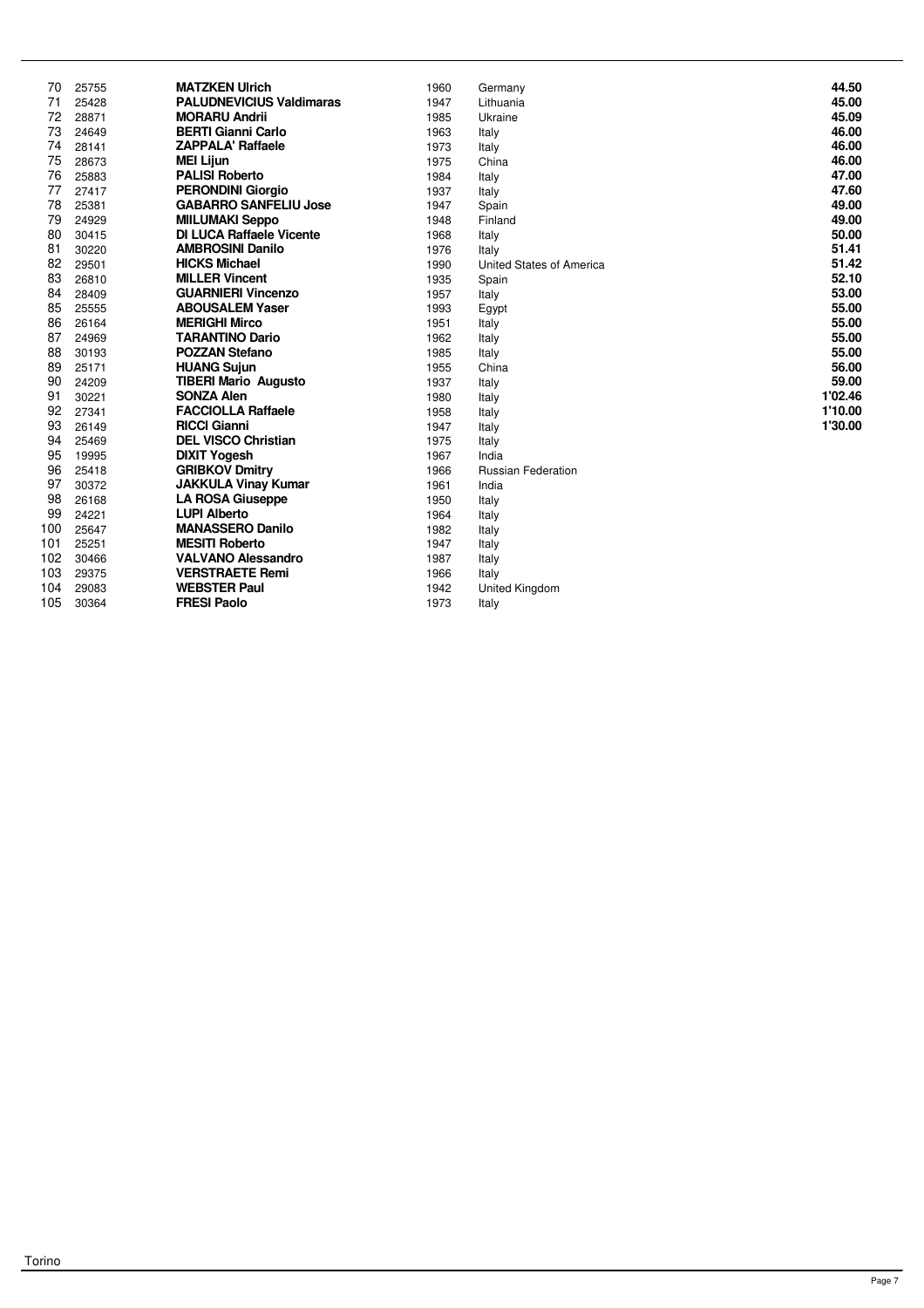# **European Masters Games Turin 2019 V. 50m**





Isciitti del giorno 30/07/2019 parte 2



ORD CODICE COGNOME **E NOME 50 M Rana - Master Femmine** T.ISCR. **50 m Breaststroke - Master Wome 50 m Brasse - Master Femmes**

| -1 | 24574 | <b>DADUUA Laura</b>           | 1982 | <b>Netherlands</b>        | JJ.I <i>I</i> |
|----|-------|-------------------------------|------|---------------------------|---------------|
| 2  | 26997 | <b>FOLLAND Danielle</b>       | 1991 | United Kingdom            | 35.50         |
| 3  | 25357 | <b>IRINA Merzlikina</b>       | 1972 | <b>Russian Federation</b> | 37.00         |
| 4  | 27253 | <b>LELIKOVA Oksana</b>        | 1971 | <b>Russian Federation</b> | 37.20         |
|    |       |                               |      |                           |               |
| 5  | 24685 | <b>VAN TIGGELEN Caroline</b>  | 1983 | Netherlands               | 37.69         |
| 6  | 28906 | <b>MATUSOVA Zuzana</b>        | 1982 | Slovakia                  | 38.70         |
| 7  | 27498 | <b>PEREPELKINA Marina</b>     | 1972 | <b>Russian Federation</b> | 38.92         |
| 8  | 24338 | <b>GIEZEN Angela</b>          | 1983 | Netherlands               | 39.86         |
| 9  | 24878 | <b>MADGE Inga</b>             | 1989 | Germany                   | 40.10         |
| 10 | 29215 | <b>GAY PARRAGA Ana</b>        | 1992 | Spain                     | 40.50         |
| 11 | 23939 | <b>LEUTLOFF Silvia</b>        | 1975 | Germany                   | 40.93         |
| 12 |       |                               |      |                           | 41.00         |
|    | 30430 | <b>GIBSON Beverley</b>        | 1970 | Italy                     |               |
| 13 | 26473 | <b>ROCHAT Chantal</b>         | 1960 | Switzerland               | 41.00         |
| 14 | 30132 | <b>SHEREMET Yulija</b>        | 1973 | Ukraine                   | 41.00         |
| 15 | 24727 | <b>RENDEZ Astrid</b>          | 1960 | Germany                   | 41.44         |
| 16 | 20831 | <b>GUO Weiman</b>             | 1964 | China                     | 42.00         |
| 17 | 27250 | <b>SHUMSKA Renate</b>         | 1974 | <b>Russian Federation</b> | 42.00         |
| 18 | 24592 | <b>DEMARCHI Susanna</b>       | 1962 | Italy                     | 43.00         |
| 19 | 24609 | NOVIKOVA Marina               | 1961 | <b>Russian Federation</b> | 43.00         |
| 20 | 25440 | <b>JAESCHKE Astrid</b>        | 1971 |                           | 43.10         |
|    |       |                               |      | Germany                   |               |
| 21 | 24779 | <b>HERFET Catrin</b>          | 1979 | Germany                   | 43.45         |
| 22 | 25068 | <b>DAL FARRA Barbara</b>      | 1968 | Italy                     | 44.00         |
| 23 | 28508 | <b>DEVI Ushma</b>             | 1992 | India                     | 44.01         |
| 24 | 26983 | <b>WEISE Dietlind</b>         | 1948 | Germany                   | 44.02         |
| 25 | 25619 | <b>GERUSSI Sabrina</b>        | 1969 | Italy                     | 45.00         |
| 26 | 30410 | <b>GIORDANENGO Stefania</b>   | 1975 | Italy                     | 45.00         |
| 27 | 24767 | <b>RAVERA Bruna</b>           | 1967 | Italy                     | 45.00         |
| 28 | 24596 | <b>VIOLA Rebecca</b>          | 1983 | Italy                     | 45.00         |
| 29 | 19098 | <b>ZHOU Chuanzhu</b>          | 1959 | China                     | 45.00         |
| 30 |       |                               | 1986 |                           |               |
|    | 27397 | <b>FENG Yuxi</b>              |      | China                     | 47.00         |
| 31 | 24904 | <b>MAURO Francesca</b>        | 1977 | Italy                     | 47.00         |
| 32 | 26038 | <b>CERVI Sandra</b>           | 1966 | Italy                     | 47.51         |
| 33 | 24643 | <b>BILETTA Alessandra</b>     | 1970 | Italy                     | 48.00         |
| 34 | 27385 | <b>COURVOISIER Regula</b>     | 1966 | Switzerland               | 48.00         |
| 35 | 25401 | <b>FIORENTINO Annunziata</b>  | 1971 | Italy                     | 48.00         |
| 36 | 25542 | <b>SUFINSKIENE IIona</b>      | 1974 | Lithuania                 | 48.00         |
| 37 | 27519 | <b>MIGULINA Irina</b>         | 1959 | Russian Federation        | 48.20         |
| 38 | 26660 | <b>GOODAIR Christine</b>      | 1957 | United Kingdom            | 48.28         |
| 39 | 27603 | LINDO Maria Fatima            | 1962 | Switzerland               | 50.00         |
|    |       |                               |      |                           |               |
| 40 | 25026 | <b>NARDO' Matilde</b>         | 1972 | Italy                     | 50.00         |
| 41 | 25427 | <b>PALUDNEVICIENE Laimute</b> | 1963 | Lithuania                 | 50.00         |
| 42 | 24650 | <b>BARBERO Emanuela</b>       | 1967 | Italy                     | 53.00         |
| 43 | 26789 | <b>ORLOVA Irina</b>           | 1959 | <b>Russian Federation</b> | 53.00         |
| 44 | 25582 | <b>GOOEY Janette</b>          | 1950 | Australia                 | 54.21         |
| 45 | 26552 | <b>CERNICH Velleda</b>        | 1942 | Italy                     | 55.00         |
| 46 | 20351 | <b>SORIA Maria Del Carmen</b> | 1944 | Argentina                 | 55.47         |
| 47 | 28759 | <b>DELCRE Laura Anna</b>      | 1959 | Italy                     | 56.00         |
| 48 | 24593 | <b>BIANCHI Lucia</b>          | 1982 | Italy                     | 57.00         |
| 49 | 29734 | <b>MONARI Laura</b>           | 1981 | Switzerland               | 57.00         |
| 50 | 25425 | <b>MAZETIENE Aldona</b>       |      |                           | 58.00         |
|    |       |                               | 1948 | Lithuania                 |               |
| 51 | 26626 | <b>WANG Lihua</b>             | 1970 | China                     | 58.80         |
| 52 | 26051 | <b>HAMOWSKA Elzbieta</b>      | 1960 | Poland                    | 59.68         |
| 53 | 27306 | <b>RICHTER Mireille</b>       | 1949 | Switzerland               | 1'02.15       |
| 54 | 25301 | <b>WANG Guofa</b>             | 1946 | China                     | 1'05.00       |
| 55 | 26300 | <b>BRIERE Nicole</b>          | 1947 | France                    | 1'09.25       |
| 56 | 27094 | <b>COMTESSE Christine</b>     | 1941 | Germany                   | 1'10.00       |
| 57 | 30512 | <b>POZZI Francesca</b>        | 1989 | Italy                     | 1'10.00       |
| 58 | 25045 | <b>KOMAROMI Maria</b>         | 1947 | Hungary                   | 1'15.00       |
| 59 |       | <b>LUPANO Kira</b>            | 1987 |                           | 1'20.00       |
|    | 30476 |                               |      | Italy                     |               |
| 60 | 24723 | <b>FALLETTI Maria Rosaria</b> | 1956 | Italy                     | 1'23.00       |
| 61 | 30566 | D'EUGENIO Stefania            | 1959 | Italy                     | 1'30.00       |

| 1. | 24574 | <b>BADOUX Laura</b>           | 1982 | Netherlands               | 35.17   |
|----|-------|-------------------------------|------|---------------------------|---------|
| 2  | 26997 | <b>FOLLAND Danielle</b>       | 1991 | United Kingdom            | 35.50   |
| 3  | 25357 | <b>IRINA Merzlikina</b>       | 1972 | <b>Russian Federation</b> | 37.00   |
| 4  | 27253 | <b>LELIKOVA Oksana</b>        | 1971 | <b>Russian Federation</b> | 37.20   |
| 5  | 24685 | <b>VAN TIGGELEN Caroline</b>  | 1983 | Netherlands               | 37.69   |
| 6  | 28906 | <b>MATUSOVA Zuzana</b>        | 1982 | Slovakia                  | 38.70   |
| 7  | 27498 | <b>PEREPELKINA Marina</b>     | 1972 | <b>Russian Federation</b> | 38.92   |
| 8  | 24338 | <b>GIEZEN Angela</b>          | 1983 | Netherlands               | 39.86   |
| 9  | 24878 | <b>MADGE Inga</b>             | 1989 | Germany                   | 40.10   |
| 0  | 29215 | <b>GAY PARRAGA Ana</b>        | 1992 | Spain                     | 40.50   |
| 1  | 23939 | <b>LEUTLOFF Silvia</b>        | 1975 | Germany                   | 40.93   |
| 2  | 30430 | <b>GIBSON Beverley</b>        | 1970 | Italy                     | 41.00   |
| 3  | 26473 | <b>ROCHAT Chantal</b>         | 1960 | Switzerland               | 41.00   |
| 4  | 30132 | <b>SHEREMET Yuliia</b>        | 1973 | Ukraine                   | 41.00   |
| 5  | 24727 | <b>RENDEZ Astrid</b>          | 1960 | Germany                   | 41.44   |
| 6  | 20831 | <b>GUO Weiman</b>             | 1964 | China                     | 42.00   |
| 7  | 27250 | <b>SHUMSKA Renate</b>         | 1974 | Russian Federation        | 42.00   |
| 8  | 24592 | <b>DEMARCHI Susanna</b>       | 1962 | Italy                     | 43.00   |
| 9  | 24609 | NOVIKOVA Marina               | 1961 | <b>Russian Federation</b> | 43.00   |
| 0  | 25440 | <b>JAESCHKE Astrid</b>        | 1971 | Germany                   | 43.10   |
| 1  | 24779 | <b>HERFET Catrin</b>          | 1979 | Germany                   | 43.45   |
| 2  | 25068 | <b>DAL FARRA Barbara</b>      | 1968 | Italy                     | 44.00   |
| 3  | 28508 | <b>DEVI Ushma</b>             | 1992 | India                     | 44.01   |
| 4  | 26983 | <b>WEISE Dietlind</b>         | 1948 | Germany                   | 44.02   |
| 5  | 25619 | <b>GERUSSI Sabrina</b>        | 1969 | Italy                     | 45.00   |
| 6  | 30410 | <b>GIORDANENGO Stefania</b>   | 1975 | Italy                     | 45.00   |
| 7  | 24767 | <b>RAVERA Bruna</b>           | 1967 | Italy                     | 45.00   |
| 8  | 24596 | <b>VIOLA Rebecca</b>          | 1983 | Italy                     | 45.00   |
| 9  | 19098 | <b>ZHOU Chuanzhu</b>          | 1959 | China                     | 45.00   |
| 0  | 27397 | <b>FENG Yuxi</b>              | 1986 | China                     | 47.00   |
| 1. | 24904 | <b>MAURO Francesca</b>        | 1977 | Italy                     | 47.00   |
| 2  | 26038 | <b>CERVI Sandra</b>           | 1966 | Italy                     | 47.51   |
| 3  | 24643 | <b>BILETTA Alessandra</b>     | 1970 | Italy                     | 48.00   |
| 4  | 27385 | <b>COURVOISIER Regula</b>     | 1966 | Switzerland               | 48.00   |
| 5  | 25401 | <b>FIORENTINO Annunziata</b>  | 1971 | Italy                     | 48.00   |
| 6  | 25542 | <b>SUFINSKIENE IIona</b>      | 1974 | Lithuania                 | 48.00   |
| 7  | 27519 | <b>MIGULINA Irina</b>         | 1959 | <b>Russian Federation</b> | 48.20   |
| 8  | 26660 | <b>GOODAIR Christine</b>      | 1957 | United Kingdom            | 48.28   |
| 9  | 27603 | LINDO Maria Fatima            | 1962 | Switzerland               | 50.00   |
| 0  | 25026 | <b>NARDO' Matilde</b>         | 1972 | Italy                     | 50.00   |
| 1. | 25427 | <b>PALUDNEVICIENE Laimute</b> | 1963 | Lithuania                 | 50.00   |
| 2  | 24650 | <b>BARBERO Emanuela</b>       | 1967 | Italy                     | 53.00   |
| 3  | 26789 | <b>ORLOVA Irina</b>           | 1959 | <b>Russian Federation</b> | 53.00   |
| 4  | 25582 | <b>GOOEY Janette</b>          | 1950 | Australia                 | 54.21   |
| 5  | 26552 | <b>CERNICH Velleda</b>        | 1942 | Italy                     | 55.00   |
| 6  | 20351 | <b>SORIA Maria Del Carmen</b> | 1944 | Argentina                 | 55.47   |
| 7  | 28759 | <b>DELCRE Laura Anna</b>      | 1959 | Italy                     | 56.00   |
| 8  | 24593 | <b>BIANCHI Lucia</b>          | 1982 | Italy                     | 57.00   |
| 9  | 29734 | <b>MONARI Laura</b>           | 1981 | Switzerland               | 57.00   |
| 0  | 25425 | <b>MAZETIENE Aldona</b>       | 1948 | Lithuania                 | 58.00   |
| 1  | 26626 | <b>WANG Lihua</b>             | 1970 | China                     | 58.80   |
| 2  | 26051 | <b>HAMOWSKA Elzbieta</b>      | 1960 | Poland                    | 59.68   |
| 3  | 27306 | <b>RICHTER Mireille</b>       | 1949 | Switzerland               | 1'02.15 |
| 4  | 25301 | <b>WANG Guofa</b>             | 1946 | China                     | 1'05.00 |
| 5  | 26300 | <b>BRIERE Nicole</b>          | 1947 | France                    | 1'09.25 |
| 6  | 27094 | <b>COMTESSE Christine</b>     | 1941 | Germany                   | 1'10.00 |
| 7  | 30512 | <b>POZZI Francesca</b>        | 1989 | Italy                     | 1'10.00 |
| 8  | 25045 | <b>KOMAROMI Maria</b>         | 1947 | Hungary                   | 1'15.00 |
| 9  | 30476 | <b>LUPANO Kira</b>            | 1987 | Italy                     | 1'20.00 |
| 0  | 24723 | <b>FALLETTI Maria Rosaria</b> | 1956 | Italy                     | 1'23.00 |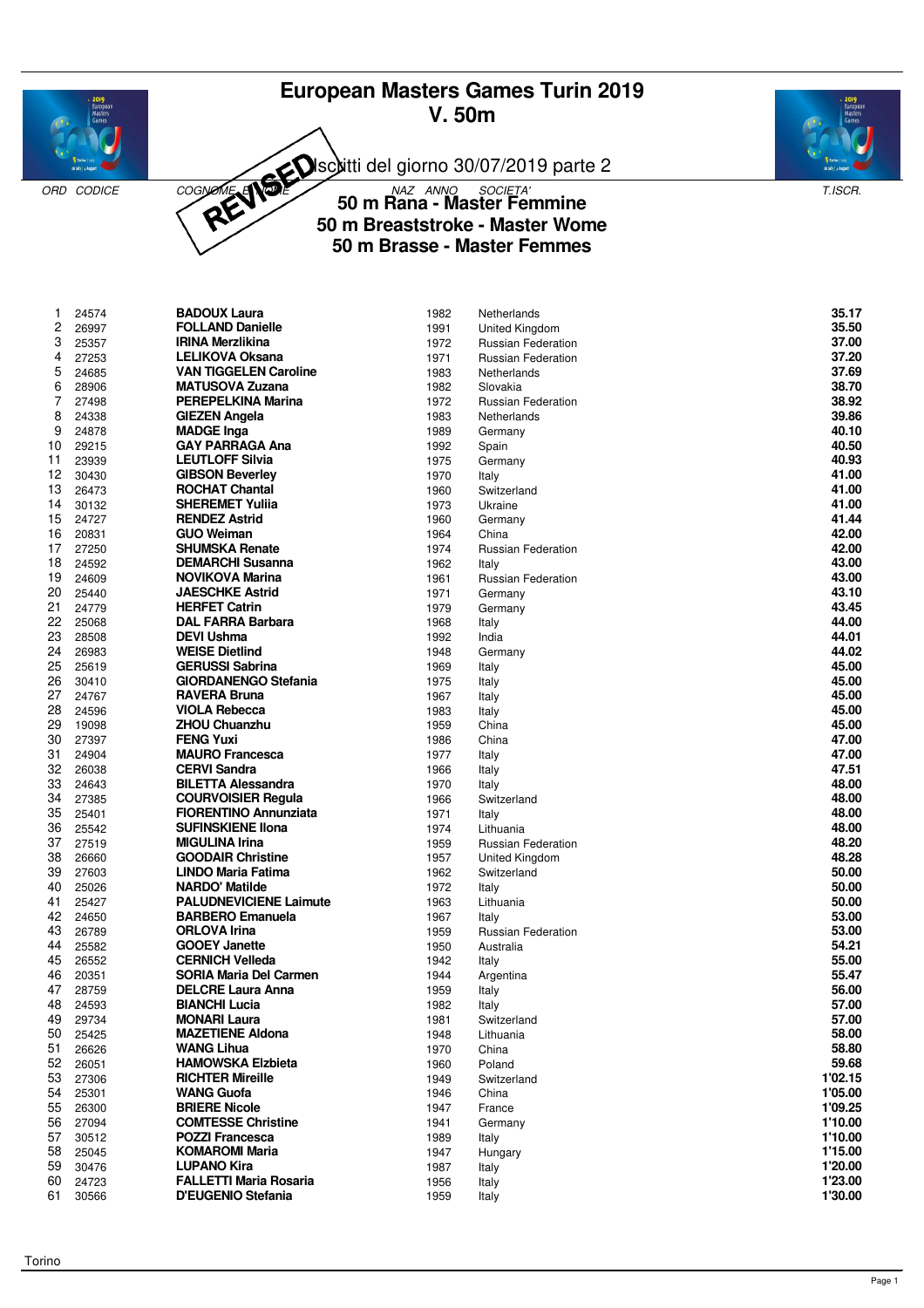|      | 62 26770 | <b>REBUISSON Mady</b>        | 1934 | France                    | 1'42.02 |
|------|----------|------------------------------|------|---------------------------|---------|
|      | 63 30138 | <b>ALBANO Daniela</b>        | 1972 | Italy                     |         |
| 64   | 25989    | <b>CONTESSA Erica</b>        | 1981 | Italy                     |         |
|      | 65 29701 | LIŠKOVA Jozefa               | 1952 | Slovakia                  |         |
| 66   | 26221    | <b>LUIGIANO Francesca</b>    | 1956 | Italy                     |         |
| 67 - | 25247    | <b>MARCON Bernadette</b>     | 1954 | France                    |         |
|      | 68 24313 | <b>PERSICO Roberta Maria</b> | 1964 | Italy                     |         |
|      | 69 28073 | <b>REUSCHENBACH Anne</b>     | 1980 | Germany                   |         |
| 70   | 28647    | <b>TORTONE Laura</b>         | 1974 | Italy                     |         |
| 71   | 27013    | <b>WASILEWSKA Roza</b>       | 1950 | Poland                    |         |
| 72.  | 30567    | <b>KUTUIEVA Olga</b>         | 1971 | <b>Russian Federation</b> |         |

## **50 m Rana - Master Maschi 50 m Breaststroke - Master Men 50 m Brasse - Master Hommes**

| 1        | 28697          | <b>BYCHKOV Dmitrii</b>                                   | 1981         | Russian Federation        | 28.40          |
|----------|----------------|----------------------------------------------------------|--------------|---------------------------|----------------|
| 2        | 28690          | <b>CORELLI Emilio</b>                                    | 1994         | Italy                     | 29.22          |
| 3        | 29150          | <b>IVANOV Maksim</b>                                     | 1984         | Estonia                   | 29.80          |
| 4        | 24580          | <b>ROWINSKI Filip</b>                                    | 1990         | Poland                    | 29.80          |
| 5        | 26838          | <b>REBIFFE Jason</b>                                     | 1989         | France                    | 30.97          |
| 6        | 29250          | <b>KUMAR Naveen</b>                                      | 1975         | India                     | 31.03          |
| 7        | 30147          | <b>GALLAZZI Emiliano Pablo</b>                           | 1973         | Italy                     | 31.30          |
| 8        | 25993          | <b>LEBEDEV Pavel</b>                                     | 1968         | <b>Russian Federation</b> | 31.80          |
| 9        | 30424          | <b>BATTISTON Simone</b>                                  | 1975         | Italy                     | 32.00          |
| 10       | 25346          | <b>HOHMANN Daniel</b>                                    | 1992         | Germany                   | 32.00          |
| 11       | 26198          | <b>SADOVSKYI Vadym</b>                                   | 1969         | Ukraine                   | 32.50          |
| 12       | 24877          | <b>RASCH Fabian</b>                                      | 1983         | Germany                   | 32.90          |
| 13       | 28189          | <b>ROSKA Lazlo</b>                                       | 1973         | Hungary                   | 32.93          |
| 14       | 28656          | <b>BAKHMETEV Pavel</b>                                   | 1969         | <b>Russian Federation</b> | 33.00          |
| 15       | 23961          | <b>GIACCONE Alessio</b>                                  | 1993         | Italy                     | 33.00          |
| 16       | 25660          | <b>MEDVEDIEV Igor</b>                                    | 1962         | Ukraine                   | 33.10          |
| 17       | 26336          | <b>ZIEGLER Igor</b>                                      | 1968         | <b>Belarus</b>            | 33.20          |
| 18       | 24566          | <b>HODJUKS Andrejs</b>                                   | 1983         | Latvia                    | 33.45          |
| 19       | 24573          | <b>LANGELAAN Ron</b>                                     | 1978         | Netherlands               | 33.50          |
| 20       | 24091          | <b>BODDIE Geoff</b>                                      | 1973         | Ireland                   | 33.84          |
| 21       | 30483          | <b>ZANETTI Alberto</b>                                   | 1992         | Italy                     | 33.90          |
| 22       | 25355          | <b>KOZLOV Sergei</b>                                     | 1963         | <b>Russian Federation</b> | 34.00          |
| 23       | 29055          | <b>MACOCCO Patrick</b>                                   | 1978         | France                    | 34.20          |
| 24       | 27380          | <b>NABER Assad</b>                                       | 1976         | Spain                     | 34.23          |
| 25       | 25042          | <b>RUMBUS Zoltan</b>                                     | 1979         | Hungary                   | 34.30          |
| 26       | 28548          | <b>HEJNIC Petr</b>                                       | 1977         | Czech Republic            | 35.00          |
| 27       | 27596          | <b>LAURENT Jean-Philippe</b>                             | 1978         | France                    | 35.00          |
| 28       | 24508          | <b>PISONI Andrea</b>                                     | 1976         | Italy                     | 35.00          |
| 29       | 26006          | <b>ZHERDEV Sergev</b>                                    | 1961         | <b>Russian Federation</b> | 35.00          |
| 30       | 25142          | <b>KELLER Thomas</b>                                     | 1966         | Germany                   | 35.01          |
| 31       | 24999          | <b>ARADI Ferenc</b>                                      | 1982         | Hungary                   | 35.05          |
| 32       | 29078          | <b>TOKAS Dinesh</b>                                      | 1984         | India                     | 35.05          |
| 33       | 24403          | <b>GILLES Quintin</b>                                    | 1972         | France                    | 35.07          |
| 34       | 29041          | <b>TANAEV Aleksei</b>                                    | 1973         | <b>Russian Federation</b> | 35.15          |
| 35       | 24186          | <b>MAHOUACHI Moez</b>                                    | 1964         | France                    | 35.50          |
| 36       | 25798          | <b>THEVENAZ Laurent</b>                                  | 1973         | Switzerland               | 35.50          |
| 37       | 26845          | <b>GOMEZ Marcelo Jose</b>                                | 1967         | Argentina                 | 36.00          |
| 38       | 27097          | <b>KUSKIS Nikolai</b>                                    | 1985         | Germany                   | 36.00          |
| 39       | 25217          | <b>PAATALO Esa</b>                                       | 1965         | Finland                   | 36.00          |
| 40       | 29307          | <b>SIMAC-LEJEUNE Alain</b>                               | 1982         | France                    | 36.00          |
| 41       | 26771          | <b>SZABO Janos</b>                                       | 1982         | Hungary                   | 36.10          |
| 42       | 26279          | <b>DOUCET Florent</b>                                    | 1984         | France                    | 36.22          |
| 43       | 25240          | <b>BOUILLAGUET Franck</b><br><b>GABARRO ROSSELL Luis</b> | 1974         | France                    | 36.29          |
| 44       | 25380          |                                                          | 1974         | Italy                     | 36.50<br>36.50 |
| 45       | 26301          | <b>LEES Matthew</b><br><b>FERNANDEZ HERNANDEZ Alon</b>   | 1989         | United Kingdom            | 37.00          |
| 46<br>47 | 26639<br>26974 | <b>FULOP Levente</b>                                     | 1960<br>1978 | Spain                     | 37.00          |
|          |                |                                                          |              | Hungary                   | 37.00          |
| 48<br>49 | 19182          | <b>LONG Zhisheng</b><br><b>KRUSZYNA KOTULSKI Jerzy</b>   | 1979<br>1979 | China                     | 37.15          |
| 50       | 27581<br>30683 | <b>DOLFIN Alberto</b>                                    | 1985         | Ireland                   | 37.50          |
| 51       | 20322          | <b>JUODESKA Arlandas Antana</b>                          | 1961         | Italy<br>Lithuania        | 37.50          |
| 52       | 27490          | <b>HERZIG Romain</b>                                     | 1983         | Switzerland               | 37.87          |
| 53       | 25158          | <b>WEENINK Joop</b>                                      | 1968         | Netherlands               | 37.94          |
| 54       | 24334          | <b>BEYSARD Gaetan</b>                                    | 1954         | Switzerland               | 38.00          |
| 55       | 29258          | <b>JULIEN Gallais</b>                                    | 1979         | France                    | 38.00          |
| 56       | 26378          | <b>REVIGLIO Giovanni</b>                                 | 1965         | Italy                     | 38.00          |
| 57       | 28199          | <b>ARROYO RAMIREZ Antonio</b>                            | 1961         | Spain                     | 38.03          |
|          |                |                                                          |              |                           |                |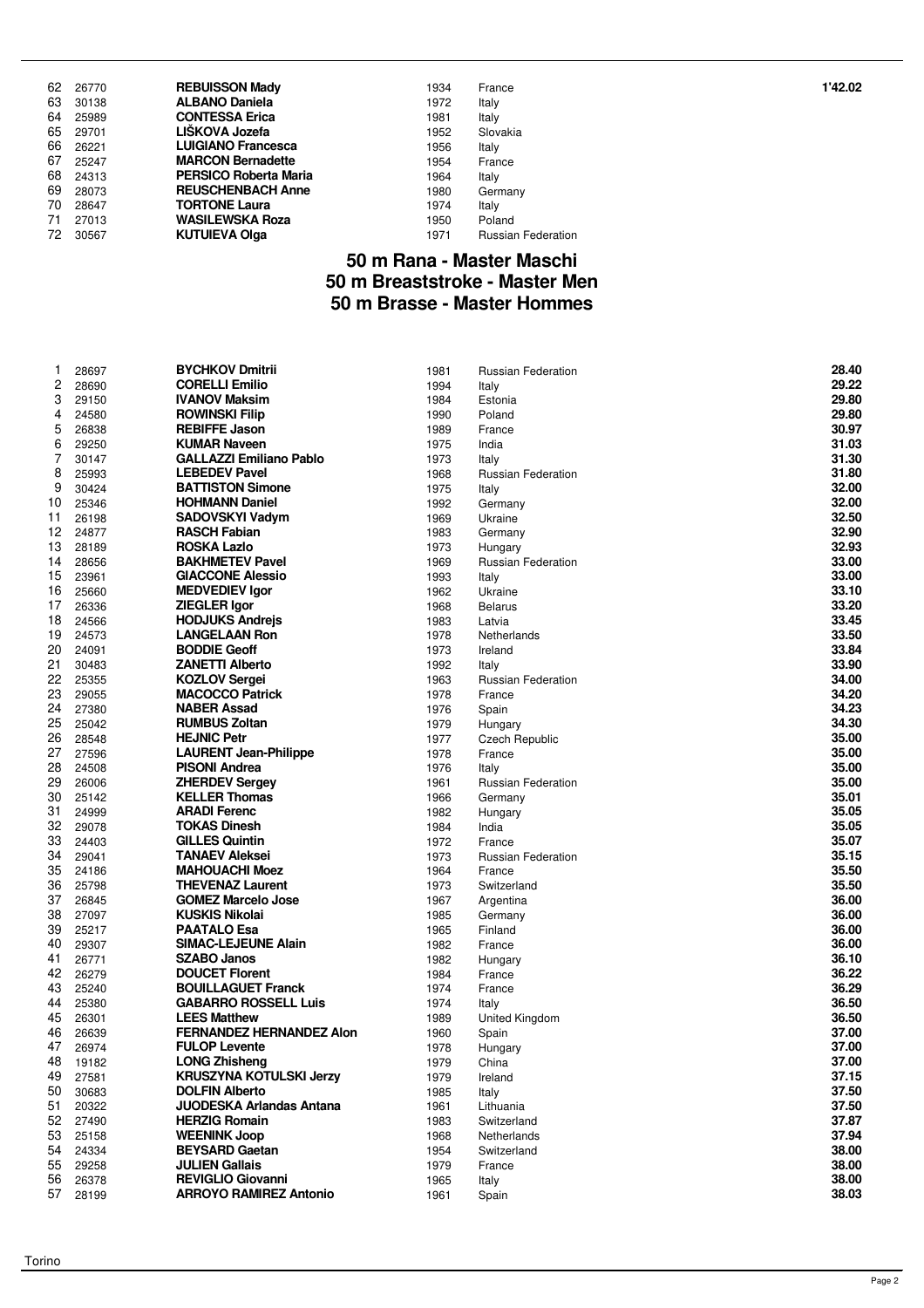| 58  | 25065 | <b>HILBERT Mario</b>                            | 1961 | Germany                   | 38.70   |
|-----|-------|-------------------------------------------------|------|---------------------------|---------|
| 59  | 27411 | <b>GUAY Christian</b>                           | 1963 | Switzerland               | 39.00   |
| 60  | 26815 | <b>SHELEST Mykhailo</b>                         | 1954 | Ukraine                   | 39.50   |
| 61  | 25120 | <b>KHARCHENKO Alexander</b>                     | 1947 | <b>Russian Federation</b> | 39.69   |
| 62  | 25884 | ROJO DIEZ Jonathan                              | 1982 | Italy                     | 39.95   |
| 63  | 26395 | <b>KLEIN BRETELER Laurens</b>                   | 1954 | Netherlands               | 39.98   |
| 64  | 24149 | <b>CAVANNA Carlo</b>                            | 1981 | Italy                     | 40.00   |
| 65  | 24887 | <b>CHEN Wenzhou</b>                             | 1963 | China                     | 40.00   |
| 66  | 24641 | <b>GAVAROTTI Giorgio</b>                        | 1991 | Italy                     | 40.00   |
| 67  | 29578 | <b>SHEVCHENKO Volodymyr</b>                     | 1991 | Ukraine                   | 40.00   |
| 68  | 24277 | <b>LACRAMPE Mathieu</b>                         | 1979 | France                    | 40.60   |
| 69  | 28830 | <b>ROIENKO Volodymyr</b>                        | 1962 | Ukraine                   | 41.00   |
| 70  | 25563 | <b>EISNER Stephan</b>                           | 1966 | Germany                   | 41.12   |
| 71  | 30169 | <b>BARBERI SQUAROTTI Giovan</b>                 | 1967 | Italy                     | 41.15   |
| 72  | 24335 | <b>FERRERO Luigi</b>                            | 1953 | Italy                     | 42.00   |
| 73  | 27001 | <b>FITCH Matthew</b>                            | 1990 | United Kingdom            | 42.00   |
| 74  | 25194 | <b>HUGHES Paul</b>                              | 1960 | United Kingdom            | 42.00   |
| 75  | 25515 | <b>KOLOKOLOV Vadym</b>                          | 1966 | Ukraine                   | 42.00   |
| 76  | 24297 |                                                 |      |                           | 42.00   |
| 77  |       | <b>MARENKOV Yury</b><br><b>MEIXNER Matthias</b> | 1943 | <b>Russian Federation</b> | 42.00   |
| 78  | 24184 |                                                 | 1962 | Germany                   | 42.00   |
|     | 30309 | <b>PASTORE Michele</b>                          | 1989 | Italy                     |         |
| 79  | 30346 | <b>REPPERT Stephane</b>                         | 1970 | France                    | 42.00   |
| 80  | 25681 | <b>XU Yungiang</b>                              | 1958 | China                     | 42.00   |
| 81  | 19323 | <b>ERSHOV Oleg</b>                              | 1950 | <b>Russian Federation</b> | 42.01   |
| 82  | 24529 | <b>DUBOIS Patrice</b>                           | 1955 | France                    | 42.26   |
| 83  | 26550 | <b>ERKINARO Jaakko</b>                          | 1963 | Finland                   | 42.35   |
| 84  | 29413 | <b>CAMPANALE Dario</b>                          | 1973 | Italy                     | 42.50   |
| 85  | 29827 | <b>CAMPANALE Giuliano</b>                       | 1971 | Italy                     | 42.50   |
| 86  | 24354 | <b>MASTELLOTTO Fabio</b>                        | 1966 | Italy                     | 42.60   |
| 87  | 28871 | <b>MORARU Andrii</b>                            | 1985 | Ukraine                   | 42.91   |
| 88  | 29634 | <b>KISELEV Oleg</b>                             | 1955 | <b>Russian Federation</b> | 43.00   |
| 89  | 25170 | <b>WANG Yichang</b>                             | 1965 | China                     | 43.00   |
| 90  | 28673 | <b>MEI Lijun</b>                                | 1975 | China                     | 43.00   |
| 91  | 27828 | <b>BARENDS Jack</b>                             | 1962 | Netherlands               | 43.11   |
| 92  | 25951 | <b>GARCIA Enrique</b>                           | 1970 | Italy                     | 43.59   |
| 93  | 26037 | <b>PONZI Marco</b>                              | 1978 | Italy                     | 44.00   |
| 94  | 25781 | <b>VYSOCHYN Valerii</b>                         | 1953 | Ukraine                   | 44.00   |
| 95  | 30457 | A TOGL Karel                                    | 1973 | Czech Republic            | 44.33   |
| 96  | 27525 | <b>PUDOYER Cyril</b>                            | 1982 | France                    | 44.87   |
| 97  | 25718 | <b>BADERTSCHER Cyril</b>                        | 1987 | Switzerland               | 45.00   |
| 98  | 25745 | <b>BESPALOV Volodymyr</b>                       | 1963 | Ukraine                   | 45.00   |
| 99  | 29194 | <b>SKRZYPEK Stefan</b>                          | 1956 | Poland                    | 45.00   |
|     |       |                                                 |      |                           |         |
| 100 | 24867 | <b>D'URSI Giuseppe</b><br><b>MASSARO Renato</b> | 1958 | Italy                     | 45.32   |
| 101 | 26322 |                                                 | 1964 | Italy                     | 45.90   |
| 102 | 30093 | <b>KUMAR Sanjay</b>                             | 1992 | India                     | 46.00   |
| 103 | 25930 | <b>RUBINO Vincenzo</b>                          | 1976 | Italy                     | 46.00   |
| 104 | 29934 | <b>DOLFIN Marco Maria</b>                       | 1981 | Italy                     | 46.00   |
| 105 | 27446 | <b>GASCHINO Paolo</b>                           | 1962 | Italy                     | 46.50   |
| 106 | 25555 | <b>ABOUSALEM Yaser</b>                          | 1993 | Egypt                     | 47.00   |
| 107 | 25755 | <b>MATZKEN Ulrich</b>                           | 1960 | Germany                   | 47.00   |
| 108 | 28984 | <b>VIOLANTE Guido</b>                           | 1957 | Italy                     | 47.00   |
| 109 | 25149 | <b>GOLLE Andreas</b>                            | 1958 | Germany                   | 47.18   |
| 110 | 29501 | <b>HICKS Michael</b>                            | 1990 | United States of America  | 47.40   |
| 111 | 27742 | <b>FLYNN Gerry</b>                              | 1947 | Ireland                   | 47.86   |
| 112 | 24432 | <b>LASZLO Fodor</b>                             | 1951 | Hungary                   | 48.00   |
| 113 | 24659 | <b>MIGLIETTA Gianni</b>                         | 1956 | Italy                     | 48.00   |
| 114 | 24660 | <b>ROCCA Ugo</b>                                | 1963 | Italy                     | 48.00   |
| 115 | 24889 | <b>WANG Guoping</b>                             | 1960 | China                     | 48.00   |
| 116 | 25486 | <b>BAHRAMI Ramezan</b>                          | 1942 | France                    | 49.00   |
| 117 | 26074 | <b>BRACHET Robert</b>                           | 1938 | France                    | 49.00   |
| 118 | 28758 | <b>CHIANALE Carlo</b>                           | 1954 | Italy                     | 49.00   |
| 119 | 24926 | <b>GALLIPOLI Antonio</b>                        | 1967 | Italy                     | 50.00   |
| 120 | 26164 | <b>MERIGHI Mirco</b>                            | 1951 | Italy                     | 50.00   |
| 121 | 25171 | <b>HUANG Sujun</b>                              | 1955 | China                     | 53.00   |
| 122 | 25984 | <b>CARBONARA Fabio</b>                          | 1963 | Italy                     | 55.00   |
| 123 | 30415 | <b>DI LUCA Raffaele Vicente</b>                 | 1968 | Italy                     | 55.00   |
| 124 | 30220 | <b>AMBROSINI Danilo</b>                         | 1976 | Italy                     | 55.67   |
| 125 | 26810 | <b>MILLER Vincent</b>                           | 1935 | Spain                     | 56.23   |
| 126 | 30219 | <b>ARIANO Enrico</b>                            | 1968 | Italy                     | 58.95   |
| 127 | 29138 | <b>MONTANARI Guido</b>                          | 1957 | Italy                     | 59.00   |
| 128 | 30193 | <b>POZZAN Stefano</b>                           | 1985 | Italy                     | 1'00.00 |
| 129 | 24209 | <b>TIBERI Mario Augusto</b>                     | 1937 |                           | 1'06.00 |
| 130 |       | <b>SCHWERTMANN Martin</b>                       |      | Italy                     | 1'17.00 |
|     | 19288 |                                                 | 1961 | Germany                   |         |
| 131 | 29134 | <b>MARCARINO Gabriele</b>                       | 1974 | Italy                     | 1'20.00 |
| 132 | 30221 | <b>SONZA Alen</b>                               | 1980 | Italy                     | 1'25.20 |
| 133 | 26149 | <b>RICCI Gianni</b>                             | 1947 | Italy                     | 2'00.00 |
| 134 | 27084 | <b>POME Paolo</b>                               | 1964 | Italy                     | 2'59.00 |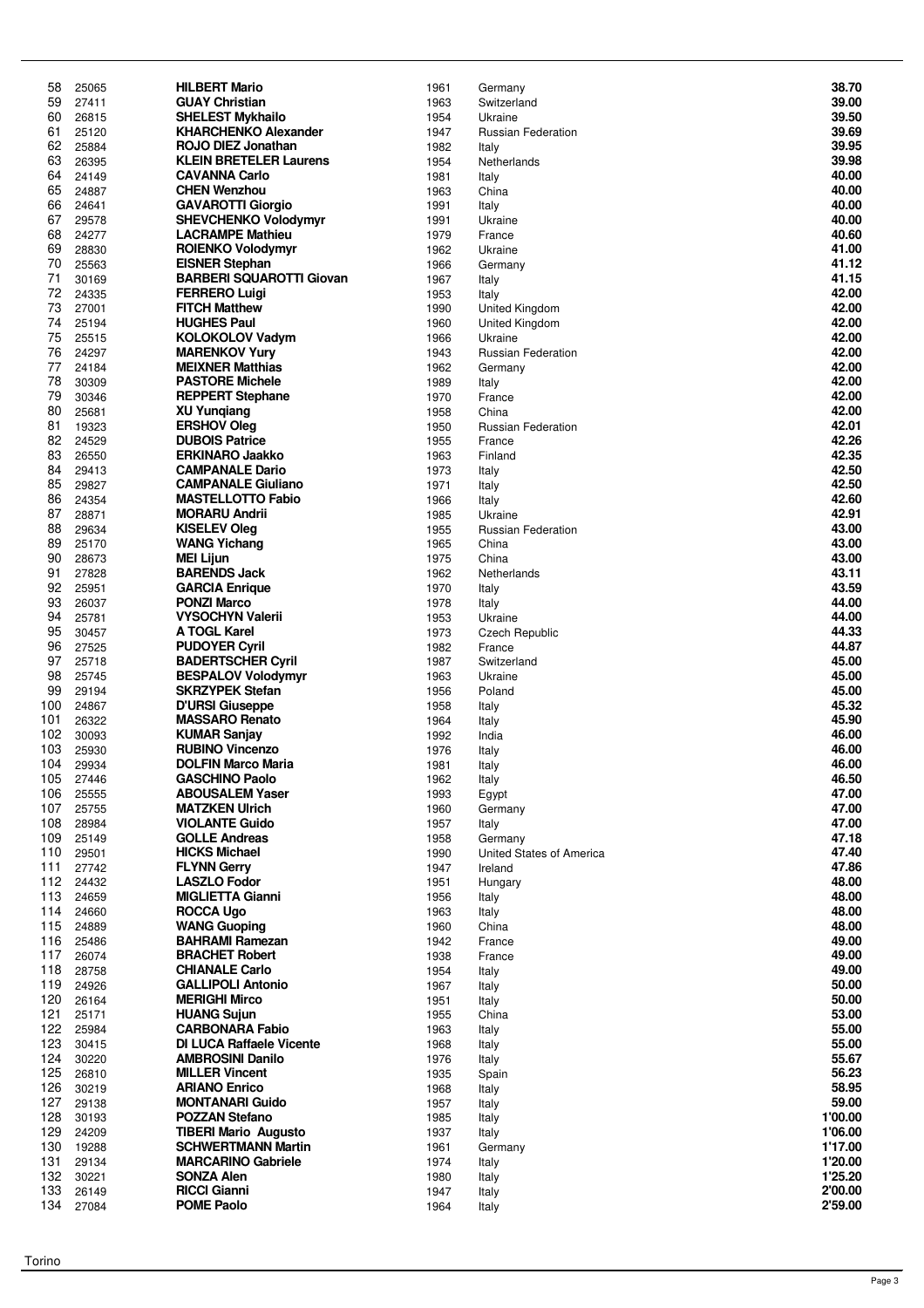| 135 | 25748 | <b>BARDOU Laurent</b>           | 1966 | France                    |
|-----|-------|---------------------------------|------|---------------------------|
| 136 | 25001 | <b>CHIFARI Marcello</b>         | 1959 | Italy                     |
| 137 | 19995 | <b>DIXIT Yogesh</b>             | 1967 | India                     |
| 138 | 25545 | <b>ELSHEBOKSHY Khaled</b>       | 1985 | Egypt                     |
| 139 | 26635 | <b>GALLI DELLA LOGGIA Rober</b> | 1951 | Italy                     |
| 140 | 25418 | <b>GRIBKOV Dmitry</b>           | 1966 | <b>Russian Federation</b> |
| 141 | 25594 | <b>HERRMANN Christian</b>       | 1953 | Germany                   |
| 142 | 30372 | <b>JAKKULA Vinay Kumar</b>      | 1961 | India                     |
| 143 | 26531 | <b>JANOS Kancso</b>             | 1941 | Hungary                   |
| 144 | 25593 | <b>KUNTE Werner</b>             | 1946 | Germany                   |
| 145 | 24221 | <b>LUPI Alberto</b>             | 1964 | Italy                     |
| 146 | 28068 | <b>NOBAHARI ASL Hamid</b>       | 1970 | iran                      |
| 147 | 25592 | <b>PIETSCH Roland</b>           | 1954 | Germany                   |
| 148 | 28167 | <b>VALENZUELA MASANA Santia</b> | 1974 | Spain                     |
| 149 | 28950 | <b>VIBERTI Paolo</b>            | 1956 | Italy                     |

#### **200 m Misti - Master Femmine 200 m Medley - Master Wome 200 m Quatre Nages - Master Femmes**

| 1               | 27023 | <b>BAKER Kathleen</b>           | 1988 | <b>United Kingdom</b>     | 2'33.12 |
|-----------------|-------|---------------------------------|------|---------------------------|---------|
| 2               | 24537 | <b>VAAL Amy</b>                 | 1989 | United Kingdom            | 2'40.64 |
| 3               | 24574 | <b>BADOUX Laura</b>             | 1982 | Netherlands               | 2'43.00 |
| 4               | 26057 | <b>BELLEGO Valerie</b>          | 1973 | France                    | 2'48.00 |
| 5               | 26218 | <b>KAPHAHN Leonie</b>           | 1990 | Germany                   | 2'48.00 |
| 6               | 28906 | <b>MATUSOVA Zuzana</b>          | 1982 | Slovakia                  | 2'48.50 |
| 7               | 29148 | <b>CAPELLUPO Sabrina</b>        | 1974 | Italy                     | 2'50.00 |
| 8               | 27420 | <b>ILES Debbie</b>              | 1977 | United States of America  | 2'50.55 |
| 9               | 30368 | <b>STUPINA Olga</b>             | 1973 | Ukraine                   | 2'55.70 |
| 10              | 27064 | <b>TIKHOMIROVA Tatiana</b>      | 1964 | <b>Russian Federation</b> | 2'56.00 |
| 11              | 27125 | <b>POYNTON Helena</b>           | 1972 | Ireland                   | 2'58.40 |
| 12 <sub>2</sub> | 27000 | <b>BROWN Lisa</b>               | 1983 | United Kingdom            | 2'58.71 |
| 13              | 25396 | <b>FALCO Serena</b>             | 1989 | Italy                     | 3'00.00 |
| 14              | 30430 | <b>GIBSON Beverley</b>          | 1970 | Italy                     | 3'05.00 |
| 15              | 29193 | <b>SZALA Ewa</b>                | 1959 | Poland                    | 3'08.73 |
| 16              | 24728 | <b>KUJALA Tiia</b>              | 1968 | Finland                   | 3'09.69 |
| 17              | 27588 | <b>MORRIS Dymphna</b>           | 1961 | Ireland                   | 3'12.84 |
| 18              | 24772 | <b>HERTOGH-BUIJSSE Bianca</b>   | 1974 | Netherlands               | 3'13.26 |
| 19              | 25980 | <b>DEVITO Caterina</b>          | 1984 | Italy                     | 3'15.00 |
| 20              | 25358 | <b>KEDROVA Olga</b>             | 1960 | <b>Russian Federation</b> | 3'15.00 |
| 21              | 30482 | <b>MINIC Snezana</b>            | 1963 | Canada                    | 3'15.06 |
| 22              | 26315 | <b>VAN DER MOLEN Irna</b>       | 1969 | Netherlands               | 3'16.65 |
| 23              | 25560 | <b>GRANERO Stefania</b>         | 1988 | Italy                     | 3'18.00 |
| 24              | 25630 | MIRONOVSKA Anna                 | 1968 | Latvia                    | 3'20.00 |
| 25              | 27603 | LINDO Maria Fatima              | 1962 | Switzerland               | 3'30.00 |
| 26              | 25058 | <b>ORLOVA Liubov</b>            | 1969 | <b>Russian Federation</b> | 3'30.00 |
| 27              | 27438 | <b>KOCH Claudia</b>             | 1952 | Germany                   | 3'35.00 |
| 28              | 25783 | <b>ZHUK Tetiana</b>             | 1981 | Ukraine                   | 3'40.00 |
| 29              | 19098 | <b>ZHOU Chuanzhu</b>            | 1959 | China                     | 3'48.00 |
| 30              | 26050 | <b>GUGLIELMI Mira</b>           | 1952 | Italy                     | 3'50.00 |
| 31              | 29969 | <b>PAPPNE DR. MARIK Sarolta</b> | 1956 | Hungary                   | 3'50.00 |
| 32              | 25481 | <b>GALLERANI Alice</b>          | 1984 | Italy                     | 3'50.28 |
| 33              | 25451 | <b>LU Hongving</b>              | 1966 | China                     | 3'51.26 |
| 34              | 27053 | <b>ROSSETTO Elena</b>           | 1992 | Italy                     | 4'00.00 |
| 35              | 26983 | <b>WEISE Dietlind</b>           | 1948 | Germany                   | 4'05.38 |
| 36              | 28188 | <b>GILDING Antoinette</b>       | 1950 | Netherlands               | 4'08.84 |
| 37              | 24992 | <b>LOSITO FAUCCI Laura</b>      | 1942 | Italy                     | 4'25.00 |
| 38              | 26122 | <b>GUGLIELMI Guja</b>           | 1956 | Italy                     | 4'30.00 |
| 39              | 25121 | <b>ZHANG Haivi</b>              | 1956 | China                     | 4'30.00 |
| 40              | 25119 | <b>GUO Lihua</b>                | 1954 | China                     | 4'37.00 |
| 41              | 29190 | <b>ABBRUSCATO Maria Frances</b> | 1957 | Italy                     | 4'52.18 |
| 42              | 25293 | <b>BEDNARCZYK Iwona</b>         | 1957 | Poland                    |         |
| 43              | 24448 | <b>BERTOLETTI Margherita</b>    | 1958 | Italy                     |         |
| 44              | 29333 | GUTIERRES MEJIA Luisa An        | 1958 | Mexico                    |         |
| 45              | 24662 | <b>KOENIG Teodora</b>           | 1966 | Germany                   |         |
| 46              | 28669 | <b>SCHWIZGEBEL Regula</b>       | 1965 | Switzerland               |         |
|                 |       |                                 |      |                           |         |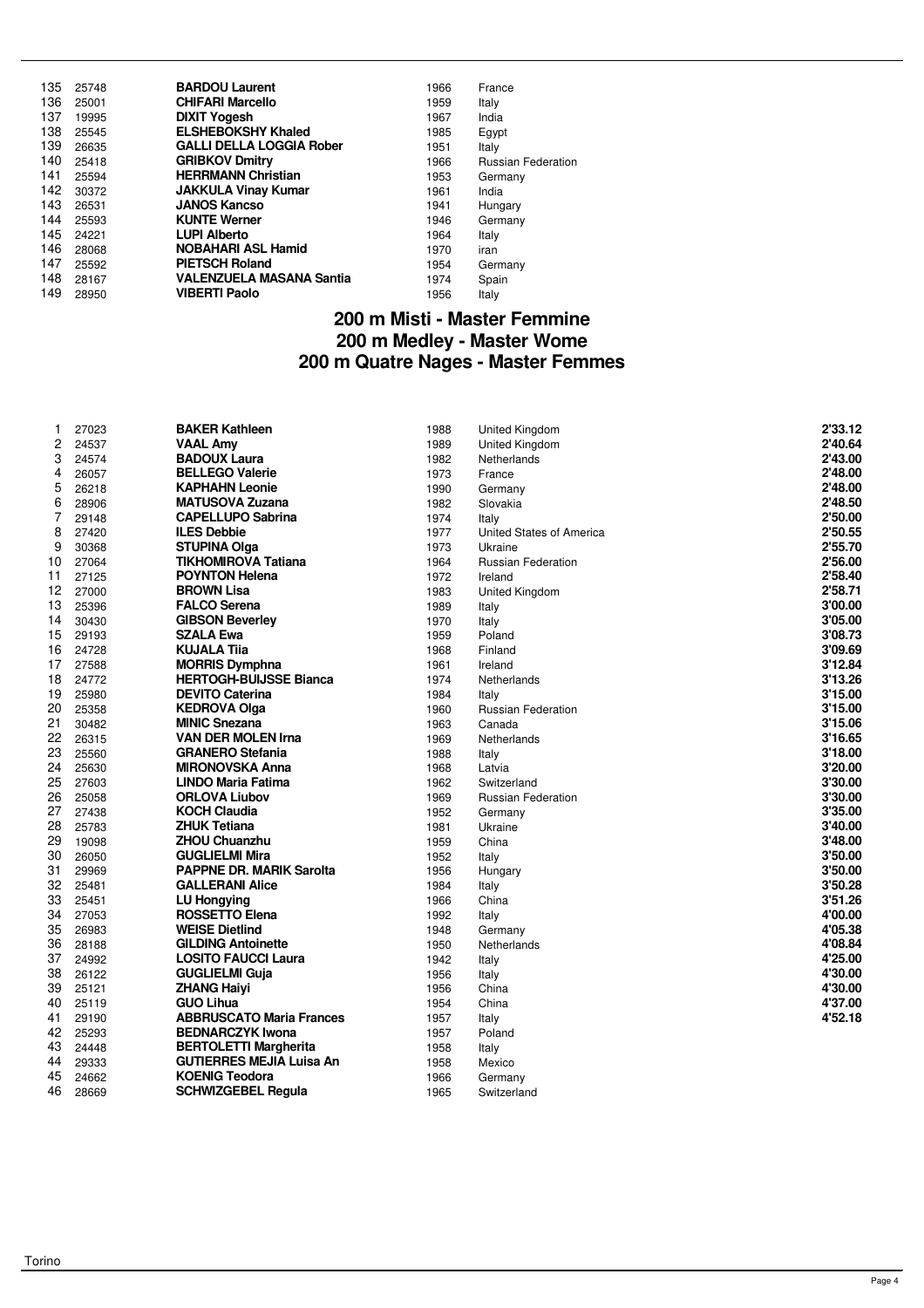#### **200 m Misti - Master Maschi 200 m Medley - Master Men 200 m Quatre Nages - Master Hommes**

| 1              | 29185          | <b>LEROY Loic</b>                                       | 1980         | France                               | 2'13.87            |
|----------------|----------------|---------------------------------------------------------|--------------|--------------------------------------|--------------------|
| 2              | 27288          | <b>RIVELLINI Alessandro</b>                             | 1982         | Italy                                | 2'14.54            |
| 3              | 26345          | <b>MERINOV Aleksandr</b>                                | 1989         | Ukraine                              | 2'15.00            |
| 4              | 29505          | <b>TAGLIAFIERRO Marco</b>                               | 1987         | Italy                                | 2'18.50            |
| 5              | 29216          | <b>LEBLOND Vincent</b>                                  | 1986         | France                               | 2'20.00            |
| 6              | 26838          | <b>REBIFFE Jason</b>                                    | 1989         | France                               | 2'20.46            |
| $\overline{7}$ | 27178          | <b>MOROZOV Igor</b>                                     | 1980         | <b>Russian Federation</b>            | 2'21.00            |
| 8              | 26829          | <b>KLEIN Martin</b>                                     | 1979         | Germany                              | 2'21.50            |
| 9<br>10        | 27206<br>30424 | <b>VAN ENGEN Antwan</b><br><b>BATTISTON Simone</b>      | 1971<br>1975 | Netherlands                          | 2'24.84<br>2'25.00 |
| 11             | 29517          | <b>VALENTINE Nick</b>                                   | 1981         | Italy<br>United Kingdom              | 2'25.00            |
| 12             | 25809          | <b>BAILLOD Julien</b>                                   | 1980         | Switzerland                          | 2'26.69            |
| 13             | 27590          | <b>CUNICO Mirco</b>                                     | 1972         | Italy                                | 2'27.60            |
| 14             | 25660          | <b>MEDVEDIEV Igor</b>                                   | 1962         | Ukraine                              | 2'30.00            |
| 15             | 24970          | <b>TERMOLLE Camille</b>                                 | 1988         | Russian Federation                   | 2'30.44            |
| 16             | 29936          | <b>BUTTERS Damon</b>                                    | 1983         | United Kingdom                       | 2'30.50            |
| 17             | 28657          | <b>SKRODZKI Michal</b>                                  | 1986         | Poland                               | 2'30.54            |
| 18             | 26380          | <b>GALVAGNO Francesco</b>                               | 1988         | Italy                                | 2'32.12            |
| 19             | 25988          | <b>LYSENKO Andrii</b>                                   | 1973         | Ukraine                              | 2'33.00            |
| 20             | 28774          | <b>SVATON Karel</b>                                     | 1990         | Czech Republic                       | 2'33.00            |
| 21             | 25769          | <b>VAN NORDEN Edwin</b>                                 | 1963         | Netherlands                          | 2'33.34            |
| 22<br>23       | 26595<br>27722 | <b>SCHWENZER Peter</b><br><b>LOPEZ MARTINEZ Pascual</b> | 1982<br>1978 | Germany                              | 2'33.50<br>2'33.66 |
| 24             | 26336          | <b>ZIEGLER Igor</b>                                     | 1968         | Italy<br><b>Belarus</b>              | 2'35.00            |
| 25             | 24091          | <b>BODDIE Geoff</b>                                     | 1973         | Ireland                              | 2'35.12            |
| 26             | 26279          | <b>DOUCET Florent</b>                                   | 1984         | France                               | 2'35.54            |
| 27             | 28656          | <b>BAKHMETEV Pavel</b>                                  | 1969         | <b>Russian Federation</b>            | 2'36.00            |
| 28             | 28548          | <b>HEJNIC Petr</b>                                      | 1977         | Czech Republic                       | 2'36.18            |
| 29             | 29055          | <b>MACOCCO Patrick</b>                                  | 1978         | France                               | 2'36.67            |
| 30             | 25176          | <b>ROLLAND Jean-Luc</b>                                 | 1963         | France                               | 2'37.00            |
| 31             | 24877          | <b>RASCH Fabian</b>                                     | 1983         | Germany                              | 2'38.27            |
| 32             | 26289          | <b>KORZELIUS Ron</b>                                    | 1965         | Netherlands                          | 2'38.60            |
| 33             | 27600          | <b>CAPRANI Eric Jacques</b>                             | 1971         | Switzerland                          | 2'39.29            |
| 34             | 24788          | <b>KAMLAGE Stefan</b>                                   | 1968         | Germany                              | 2'39.88            |
| 35             | 25710          | <b>BERNARDINI Simone</b>                                | 1991         | Italy                                | 2'40.00            |
| 36<br>37       | 25380<br>23994 | <b>GABARRO ROSSELL Luis</b><br><b>BOISSIERE Cedric</b>  | 1974<br>1969 | Italy<br>France                      | 2'40.00<br>2'40.48 |
| 38             | 24999          | <b>ARADI Ferenc</b>                                     | 1982         | Hungary                              | 2'43.10            |
| 39             | 27723          | <b>FREEMAN Boyd</b>                                     | 1962         | Ireland                              | 2'44.13            |
| 40             | 26691          | <b>CAMPARI Alessandro</b>                               | 1982         | Italy                                | 2'45.00            |
| 41             | 27029          | <b>KERSEVICIUS Linas</b>                                | 1971         | Lithuania                            | 2'45.00            |
| 42             | 24774          | <b>ZEMAITIS Tomas</b>                                   | 1970         | Lithuania                            | 2'45.00            |
| 43             | 30114          | <b>NAGL Norbert</b>                                     | 1968         | Austria                              | 2'45.70            |
| 44             | 20055          | <b>KATKEVICIUS Sigitas</b>                              | 1957         | Lithuania                            | 2'47.56            |
| 45             | 24781          | <b>BRAUN Thomas</b>                                     | 1969         | Germany                              | 2'48.00            |
| 46             | 26771          | <b>SZABO Janos</b>                                      | 1982         | Hungary                              | 2'49.00            |
| 47             | 24819          | <b>LAPSHENKOV Sergei</b>                                | 1957         | <b>Russian Federation</b>            | 2'50.00            |
| 48<br>49       | 27581          | <b>KRUSZYNA KOTULSKI Jerzy</b><br><b>SENKOV Evgenii</b> | 1979         | Ireland                              | 2'50.04<br>2'51.00 |
| 50             | 25056<br>27472 | <b>DUBERT Pawel</b>                                     | 1992<br>1976 | Russian Federation<br>France         | 2'52.58            |
| 51             | 24075          | <b>MATTHEWS Karl</b>                                    | 1966         | Italy                                | 2'55.00            |
| 52             | 26304          | <b>GASTALDI Michele</b>                                 | 1965         | Italy                                | 2'56.00            |
| 53             | 25226          | <b>GALKIN Igor</b>                                      | 1965         | Russian Federation                   | 2'58.00            |
| 54             | 25044          | <b>KOVAL Evgeny</b>                                     | 1964         | Russian Federation                   | 2'58.00            |
| 55             | 25916          | <b>RAML Wolfgang</b>                                    | 1971         | Austria                              | 2'58.54            |
| 56             | 25467          | <b>HOBSCHE Malte</b>                                    | 1984         | Germany                              | 2'59.34            |
| 57             | 26705          | <b>BERNARDINELLO Raffaele</b>                           | 1965         | Italy                                | 3'00.00            |
| 58             | 25803          | <b>KUROCHKIN Volodymyr</b>                              | 1966         | Ukraine                              | 3'00.00            |
| 59             | 24644          | <b>WILLIAMS Simon</b>                                   | 1963         | United Kingdom                       | 3'00.00            |
| 60             | 24334          | <b>BEYSARD Gaetan</b>                                   | 1954         | Switzerland                          | 3'05.00<br>3'07.00 |
| 61<br>62       | 24719<br>25590 | <b>MATTILA Miikka</b><br><b>ZHITLOVSKIY Veniamin</b>    | 1977<br>1951 | Finland<br><b>Russian Federation</b> | 3'10.00            |
| 63             | 25034          | <b>PONTEPRINO Mauro</b>                                 | 1960         | Italy                                | 3'12.34            |
| 64             | 24149          | <b>CAVANNA Carlo</b>                                    | 1981         | Italy                                | 3'15.00            |
| 65             | 24051          | <b>KLINGBEIL Herbert</b>                                | 1954         | France                               | 3'15.00            |
| 66             | 25215          | <b>CHAI Weixing</b>                                     | 1958         | China                                | 3'20.00            |
| 67             | 24277          | <b>LACRAMPE Mathieu</b>                                 | 1979         | France                               | 3'20.79            |
| 68             | 25120          | <b>KHARCHENKO Alexander</b>                             | 1947         | Russian Federation                   | 3'25.55            |
| 69             | 28542          | <b>JAIN Pankaj Alias Munna</b>                          | 1968         | India                                | 3'26.00            |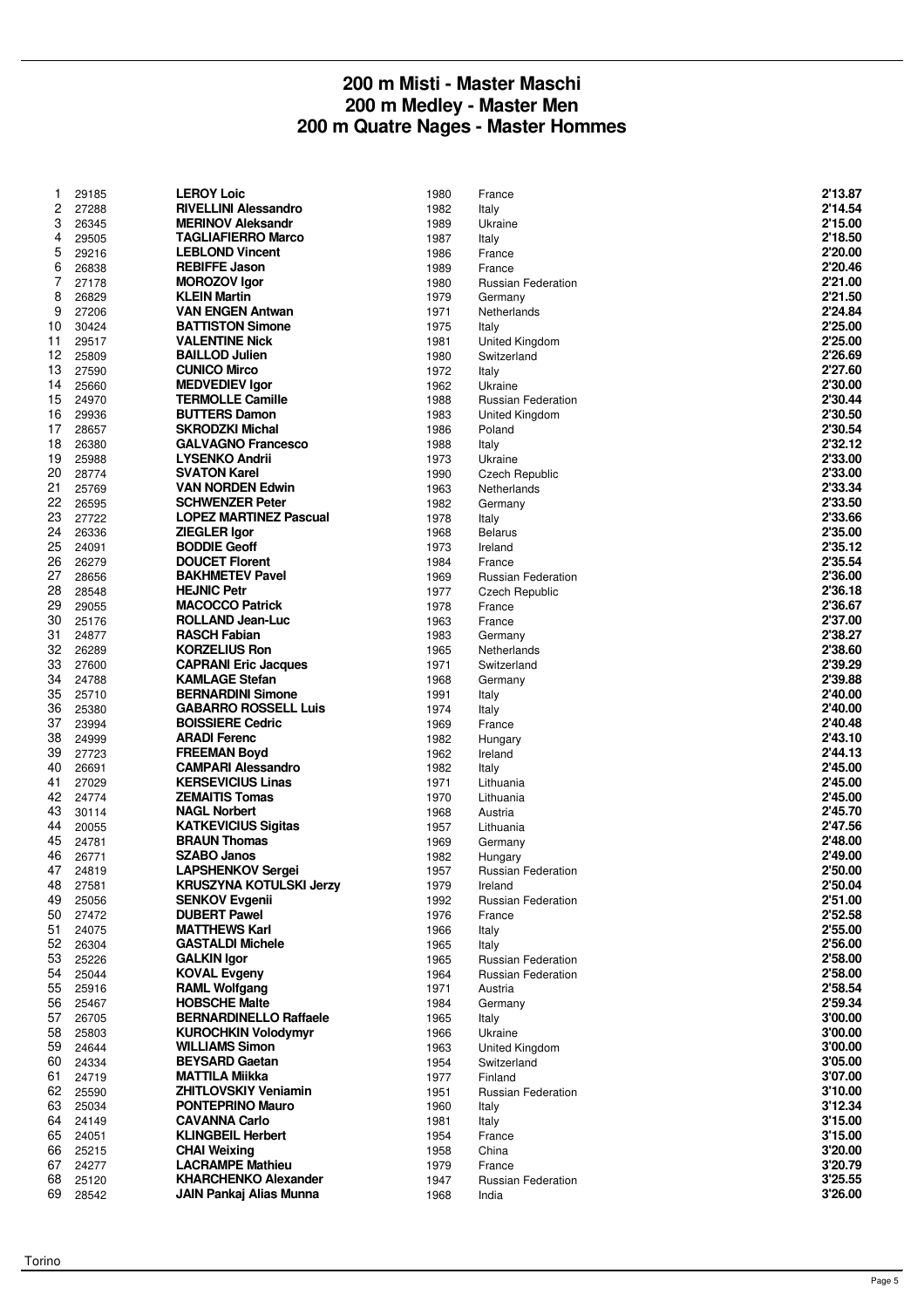| 70 | 27525 | <b>PUDOYER Cyril</b>            | 1982 | France                    | 3'34.98 |
|----|-------|---------------------------------|------|---------------------------|---------|
| 71 | 26704 | <b>MANEVICH Mikhail</b>         | 1948 | <b>Russian Federation</b> | 3'35.00 |
| 72 | 25515 | <b>KOLOKOLOV Vadym</b>          | 1966 | Ukraine                   | 3'40.00 |
| 73 | 25603 | <b>ANDREEV Igor</b>             | 1946 | <b>Russian Federation</b> | 3'42.50 |
| 74 | 29797 | <b>MASERA Luca</b>              | 1975 | Italy                     | 3'45.00 |
| 75 | 28703 | <b>TARENZI Luigi Mario</b>      | 1962 | Italy                     | 3'48.00 |
| 76 | 25305 | <b>GAO Shuangfu</b>             | 1952 | China                     | 3'58.00 |
| 77 | 24123 | <b>SEMIDETNOV Victor</b>        | 1943 | <b>Russian Federation</b> | 4'00.00 |
| 78 | 28409 | <b>GUARNIERI Vincenzo</b>       | 1957 | Italy                     | 4'20.00 |
| 79 | 30153 | <b>SHCHEGLOV Kostiantyn</b>     | 1933 | Ukraine                   | 5'10.16 |
| 80 | 24665 | <b>RISSONE Elios</b>            | 1934 | Italy                     | 5'20.00 |
| 81 | 30375 | <b>MARINACCIO Giorgio</b>       | 1957 | Italy                     | 6'00.00 |
| 82 | 25748 | <b>BARDOU Laurent</b>           | 1966 | France                    |         |
| 83 | 29788 | <b>BORODAI Andrii</b>           | 1980 | Ukraine                   |         |
| 84 | 29334 | <b>FARIAS ALVAREZ Jose Soco</b> | 1951 | Mexico                    |         |
| 85 | 30466 | <b>VALVANO Alessandro</b>       | 1987 | Italy                     |         |

#### **100 m Stile Libero - Master Femmine 100 m Freestyle - Master Wome 100 m Nage Libre - Master Femmes**

| 1  | 30311 | <b>SYCH Regina</b>            | 1987 | Russian Federation        | 59.90   |
|----|-------|-------------------------------|------|---------------------------|---------|
| 2  | 26995 | <b>GREEN Cathryn</b>          | 1991 | United Kingdom            | 1'02.00 |
| 3  | 26306 | <b>MANENTI Federica</b>       | 1986 | Italy                     | 1'03.00 |
| 4  | 25189 | <b>RENDEZ Caroline</b>        | 1994 | Germany                   | 1'03.30 |
| 5  | 26970 | <b>HISLOP Katie</b>           | 1976 | <b>United Kingdom</b>     | 1'03.60 |
| 6  | 27420 | <b>ILES Debbie</b>            | 1977 | United States of America  | 1'04.55 |
| 7  | 24212 | <b>FRANKEN-HENDRIKS Cindy</b> | 1992 | Netherlands               | 1'04.83 |
| 8  | 25016 | <b>SPEER Christa</b>          | 1994 | Germany                   | 1'04.89 |
| 9  | 26218 | <b>KAPHAHN Leonie</b>         | 1990 | Germany                   | 1'05.00 |
| 10 | 29236 | <b>GIGANTIELLO Daniela</b>    | 1989 | Italy                     | 1'05.50 |
| 11 | 24878 | <b>MADGE Inga</b>             | 1989 | Germany                   | 1'05.58 |
| 12 | 27018 | <b>STANLEY Anna-Louise</b>    | 1994 | <b>United Kingdom</b>     | 1'07.00 |
| 13 | 28906 | <b>MATUSOVA Zuzana</b>        | 1982 | Slovakia                  | 1'07.20 |
| 14 | 24229 | <b>BIELINIENE Lina</b>        | 1974 | Lithuania                 | 1'07.22 |
| 15 | 24492 | <b>MADER Maude</b>            | 1982 | Switzerland               | 1'08.74 |
| 16 | 27841 | <b>MATLESS Deb</b>            | 1963 | United Kingdom            | 1'09.23 |
| 17 | 27000 | <b>BROWN Lisa</b>             | 1983 | United Kingdom            | 1'09.69 |
| 18 | 26998 | <b>POWER Carrie</b>           | 1988 | United Kingdom            | 1'09.69 |
| 19 | 24533 | <b>CHIMENE Sudan</b>          | 1980 | Switzerland               | 1'09.96 |
| 20 | 27021 | <b>POWELL Lucy</b>            | 1987 | United Kingdom            | 1'10.00 |
| 21 | 26179 | <b>WEINER Ruthy</b>           | 1976 | Israel                    | 1'10.00 |
| 22 | 30312 | <b>ABBATE Giulia</b>          | 1990 | Italy                     | 1'11.00 |
| 23 | 25629 | <b>BOYTSOVA Irina</b>         | 1969 | <b>Russian Federation</b> | 1'11.00 |
| 24 | 26186 | <b>REICHELT Birgit</b>        | 1963 | Germany                   | 1'11.00 |
| 25 | 26999 | <b>BAILDON Kelly</b>          | 1992 | United Kingdom            | 1'12.30 |
| 26 | 20357 | <b>ROSSO Valeria</b>          | 1973 | Argentina                 | 1'12.41 |
| 27 | 27019 | <b>JARDINE Catherine</b>      | 1977 | <b>United Kingdom</b>     | 1'12.55 |
| 28 | 25159 | <b>NEDERLOF Marian</b>        | 1976 | Netherlands               | 1'12.60 |
| 29 | 27498 | <b>PEREPELKINA Marina</b>     | 1972 | Russian Federation        | 1'13.40 |
| 30 | 24779 | <b>HERFET Catrin</b>          | 1979 | Germany                   | 1'14.00 |
| 31 | 30009 | <b>BIGEA Luisiana</b>         | 1977 | Romania                   | 1'15.00 |
| 32 | 25422 | <b>PRANCKEVICIENE Jurate</b>  | 1975 | Lithuania                 | 1'16.00 |
| 33 | 24003 | <b>BARTOLI Anne-Marie</b>     | 1964 | France                    | 1'16.33 |
| 34 | 25619 | <b>GERUSSI Sabrina</b>        | 1969 | Italy                     | 1'18.00 |
| 35 | 28647 | <b>TORTONE Laura</b>          | 1974 | Italy                     | 1'18.00 |
| 36 | 24596 | <b>VIOLA Rebecca</b>          | 1983 | Italy                     | 1'18.00 |
| 37 | 25507 | <b>WALLITSCH Ursula</b>       | 1961 | Germany                   | 1'18.00 |
| 38 | 25452 | <b>XUE Limin</b>              | 1962 | China                     | 1'18.00 |
| 39 | 24538 | <b>VENTURINO Susanna</b>      | 1982 | Italy                     | 1'20.30 |
| 40 | 24829 | <b>PENZO Susi</b>             | 1962 | Italy                     | 1'21.00 |
| 41 | 29618 | <b>RAVIER Anne-Sylvene</b>    | 1989 | France                    | 1'21.00 |
| 42 | 24447 | <b>BATTAGLIA Tiziana</b>      | 1971 | Italy                     | 1'22.00 |
| 43 | 30431 | <b>CAILLET DAYER Murielle</b> | 1965 | Switzerland               | 1'22.50 |
| 44 | 25542 | <b>SUFINSKIENE IIona</b>      | 1974 | Lithuania                 | 1'23.00 |
| 45 | 30499 | <b>SZYMANSKA Katharina</b>    | 1985 | Poland                    | 1'24.00 |
| 46 | 28641 | <b>DI MACCO Maria</b>         | 1965 | Italy                     | 1'24.20 |
| 47 | 25481 | <b>GALLERANI Alice</b>        | 1984 | Italy                     | 1'25.00 |
| 48 | 29865 | <b>AERE Katia</b>             | 1971 | Italy                     | 1'25.77 |
| 49 | 27853 | <b>PARRETT Jenny</b>          | 1967 | Australia                 | 1'26.30 |
| 50 | 25377 | <b>STOCKEL-ECKARD Sabine</b>  | 1959 | Germany                   | 1'27.00 |
| 51 | 25451 | <b>LU Hongying</b>            | 1966 | China                     | 1'27.75 |
| 52 | 29625 | <b>OLIVERO</b> Irene          | 1985 | Italy                     | 1'28.58 |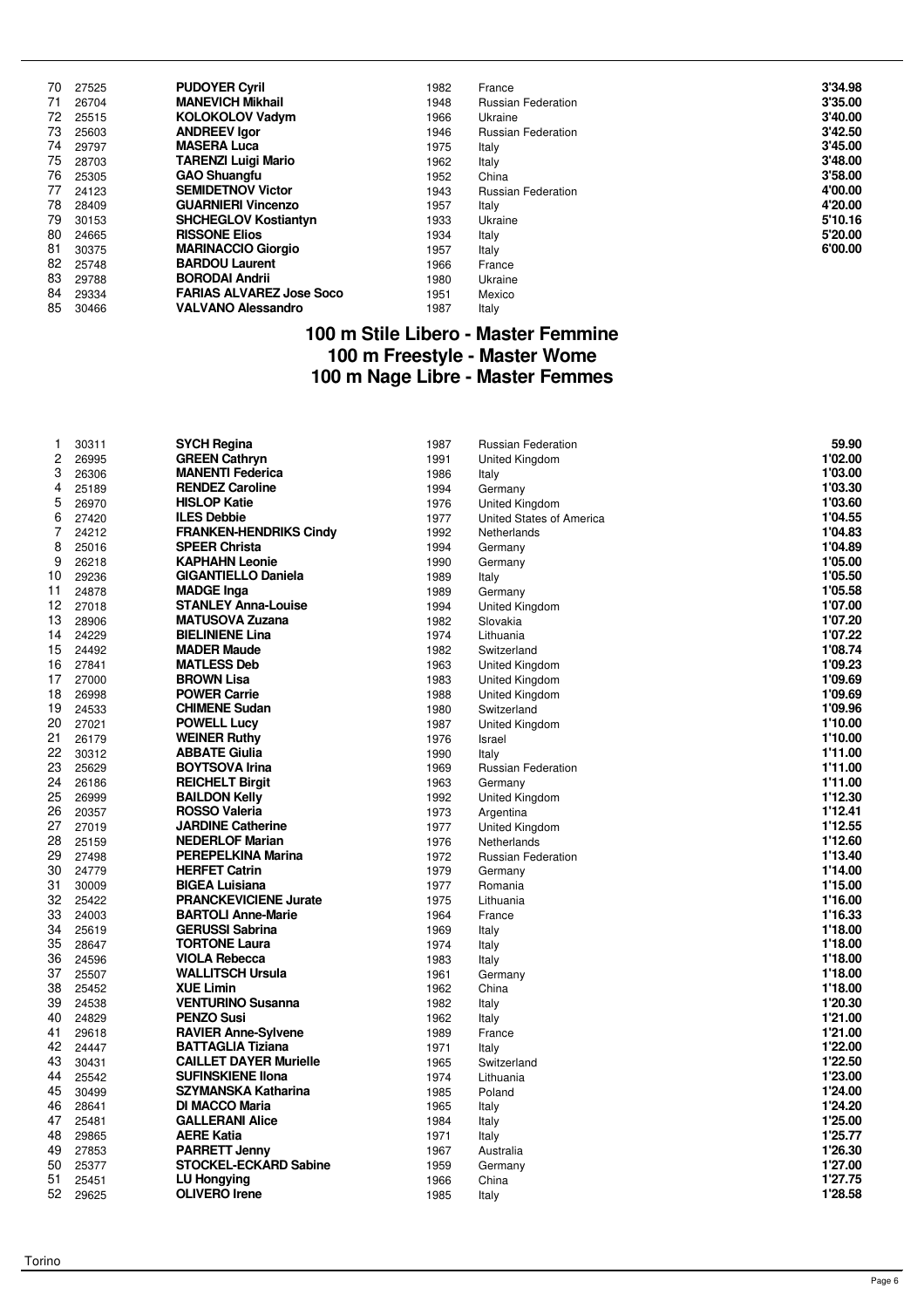| 53 | 26166 | <b>SHTEFAN Tatiana</b>        | 1953 | <b>Russian Federation</b> | 1'29.00 |
|----|-------|-------------------------------|------|---------------------------|---------|
| 54 | 24373 | <b>ANDREOLI Cristina</b>      | 1963 | Italy                     | 1'29.58 |
| 55 | 24643 | <b>BILETTA Alessandra</b>     | 1970 | Italy                     | 1'30.00 |
| 56 | 30410 | <b>GIORDANENGO Stefania</b>   | 1975 | Italy                     | 1'30.00 |
| 57 | 25829 | <b>MASHTAKOVA Olena</b>       | 1960 | Ukraine                   | 1'30.00 |
| 58 | 25975 | <b>BRUNETTA Bruna</b>         | 1963 | Italy                     | 1'31.00 |
| 59 | 29760 | <b>VAUDO Alessia</b>          | 1979 | Italy                     | 1'35.00 |
| 60 | 25879 | <b>LAISE Elisa</b>            | 1983 | Italy                     | 1'40.00 |
| 61 | 25744 | <b>LONG Federica</b>          | 1971 | Italy                     | 1'42.40 |
| 62 | 25582 | <b>GOOEY Janette</b>          | 1950 | Australia                 | 1'43.70 |
| 63 | 24551 | <b>GAMBA Carla</b>            | 1964 | Italy                     | 1'45.00 |
| 64 | 24992 | <b>LOSITO FAUCCI Laura</b>    | 1942 | Italy                     | 1'45.00 |
| 65 | 24710 | <b>ZEMLIENE Lolita</b>        | 1956 | Lithuania                 | 1'45.00 |
| 66 | 26014 | <b>KOZAK Jolanta</b>          | 1961 | Lithuania                 | 1'48.00 |
| 67 | 30407 | <b>ALBICINI Cristina</b>      | 1969 | Italy                     | 1'49.56 |
| 68 | 25020 | <b>AXT Eva Etelka</b>         | 1956 | Hungary                   | 1'49.63 |
| 69 | 30476 | <b>LUPANO Kira</b>            | 1987 | Italy                     | 1'50.00 |
| 70 | 27306 | <b>RICHTER Mireille</b>       | 1949 | Switzerland               | 1'50.05 |
| 71 | 24967 | <b>MOGLIOTTI Cristina</b>     | 1972 | Italy                     | 2'00.00 |
| 72 | 26626 | <b>WANG Lihua</b>             | 1970 | China                     | 2'00.00 |
| 73 | 26300 | <b>BRIERE Nicole</b>          | 1947 | France                    | 2'05.18 |
| 74 | 24723 | <b>FALLETTI Maria Rosaria</b> | 1956 | Italy                     | 2'20.00 |
| 75 | 27823 | <b>PLACCI Elena</b>           | 1935 | Argentina                 | 2'38.01 |
| 76 | 30138 | <b>ALBANO Daniela</b>         | 1972 | Italy                     |         |
| 77 | 24448 | <b>BERTOLETTI Margherita</b>  | 1958 | Italy                     |         |
| 78 | 25989 | <b>CONTESSA Erica</b>         | 1981 | Italy                     |         |
| 79 | 27022 | <b>HILL Elizabeth Eleanor</b> | 1991 | <b>United Kingdom</b>     |         |
| 80 | 29701 | LIŠKOVA Jozefa                | 1952 | Slovakia                  |         |
| 81 | 25247 | <b>MARCON Bernadette</b>      | 1954 | France                    |         |
| 82 | 30566 | D'EUGENIO Stefania            | 1959 | Italy                     |         |

## **100 m Stile Libero - Master Maschi 100 m Freestyle - Master Men 100 m Nage Libre - Master Hommes**

|    | 28833 | <b>ROSOLEN Davide</b>           | 1993 | Italy                    | 53.25   |
|----|-------|---------------------------------|------|--------------------------|---------|
| 2  | 26841 | <b>DEHANDSCHOEWERCKER Cleme</b> | 1991 | France                   | 54.00   |
| 3  | 27903 | <b>KRYLOV</b> Ivan              | 1987 | Ukraine                  | 54.19   |
| 4  | 25683 | <b>HEIMS Thilo</b>              | 1992 | Germany                  | 54.50   |
| 5  | 30705 | <b>OXBOROUGH Laurence</b>       | 1992 | United Kingdom           | 55.00   |
| 6  | 26386 | <b>SAMOILENKO Yevhen</b>        | 1987 | Ukraine                  | 55.00   |
| 7  | 27509 | <b>FICHOU Pierre</b>            | 1992 | France                   | 55.73   |
| 8  | 25837 | <b>HUNTER Andy</b>              | 1978 | Ireland                  | 55.80   |
| 9  | 27112 | <b>TORRES Martin</b>            | 1977 | United States of America | 56.46   |
| 10 | 24771 | <b>VAN DOESELAAR Roderick</b>   | 1992 | Netherlands              | 56.67   |
| 11 | 23959 | <b>BARWICK James</b>            | 1982 | United Kingdom           | 56.99   |
| 12 | 26115 | <b>CACCHERANO Emanuele</b>      | 1989 | Italy                    | 57.00   |
| 13 | 25356 | <b>EFREMOV Vasilii</b>          | 1976 | Russian Federation       | 57.00   |
| 14 | 30498 | <b>SZYMANSKI Maciej</b>         | 1980 | Poland                   | 57.00   |
| 15 | 28167 | <b>VALENZUELA MASANA Santia</b> | 1974 | Spain                    | 57.30   |
| 16 | 30448 | <b>GALVAGNO Michele</b>         | 1978 | Italy                    | 57.50   |
| 17 | 29910 | <b>CIULLI Simone</b>            | 1986 | Italy                    | 57.55   |
| 18 | 27380 | <b>NABER Assad</b>              | 1976 | Spain                    | 57.60   |
| 19 | 29307 | <b>SIMAC-LEJEUNE Alain</b>      | 1982 | France                   | 58.00   |
| 20 | 27331 | <b>EGLY Csaba</b>               | 1983 | Ireland                  | 58.38   |
| 21 | 27596 | <b>LAURENT Jean-Philippe</b>    | 1978 | France                   | 59.00   |
| 22 | 24691 | <b>KORMENDI Daniel Marius</b>   | 1973 | Italy                    | 59.70   |
| 23 | 27382 | <b>FINK Thorsten</b>            | 1982 | Germany                  | 59.97   |
| 24 | 25484 | <b>VIANO Luca</b>               | 1979 | Italy                    | 1'00.00 |
| 25 | 20100 | <b>GUMBIS Vaidotas</b>          | 1966 | Lithuania                | 1'00.03 |
| 26 | 30099 | <b>SINGH Gurinder</b>           | 1992 | India                    | 1'00.10 |
| 27 | 26081 | <b>HALAICHUK Bohdan</b>         | 1967 | Ukraine                  | 1'00.20 |
| 28 | 29160 | <b>MARQUES Paulo</b>            | 1986 | Portugal                 | 1'01.00 |
| 29 | 26621 | <b>NIEDERMANNER Tilo</b>        | 1969 | Germany                  | 1'01.00 |
| 30 | 26380 | <b>GALVAGNO Francesco</b>       | 1988 | Italy                    | 1'01.10 |
| 31 | 30288 | <b>HOPE Nick</b>                | 1984 | United Kingdom           | 1'01.50 |
| 32 | 26301 | <b>LEES Matthew</b>             | 1989 | United Kingdom           | 1'02.00 |
| 33 | 27581 | <b>KRUSZYNA KOTULSKI Jerzy</b>  | 1979 | Ireland                  | 1'02.30 |
| 34 | 28820 | <b>LANDAUER Erva-N</b>          | 1970 | <b>Czech Republic</b>    | 1'02.37 |
| 35 | 24947 | <b>VANIN Andrey</b>             | 1968 | <b>Belarus</b>           | 1'02.50 |
| 36 | 26419 | <b>CONWAY Peter</b>             | 1963 | Ireland                  | 1'02.94 |
| 37 | 26974 | <b>FULOP Levente</b>            | 1978 | Hungary                  | 1'03.00 |
| 38 | 24644 | <b>WILLIAMS Simon</b>           | 1963 | United Kingdom           | 1'03.00 |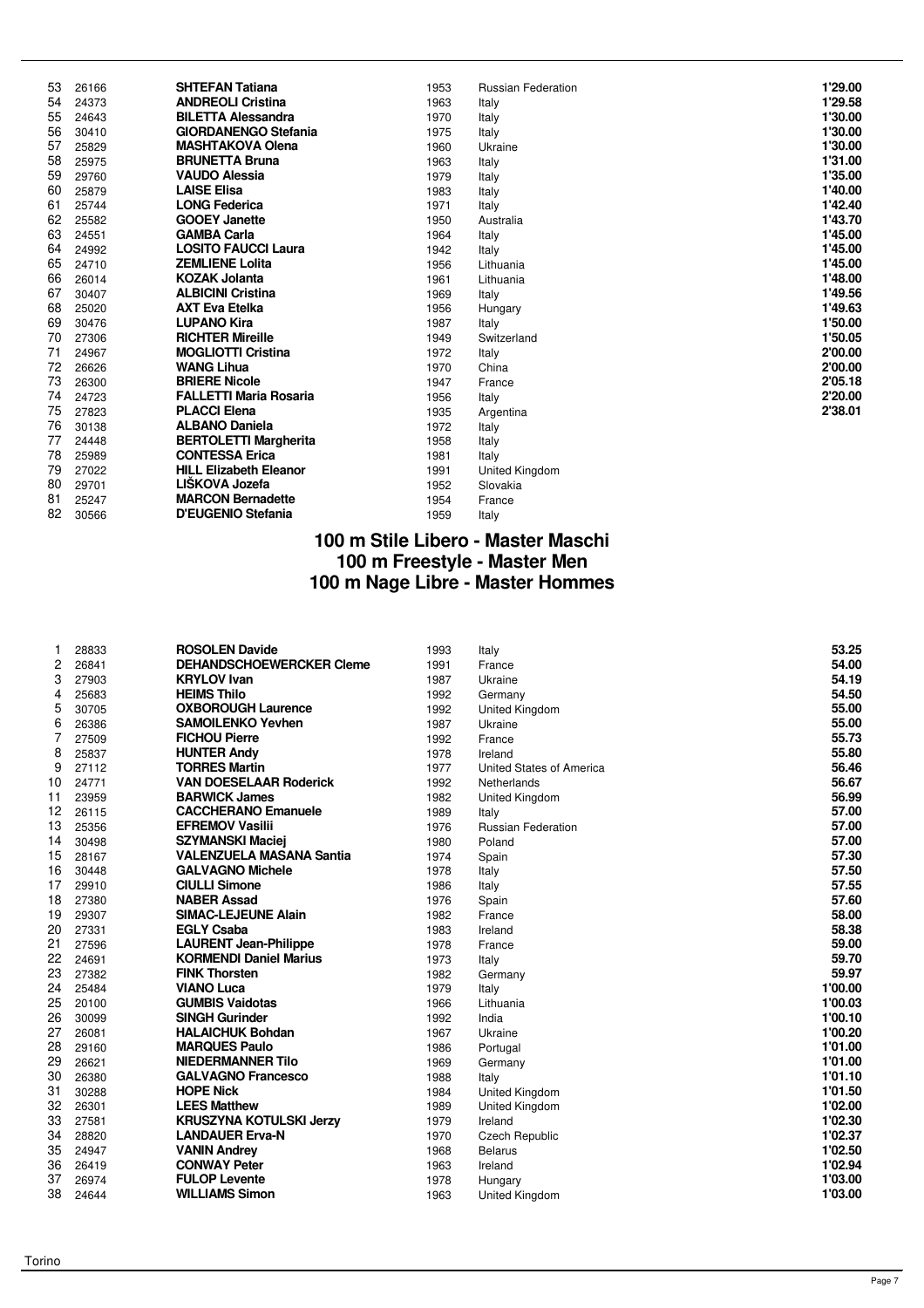| 39         | 27312          | <b>MONGEY Vivian</b>                               | 1960         | Ireland                   | 1'03.45            |
|------------|----------------|----------------------------------------------------|--------------|---------------------------|--------------------|
| 40         | 27377          | <b>NORREY Craig</b>                                | 1961         | Switzerland               | 1'03.75            |
| 41         | 25848          | <b>GUBBAY Mark</b>                                 | 1965         | Switzerland               | 1'04.00            |
| 42         | 19479          | <b>TROTSENKO Alexandr</b>                          | 1967         | Kazakhstan                | 1'04.00            |
| 43         | 25232          | <b>KRASAUSKAS Vilmantas</b>                        | 1964         | Lithuania                 | 1'04.30            |
| 44         | 29869          | <b>PASQUINI Roberto</b>                            | 1968         | Italy                     | 1'04.50            |
| 45         | 30394          | <b>BOCCHETTI Domenico</b>                          | 1965         | Italy                     | 1'05.00            |
| 46         | 27595          | <b>FRO9LOV Sergei</b>                              | 1964         | <b>Russian Federation</b> | 1'05.00            |
| 47         | 26133          | <b>GOTTA Danilo</b>                                | 1966         | Italy                     | 1'05.00            |
| 48         | 26289          | <b>KORZELIUS Ron</b>                               | 1965         | Netherlands               | 1'05.00            |
| 49         | 26993          | <b>LEE Roland</b><br><b>MARIC Zoran</b>            | 1964         | United Kingdom            | 1'05.00<br>1'05.00 |
| 50<br>51   | 27024<br>27311 | <b>SHCHUKIN Oleh</b>                               | 1984<br>1965 | United Kingdom            | 1'05.00            |
| 52         | 26223          | <b>TORVIKOSKI Teemu</b>                            | 1976         | Ukraine<br>Finland        | 1'05.00            |
| 53         | 24778          | <b>VETTER Martin Andreas</b>                       | 1988         | Germany                   | 1'05.00            |
| 54         | 29590          | <b>BIELICZ Leonard</b>                             | 1951         | Sweden                    | 1'05.50            |
| 55         | 26661          | <b>HAMARD Christophe</b>                           | 1973         | France                    | 1'05.50            |
| 56         | 24457          | <b>RENARD Francis</b>                              | 1965         | France                    | 1'05.97            |
| 57         | 27411          | <b>GUAY Christian</b>                              | 1963         | Switzerland               | 1'06.00            |
| 58         | 30865          | <b>LOOSEMORE Matthew</b>                           | 1980         | United Kingdom            | 1'06.00            |
| 59         | 29415          | <b>MAREGA Stefano Andrea</b>                       | 1969         | Italy                     | 1'06.00            |
| 60         | 27410          | <b>BOURGEOIS Albert</b>                            | 1953         | Switzerland               | 1'06.91            |
| 61         | 25791          | <b>SMITH Mike</b>                                  | 1965         | France                    | 1'06.98            |
| 62         | 26705          | <b>BERNARDINELLO Raffaele</b>                      | 1965         | Italy                     | 1'07.00            |
| 63         | 24833          | <b>KLIMAS Arturas</b>                              | 1970         | Lithuania                 | 1'07.00            |
| 64         | 24186          | <b>MAHOUACHI Moez</b>                              | 1964         | France                    | 1'07.00            |
| 65         | 27084          | <b>POME Paolo</b>                                  | 1964         | Italy                     | 1'07.00            |
| 66         | 28308          | <b>TICLI Edoardo</b>                               | 1968         | Italy                     | 1'07.00            |
| 67         | 27332          | <b>WARD Daniel</b>                                 | 1957         | Italy                     | 1'07.00<br>1'07.90 |
| 68<br>69   | 25916<br>26304 | <b>RAML Wolfgang</b><br><b>GASTALDI Michele</b>    | 1971<br>1965 | Austria                   | 1'08.00            |
| 70         | 25780          | <b>SPIRIN Oleksii</b>                              | 1964         | Italy<br>Ukraine          | 1'08.00            |
| 71         | 22507          | <b>TOKAS Jitender Singh</b>                        | 1978         | India                     | 1'08.01            |
| 72         | 27571          | <b>SUKHONOSENKO Nikita</b>                         | 1987         | Ukraine                   | 1'08.30            |
| 73         | 27490          | <b>HERZIG Romain</b>                               | 1983         | Switzerland               | 1'08.41            |
| 74         | 30114          | <b>NAGL Norbert</b>                                | 1968         | Austria                   | 1'08.50            |
| 75         | 28640          | <b>PASCIUTO Antonio</b>                            | 1959         | Italy                     | 1'08.50            |
| 76         | 29971          | <b>FRANZONI Antonio Marco</b>                      | 1989         | Italy                     | 1'08.50            |
| 77         | 25563          | <b>EISNER Stephan</b>                              | 1966         | Germany                   | 1'08.76            |
| 78         | 24187          | <b>LAUDANI Barbaro Massimo</b>                     | 1965         | Italy                     | 1'09.00            |
| 79         | 24075          | <b>MATTHEWS Karl</b>                               | 1966         | Italy                     | 1'09.00            |
| 80         | 26629          | <b>AUDINO Fabrizio</b>                             | 1962         | Italy                     | 1'10.00            |
| 81         | 25550          | <b>BARRILE Fabio</b>                               | 1977         | Italy                     | 1'10.00            |
| 82         | 26663          | <b>DEGIORGIS Cristiano</b>                         | 1972         | Italy                     | 1'10.00            |
| 83         | 25056          | <b>SENKOV Evgenii</b>                              | 1992         | <b>Russian Federation</b> | 1'10.00            |
| 84         | 25034          | <b>PONTEPRINO Mauro</b>                            | 1960         | Italy                     | 1'10.35            |
| 85         | 25102          | <b>BASHMAKOV Alexander</b>                         | 1946         | <b>Russian Federation</b> | 1'11.00            |
| 86<br>87   | 28871<br>29038 | <b>MORARU Andrii</b><br><b>KADIAN Jagbir Singh</b> | 1985<br>1973 | Ukraine<br>India          | 1'11.00<br>1'11.02 |
| 88         | 26416          | <b>BORZI Miklos</b>                                | 1949         | Hungary                   | 1'12.00            |
| 89         | 25845          | <b>MICHETTI Paolo</b>                              | 1962         | Italy                     | 1'12.00            |
| 90         | 24971          | <b>MICHIELETTO Pierluigi</b>                       | 1961         | Italy                     | 1'12.12            |
| 91         | 26550          | <b>ERKINARO Jaakko</b>                             | 1963         | Finland                   | 1'12.46            |
| 92         | 25158          | <b>WEENINK Joop</b>                                | 1968         | Netherlands               | 1'12.93            |
| 93         | 27062          | <b>PETKAU Oleg</b>                                 | 1947         | <b>Russian Federation</b> | 1'13.00            |
| 94         | 30390          | <b>AZARA Nicola</b>                                | 1967         | Italy                     | 1'13.50            |
| 95         | 25951          | <b>GARCIA Enrique</b>                              | 1970         | Italy                     | 1'14.30            |
| 96         | 30195          | <b>MONCO Silvio</b>                                | 1961         | Italy                     | 1'14.40            |
| 97         | 24990          | <b>UGOR Balazs</b>                                 | 1981         | Hungary                   | 1'14.63            |
| 98         | 25424          | <b>SATAS Vytautas Bronislov</b>                    | 1953         | Lithuania                 | 1'14.83            |
| 99         | 22199          | <b>FOMIN Vladimir</b>                              | 1955         | Russian Federation        | 1'15.00            |
| 100        | 24641          | <b>GAVAROTTI Giorgio</b>                           | 1991         | Italy                     | 1'15.00            |
| 101        | 27608          | <b>HERASYM Roman</b>                               | 1984         | Ukraine                   | 1'15.00            |
| 102        | 28925          | <b>MALTSEV Vladimir</b>                            | 1947         | <b>Russian Federation</b> | 1'15.00            |
| 103<br>104 | 29117<br>30457 | <b>TOKAS Brij Mohan</b><br>A TOGL Karel            | 1979<br>1973 | India<br>Czech Republic   | 1'15.02<br>1'15.08 |
| 105        | 25890          | <b>CAPOLICCHIO Marco</b>                           | 1987         | Italy                     | 1'16.33            |
| 106        | 30193          | <b>POZZAN Stefano</b>                              | 1985         | Italy                     | 1'16.68            |
| 107        | 28210          | <b>LIN Jinfu</b>                                   | 1959         | China                     | 1'17.00            |
| 108        | 25934          | <b>ROTUNDO Salvatore</b>                           | 1963         | Italy                     | 1'17.00            |
| 109        | 19154          | <b>SALUNKE Maheshwar</b>                           | 1974         | India                     | 1'17.00            |
| 110        | 29153          | <b>ZOMPI Roberto</b>                               | 1962         | Italy                     | 1'18.00            |
| 111        | 30191          | <b>FARETRA Claudio</b>                             | 1965         | Italy                     | 1'18.50            |
| 112        | 24818          | <b>CSORSZ Gergely</b>                              | 1982         | Hungary                   | 1'18.91            |
| 113        | 25109          | <b>BOUCHELAGHEM Malik</b>                          | 1964         | Switzerland               | 1'19.00            |
| 114        | 29634          | <b>KISELEV Oleg</b>                                | 1955         | Russian Federation        | 1'19.00            |
| 115        | 25933          | <b>RUDIGER Sebastian</b>                           | 1945         | Germany                   | 1'19.03            |